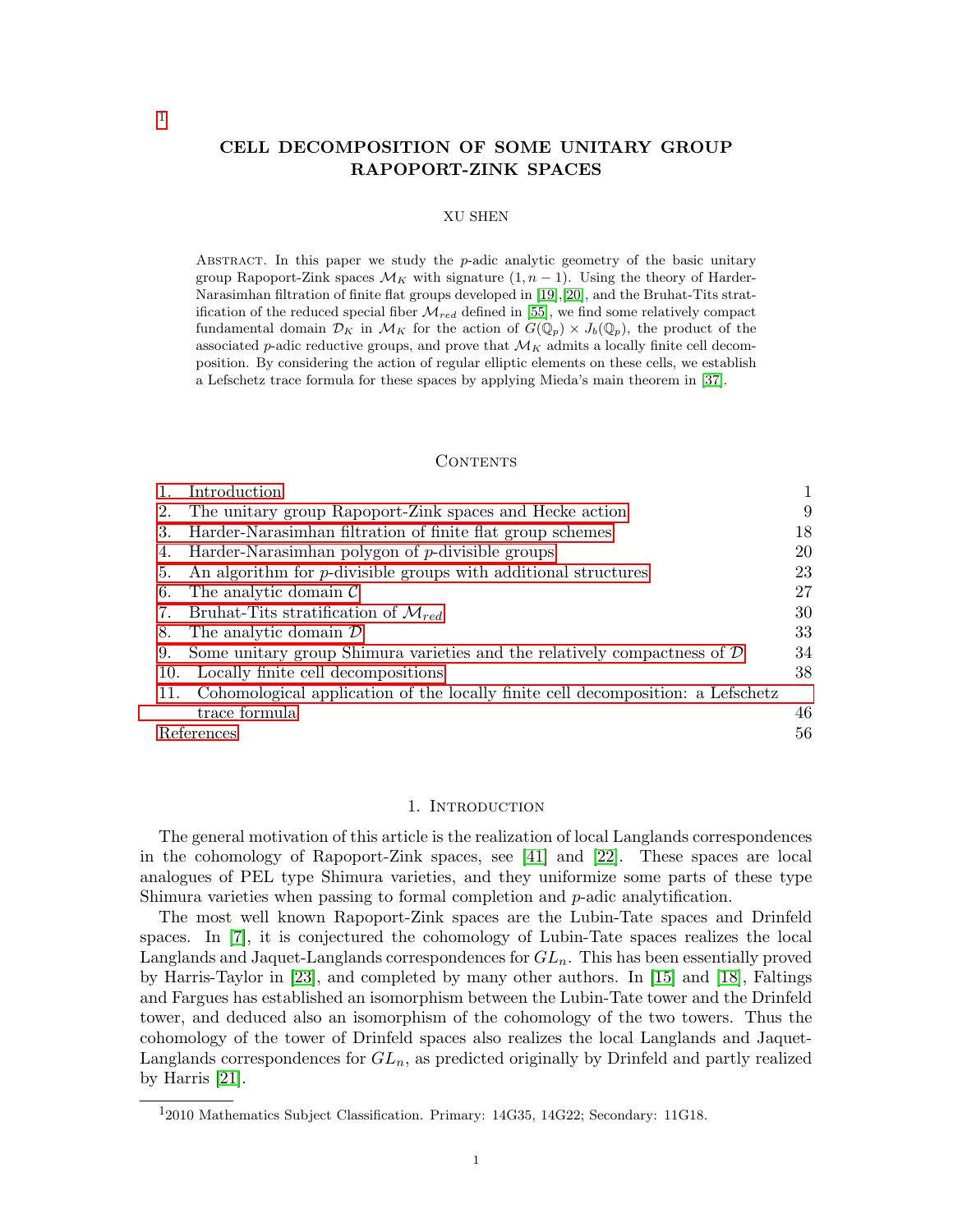#### $2\,$   $\,$   $\,$   $\,$   $\,$   $\,$  XU SHEN  $\,$

The description of the cohomology of some other Rapoport-Zink spaces in terms of irreducible smooth representations of the underlying  $p$ -adic reductive groups, has been done successfully by Fargues in [\[17\]](#page-56-8) and Shin in [\[50\]](#page-57-1). Both of them use global methods as that of Harris-Taylor, although their approaches are quite different: the former uses heavily rigid analytic geometry while the later is based on the stable trace formula. Their results are both about Rapoport-Zink spaces of EL type, and Fargues has also obtained results of the Rapoport-Zink spaces for  $GU(3)$ , based on the complete classfication of automorphic representations for unitary groups in three variables in [\[45\]](#page-56-9). It would be nice if one can prove these local results by local methods. This will require a careful study of the geometry of Rapoport-Zink spaces, and then pass to cohomological applications. Some works in this direction are as [\[14\]](#page-55-3), [\[35\]](#page-56-10), [\[38\]](#page-56-11), [\[52\]](#page-57-2), and [\[56\]](#page-57-3).

In [\[18\]](#page-56-6), the first step of the construction of an isomorphism between the towers of Lubin-Tate and Drinfeld, is by "p-adicfy" the Lubin-Tate tower. This p-adicfy procedure is to glue some formal models of Gross-Hopkins's fundamental domain.

To be precise, let  $\mathcal{M}_{LT}$  be the formal Lubin-Tate space over  $SpfW(\overline{\mathbb{F}}_p)$  for  $GL_n/\mathbb{Q}_p$  for simple in this introduction. Recall that for a scheme  $S \in NilpW$ , a S-valued point of  $\widehat{\mathcal{M}}_{LT}$ is given by a pair  $(H, \rho)$ , with H a one dimensional formal p-divisible group over S, and  $\rho: \mathbf{H}_{\overline{S}} \to H_{\overline{S}}$  is a quasi-isogeny. Here  $W=W(\mathbb{F}_p)$ , Nilp $W$  is the category of schemes  $S$  over  $SpecW$  such that p is locally nilpotent over  $S$ ,  $\overline{S}$  is the closed subscheme of S defined by p, and **H** is the unique one dimensional formal p-divisible group of height n over  $\overline{\mathbb{F}}_p$ . This space decomposes as a disjoint union of open and closed formal subschemes according to the height of quasi-isogeny. The associated p-adic Lubin-Tate space (in the sense of Berkovich, [\[1\]](#page-55-4), [\[2\]](#page-55-5))  $\mathcal{M}_{LT} = \coprod_{i \in \mathbb{Z}} \mathcal{M}_{LT}^i$  admits an action by  $GL_n(\mathbb{Q}_p) \times D^{\times}$ , here D is the division algebra of invariant  $\frac{1}{n}$  over  $\mathbb{Q}_p$ . The action of  $D^{\times}$  is just changing the quasi-isogeny, while the action of  $GL_n(\mathbb{Q}_p)$  is a little complicated: it is defined by the Hecke correspondences, see [\[42\]](#page-56-12) or section 2 of this article for details.

There is a *p*-adic period mapping

$$
\pi: \mathcal{M}_{LT} \to \mathbf{P}^{n-1,an}
$$

of p-adic analytic spaces over  $L := W(\overline{\mathbb{F}}_p)_{\mathbb{Q}}$ , and the fibers of this mapping is exactly the Hecke orbits on  $M_{LT}$ . This reveals the very difference of the theories of uniformization of Shimura varieties between the complex and  $p$ -adic situation. Moreover, since by de Jong [\[13\]](#page-55-6)  $\pi$  is an étale covering of p-adic analytic spaces, its fibers, i.e. the p-adic Hecke orbits, are thus discrete. This is also quite different to the situation over positive characteristic for non basic Newton polygon strata and the prime to p Hecke orbits on Shimura varieties, see [\[8\]](#page-55-7) and [\[9\]](#page-55-8) for example.

The fundamental domain of Gross-Hopkins([\[29\]](#page-56-13)) is then given by

$$
\mathcal{D} := \{x = (x_1, \dots, x_{n-1}) \in \mathcal{M}_{LT}^0 | v_x(x_i) \ge 1 - \frac{i}{n}, \forall 1 \le i \le n-1 \},\
$$

where we use the coordinates  $(x_1, \ldots, x_{n-1})$  on  $\mathcal{M}_{LT}^0$  (which is isomorphic to the open unit ball of dimension  $n - 1$ ) such that the Newton polygon of  $H_x[p]$  for a point  $x =$  $(x_1, \ldots, x_{n-1}) \in \mathcal{M}_{LT}^0$  is given by the convex envelope of  $(p^i, v(x_i))_{0 \le i \le n}$  with  $x_0 = 0, x_n =$ 1. Here  $H_x$  is the *p*-divisible group associated to x,  $v_x$  is the valuation on the complete residue field of x. Let  $\Pi \in D^{\times}$  be an uniformizer such that it induces an isomorphism between the components  $\Pi^{-1}$ :  $\mathcal{M}_{LT}^i \stackrel{\sim}{\to} \mathcal{M}_{LT}^{i+1}$ , then the domain  $\mathcal D$  is such that we have a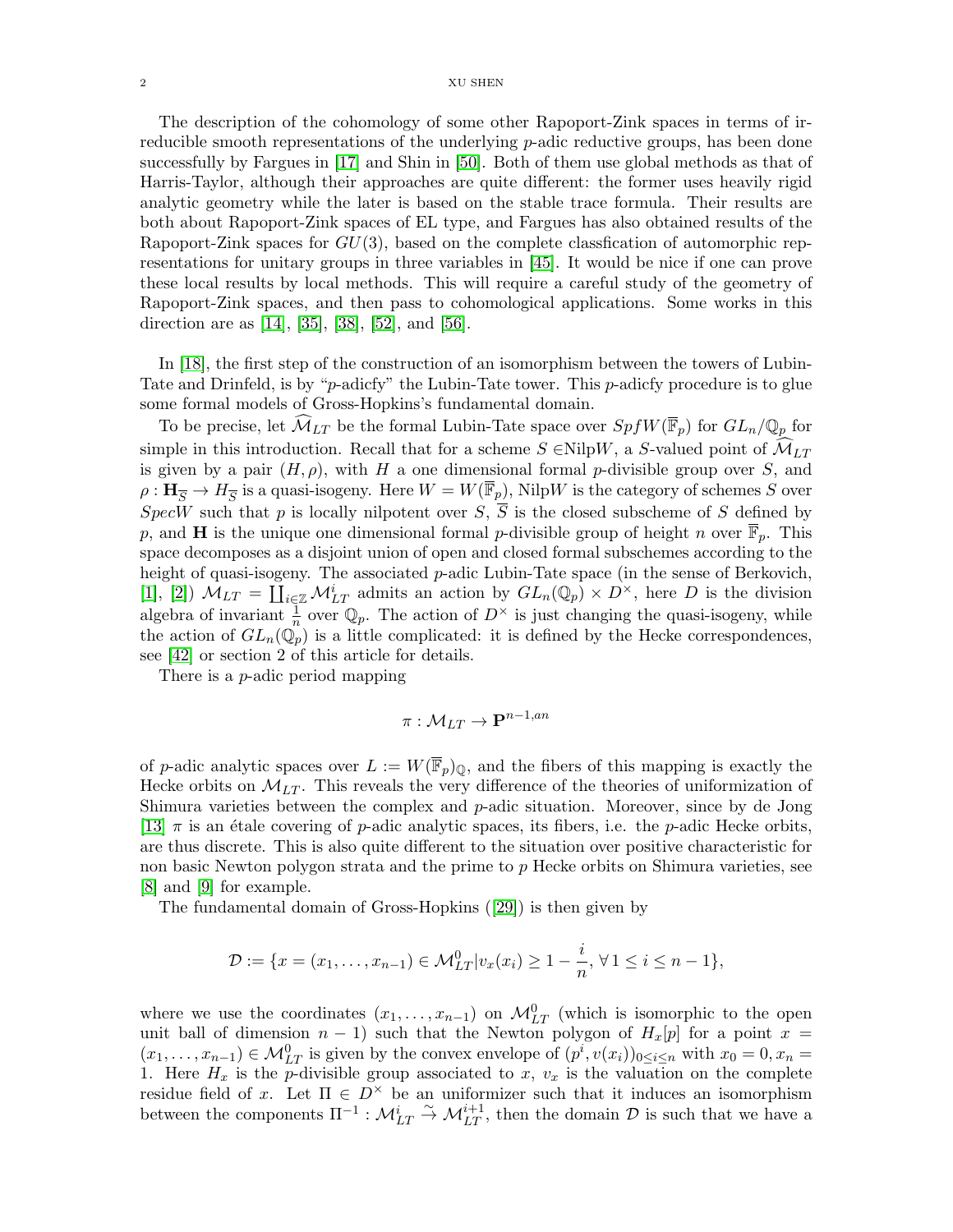locally finite covering of the Lubin-Tate space

$$
\mathcal{M}_{LT} = \bigcup_{\substack{T \in GL_n(\mathbb{Z}_p) \backslash GL_n(\mathbb{Q}_p)/GL_n(\mathbb{Z}_p) \\ i=0,\dots,n-1}} T.\Pi^{-i} \mathcal{D}.
$$

Note  $\mathcal D$  is closed, and more importantly (and non trivially) its underlying topological space is compact. The locally finiteness means that we can start from  $\mathcal D$  and its translations  $T.\Pi^{-i}\mathcal{D}$  to glue a Berkovich space, which is isomorphic to our Lubin-Tate space  $\mathcal{M}_{LT}$ . We may call such  $M_{LT}$  admits a cell decomposition, as an analogue of the classical situation. In [\[49\]](#page-57-4) we have used this locally finite cell decomposition and the compactness of  $\mathcal{D}$ , to deduce a Lefschetz trace formula for Lubin-Tate spaces, by applying Mieda's theorem 3.13 in [\[37\]](#page-56-2).

In [\[19\]](#page-56-0) Fargues has developed a theory of Harder-Narasimhan filtration for finite flat group schemes, and applied to the study of p-divisible groups in [\[20\]](#page-56-1). For the details of Harder-Narasimhan filtrations see [\[19\]](#page-56-0) or section 2 in the following for a review. In particular we have notions of semi-stable finite flat group schemes and p-divisible groups over a complete rank one valuation ring  $O_K|\mathbb{Z}_p$ . The basic observation is that, the Gross-Hopkins's fundamental domain is exactly the semi-stable locus in the connected component  $\mathcal{M}_{LT}^0$ , that is the locus where the associated p-divisible groups are semi-stable. Motivated by this fact, Fargues has studied fundamental domains in the Rapoport-Zink spaces for  $GL_h/\mathbb{Q}_p$  with signature  $(d, h - d)$ , in particular there is no additional structures for the p-divisible groups considered.

There are two main ingredients in the article [\[20\]](#page-56-1). The first is an algorithm based the theory of Harder-Narasimhan filtrations of finite flat group schemes, which starts from any p-divisible groups over an  $O_K$  as above and produce new ones which are more and more tend to be of HN-type, that is semi-stable for formal  $p$ -divisible groups whose special fiber is supersingular, see loc. cit. for the precise definition of  $p$ -divisible groups of HN-type. When the valuation  $K$  is discrete, the algorithm stops after finite times. Passing to the Shimura varieties which give locally the Rapoport-Zink spaces for  $GL_h/\mathbb{Q}_p$  with signature  $(d, h-d)$ , one can define a Hecke-equivarient stratification of the underlying topological space of these p-adic analytic Shimura varieties by Harder-Narasimhan polygons. The algorithm stops after finite times over complete discrete valuation rings means that, the Hecke orbits of the rigid points in the HN-type locus in each Harder-Narasimhan polygon strata, cover all the rigid points in the strata. For the basic polygon  $P_{ss}$  that is the line between the point  $(0, 0)$  and  $(h, d)$  (d is the dimension of p-divisible groups in the Rapoport-Zink spaces), the HN-type locus is exactly the semi-stable locus, and one has the statement as above.

The second main ingredient of [\[20\]](#page-56-1) is the inequality

$$
HN(H) \leq Newt(H_k)
$$

between the concave Harder-Narasimhan and Newton polygons, here k is the residue field of K. The proof of this inequality for the case the valuation of K is discrete is easy, while for the general case it is quite involved: Fargues has used the notions of Hodge-Tate modules and Banch-Colmez spaces in  $p$ -adic Hodge theory, and in fact one has also to pose a mild condition on  $H$  in this case, which is naturally satisfied when  $H$  coming from a point in Rapoport-Zink spaces. The moduli consequences of this inequality are that, the basic Newton polygon strata of the p-adic Shimura varieties is contained in their basic Harder-Narasimhan polygon strata, and the Hecke orbit of the semi-stable locus in the basic Rapoport-Zink space cover at least all the rigid points.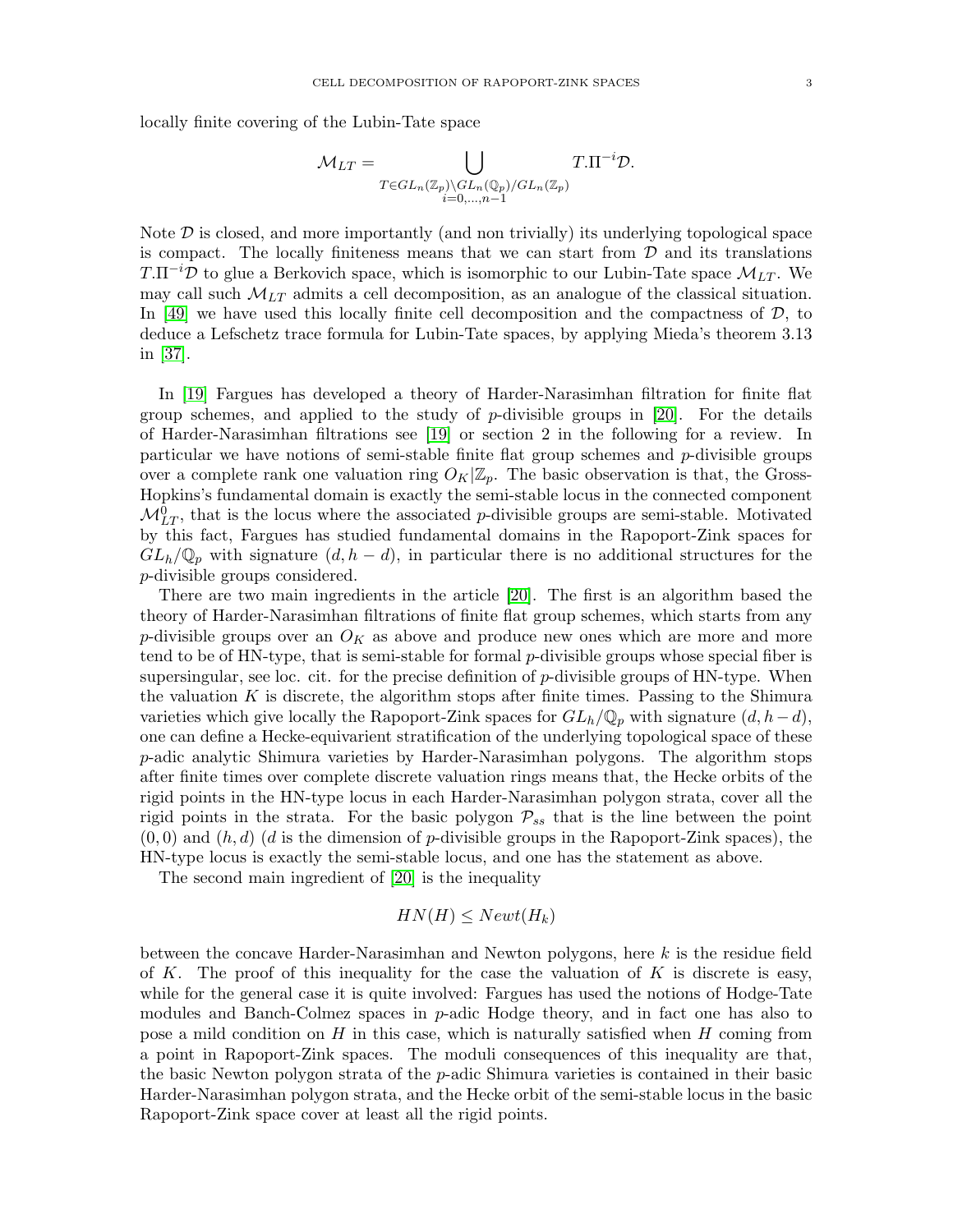For the case h and d are co-prime to each other, Fargues can prove that the Hecke orbit of the semi-stable locus in the basic Rapoport-Zink covers all the space. More precisely, the main theorem of [\[20\]](#page-56-1) is the following.

**Theorem 1.1** (Fargues, [\[20\]](#page-56-1)). Let  $\mathcal{M}^{ss} \subset \mathcal{M}$  be the semi-stable locus in the basic padic Rapoport-Zink space  $\mathcal{M} = \coprod_{i\in\mathbb{Z}} \mathcal{M}^i$  for  $GL_h/\mathbb{Q}_p$  with signature  $(d, h - d)$ , and  $\mathcal{D} :=$  $\mathcal{M}^{ss} \bigcap \mathcal{M}^0$ . Assume  $(h,d) = 1$ . Let  $\Pi \in D^{\times}$  be an uniformizer in  $J_b(\mathbb{Q}_p) = D^{\times}$ , where D is the division algebra of invariant  $\frac{d}{h}$  over  $\mathbb{Q}_p$ , such that  $\Pi$  induces isomorphisms  $\Pi^{-1}$ :  $\mathcal{M}^i \to \mathcal{M}^{i+1}$ . Then there is a locally finite covering of M

$$
\mathcal{M} = \bigcup_{\substack{T \in GL_h(\mathbb{Z}_p) \backslash GL_h(\mathbb{Q}_p)/GL_h(\mathbb{Z}_p) \\ i=0,\ldots,h-1}} T.\Pi^{-i} \mathcal{D}.
$$

For the case  $d = 1$  we recover the cell decomposition of Lubin-Tate space.

The purpose of this article is to prove a similar result of cell decomposition for some unitary group Rapoport-Zink spaces.

More precisely, let  $p > 2$  be a fixed prime number,  $\mathbb{Q}_{p^2}$  be the unramified extension of  $\mathbb{Q}_p$  of degree 2, and G be the quasi-split unitary similitude group which is defined by a *n*-dimensional  $\mathbb{Q}_{p^2}$  hermitian space. The basic formal Rapoport-Zink space M for G with signature  $(1, n - 1)$  is the formal scheme formally locally of finite type over  $SpfW$ . A Svalued point of  $\mathcal{\hat{M}}$  for a  $S \in$ NilpW is given by  $(H, \iota, \lambda, \rho)$ , where H is a p-divisible group over  $S, \iota : \mathbb{Z}_{p^2} \to End(H)$  is an action of  $\mathbb{Z}_{p^2}$  on H satisfying certain Kottwitz type determinant conditions,  $\lambda : H \to H^D$  is a polarization compatible with the action  $\iota$ , and  $\rho : H_{\overline{S}} \to H_{\overline{S}}$ is a quasi-isogeny. For more details see the following section 2. One has a decomposition  $\widehat{\mathcal{M}} = \coprod_{i \in \mathbb{Z}, in\ even} \widehat{\mathcal{M}}^i$ , where  $\widehat{\mathcal{M}}^i$  is the locus where the height of the quasi-isogenies is in.

The geometry of the reduced special fiber  $\mathcal{M}_{red}$  has been completely described by Vollaard-Wedhorn in [\[55\]](#page-57-0). It turns out each connected component  $\mathcal{M}^i_{red}$  admits a Bruhat-Tits stratification

$$
\mathcal{M}^i_{red} = \coprod_{\Lambda \in \mathcal{B}(J_b^{der}, \mathbb{Q}_p)^0} \mathcal{M}^0_{\Lambda},
$$

where  $\mathcal{B}(J_b^{der}, \mathbb{Q}_p)^0$  is the set of vertices in the Bruhat-Tits building of the derived subgroup  $J_b^{der}$  of  $J_b$  over  $\mathbb{Q}_p$ , and  $\mathcal{M}_{\Lambda}^0$  is a locally closed subscheme. Recall  $J_b$  is the inner form of G associated to the local data to define the Rapoport-Zink space, and when  $n$  is odd we have in fact an isomorphism  $G \simeq J_b$ . There is a type function  $t : \mathcal{B}(J_b^{der}, \mathbb{Q}_p)^0 \to [1, n],$ which takes values on all the odd integers between 1 and  $n$ , and the fibers of  $t$  are exactly the  $J_b^{der}(\mathbb{Q}_p)$ -orbits in  $\mathcal{B}(J_b^{der}, \mathbb{Q}_p)^0$ . Let  $t_{max} = n$  if n is odd and  $t_{max} = n - 1$  if n is even. Then the irreducible components of  $\mathcal{M}^i_{red}$  are exactly these  $\mathcal{M}_{\Lambda}$ , the schematic closure of  $\mathcal{M}_{\Lambda}^0$ , with  $t(\Lambda) = t_{max}$ .

Let  $g_1 \in J_b(\mathbb{Q}_p)$  be an element such that it induces isomorphisms  $g_1 : \widehat{\mathcal{M}}^i \stackrel{\sim}{\rightarrow} \widehat{\mathcal{M}}^{i+1}$ for *n* even and  $g_1 : \widehat{\mathcal{M}}^i \stackrel{\sim}{\to} \widehat{\mathcal{M}}^{i+2}$  for *n* odd. The element  $p^{-1} \in J_b(\mathbb{Q}_p)$  induces always isomorphisms  $p^{-1}$ :  $\widehat{\mathcal{M}}^i \to \widehat{\mathcal{M}}^{i+2}$ . We fix a choice of  $g_1$  compatible with  $p^{-1}$ . Consider the connected component for  $i = 0$  and fix a choice of  $\Lambda$  such that  $t(\Lambda) = t_{max}$ , and let  $Stab(\Lambda)$  be the stabilizer group of  $\Lambda$  in  $J_b^{der}(\mathbb{Q}_p)$ . Let  $\mathcal{M} = \coprod_{i \in \mathbb{Z}, in \ even} \mathcal{M}^i$  be the associated Berkovich analytic space of  $\widehat{\mathcal{M}}$ , and  $sp : \mathcal{M} \to \mathcal{M}_{red}$  be the specialization map.

**Theorem 1.2.** There is a closed analytic domain  $C \subset \mathcal{M}$ , which contains the semi-stable locus  $\mathcal{M}^{ss}$ , such that if we set

$$
\mathcal{D} := \mathcal{C} \bigcap sp^{-1}(\mathcal{M}_{\Lambda}),
$$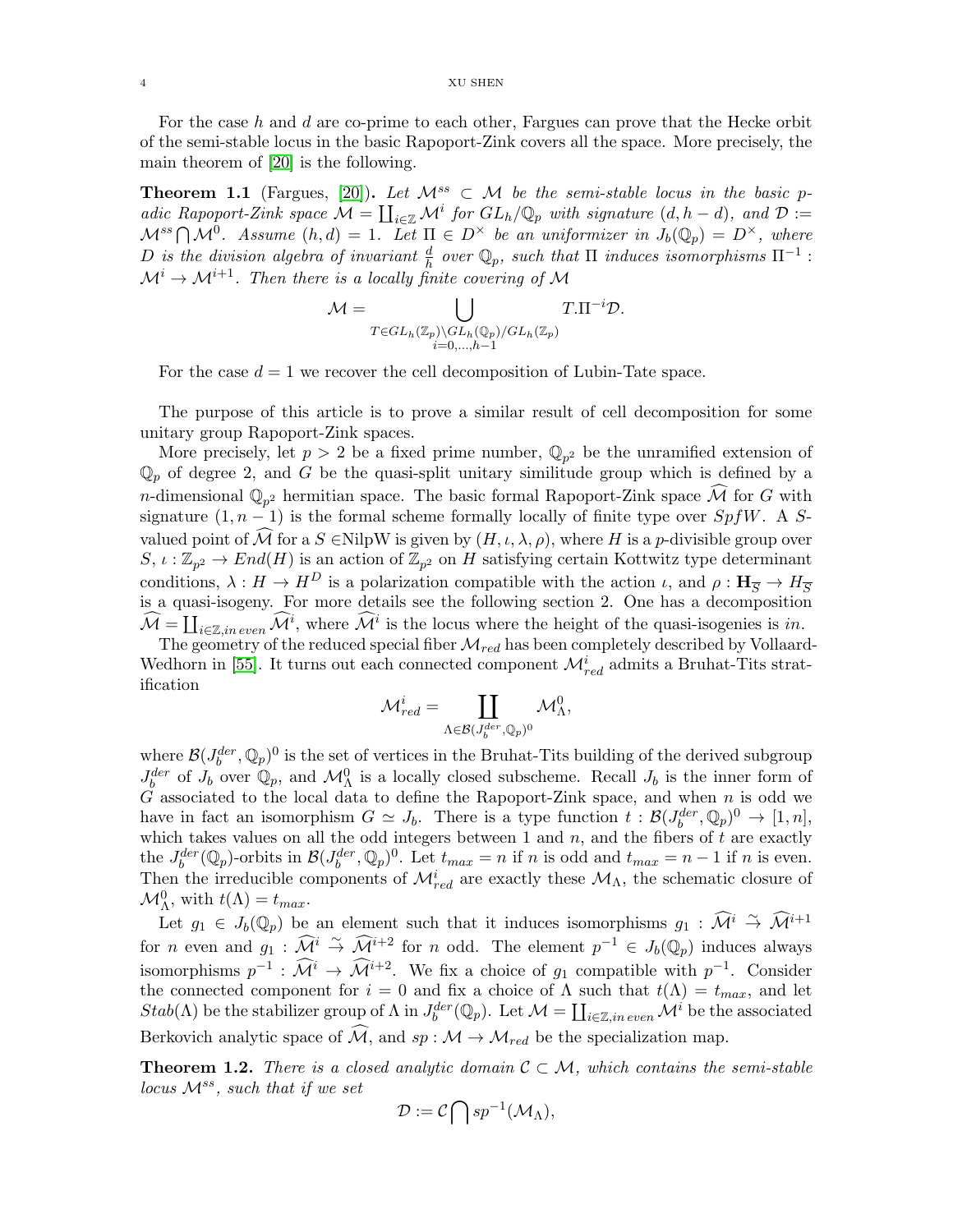then  $\mathcal D$  is relatively compact. Moreover, we have a locally finite covering of  $\mathcal M$ 

$$
\mathcal{M} = \bigcup_{\substack{T \in G(\mathbb{Z}_p) \backslash G(\mathbb{Q}_p)/G(\mathbb{Z}_p) \\ g \in J_0^{der}(\mathbb{Q}_p)/\text{Stab}(\Lambda)}} T.g\mathcal{D}
$$

if n is odd, and

$$
\mathcal{M} = \bigcup_{\substack{T \in G(\mathbb{Z}_p) \backslash G(\mathbb{Q}_p) / G(\mathbb{Z}_p) \\ j = 0,1}} T. g_1^j g \mathcal{D}
$$

$$
g \in J_6^{der}(\mathbb{Q}_p) / \text{Stab}(\Lambda)
$$

if n is even.

Let  $\pi : \mathcal{M} \to \mathcal{F}^a$  be the p-adic period mapping (see section 2),  $K \subset G(\mathbb{Z}_p)$  be an open compact subgroup,  $\mathcal{M}_K$  be the Rapoport-Zink space with level K and  $\pi_K : \mathcal{M}_K \to \mathcal{M}$  be the natural projection. Denote by  $\mathcal{D}_K$  the inverse image of D under  $\pi_K$ . Then we have the following corollaries.

**Corollary 1.3.** We have a locally finite covering of  $\mathcal{F}^a$ 

$$
\mathcal{F}^a = \bigcup_{g \in J^{der}_b(\mathbb{Q}_p)/ \mathop{Stab}(\Lambda)} g \pi(\mathcal{D})
$$

if n is odd, and

$$
\mathcal{F}^a = \bigcup_{\substack{j=0,1 \\ g \in J_b^{der}(\mathbb{Q}_p)/\text{Stab}(\Lambda)}} g_1^j g \pi(\mathcal{D})
$$

if n is even.

**Corollary 1.4.** We have a locally finite covering of the analytic space  $\mathcal{M}_K$ 

$$
\mathcal{M}_K = \bigcup_{\substack{T \in G(\mathbb{Z}_p) \backslash G(\mathbb{Q}_p)/K \\ g \in J_6^{der}(\mathbb{Q}_p)/\text{Stab}(\Lambda)}} T.g \mathcal{D}_K
$$

if n is odd, and

$$
\mathcal{M}_K = \bigcup_{\substack{T \in G(\mathbb{Z}_p) \backslash G(\mathbb{Q}_p)/K \\ j=0,1 \\ g \in J_6^{der}(\mathbb{Q}_p)/\text{Stab}(\Lambda)}} T.g_1^j g \mathcal{D}_K
$$

if n is even.

Finally we have a corollary for Shimura varieties.

**Corollary 1.5.** Let  $Sh_{K^p}$  be as the Shimura variety introduced in section 9,  $\widehat{Sh}_{K^p}^{an}$  be the generic analytic fiber of its p-adic completion  $\widehat{Sh}_{K^p}$ , and  $\widehat{Sh}_{K^p}^{an,b_0}$  be the tube in  $\widehat{Sh}_{K^p}^{an}$  over the basic strata  $\overline{Sh}_{K^p}^{b_0}$ , which is an open subspace. Let  $\widehat{Sh}_{K_p\times K^p}^{an} \to \widehat{Sh}_{K^p}^{an}$  be the covering in level  $K_p \subset G(\mathbb{Z}_p)$  (an open compact subgroup), and  $\widehat{Sh}^{an,b_0}_{K_p\times K^p}$  be the inverse image of  $\widehat{Sh}^{an, b_0}_{K^p}$ . Denote  $\mathcal{C}^i = \mathcal{C} \bigcap \mathcal{M}^i$  for each  $i \in \mathbb{Z}$  such that in is even,  $\mathcal{C}' = \mathcal{C}^0$  if n is odd and  $\mathcal{C}'=\mathcal{C}^0 \coprod \mathcal{C}^1$  if  $n$  is even,  $\mathcal{C}_{K_p}'$  the inverse image of  $\mathcal{C}'$  in  $\mathcal{M}_{K_p},$   $\mathcal{E}'_{K_p}$  the image of  $\mathcal{C}'_{K_p}$  under the p-adic uniformization

$$
I(\mathbb{Q})\setminus \mathcal{M}_{K_p}\times G(\mathbb{A}_f^p)/K^p\simeq \coprod_{i\in I(\mathbb{Q})\setminus G(\mathbb{A}_f^p)/K^p} \mathcal{M}_{K_p}/\Gamma_i \simeq \widehat{Sh}^{an,b_0}_{K_p\times K^p}.
$$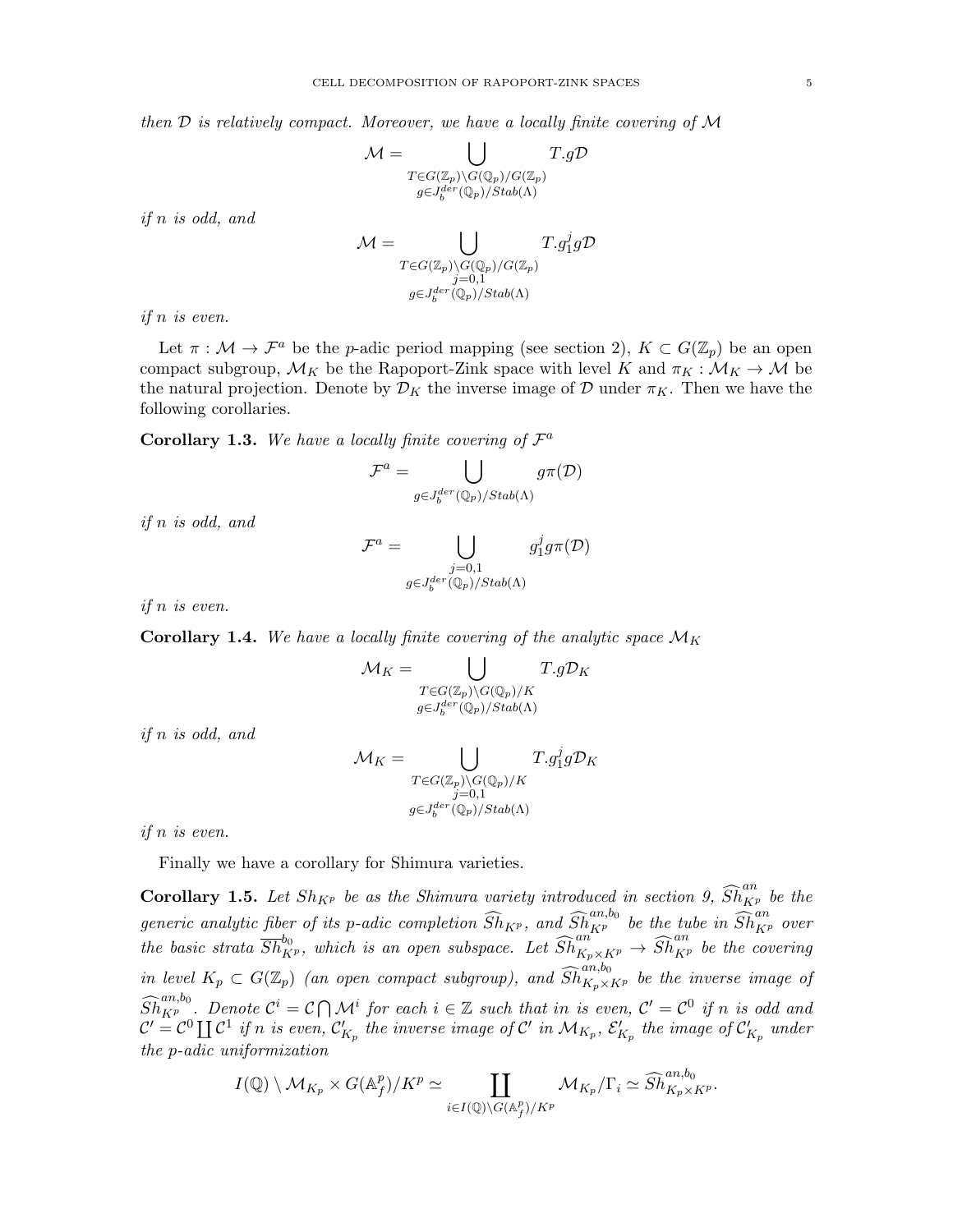(1) Let  $\Gamma = \Gamma_i$  be one of the above discrete, torsion free, cocompact modulo center subgroups of  $J_b(\mathbb{Q}_p)$ , and  $\Gamma^{der} = \Gamma \cap J_b^{der}(\mathbb{Q}_p)$ ,  $D_{K_p} = D_{iK_p}$  be the image of  $\mathcal{D}_{K_p}$ under the morphism  $\mathcal{M}_{K_p} \to \mathcal{M}_{K_p}/\Gamma$ , then we have a covering

$$
\mathcal{M}_{K_p}/\Gamma = \bigcup_{\substack{T \in G(\mathbb{Z}_p) \backslash G(\mathbb{Q}_p)/K_p \\ g \in \Gamma^{der} \backslash J_p^{der}(\mathbb{Q}_p)/Stab(\Lambda)}} T.gD_{K_p}
$$

if n is odd, and

$$
\mathcal{M}_{K_p}/\Gamma = \bigcup_{\substack{T \in G(\mathbb{Z}_p) \backslash G(\mathbb{Q}_p)/K_p \\ j=0,1 \\ g \in \Gamma^{der} \backslash J_6^{der}(\mathbb{Q}_p)/\text{Stab}(\Lambda)}} T. g_1^j g D_{K_p}
$$

if n is even.

(2) Under the above notation, we have a covering

$$
\mathcal{E}'_{K_p} = \coprod_{i \in I(\mathbb{Q}) \backslash G(\mathbb{A}_f^p)/K^p} \bigcup_{g \in \Gamma^{der} \backslash J_b^{der}(\mathbb{Q}_p)/\text{Stab}(\Lambda)} gD_{iK_p}
$$

if n is odd, and

$$
\mathcal{E}'_{K_p} = \coprod_{i \in I(\mathbb{Q}) \backslash G(\mathbb{A}_f^p)/K^p} \bigcup_{\substack{j=0,1\\g \in \Gamma^{der} \backslash J_0^{der}(\mathbb{Q}_p)/\text{Stab}(\Lambda)}} g_1^j g D_{iK_p}
$$

if n is even. We have a covering

$$
\widehat{Sh}^{an,b_0}_{K_p\times K^p}=\bigcup_{T\in G(\mathbb{Z}_p)\backslash G(\mathbb{Q}_p)/K_p}T.\mathcal{E}'_{K_p}.
$$

As one has seen, the first difficulty in our unitary group case is that, the geometry of the reduced special fiber of Rapoport-Zink space is more complicated than that for the case of  $GL_h/\mathbb{Q}_p$  with signature  $(d, h - d)$ , since for the case  $(h, d) = 1$  considered above each connected component of the special fiber is already irreducible, see [\[53\]](#page-57-5). This is why we have to take the intersection of  $\mathcal C$  with the tube over a fixed irreducible component to have a locally finite cell decomposition. The second difficulty is that, the algorithm above when applied to the PEL type Rapoport-Zink spaces, for example the unitary group case considered here, is not well compatible with the action of Hecke correspondences. One has to modify it. This is why the semi-stable locus may be not enough and we find a closed domain  $C \supset M^{ss}$ .

On the other hand, the inequality

# $HN(H, \iota, \lambda) \leq Newt(H_k, \iota, \lambda)$

between the Harder-Narasimhan and Newton polygons for p-divisible groups with additional structures still holds. In fact this can be easily deduced from Fargues's inequality  $HN(H)$  $Newt(H_k)$ , since the former polygons are just defined respectively by normalization of the later polygons.

The general strategy to prove the above theorem, is that using the modified algorithm and the above inequality to deduce first the equalities in the theorem hold for rigid points. For the rest points, by the equivalence of suitable categories between Berkovich spaces and rigid analytic spaces, it suffices to prove these coverings are locally finite, thus admissible. This last argument is different from that in [\[20\]](#page-56-1) section 16.

In our unitary case, we have in fact that the underlying topological space of  $\mathcal D$  is locally compact, like the case of Lubin-Tate space. These two facts both come from the special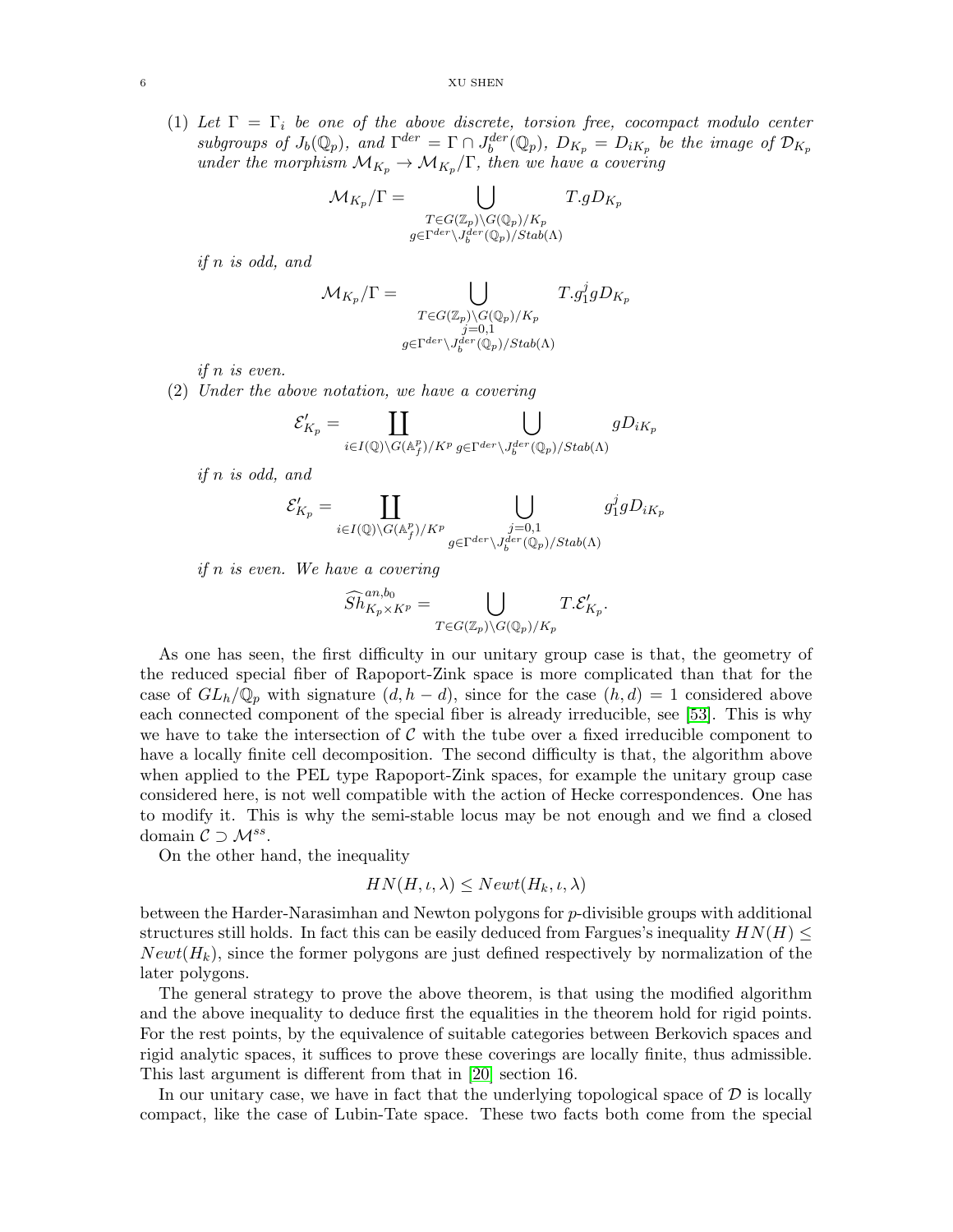phenomenon that, all the non basic Newton polygon has contacted points with the Hodge polygon, and thus one can deduce the Harder-Narasimhan polygon stratification and the Newton polygon stratification of the associated p-adic Shimura varieties coincide.

At this point we should note that, the Rapoport-Zink spaces for  $GSp4$  is quite similar with our unitary case. See [\[33\]](#page-56-14) section 4 for a similar geometric description of the reduced special fiber. And the two non basic Newton polygons have contacted points with the Hodge polygon. In particular our method here will enable us to prove an analogue result of cell decomposition for the basic p-adic  $GSp4$  Rapoport-Zink spaces.

In fact we can introduce some more natural parameter set for the cells, which is more convenient when considering the group actions. Consider the action of  $\mathbb{Q}_p^{\times}$  on  $G(\mathbb{Z}_p)$  $G(\mathbb{Q}_p)/K \times J_b(\mathbb{Q}_p)/Stab(\Lambda)$  through the imbedding  $\mathbb{Q}_p^{\times} \to G(\mathbb{Q}_p) \times J_b(\mathbb{Q}_p), z \mapsto (z, z)$ , and set

$$
\mathcal{I}_K := (G(\mathbb{Z}_p) \setminus G(\mathbb{Q}_p)/K \times J_b(\mathbb{Q}_p)/ \text{Stab}(\Lambda))/\mathbb{Q}_p^{\times},
$$

which can be viewed as a subset of the quotient space  $\mathcal{B}/K$ , where  $\mathcal B$  is the Bruhat-Tits building quotient by  $\mathbb{Q}_p^{\times}$  (for the embedding  $z \mapsto (z, z^{-1})$ )  $\mathcal{B} = \mathcal{B}(G \times J_b, \mathbb{Q}_p)/\mathbb{Q}_p^{\times}$ . For each  $[T, g] \in \mathcal{I}_K$ , the analytic domain  $\mathcal{D}_{[T,g],K} := T.g\mathcal{D}_K$  is well defined. We can rewrite the cell decomposition of  $\mathcal{M}_K$  elegantly as

$$
\mathcal{M}_K = \bigcup_{[T,g]\in \mathcal{I}_K} \mathcal{D}_{[T,g],K}.
$$

If  $\gamma = (h, f) \in G(\mathbb{Q}_p) \times J_b(\mathbb{Q}_p)$  such that  $hKh^{-1} = K$ ,  $\gamma$  induces  $\gamma : \mathcal{M}_K \to \mathcal{M}_K, \mathcal{I}_K \to$  $\mathcal{I}_K$ , which are compatible:  $\gamma(\mathcal{D}_{[T,g],K}) = \mathcal{D}_{\gamma([T,g]),K} = \mathcal{D}_{[Th,fg],K}$ . Moreover, there is a homomorphism  $\varphi : \mathcal{I}_K \to \mathbb{Z}$  with image  $\mathbb{Z}$  if n is even and  $2\mathbb{Z}$  is n is odd. For each  $i \in \mathbb{Z}$ such that *in* is even, let  $\mathcal{I}_K^i = \varphi^{-1}(i)$ , then we have

$$
\mathcal{M}_K^i = \bigcup_{[T,g]\in \mathcal{I}_K^i} \mathcal{D}_{[T,g],K}.
$$

There is a metric d on  $\mathcal{I}_K$ , induced by the metric of  $\mathcal{B}$ . The locally finiteness can be read as, there exists some constant  $c > 0$  such that, for any  $[T, g] \in \mathcal{I}_K$ , we have

$$
\{[T',g']\in\mathcal{I}_K|\mathcal{D}_{[T',g'],K}\bigcap\mathcal{D}_{[T,g],K}\neq\emptyset\}\subset\{[T',g']\in\mathcal{I}_K|\overline{d}([T,g],[T',g'])\leq c\},\
$$

with the latter a finite set.

The induced locally finite cell decomposition of  $\mathcal{M}_K^0$  and the locally compactness of  $\mathcal{D}$ , will enable us to establish a Lefschetz trace formula for these spaces, by applying Mieda's theorem 3.13 in [\[37\]](#page-56-2). The idea is similar with our work for Lubin-Tate case in [\[49\]](#page-57-4), by studying the action of  $\gamma$  on the cells. For the definition of the subspaces  $U_{\rho} \subset \mathcal{M}_K$  see section 11.

**Theorem 1.6.** For the fixed  $\gamma = (h, g) \in G(\mathbb{Q}_p) \times J_b(\mathbb{Q}_p)$  with h, g both regular elliptic semisimple, and  $v_p(deth) + v_p(detg) = 0$ , there exist a sufficient small open compact subgroup  $K' \subset G(\mathbb{Z}_p)$  and a sufficient large number  $\rho_0 >> 0$ , such that for all open compact subgroups  $K \subset G(\mathbb{Z}_p)$  contained in K' and normalized by h, and all  $\rho \geq \rho_0$ , we have the Lefschetz trace formula

$$
Tr(\gamma|H_c^*(U_\rho \times \mathbb{C}_p, \overline{\mathbb{Q}}_l)) = \# Fix(\gamma|\mathcal{M}_K^0 \times \mathbb{C}_p),
$$

which is well defined and finite. Since the right hand side is independent of  $\rho$ , we can define

$$
Tr(\gamma|H_c^*(\mathcal{M}_K^0 \times \mathbb{C}_p, \overline{\mathbb{Q}}_l)) := Tr(\gamma|H_c^*(U_\rho \times \mathbb{C}_p, \overline{\mathbb{Q}}_l))
$$

for  $\rho >> 0$ , and thus

$$
Tr(\gamma|H_c^*(\mathcal{M}_K^0 \times \mathbb{C}_p, \overline{\mathbb{Q}}_l)) = \# Fix(\gamma|\mathcal{M}_K^0 \times \mathbb{C}_p).
$$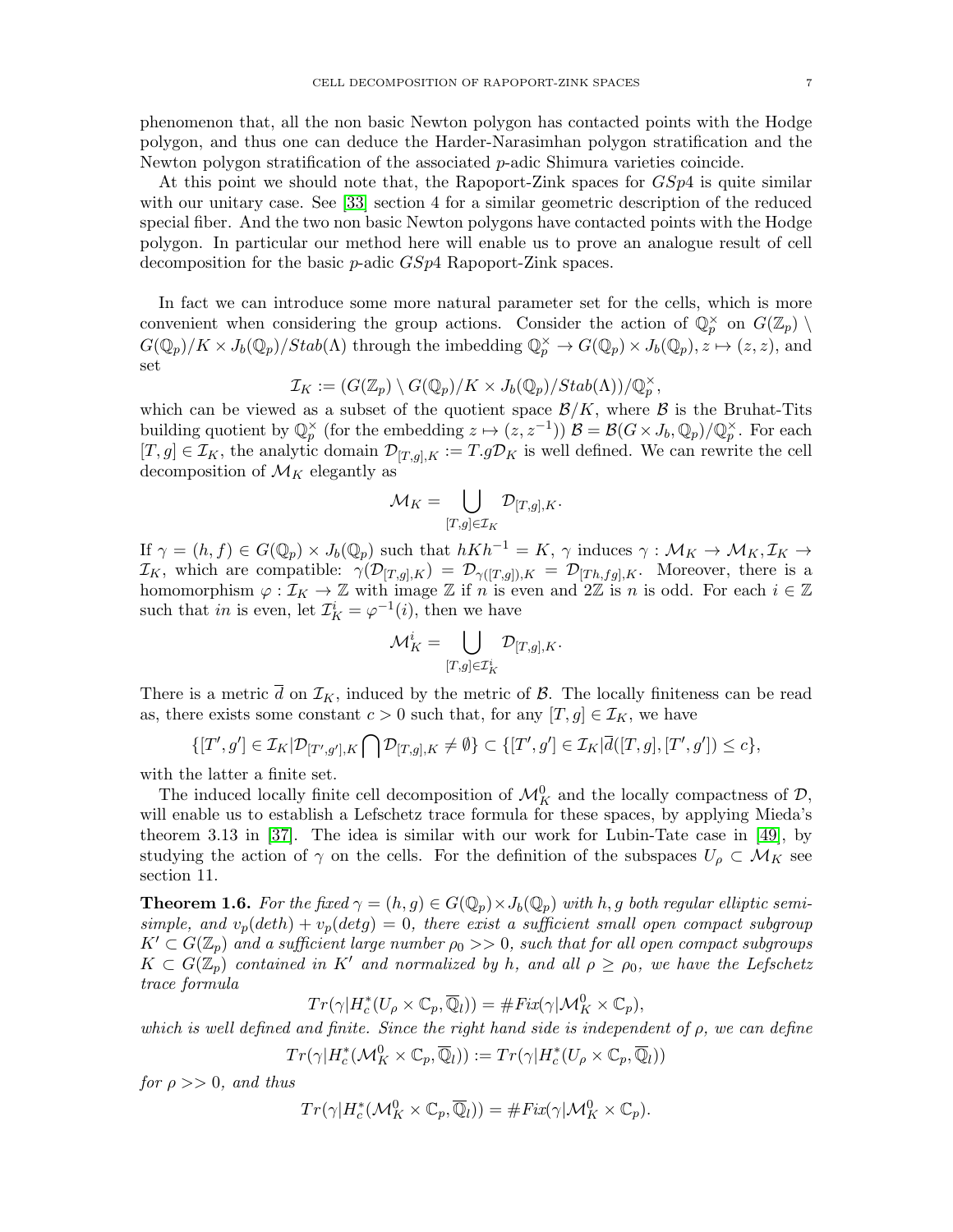We have a nice formula for the number of fixed points for the quotient space  $\mathcal{M}_K/p^{\mathbb{Z}}$ . Note if  $g \in J_b(\mathbb{Q}_p)$  is a regular elliptic semi-simple element, for any  $x \in \text{Fix}(g|\mathcal{F}^a(\mathbb{C}_p)),$ there is a element  $h_{g,x} \in G(\mathbb{Q}_p)$  which is conjugate to g over  $\overline{\mathbb{Q}}_p$  defined by the comparison isomorphism

$$
V_p(H_y)\otimes_{\mathbb{Q}_p} B_{dR} \xrightarrow{\sim} V_L \otimes_L B_{dR},
$$

where  $y \in \pi^{-1}(x)$  is any point in the fiber of the *p*-adic period mapping  $\pi : \mathcal{M} \to \mathcal{F}^a$ .

**Corollary 1.7.** Let the notations be as in the above theorem. If n is even we assume that 2  $\frac{2}{n}(v_p(deth)+v_p(detg))$  is even. Fix compatible Haar measures on  $G(\mathbb{Q}_p)$  and the centralizer of  $h_{g,x}$ ,  $G_{h_{g,x}} := \{h' \in G(\mathbb{Q}_p)|h'h_{g,x}h'^{-1} = h_{g,x}\}.$  Denote the characteristic function of  $h^{-1}K$  by  $1_{h^{-1}K}$  and the volume of K under the fixed Haar measure by  $Vol(K)$ . Then we have the following formula

$$
Tr(\gamma|H_c^*((\mathcal{M}_K/p^\mathbb{Z})\times \mathbb{C}_p,\overline{\mathbb{Q}}_l))=\sum_{x\in Fix(g|\mathcal{F}^a(\mathbb{C}_p))} Vol(G_{h_{g,x}}/p^\mathbb{Z})O_{h_{g,x}}(\frac{1_{h^{-1}K}}{Vol(K)}),
$$

where  $Vol(G_{h_{g,x}}/p^{\mathbb{Z}})$  is the volume of  $G_{h_{g,x}}/p^{\mathbb{Z}}$  by the induced Haar measure on  $G(\mathbb{Q}_p)/p^{\mathbb{Z}}$ ,

$$
O_{h_{g,x}}(\frac{1_{h^{-1}K}}{Vol(K)}) = \int_{G(\mathbb{Q}_p)/G_{h_{g,x}}}\frac{1_{h^{-1}K}}{Vol(K)}(z^{-1}h_{g,x}z)dz
$$

is the orbit integral of  $\frac{1_h-1_K}{Vol(K)}$  over the conjugate class of  $h_{g,x}$ .

Let  $\pi$  be a supercuspidal representation of  $G(\mathbb{Q}_p)$ , we consider

$$
H(\pi) = \sum_{j\geq 0} (-1)^j \mathrm{Hom}_{G(\mathbb{Q}_p)}(\varinjlim_K H^j_c(\mathcal{M}_K \times \mathbb{C}_p, \overline{\mathbb{Q}}_l), \pi).
$$

Assume that  $\text{Hom}_{G(\mathbb{Q}_p)}(\varinjlim_K H_c^j(\mathcal{M}_K \times \mathbb{C}_p, \overline{\mathbb{Q}}_l), \pi)$  is of finite length for each  $j \geq 0$ , which should be always the case then  $H(\pi)$  is a well defined element in Croth- $(L(\mathbb{Q}))$ should be always the case, then  $H(\pi)$  is a well defined element in  $\mathrm{Groth}_{\overline{\mathbb{Q}}_l}(J_b(\mathbb{Q}_p)).$ 

**Corollary 1.8.** Let  $g \in J_b(\mathbb{Q}_p)$  be a regular elliptic semi-simple element. Assume that  $\pi$  is of the form  $\pi = c - Ind_{K_{\pi}}^{G(\mathbb{Q}_p)} \lambda$ , for some open compact modulo center subgroup  $K_{\pi} \subset G(\mathbb{Q}_p)$ and some finite dimensional representation  $\lambda$  of  $K_{\pi}$ . Then we have

$$
tr_{H(\pi)}(g) = \sum_{x \in Fix(g | \mathcal{F}^a(\mathbb{C}_p))} tr_{\pi}(h_{g,x}).
$$

As remarked above, we should also prove an analogous Lefschetz trace formula for basic Rapoport-Zink spaces for  $GSp4$ , by their corresponding locally finite cell decomposition and the compactness of the fundamental domain. The Lefschetz trace formula for these Rapoport-Zink spaces for unitary groups or  $GSp4$ , and (for n even in the unitary case) should enable us to prove the realization of local Jaquet-Langlands correspondence between irreducible smooth representations of  $G(\mathbb{Q}_p)$  and  $J_b(\mathbb{Q}_p)$  in the cohomology of these Rapoport-Zink spaces. By the methods of [\[52\]](#page-57-2) and [\[39\]](#page-56-15), it just rests the corresponding representation theoretic problems to solve (which is done for the case of  $GSp4$ ). We will consider these in future works. On the other hand, for the non-basic Rapoport-Zink spaces in these cases, our previous results in [\[48\]](#page-56-16) say that their cohomology is essentially a parabolic induction.

This paper is organized as follows. In section 2 we introduce the unitary group Rapoport-Zink spaces, and investigate the group action on them. In particular we study the Hecke action in details. In section 3, we review Fargues's theory of Harder-Narasimhan filtration for finite flat group schemes. In section 4 we apply the theory of last section to the study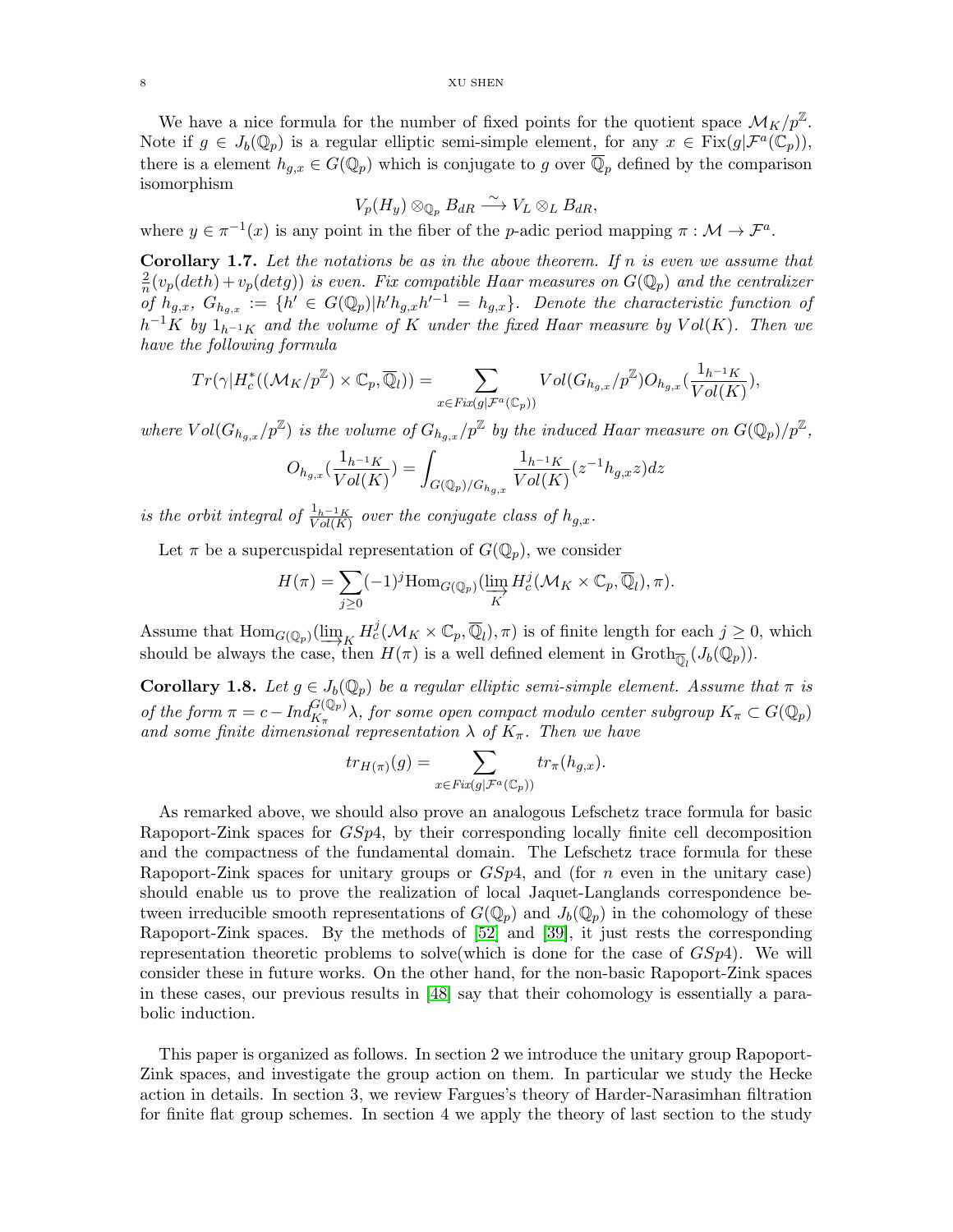of p-divisible groups. We define the Harder-Narasimhan polygon for  $p$ -divisible groups with additional structures. In section 5, we first review Fargues's algorithm for studying non semi-stable p-divisible groups. We then adopt and modify this algorithm in the situation with additional structures. In section 6 we find the closed analytic domain  $\mathcal C$  motivated by the algorithm of section 5. In section 7, we review some basic results of Vollaard-Wedhorn about the geometry of the special fiber of  $\widehat{\mathcal{M}}$ , and in section 8 we introduce the analytic domain  $\mathcal{D}$ . In section 9, we prove that  $\mathcal{D}$  is relatively compact by introducing some unitary group Shimura varieties and then using the theory of  $p$ -adic uniformization. In section 10 we prove some results of locally finite cell decomposition of our Rapoport-Zink spaces, as well as p-adic period domain and Shimura varieties. In the last section we consider the cohomological application of the locally finite cell decomposition of our Rapoport-Zink spaces, and prove a Lefschetz trace formula by applying Mieda's theorem 3.13 in [\[37\]](#page-56-2).

Acknowledgments. I would like to thank Prof. Laurent Fargues sincerely, since without his guide this paper would not be accomplished. I should thank Yoichi Mieda, who had proposed some useful questions after the first version of this article. I should also thank the referee for careful reading and suggestions.

#### 2. The unitary group Rapoport-Zink spaces and Hecke action

<span id="page-8-0"></span>We consider here a special case of PEL type Rapoport-Zink spaces.

Let  $p > 2$  be a fixed prime number. Let  $\mathbb{Q}_{p^2}$  be the unramified extension of  $\mathbb{Q}_p$  of degree 2 and denote by  $*$  the nontrivial Galois automorphism of  $\mathbb{Q}_{p^2}$  over  $\mathbb{Q}_p$ . Let V be a finite dimensional  $\mathbb{Q}_{p^2}$ -vector space with  $dim_{\mathbb{Q}_{p^2}}(V) = n$ . Let  $\langle, \rangle : V \times V \to \mathbb{Q}_p$  be a  $\mathbb{Q}_p$ -valued skew-hermitian form, and  $G$  be the associated reductive group, i.e.,

$$
G(R) = \{ g \in GL_{\mathbb{Q}_{p^2} \otimes R}(V_R) | \exists c \in R^\times : \langle gv, gw \rangle = c\langle v, w \rangle, \forall v, w \in V_R := V \otimes R \}
$$

for all  $\mathbb{Q}_p$ -algebra R. We remark that there exists a unique skew-hermitian form  $\langle, \rangle'$ :  $V \times V \to \mathbb{Q}_{p^2}$  such that  $\langle, \rangle = Tr_{\mathbb{Q}_{p^2}/\mathbb{Q}_p} \circ \langle, \rangle'$ . Moreover, if  $\delta \in \mathbb{Q}_{p^2}^{\times}$  $\sum_{p^2}^{\times}$  with  $\delta^* = -\delta$ , then  $(0, \cdot) := \delta \langle, \cdot \rangle'$  is a hermitian form, and G is just the unitary similitude group  $GU(V, (0))$  of the hermitian space  $(V, (,) )$ . Let  $\mathbb{Z}_{p^2}$  be the ring of integers of  $\mathbb{Q}_{p^2}$ . We assume that there exists a  $\mathbb{Z}_{p^2}$ -lattice  $\Lambda$  such that  $\langle, \rangle$  induces a perfect  $\mathbb{Z}_p$ -pairing on  $\Lambda$ . This implies that G is unramified over  $\mathbb{Q}_p$  and has a reductive model over  $\mathbb{Z}_p$ .

Let  $\mathbb{Q}_p$  be an algebraic closure of  $\mathbb{Q}_p$ . Then there is a canonical imbedding

$$
G_{\overline{\mathbb{Q}}_p} \subset (Res_{\mathbb{Q}_{p^2}/\mathbb{Q}_p} GL_{\mathbb{Q}_{p^2}}(V))_{\overline{\mathbb{Q}}_p} = GL(V \otimes_{\mathbb{Q}_{p^2},id} \overline{\mathbb{Q}}_p) \times GL(V \otimes_{\mathbb{Q}_{p^2},*} \overline{\mathbb{Q}}_p),
$$

and we have an isomorphism

$$
G_{\overline{\mathbb{Q}}_p} \simeq GL(V \otimes_{\mathbb{Q}_p^2, id} \overline{\mathbb{Q}}_p) \times \mathbb{G}_m.
$$

Via this isomorphism, we fix a  $G(\mathbb{Q}_p)$ -conjugate class of cocharacter

$$
\mu: \mathbb{G}_{m\overline{\mathbb{Q}}_p} \longrightarrow G_{\overline{\mathbb{Q}}_p}
$$

$$
z \mapsto (diag(z, \dots, z, 1), z).
$$

Let  $L = W(\overline{\mathbb{F}}_p)_{\mathbb{Q}}, \sigma$  be the Frobenius relative to the field extension  $L/\mathbb{Q}_p$ . Consider the set  $B(G) = G(L)/\sim$  of  $\sigma$ -conjugate classes in  $G(L)$ , and the Kottwitz set  $B(G,\mu) \subset B(G)$ ([\[32\]](#page-56-17)). In our special case we can have an explicit description of the set  $B(G, \mu)$  as a set of polygons, see [\[6\]](#page-55-9) 3.1. We consider the basic element  $b = b_0 \in B(G, \mu)$ , and let  $J_b$  be the reductive group of automorphisms of the unitary isocrystal  $(V_L, b\sigma, \iota, \langle, \rangle)$ , which is then an inner form of G over  $\mathbb{Q}_p$ .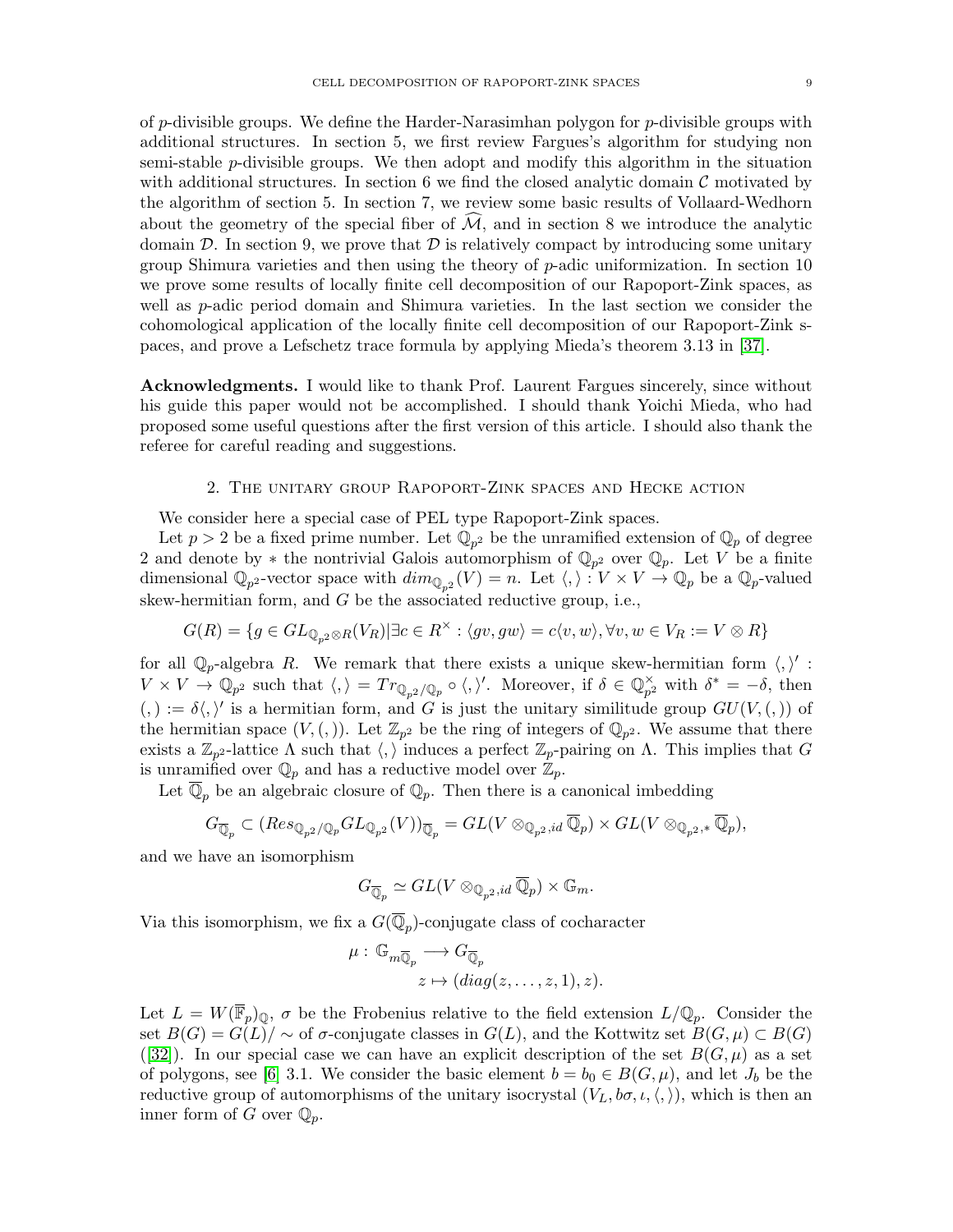Associated to the above data  $(\mathbb{Q}_{p^2},*,V,\langle,\rangle,b,\mu)$ , we have the Rapoport-Zink space M which is a formal scheme locally formally of finite type over  $SpfO<sub>L</sub>$ . It is a moduli space of p-divisible groups with additional structures of the following type: for each  $S \in NilpO<sub>L</sub>$ ,  $\mathcal{M}(S) = \{ (H, \iota, \lambda, \rho) \}/ \simeq$ , where

- H is a *p*-divisible group over  $S$ ;
- $\iota : \mathbb{Z}_{p^2} \to End(H)$  is an action of  $\mathbb{Z}_{p^2}$  on H satisfying locally

$$
Lie(H) = Lie(H)_0 \oplus Lie(H)_1, rank_{O_S} Lie(H)_0 = 1, rank_{O_S} Lie(H)_1 = n - 1
$$

where

$$
Lie(H)_0 = \{ x \in Lie(H) | \iota(a)x = ax \}, Lie(H)_1 = \{ x \in Lie(H) | \iota(a)x = a^*x \};
$$

- $\lambda: H \to H^D$  is a principal  $\mathbb{Z}_{p^2}$ -linear polarization, here  $H^D$  is the dual p-divisible group endowed with the  $\mathbb{Z}_{p^2}$ -action  $\iota_{HD}(a) = (\iota(a^*))^D$ ;
- $\rho : H_{\overline{S}} \to H_{\overline{S}}$  is a quasi-isogeny, such that  $\rho^D \circ \lambda \circ \rho$  is a  $\mathbb{Q}_p^{\times}$ -multiple of  $\lambda$ , here  $S=S\otimes_{\mathbb{Z}_{p^2}}\mathbb{F}_{p^2};$
- $\bullet$   $(H_1, \iota_1, \lambda_1, \rho_1) \simeq (H_2, \iota_2, \lambda_2, \rho_2)$  if there exists a  $\mathbb{Z}_{p^2}$ -linear isomorphism  $\alpha: H_1 \to H_2$ such that  $\rho_2 = \rho_1 \circ \alpha, \alpha^D \circ \lambda_2 \circ \alpha$  is a  $\mathbb{Z}_p^{\times}$ -multiple of  $\lambda_1$ .

We call such a p-divisible group with additional structures  $H = (H, \iota, \lambda)$  a unitary p-divisible group. For such a unitary  $p$ -divisible group  $H$ , we have

$$
rank_{O_S}Lie(H) = n, height(H) = 2n.
$$

The height of  $\rho$  is a multiple of n by [\[54\]](#page-57-6) 1.7 or [\[10\]](#page-55-10) and we obtain a decomposition

$$
\widehat{\mathcal{M}} = \coprod_{i \in \mathbb{Z}} \widehat{\mathcal{M}}^i,
$$

where  $\mathcal{M}^i$  is the open and closed formal subscheme of  $\mathcal M$  where  $\rho$  has height in. Moreover, we have in fact

$$
\widehat{\mathcal{M}}^i \neq \emptyset \Leftrightarrow in \text{ is even},
$$

and in this case there is an isomorphism  $\widehat{\mathcal{M}}^i \cong \widehat{\mathcal{M}}^0$  induced the action of  $J_b(\mathbb{Q}_p)$ , see [\[54\]](#page-57-6) or the section 6 below.

The standard *p*-divisible group  $\mathbf{H} = (\mathbf{H}, \iota, \lambda)$  is definable over  $\mathbb{F}_{p^2}$ . We let

$$
(\mathbf{M},\mathbf{F},\mathbf{V},\mathbf{M}=\mathbf{M}_0\oplus\mathbf{M}_1,\langle,\rangle)
$$

denote its covariant Diéudonne module over  $W(\mathbb{F}_{p^2}) = \mathbb{Z}_{p^2}$ , where  $\langle, \rangle : \mathbf{M} \times \mathbf{M} \to \mathbb{Z}_{p^2}$  is a perfect alternating  $\mathbb{Z}_{p^2}$ -bilinear pairing satisfying

$$
\langle \mathbf{F}x, y \rangle = \langle x, \mathbf{V}y \rangle^{\sigma}, \langle ax, y \rangle = \langle x, a^*y \rangle
$$

for all  $x, y \in \mathbf{M}$ ,  $a \in \mathbb{Z}_{p^2}$ , here  $\sigma = *$  is the Frobenius on  $W(\mathbb{F}_{p^2}) = \mathbb{Z}_{p^2}$ ; the decomposition  $\mathbf{M} = \mathbf{M_0} \oplus \mathbf{M_1}$  is induced by the decomposition  $\mathbb{Z}_{p^2} \otimes_{\mathbb{Z}_p} W(\mathbb{F}_{p^2}) \simeq W(\mathbb{F}_{p^2}) \times W(\mathbb{F}_{p^2})$  and the  $\mathbb{Z}_{p^2}$ -action on M. The **F** and **V** are homogeneous of degree 1 with respect to the above decomposition and  $M_0$  and  $M_1$  are totally isotropic with respect to  $\langle, \rangle$ . The signature condition on the Lie algebra then implies

$$
dim_{\mathbb{F}_{p^2}}(\mathbf{M}_0/\mathbf{V}\mathbf{M}_1)=1, dim_{\mathbb{F}_{p^2}}(\mathbf{M}_1/\mathbf{V}\mathbf{M}_0)=n-1.
$$

We denote by  $(N, F) = (M, F) \otimes \mathbb{Q}_{p^2}$  the isocrystal of H. We can assume that H is superspecial and that the isocystal  $(N, F)$  is generated by the elements x such that  $F^2x =$ px, see [\[55\]](#page-57-0). As  $\mathbf{F}^2$  is  $\mathbb{Q}_{p^2}$ -linear, we have  $\mathbf{F}^2 = pid_{\mathbf{N}}$  and therefore  $\mathbf{F} = \mathbf{V}$ . For  $i = 1, 2$ , let  $N_i = M_i \otimes \mathbb{Q}_{p^2}$ , then  $N = N_0 \oplus N_1$  and with respect to this decomposition **F** is of degree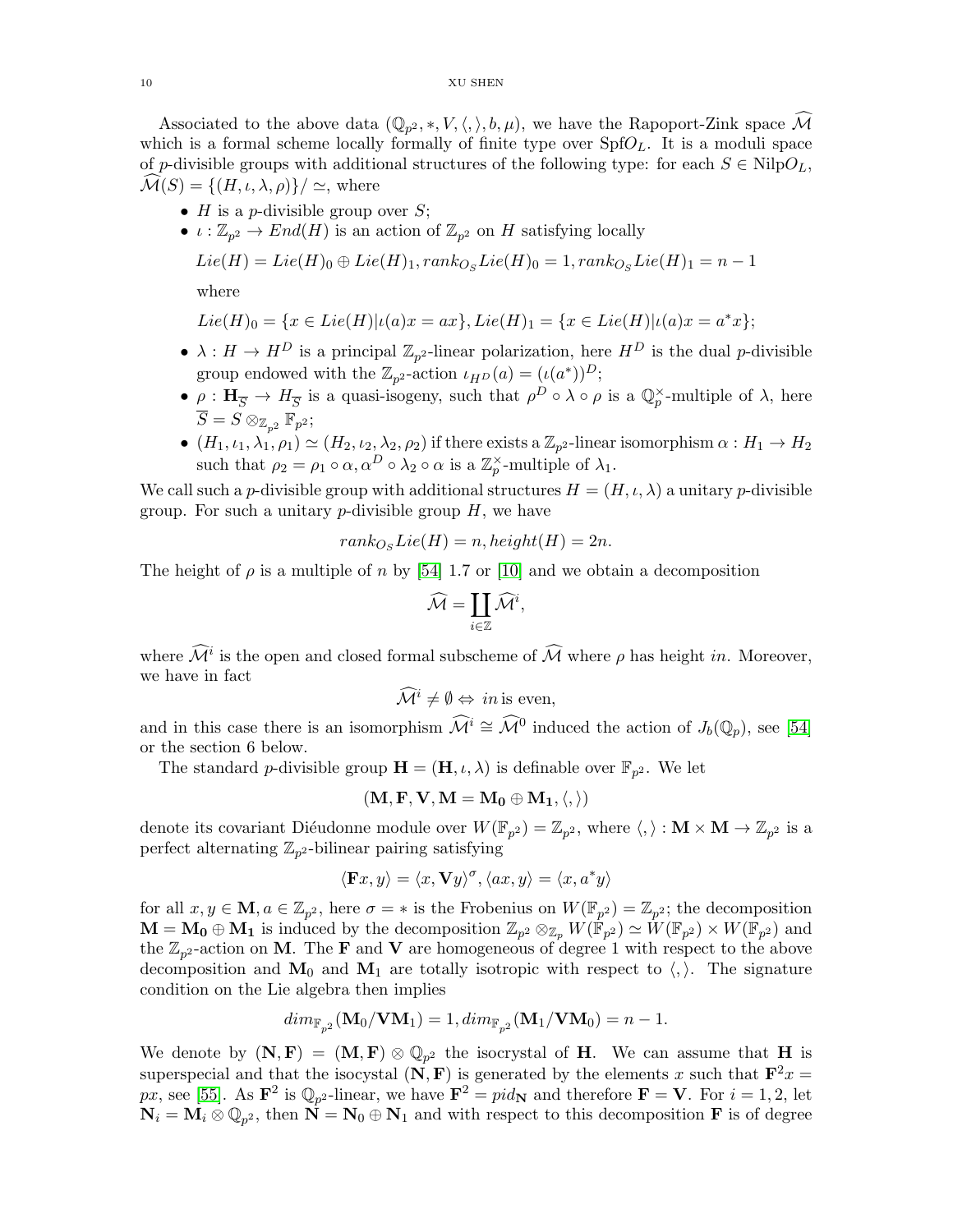1. We fix an element  $\delta \in \mathbb{Z}_{p^2}^{\times}$  $\sum_{p=1}^{\infty}$  such that  $\delta^* = -\delta$  and define a nondegenerate hermitian form on the  $\mathbb{Q}_{p^2}$ -vector space  $\mathbf{N}_0$  by

$$
\{x,y\}:=\delta\langle x,\mathbf{F}y\rangle.
$$

Recall the reductive group  $J_b$  over  $\mathbb{Q}_p$  defined by the automorphisms of the unitary isocrystal  $(N, F, N = N_0 \oplus N_1, \langle, \rangle)$ , which is an inner form of G. We have then an isomorphism of  $J_b$  with the unitary similitude group  $GU(\mathbf{N}_0, \{,\})$  of the hermitian space  $(\mathbf{N}_0, \{,\})$ . Thus for  $n$  odd, we have in fact an isomorphism

$$
G\cong J_b;
$$

while for n even,  $J_b$  is the non quasi-split inner form of G.

We now describe the group actions on the Rapoport-Zink space  $\widehat{\mathcal{M}}$ . First, we have a left action of  $J_b(\mathbb{Q}_p)$  on  $\mathcal{M}: \forall g \in J_b(\mathbb{Q}_p)$ ,

$$
g: \widehat{\mathcal{M}} \longrightarrow \widehat{\mathcal{M}}
$$

$$
(H, \iota, \lambda, \rho) \mapsto (H, \iota, \lambda, \rho \circ g^{-1}),
$$

since  $J_b$  can be viewed as the group of self quasi-isogenies of  $(\mathbf{H}, \iota, \lambda)$ .

To consider the action of  $G(\mathbb{Q}_p)$  on  $\widehat{\mathcal{M}}$ , we would rather consider the associated Berkovich analytic space  $\mathcal{M} = \widehat{\mathcal{M}}^{an}$  of  $\widehat{\mathcal{M}}$  ([\[4\]](#page-55-11), [\[5\]](#page-55-12), [\[12\]](#page-55-13), [\[3\]](#page-55-14)). As always, by trivializing the Tate module of the universal p-divisible group over  $M$ , we can define a tower of Berkovich analytic spaces  $(\mathcal{M}_K)_{K\subset G(\mathbb{Z}_p)}$ . These spaces are separated smooth good Berkovich analytic spaces over L. A point  $x \in \mathcal{M}_K$  is given by  $(H, \iota, \lambda, \rho, \eta K)$ , where  $\eta : V \stackrel{\sim}{\to} V_p(H)$  is the rigidification isomorphism such that  $\eta(\Lambda) = T_p(H)$ . Then  $J_b(\mathbb{Q}_p)$  also acts on each space  $\mathcal{M}_K$  in the natural way. Moreover,  $G(\mathbb{Q}_p)$  acts on this tower: for  $g \in G(\mathbb{Q}_p)$  and  $K \subset G(\mathbb{Z}_p)$  such that  $g^{-1}Kg \subset G(\mathbb{Z}_p)$ , we have an isomorphism

$$
g: \mathcal{M}_K \to \mathcal{M}_{g^{-1}Kg},
$$
  

$$
(H, \iota, \lambda, \rho, \eta K) \mapsto (H', \iota', \lambda', \rho', \eta'(g^{-1}Kg)),
$$

here  $(H', \iota', \lambda', \rho', \eta')$  is defined as following. Assume first  $g^{-1} \in M_n(\mathbb{Z}_{p^2})$ . Then  $\Lambda \supset g^{-1}(\Lambda)$ . Since  $\eta(\Lambda) = T_p(H)$  for the rigidification  $\eta$ ,  $\eta(\Lambda/g^{-1}(\Lambda))$  defines a finite flat subgroup of H. We take  $H' := H/\eta(\Lambda/g^{-1}(\Lambda))$ , with the naturally induced additional structures  $(\iota', \lambda')$ on H', and we take  $\rho' = \pi (mod p) \circ \rho$  for the natural projection  $\pi : H \to H'$ . Finally there is a rigidification  $\eta' : V \to V_p(H')$  such that the following diagram commutes:

$$
V \xrightarrow{\eta} V_p(H)
$$
  
\n
$$
\downarrow g^{-1} \qquad \qquad \downarrow V_p(\pi)
$$
  
\n
$$
V \xrightarrow{\eta'} V_p(H').
$$

For the general case, one can always find an integer  $r \in \mathbb{Z}$  such that  $p^r g^{-1} \in M_n(\mathbb{Z}_{p^2})$ , then we can define  $(H'', \iota'', \lambda'', \rho'', \eta'')$  as above for  $p^{-r}g$ . We set  $H' = H'', \iota' = \iota'', \lambda' = \lambda'', \rho' =$  $p^{-r}\rho'', \eta'' = \eta'.$ 

For any open compact subgroups  $K' \subset K \subset G(\mathbb{Z}_p)$ , we denote  $\pi_{K',K}: \mathcal{M}_{K'} \to \mathcal{M}_K$  the natural projection of forgetting levels, which is a finite étale morphism of degree  $K/K'$ . In particular, for  $K \subset G(\mathbb{Z}_p)$  fixed, each  $g \in G(\mathbb{Q}_p)$  defines a Hecke correspondence on  $\mathcal{M}_K$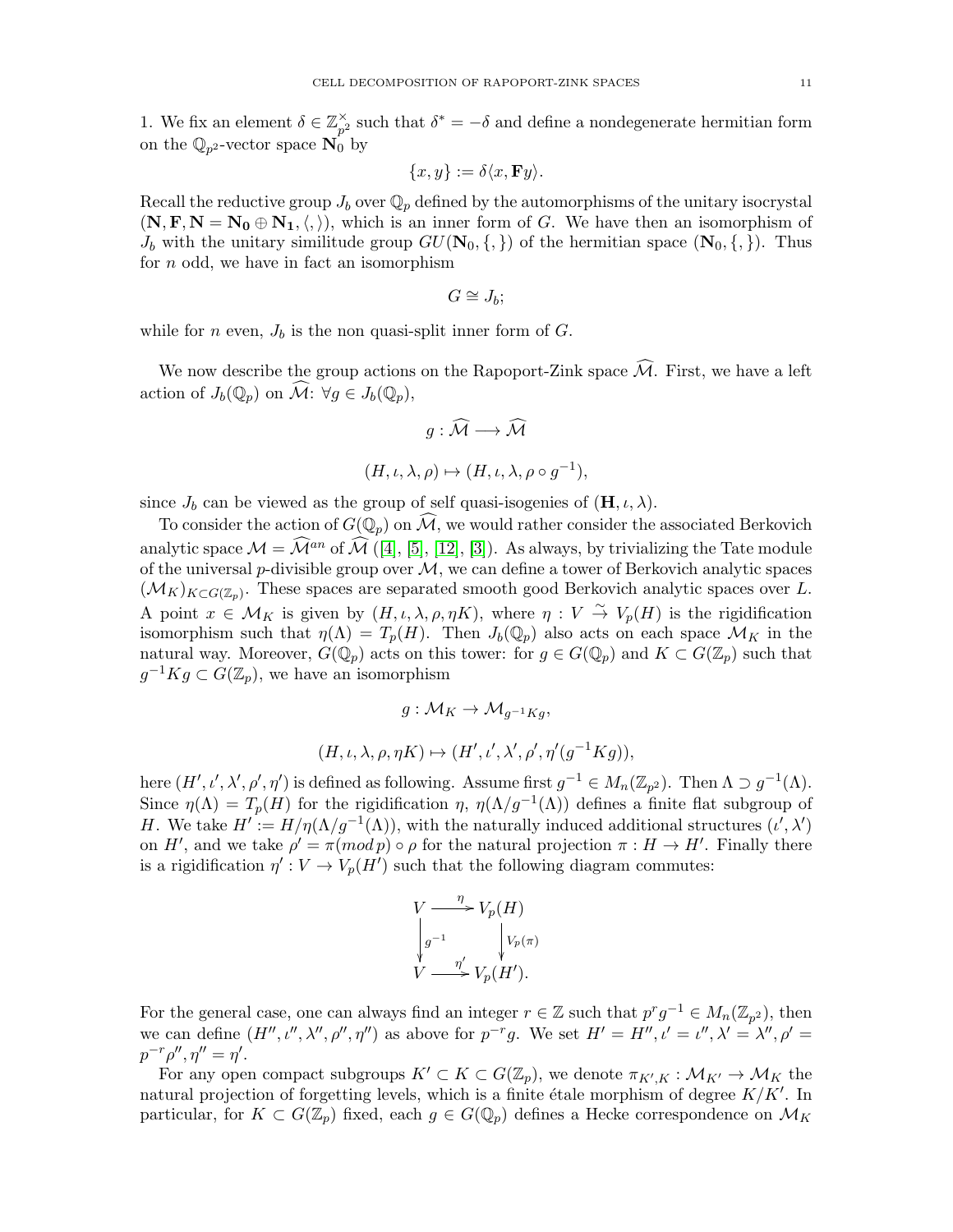by the following diagram:



and this Hecke correspondence depends only on the double coset  $KgK$ . Thus we get an "action" of  $K \setminus G(\mathbb{Q}_p)/K$  on  $\mathcal{M}_K$ , which commutes with the (left) action of  $J_b(\mathbb{Q}_p)$ .

**Definition 2.1.** Let  $K \subset G(\mathbb{Z}_p)$  be an open compact subgroup. For any subset  $A \subset |\mathcal{M}_K|$ of the underlying topological space  $|M_K|$ , and any Hecke correspondence T defined by a coset  $KgK$  as above, we define the image of A under T by the set

$$
T.A = \pi_{K \cap g^{-1}Kg, K} g \pi_{gKg^{-1} \cap K, K}^{-1}(A).
$$

We call the set

$$
Hecke(A) := \bigcup_{T \in K \backslash G(\mathbb{Q}_p)/K} T.A
$$

the Hecke orbit of A.

- **Remark 2.2.** (1) By the above, the Hecke action of  $G(\mathbb{Q}_p)$  on the tower  $(M_K)_{K\subset G(\mathbb{Z}_p)}$ is in fact a right action. So maybe we should better write the image of A under T as A.T. On the other hand, there is in general no composition law for the action of Hecke correspondences on  $\mathcal{M}_K$ , since the product (in the usual way) of double cosets  $KgK \cdot KhK$  is in general not a single double coset. Therefore, we will write T on the left as T.A, and for two Hecke correspondences  $T_1, T_2, T_2, (T_1,A)$  should always be understood as the image of  $T_1.A$  under  $T_2$ .
	- (2) More precisely, we have

$$
Kh_2K.(Kh_1K.A) = \bigcup_{KhK\subset Kh_1Kh_2K} KhK.A,
$$

where the right hand side is the finite union over all the double cosets in  $Kh_1Kh_2K$ . In particular,  $A \subset KhK.(Kh^{-1}K.A)$  and  $Hecke(A) = Hecke(T.A)$  for any  $T \in$  $K \setminus G(\mathbb{Q}_p)/K$ .

(3) Note that if A is an analytic domain, then so is T.A for any  $T \in K \setminus G(\mathbb{Q}_p)/K$ .

In the following we will mainly focus on the Hecke action on the space  $\mathcal{M}$ . We would like to describe the images of a point  $x \in \mathcal{M}$  under the action of  $G(\mathbb{Z}_p) \setminus G(\mathbb{Q}_p)/G(\mathbb{Z}_p)$ on  $M$  explicitly. To this end we first recall the Cartan decomposition to describe the set  $G(\mathbb{Z}_p) \setminus G(\mathbb{Q}_p)/G(\mathbb{Z}_p)$  explicitly. Let  $A \subset G$  be a maximal  $\mathbb{Q}_p$ -split torus such that

$$
A(\mathbb{Q}_p) = \{ \begin{pmatrix} d_1 & & \\ & \ddots & \\ & & d_n \end{pmatrix} | d_1 d_n^* = d_2 d_{n-1}^* = \cdots = \text{constant} \in \mathbb{Q}_p^{\times} \}.
$$

Then the cocharacter group

$$
X_*(A) = \{(a_1, \dots, a_n) \in \mathbb{Z}^n | a_1 + a_n = a_2 + a_{n-1} = \dots = \text{constant} \in \mathbb{Z}\},\
$$

and we denote the dominant coweights by

$$
X_*(A)_+ = \{(a_1, \cdots, a_n) \in X_*(A) | a_1 \geq \cdots \geq a_n\}.
$$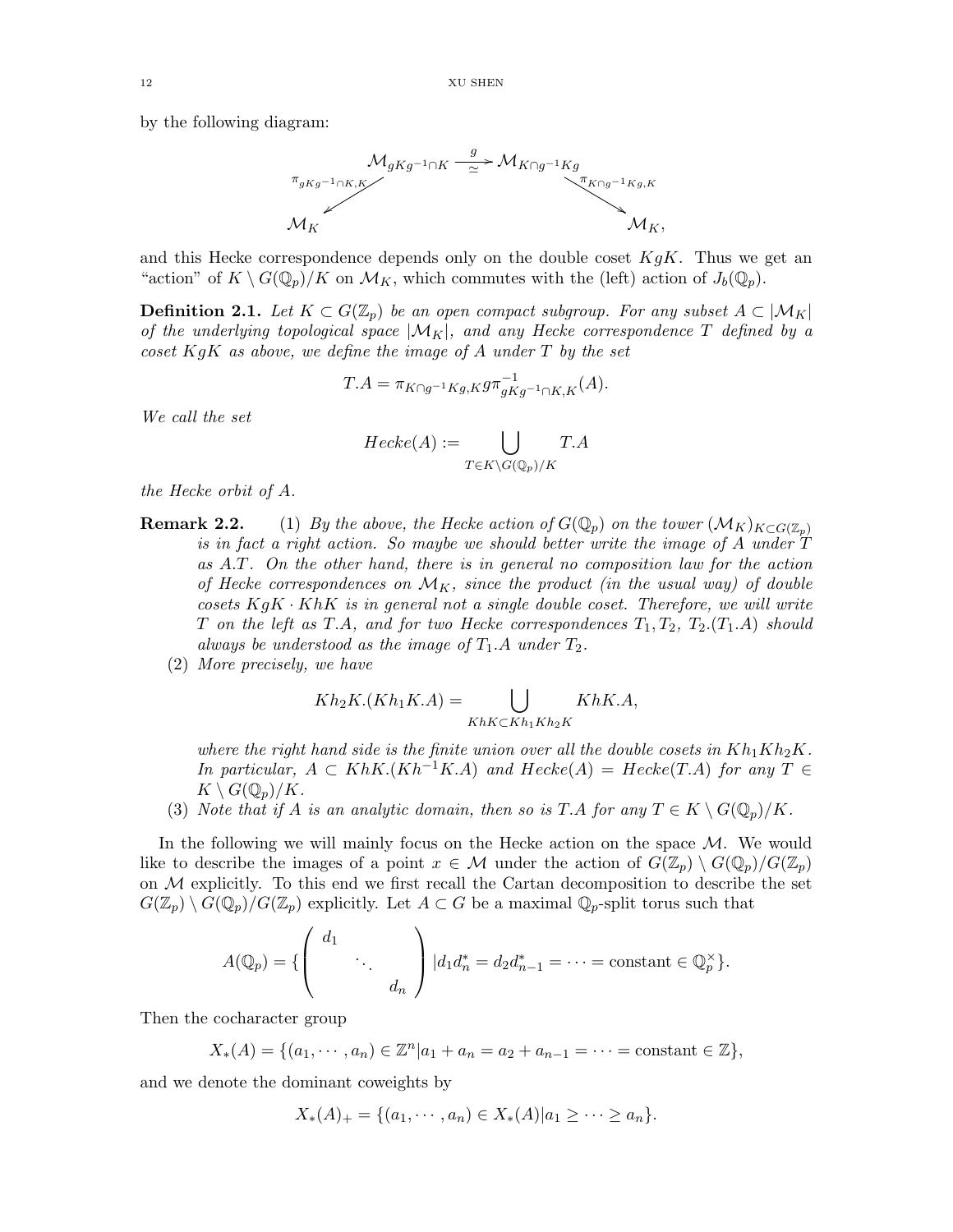The Cartan decomposition says that the following map is a bijection:

$$
X_*(A)_+ \longrightarrow G(\mathbb{Z}_p) \setminus G(\mathbb{Q}_p)/G(\mathbb{Z}_p)
$$
  

$$
(a_1, \dots, a_n) \mapsto G(\mathbb{Z}_p) \begin{pmatrix} p^{a_1} & & \\ & \ddots & \\ & & p^{a_n} \end{pmatrix} G(\mathbb{Z}_p).
$$

A point  $x \in \mathcal{M}$  corresponds to a tuple  $(H/O_{K=\mathcal{H}(x)}, \iota, \lambda, \rho)$ , as an element of  $\mathcal{M}(K) =$  $\mathcal{M}(O_K)$  (Here and in the following, when the level is maximal, by abuse of notation K will denote a complete extension of  $\mathbb{Q}_p$ . In any case, the precise meaning should be clear from the context.). For

$$
T = G(\mathbb{Z}_p) \left( \begin{array}{ccc} p^{a_1} & & \\ & \ddots & \\ & & p^{a_n} \end{array} \right) G(\mathbb{Z}_p) \in G(\mathbb{Z}_p) \setminus G(\mathbb{Q}_p)/G(\mathbb{Z}_p),
$$

we now give a moduli description of the finite set T.x. First assume  $a_1 \leq 0$ . By the definition of the Hecke correspondence  $T$ , we have

 $T.x = \{y \in \mathcal{M} | (H_y, \iota_y, \lambda_y, \rho_y) \otimes_{O_{\mathcal{H}(y)}} O_K \simeq (H/G_y, \iota', \lambda', \pi \circ \rho),\}$ where  $G_y \subset H$  is a finite flat subgroup scheme, such that its geometric generic fiber  $G_{y\overline{K}} \simeq \mathbb{Z}_{p^2}/p^{-a_1}\mathbb{Z}_{p^2} \oplus \cdots \oplus \mathbb{Z}_{p^2}/p^{-a_n}\mathbb{Z}_{p^2}$ ,

 $\iota'$ ,  $\lambda'$  are the naturally induced additional structures

 $\pi: H_{O_K/pO_K} \to (H/G_y)_{O_K/pO_K}$  is the natural projection.}

For the general T, note the (right) action of an element  $z \in \mathbb{Q}_p^{\times} \subset G(\mathbb{Q}_p)$  is the same as the (left) action of  $z \in \mathbb{Q}_p^{\times} \subset J_b(\mathbb{Q}_p)$ , see [\[42\]](#page-56-12) lemma 5.36. Since

$$
T.x = p^{a_1}(p^{-a_1}T).x,
$$

here the first scalar  $p^{a_1}$  is considered as an element of  $G(\mathbb{Q}_p)$ , we have the description of the set  $(p^{-a_1}T)x$  as in the above way. Then we consider  $p^{a_1}$  as an element of  $J_b(\mathbb{Q}_p)$  which just changes the quasi-isogeny. So we can describe the set  $T.x$  explicitly in all cases.

We examine the effect of the group actions on connected components. First recall Rapoport-Zink (cf. [\[42\]](#page-56-12), 3.52) have defined generally a locally constant mapping

$$
\varkappa:\widehat{\mathcal{M}}\to\triangle,
$$

where  $\triangle = \text{Hom}_{\mathbb{Z}}(X^*_{\mathbb{Q}_p}(G), \mathbb{Z})$  and  $X^*_{\mathbb{Q}_p}(G)$  is the group of  $\mathbb{Q}_p$ -rational characters of G. This mapping satisfies that

$$
\varkappa(gx) = \omega_J(g) + \varkappa(x)
$$

for all  $g \in J_b(\mathbb{Q}_p)$ ,  $x \in \mathcal{M}$ . Here  $\omega_J : J_b(\mathbb{Q}_p) \to \triangle$  is defined by  $\langle \omega_J(x), \chi \rangle = v_p(i(\chi)(x))$ where  $i: X^*_{\mathbb{Q}_p}(G) \to X^*_{\mathbb{Q}_p}(J_b)$  is the natural morphism between the two groups of  $\mathbb{Q}_p$ -rational characters. In our unitary group case, the similitude morphism  $c: G \to \mathbb{G}_m$  defines the identification  $\Delta = \mathbb{Z}$ . The mapping

$$
\varkappa : \mathcal{M} \longrightarrow \mathbb{Z}
$$

$$
(H, \iota, \lambda, \rho) \mapsto -\frac{ht\rho}{n}.
$$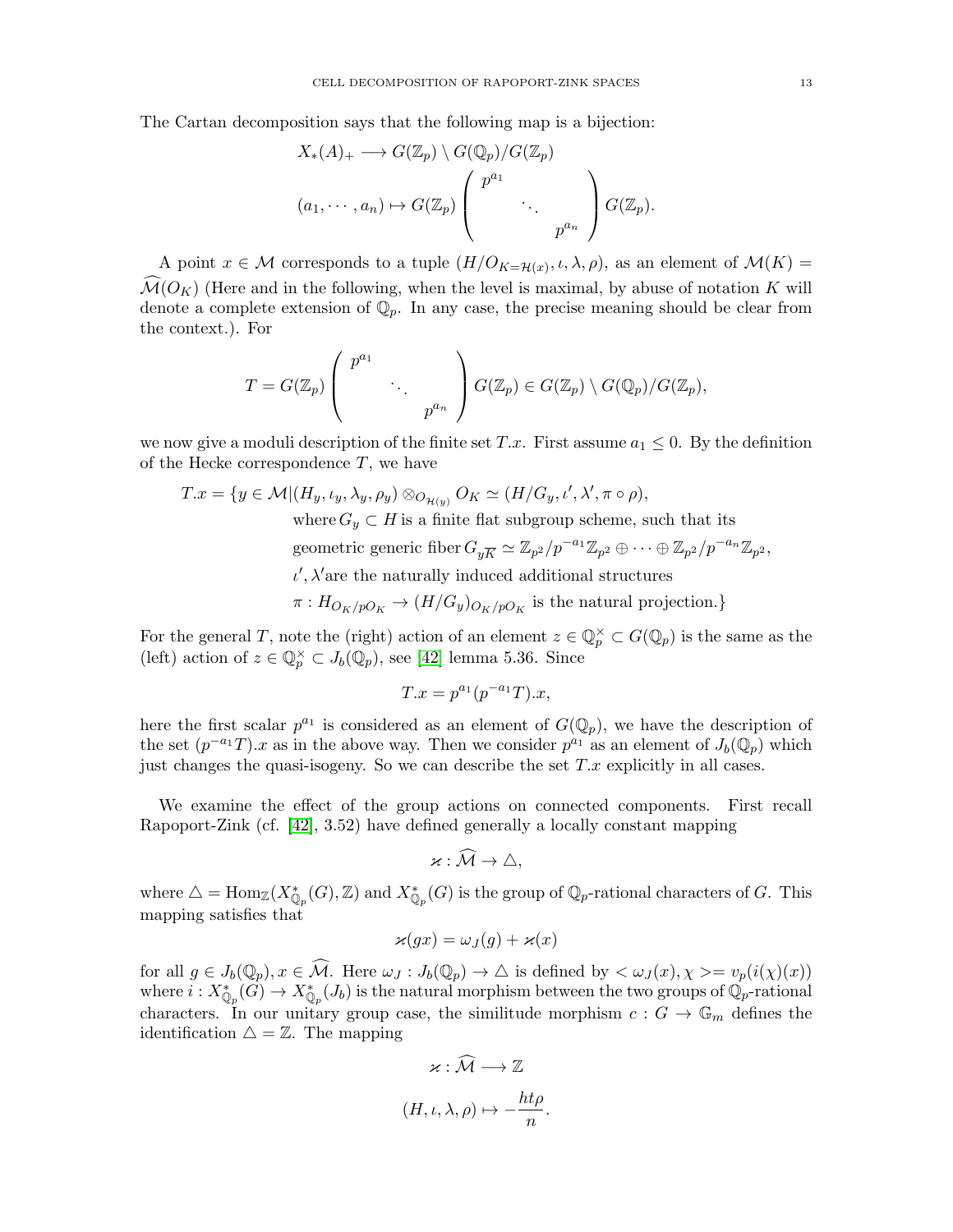The image of  $\varkappa$  is then  $\mathbb Z$  if n is even, and  $2\mathbb Z$  if n is odd. In section 7 we will review the geometry of the reduced special fiber  $\mathcal{M}_{red}$  of  $\widehat{\mathcal{M}}$ . In particular we find  $\mathcal{M}_{red}^0$  is connected and  $\pi_0(\widehat{\mathcal{M}}) = im\varkappa$ . Since one has the equalities of the sets of connected components

$$
\pi_0(\widehat{\mathcal{M}}) = \pi_0(\mathcal{M}_{red}) = \pi_0(\mathcal{M}) = \pi_0(\mathcal{M} \times \mathbb{C}_p),
$$

thus each analytic space  $\mathcal{M}^i$  for  $i \in \mathbb{Z}$  such that in is even is connected, which is in fact geometrically connected, cf. [\[10\]](#page-55-10) lemme 5.1.2.1.

Let  $D = G/G^{der} = J_b/J_b^{der}$  be the co-center group. More explicitly, we have

$$
D=\{(x,c)\in (Res_{\mathbb{Q}_{p^2}|\mathbb{Q}_p}\mathbb{G}_m)\times \mathbb{G}_m|N_{\mathbb{Q}_{p^2}|\mathbb{Q}_p}(x)=c^n\},
$$

where  $N_{\mathbb{Q}_{p^2}|\mathbb{Q}_p} : Res_{\mathbb{Q}_{p^2}|\mathbb{Q}_p} \mathbb{G}_m \to \mathbb{G}_m$  is the norm morphism. We have the determinant morphisms

$$
\begin{aligned} \det: & G \longrightarrow D \\ & g \mapsto (\det_{\mathbb{Q}_{p^2}}(g), c(g)), \end{aligned}
$$

and similarly for  $det : J_b \to D$ . In her doctoral thesis [\[10\]](#page-55-10), Chen has associated to the torus D and the cocharacter  $det\tilde{\mu}$  ( $\tilde{\mu}$  is a variant of  $\mu$ ), a tower of analytic spaces  $(M(D, det\tilde{\mu})_K)_{K\subset D(\mathbb{Z}_p)}$  with mappings  $\varkappa_{D,\tilde{\mu}} : \mathcal{M}(D, det\tilde{\mu})_K \to \Delta$ . The geometric points are  $\mathcal{M}(D, det\tilde{\mu})_K(\overline{L}) = D(\mathbb{Q}_p)/K$ . By construction there is an action of  $D(\mathbb{Q}_p) \times D(\mathbb{Q}_p)$ on each space  $(\mathcal{M}(D, det\tilde{\mu})_K)$  such that on geometric points the action is just the left multiplication:

$$
(a, b).xK = abxK, \forall (a, b) \in D(\mathbb{Q}_p) \times D(\mathbb{Q}_p), xK \in D(\mathbb{Q}_p)/K.
$$

Moreover, via the morphism  $(det, det) : G(\mathbb{Q}_p) \times J_b(\mathbb{Q}_p) \to D(\mathbb{Q}_p) \times D(\mathbb{Q}_p)$ , she has constructed a  $G(\mathbb{Q}_p) \times J_b(\mathbb{Q}_p)$ -equivariant determinant morphism of towers of analytic spaces

$$
(\mathcal{M}_K)_K \longrightarrow (\mathcal{M}(D, \det \tilde{\mu})_{det K})_{det K}
$$

for K varies as open compact subgroup of  $G(\mathbb{Z}_p)$ , which is compatible with the mappings  $\varkappa$ and  $\varkappa_{D,\tilde{\mu}}$ . The main results of loc. cit. imply that the geometric fibers of the determinant morphism

$$
\mathcal{M}_K \longrightarrow \mathcal{M}(D, \det \tilde{\mu})_{det K}
$$

are exactly the geometric connected components of  $\mathcal{M}_K$ .

For the case we are interested,  $K = G(\mathbb{Z}_p)$ ,  $det K = D(\mathbb{Z}_p)$ , the set of geometric connected components of  $\mathcal M$  is the same with the set of its connected components, which is in bijection with  $\mathcal{M}(D,\tilde{\mu})(\overline{L}) = D(\mathbb{Q}_p)/D(\mathbb{Z}_p)$ . Via the mappings  $\varkappa$  and  $\varkappa_{D,\tilde{\mu}}$  they are in turn bijection with  $im\kappa = im\kappa_{D,\tilde{\mu}}$ , which is thus  $\mathbb Z$  if n is even, and  $2\mathbb Z$  if n is odd. Now the effect of the actions of  $G(\mathbb{Q}_p)$  and  $J_b(\mathbb{Q}_p)$  on the connected components of M translates on the last set is as following. First for  $g \in J_b(\mathbb{Q}_p)$ , we have  $\omega_J(g) = v_p(c(g))$  and

$$
g: \mathcal{M}^0 \xrightarrow{\sim} \mathcal{M}^{-v_p(c(g))}.
$$

For

$$
T = G(\mathbb{Z}_p) \left( \begin{array}{ccc} p^{a_1} & & \\ & \ddots & \\ & & p^{a_n} \end{array} \right) G(\mathbb{Z}_p) \in G(\mathbb{Z}_p) \setminus G(\mathbb{Q}_p)/G(\mathbb{Z}_p),
$$

let  $g = diag(p^{a_1}, \dots, p^{a_n}),$  then

$$
det(g) = (p^{a_1 + \dots + a_n}, c(g)) \in D(\mathbb{Q}_p), c(g)^n = p^{2(a_1 + \dots + a_n)}
$$

and

$$
v_p(c(g)) = a_1 + a_n = v_p(c(g')) := v_p(c(T)), \forall g' \in T.
$$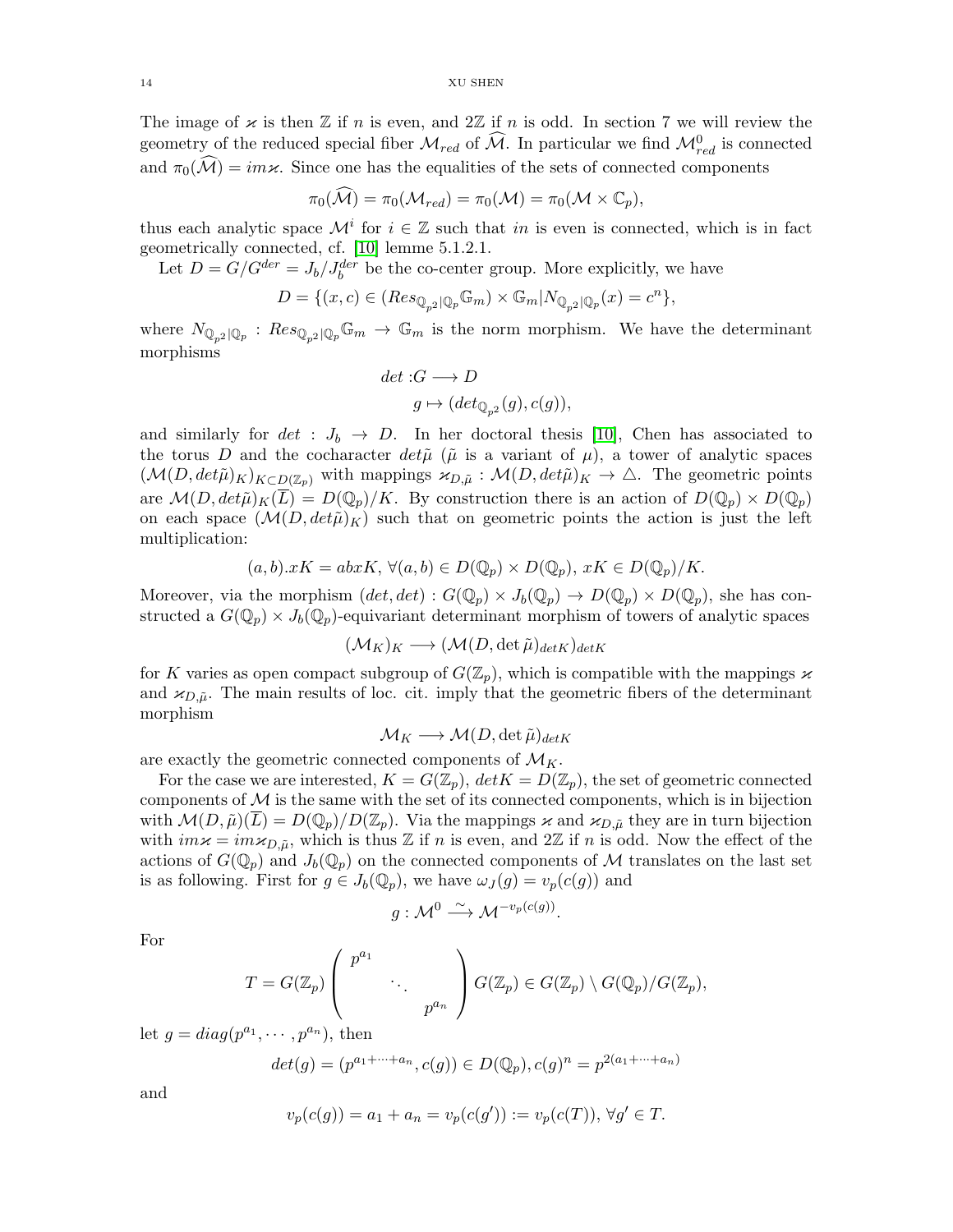We have

$$
T.\mathcal{M}^0 \subset \mathcal{M}^{-v_p(c(T))}
$$

and in fact this is an equality  $T.\mathcal{M}^0 = \mathcal{M}^{-v_p(c(T))}$ . Let  $\widetilde{G} = \{g \in G(\mathbb{Q}_p)|c(g) \in \mathbb{Z}_p^{\times}\}, U_n =$  ${g \in G(\mathbb{Q}_p)|c(g) = 1},$  then  $G^{der}(\mathbb{Q}_p) \subset U_n \subset \widetilde{G}$ , and the Hecke correspondences associated to elements in  $\tilde{G}$  stabilize  $\mathcal{M}^0$ .

We consider the *p*-adic period mapping

$$
\pi:\mathcal{M}\to\mathcal{F}^a\subset\mathcal{F}^{wa}\subset\mathcal{F},
$$

where  $\mathcal{F} = (G_L/P_{\mu L})^{an} \simeq \mathbf{P}^{n-1,an}$  is the p-adic projective space over  $L = W(\mathbb{F}_p)_{\mathbb{Q}}, \mathcal{F}^{wa}$  is the weakly admissible locus and  $\mathcal{F}^a$  is the image of  $\pi$ , see [\[11\]](#page-55-15), [\[16\]](#page-55-16) [\[24\]](#page-56-18), and [\[25\]](#page-56-19) for some discussion of these objects. We recall the definition of  $\pi$  in the following. The universal quasi-isogeny  $\rho$  induces an isomorphism

$$
V_L \otimes_{O_L} O_{\mathcal{M}} \simeq Lie E(\mathcal{H})^{an},
$$

here  $E(\mathcal{H})$  is the universal vector extension of  $\mathcal{H}_{\overline{\mathcal{M}}}$  over  $\widehat{\mathcal{M}}, \overline{\mathcal{M}} \subset \widehat{\mathcal{M}}$  is the closed subscheme defined by p. For a p-divisible group  $H/O_K$ , recall we have the exact sequence

$$
0 \to \omega_{H^D,K} \to Lie E(H)_K \to Lie(H)_K \to 0.
$$

If  $(H, \iota, \lambda, \rho)$  is associated to a point  $x \in \mathcal{M}$ , then  $\rho$  induces an isomorphism

$$
\rho_*: \mathbf{M} \otimes K \overset{\sim}{\to} Lie E(H)_K,
$$

where  $K = \mathcal{H}(x)$  is the complete residue field associated to x, the filtration  $\rho_*^{-1}(\omega_{H^D,K}) \subset$  $V_K = \mathbf{M} \otimes K$  defines a point is the Grassmannin  $\mathcal{F} = (G_L/P_{\mu})^{an} \simeq \mathbf{P}^{n-1,an}$ , this is the image  $\pi(x)$  of  $x \in \mathcal{M}$ . There is an action of  $J_b(\mathbb{Q}_p)$  on  $\mathcal{F}^a$  and the mapping  $\pi$  is  $J_b(\mathbb{Q}_p)$ equivariant. In fact  $\pi$  is  $G(\mathbb{Q}_p)$ -invariant for the Hecke action on M, see the following proposition 2.3. Under the *p*-adic period mapping  $\pi : \mathcal{M} \to \mathcal{F}^a$ , we have  $\pi(\mathcal{M}^i) = \mathcal{F}^a$  for each  $i \in \mathbb{Z}$  such that in is even, and  $\mathcal{F}^a$  is connected, cf. [\[10\]](#page-55-10) lemme 5.1.1.1.

When  $x \in \mathcal{M}$  is a rigid point, i.e. K is a finite extension of L thus in particular discrete with perfect residue field  $\overline{\mathbb{F}}_p$ , we have the unitary filtered isocrystal  $(V_L, b\sigma, \text{Fil}^{\bullet}V_K, \iota, \langle, \rangle)$ associated to  $(H, \iota, \lambda, \rho)$ . Here the filtration on  $V_K$  is defined by

$$
\text{Fil}^{-1}V_K = V_K, \text{Fil}^0 V_K = \rho_*^{-1}(\omega_{H^D,K}), \text{Fil}^i V_K = 0, \,\forall i \neq -1, 0.
$$

The filtered isocrystal  $(V_L, b\sigma, \text{Fil}^{\bullet}V_K, \iota, \langle, \rangle)$  determines the isogeny class of  $(H, \iota, \lambda, \rho)$ . We have the following description of the Hecke orbit of a point  $x \in \mathcal{M}$ , which is similar to proposition 5.37 in the book [\[42\]](#page-56-12).

**Proposition 2.3.** The Hecke orbit of a point  $x \in \mathcal{M}$  is exactly the fiber  $\pi^{-1}(\pi(x))$  of its image under the p-adic period mapping  $\pi$ .

*Proof.* Let  $x, y \in M$  be two points, and  $(H_1/O_{\mathcal{H}(x)}, \iota_1, \lambda_1, \rho_1), (H_2/O_{\mathcal{H}(y)}, \iota_2, \lambda_2, \rho_2)$  be the unitary p-divisible groups associated to x and y respectively. Then  $x, y$  in the same Hecke orbit if and only if there exists a finite extension K of both  $\supset \mathcal{H}(x)$  and  $\mathcal{H}(y)$ , and a (unique) quasi-isogeny  $\varphi: H_1 \to H_2$  over  $O_K$  lifting

$$
\rho_2 \circ \rho_1^{-1}: H_{1O_K/pO_K} \xrightarrow{\rho_1^{-1}} \mathbf{H}_{O_K/pO_K} \xrightarrow{\rho_2} H_{2O_K/pO_K}.
$$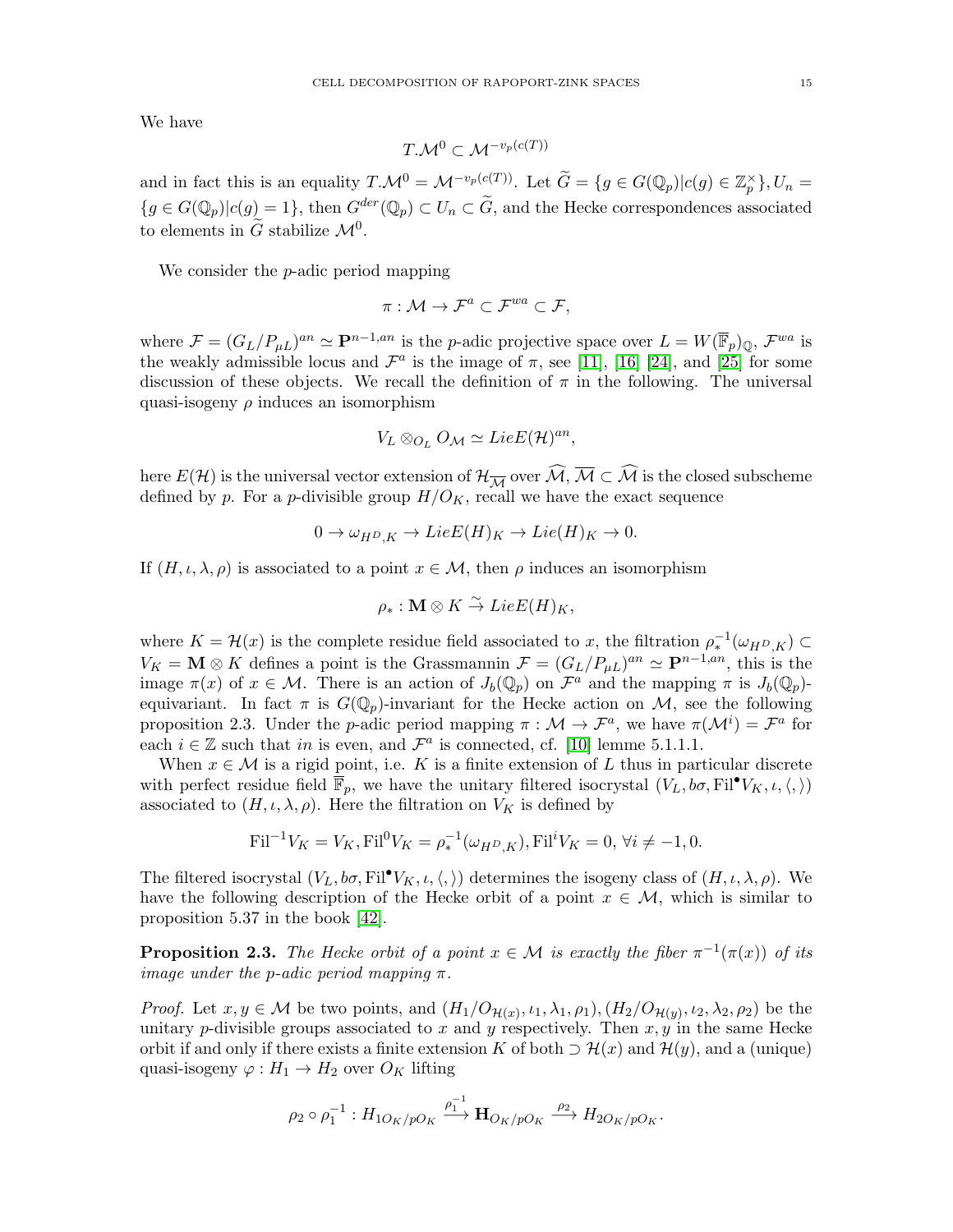Let $\mathbf{M} = \mathbb{D}(\mathbf{H})_{W(\overline{\mathbb{F}}_p) \to \overline{\mathbb{F}}_p}$  be the value on  $W(\mathbb{F}_p) \to \mathbb{F}_p$  of the covariant cystal  $\mathbb{D}(\mathbf{H})$  ([\[36\]](#page-56-20)). Then since



is a PD-morphism, we have

$$
\mathbb{D}(\mathbf{H}\otimes O_K/pO_K)_{O_K\to O_K/pO_K}=\mathbb{D}(\mathbf{H})_{O_K\to O_K/pO_K}=\mathbf{M}\otimes O_K.
$$

The quasi-isogenies  $\rho_1, \rho_2$  then induce isomorphisms

$$
\rho_{i*}: \mathbf{M} \otimes K \stackrel{\sim}{\to} Lie E(H_i)_K, i = 1, 2.
$$

The images of x, y under the p-adic period mapping  $\pi : \mathcal{M} \to \mathcal{F}^a$  by definition are

$$
\rho_{i*}^{-1}(Fil_{H_i}) := Fil_i \subset \mathbf{M} \otimes K, i = 1, 2.
$$

 $\rho_2 \circ \rho_1^{-1}$  can be lifted to a quasi-isogeny  $\rho_2 \circ \rho_1^{-1} : H_1 \to H_2$ , by the theory of Grothendieck-Messing, if and only if the homomorphism

$$
\mathbb{D}(\rho_2 \circ \rho_1^{-1})_{O_K \to O_K/pO_K}: \mathbb{D}(H_1)_{O_K \to O_K/pO_K}[\frac{1}{p}] \stackrel{\sim}{\to} \mathbb{D}(H_2)_{O_K \to O_K/pO_K}[\frac{1}{p}]
$$

send the Hodge filtration  $Fil_{H_1}$  to  $Fil_{H_2}$ . But this is equivalent to say  $Fil_1 = Fil_2$ , i.e.  $\pi(x) = \pi(y)$ . Thus the proposition holds.

 $\Box$ 

Thus a point  $y \in \mathcal{M}$  is in the Hecke orbit of  $x \in \mathcal{M}$ , if and only if there exist a finite extension K of both  $\mathcal{H}(x)$  and  $\mathcal{H}_y$ , and an unique quasi-isogeny  $H_y \to H_x$  over  $O_K$  lifting the quasi-isogeny  $\rho_x \circ \rho_y^{-1}$  over  $O_K/pO_K$ . Note the last condition is equivalent to that there exists an isogeny  $H_u \to H_x$ . If  $x \in \mathcal{M}^{rig}$  is a rigid point, then one find easily that its Hecke orbit consist all of rigid points, i.e.  $Hecke(x) \subset \mathcal{M}^{rig}$ . In this case the Hecke orbit is determined by the filtered isocrystal  $(V_L, b\sigma, \mathrm{Fil}_{\pi(x)}^{\bullet} V_K, \iota, \langle, \rangle)$ .

For a geometric point  $\overline{x} \in \mathcal{M}(K), K = \overline{K}$ , the geometric fiber  $\pi^{-1}(\pi(\overline{x}))$  is then bijective to the set of cosets  $G(\mathbb{Q}_p)/G(\mathbb{Z}_p)$ , see [\[42\]](#page-56-12) proposition 5.37. By [\[13\]](#page-55-6) and [\[10\]](#page-55-10),  $\pi : \mathcal{M} \to \mathcal{F}^a$  is an étale covering map in the sense that,  $\forall y \in \mathcal{F}^a$ , there exists an open neighborhood  $\mathcal{U} \subset \mathcal{F}^a$ such that  $\pi^{-1}(\mathcal{U})$  is a disjoint union of spaces  $\mathcal{V}_i$ , each restriction map  $\pi_{|\mathcal{V}_i} : \mathcal{V}_i \to \mathcal{U}$  is finite étale. In particular, the Hecke orbit  $\pi^{-1}(\pi(x))$  is a discrete subspace of M. Thus it makes sense to talk "fundamental domain" for the Hecke action of  $G(\mathbb{Q}_p)$  on M. In the following section, we will consider the action of  $G(\mathbb{Q}_p) \times J_b(\mathbb{Q}_p)$  on M and find some "fundamental" domain" for this action.

We explain how is the Hecke action of  $G(\mathbb{Q}_p)$  on a Hecke orbit  $\pi^{-1}(\pi(x))$ . We first look at the geometric Hecke orbits. Fix a geometric point  $\bar{x}$  over x and denote their images under the  $\pi$  by  $\bar{y}$  and y respectively, let  $\pi_1(\mathcal{F}^a, \bar{y})$  be the étale fundamental group of  $\mathcal{F}^a$ defined by de Jong in [\[13\]](#page-55-6). Then by definition there is an action of  $\pi_1(\mathcal{F}^a, \overline{y})$  on the geometric Hecke orbit  $\pi^{-1}(\overline{y})$ . Let us fix a point in this orbit, say  $\overline{x}$ , then we have an identification  $\pi^{-1}(\overline{y}) = G(\mathbb{Q}_p)/G(\mathbb{Z}_p)$ . Thus  $\pi_1(\mathcal{F}^a, \overline{y})$  acts on  $G(\mathbb{Q}_p)/G(\mathbb{Z}_p)$ . On this set  $G(\mathbb{Q}_p)/G(\mathbb{Z}_p)$  we have two other group actions, namely the group  $G(\mathbb{Q}_p)$  and the Galois group  $Gal(\mathcal{H}(y)/\mathcal{H}(y))$ . The relation between these actions is as follows. Recall the  $\mathbb{Z}_p$ -local system  $\mathcal T$  defined by the universal étable unitary p-divisible group on the p-adic analytic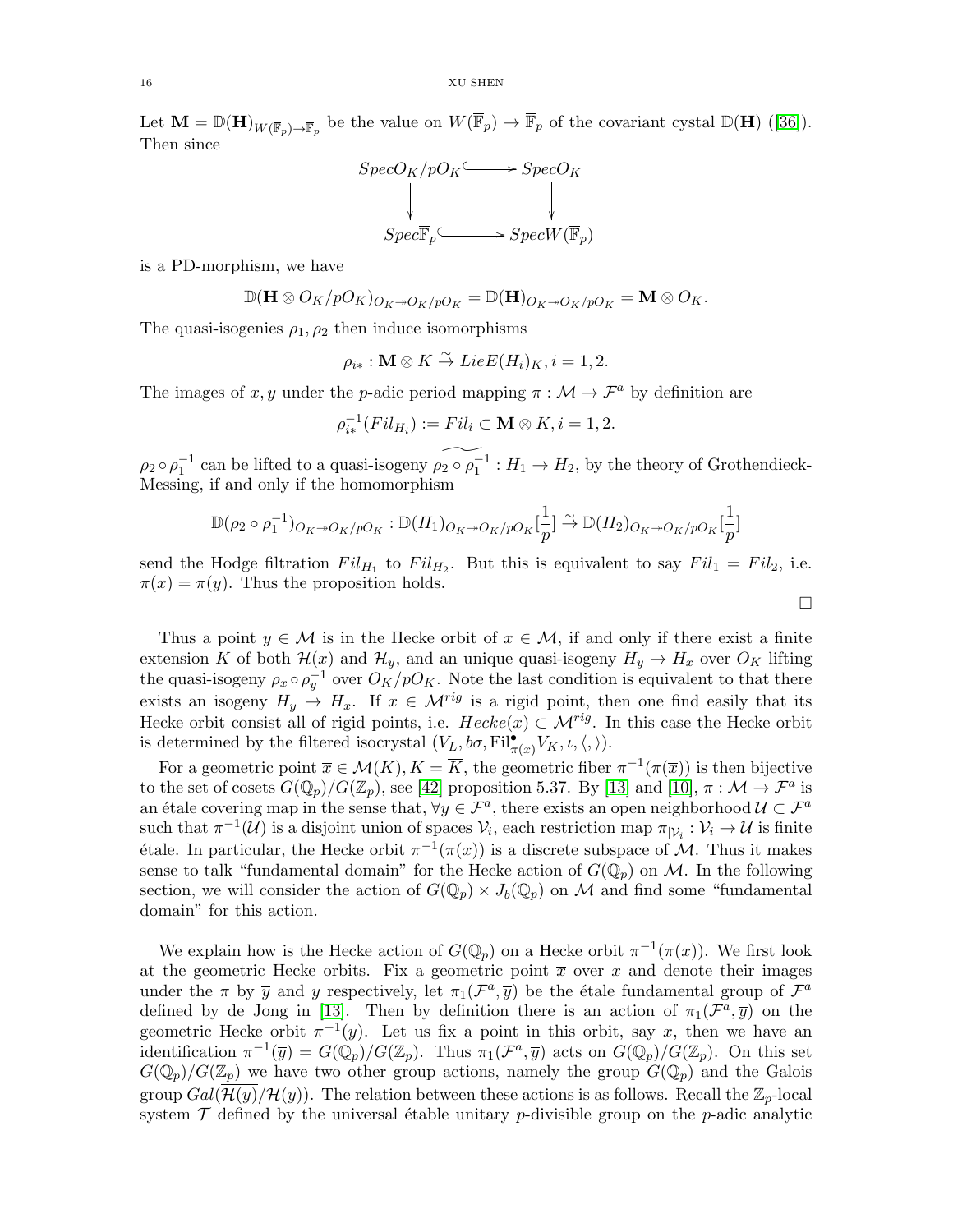space M, it descends to a  $\mathbb{Q}_p$ -local system on  $\mathcal{F}^a$ , which we still denote by  $\mathcal{T}$ . Since  $\mathcal{F}^a$  is connected, by de Jong [\[13\]](#page-55-6) theorem 4.2. we have the equivalence of categories

$$
\mathbb{Q}_p - \mathcal{L}oc_{\mathcal{F}^a} \stackrel{\sim}{\longrightarrow} \operatorname{Rep}_{\mathbb{Q}_p}(\pi_1(\mathcal{F}^a, \overline{y}))
$$

$$
\mathcal{E} \mapsto \mathcal{E}_{\overline{y}}
$$

by the monodromy representation functor. Here  $\mathbb{Q}_p - \mathcal{L}oc_X$  is the category of  $\mathbb{Q}_p$ -local systems over a Berkovich space  $X$  introduced in loc. cit. definition 4.1. One can translate the above equivalence to the case with additional structures by using Tannakian language. In particular the  $\mathbb{Q}_p$ -local system  $\mathcal T$  over  $\mathcal F^a$  defines a representation of the fundamental group:

$$
\rho: \pi_1(\mathcal{F}^a, \overline{y}) \to G(\mathbb{Q}_p).
$$

Then the above action of  $\pi_1(\mathcal{F}^a, \overline{y})$  on  $G(\mathbb{Q}_p)/G(\mathbb{Z}_p)$  is compatible with the natural action of  $G(\mathbb{Q}_p)$  on the quotient set, through the morphism  $\rho$ . On the other hand, there is the natural action of the Galois group  $Gal(\overline{\mathcal{H}(y)}/\mathcal{H}(y))$  on the geometric Hecke orbit  $\pi^{-1}(\overline{y})$ , and the quotient set is the Hecke orbit of  $x$ 

$$
\pi^{-1}(\pi(x)) = \pi^{-1}(y) \simeq \pi^{-1}(\overline{y})/Gal(\overline{\mathcal{H}(y)}/\mathcal{H}(y)).
$$

The point  $y$  in  $\mathcal{F}^a$  defines a morphism of fundamental groups

$$
\pi_1(y,\overline{y}) = Gal(\overline{\mathcal{H}(y)}/\mathcal{H}(y)) \to \pi_1(\mathcal{F}^a, \overline{y}),
$$

and the action of  $Gal(\overline{\mathcal{H}(y)}/\mathcal{H}(y))$  and  $\pi_1(\mathcal{F}^a, \overline{y})$  is compatible on  $\pi^{-1}(\overline{y})$  through the above morphism. Thus the three group  $\pi_1(\mathcal{F}^a, \overline{y})$ ,  $G(\mathbb{Q}_p)$  and  $Gal(\overline{\mathcal{H}(y)}/\mathcal{H}(y))$  act compatibly on  $G(\mathbb{Q}_p)/G(\mathbb{Z}_p)$  via the morphisms

$$
Gal(\overline{\mathcal{H}(y)}/\mathcal{H}(y)) \to \pi_1(\mathcal{F}^a, \overline{y}) \to G(\mathbb{Q}_p).
$$

Here although we will not need it in the following, we remark that the monodromy representations of geometric fundamental groups  $\pi_1(\mathcal{M}\times\mathbb{C}_p,\overline{x})$  and  $\pi_1(\mathcal{F}^a\times\mathbb{C}_p,\overline{y})$  factor through  $G^{der}(\mathbb{Z}_p)$  and  $G^{der}(\mathbb{Q}_p)$  respectively:

$$
\pi_1(\mathcal{M}\times\mathbb{C}_p,\overline{x})\longrightarrow G^{der}(\mathbb{Z}_p)
$$

$$
\pi_1(\mathcal{F}^a\times\mathbb{C}_p,\overline{y})\longrightarrow G^{der}(\mathbb{Q}_p).
$$

Moreover these monodromy representations are maximal in the sense that both images are dense in the targets respectively, cf. [\[10\]](#page-55-10) théorème 5.1.2.1. Let  $\Gamma$  be the image of the later. Note that  $\pi_1(\mathcal{F}^a \times \mathbb{C}_p, \overline{y})$  also acts on  $G(\mathbb{Q}_p)/G(\mathbb{Z}_p)$  compatibly with the action of  $G(\mathbb{Q}_p)$ . By de Jong's description of M in term of lattice in the  $\mathbb{Q}_p$ -local system  $\mathcal T$  over  $\mathcal F^a$ , one have the bijection

$$
\pi_0(\mathcal{M}) \simeq \Gamma \setminus G(\mathbb{Q}_p)/G(\mathbb{Z}_p).
$$

The action of the Hecke correspondences on the geometric orbit is then quite easy: with the fixed point  $\bar{x}$  in  $\pi^{-1}(\bar{y})$  and the identification  $\pi^{-1}(\bar{y}) = G(\mathbb{Q}_p)/G(\mathbb{Z}_p)$ , a correspondence  $G(\mathbb{Z}_p)gG(\mathbb{Z}_p)$  sends a coset  $hG(\mathbb{Z}_p)$  to the set of cosets  $\{h'G(\mathbb{Z}_p) | h'G(\mathbb{Z}_p) \subset$  $G(\mathbb{Z}_p)g^{-1}hG(\mathbb{Z}_p)$ . Thus the Hecke action is compatible with the natural action of  $G(\mathbb{Q}_p)$ on  $G(\mathbb{Q}_p)/G(\mathbb{Z}_p)$ , and thus compatible with the action of the Galois group  $Gal(\overline{\mathcal{H}(y)}/\mathcal{H}(y))$ . The Hecke action on  $\pi^{-1}(\overline{y})/Gal(\overline{\mathcal{H}(y)}/\mathcal{H}(y))$  then induces the Hecke action on the orbit  $\pi^{-1}(\pi(x)).$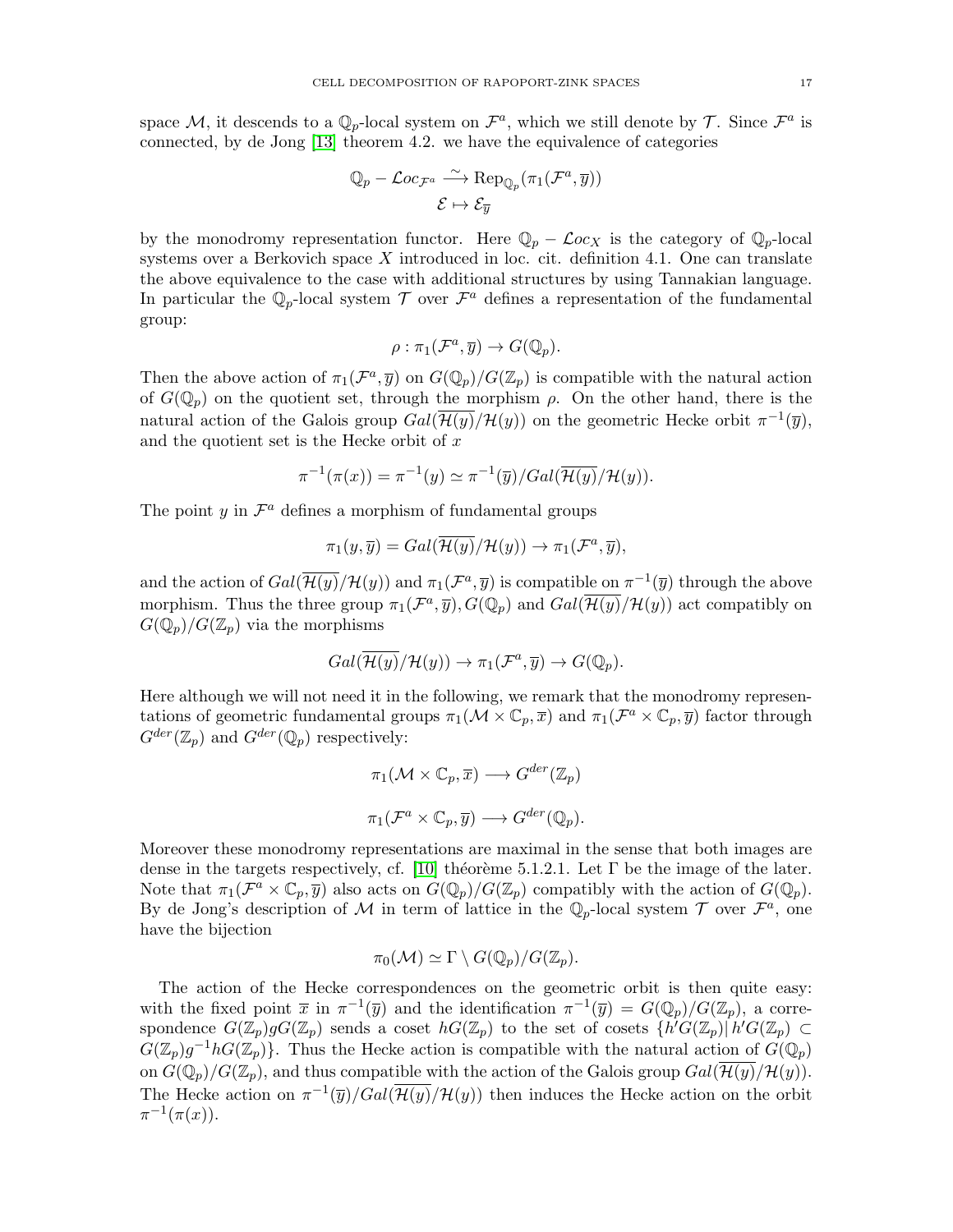#### 18 XU SHEN

#### 3. Harder-Narasimhan filtration of finite flat group schemes

<span id="page-17-0"></span>In order to study the Rapoport-Zink space  $\mathcal{M}$ , from this section to the end of section 5, we will turn to the study of finite flat group schemes and  $p$ -divisible groups over complete valuation rings following the ideas in [\[19\]](#page-56-0) and [\[20\]](#page-56-1). In this section we first recall briefly the theory of Harder-Narasimhan filtration of finite flat group schemes which is presented in detail in [\[19\]](#page-56-0).

Let  $K|\mathbb{Q}_p$  be a complete rank one valuation field extension,  $O_K$  be the integer ring of  $K$ , and  $C$  be the exact category of commutative finite flat group schemes with order some power of p over  $SpecO_K$ . For  $G \in \mathcal{C}$ , recall there is an operation of schematic closure which is the inverse of taking generic fibers, and induces a bijection between the following two finite sets

{closed subgroups of  $G_K$ }  $\longrightarrow$  {finite flat subgroups of  $G$  over  $O_K$ }.

There are two additive functions

$$
ht:\mathcal{C}\to\mathbb{N}
$$

$$
deg: \mathcal{C} \to \mathbb{R}_{\geq 0},
$$

where htG is the height of  $G \in \mathcal{C}$ , and  $degG$  is the valuation of the discriminant of G, which is defined as

$$
degG = \sum a_i, \text{ if } \omega_G = \bigoplus O_K/p^{a_i}O_K.
$$

See [\[19\]](#page-56-0) section 3 for more properties of the function deg. For a group scheme  $0 \neq G \in \mathcal{C}$ , we set

$$
\mu(G) := \frac{degG}{htG},
$$

and call it the slope of G. The basic properties of the slope function is as follows.

- One always have  $\mu(G) \in [0,1]$ , with  $\mu(G) = 0$  if and only if G is étale and  $\mu(G) = 1$ if and only if  $G$  is multiplicative.
- If  $G^D$  is the Cartier dual of G then  $\mu(G^D) = 1 \mu(G)$ .
- For a *p*-divisible group H of dimension d and height h over  $O_K$ , then for all  $n \geq 1$ one has  $\mu(H[p^n]) = \frac{d}{h}$ .
- If

$$
0 \to G' \to G \to G'' \to 0
$$

is an exact sequence of non trivial groups in C, then we have  $inf\{\mu(G'), \mu(G'')\} \le$  $\mu(G) \leq sup\{\mu(G'), \mu(G'')\},\text{and if }\mu(G') \neq \mu(G'')\text{ we have in fact }inf\{\mu(G'), \mu(G'')\} <$  $\mu(G) < sup\{\mu(G'), \mu(G'')\}.$ 

- If  $f: G \to G'$  is a morphism which induces an isomorphism between their generic fibers, then we have  $\mu(G) \leq \mu(G')$ , with equality holds if and only if f is an isomorphism.
- If

$$
0 \longrightarrow G' \xrightarrow{u} G \xrightarrow{v} G''
$$

is a sequence of non trivial groups such that u is a closed immersion,  $u \circ v = 0$ , and the morphism induced by  $v$ 

$$
G/G' \to G''
$$

is an isomorphism in generic fibers, then we have

 $- \mu(G) \leq sup{\mu(G'), \mu(G'')};$  $-$  if  $\mu(G') \neq \mu(G'')$  then  $\mu(G) < \sup\{\mu(G'), \mu(G'')\};$ - if  $\mu(G) = \sup \{ \mu(G'), \mu(G'') \}$  then  $\mu(G) = \mu(G') = \mu(G'')$  and the sequence  $0 \to G' \to G \to G'' \to 0$  is exact.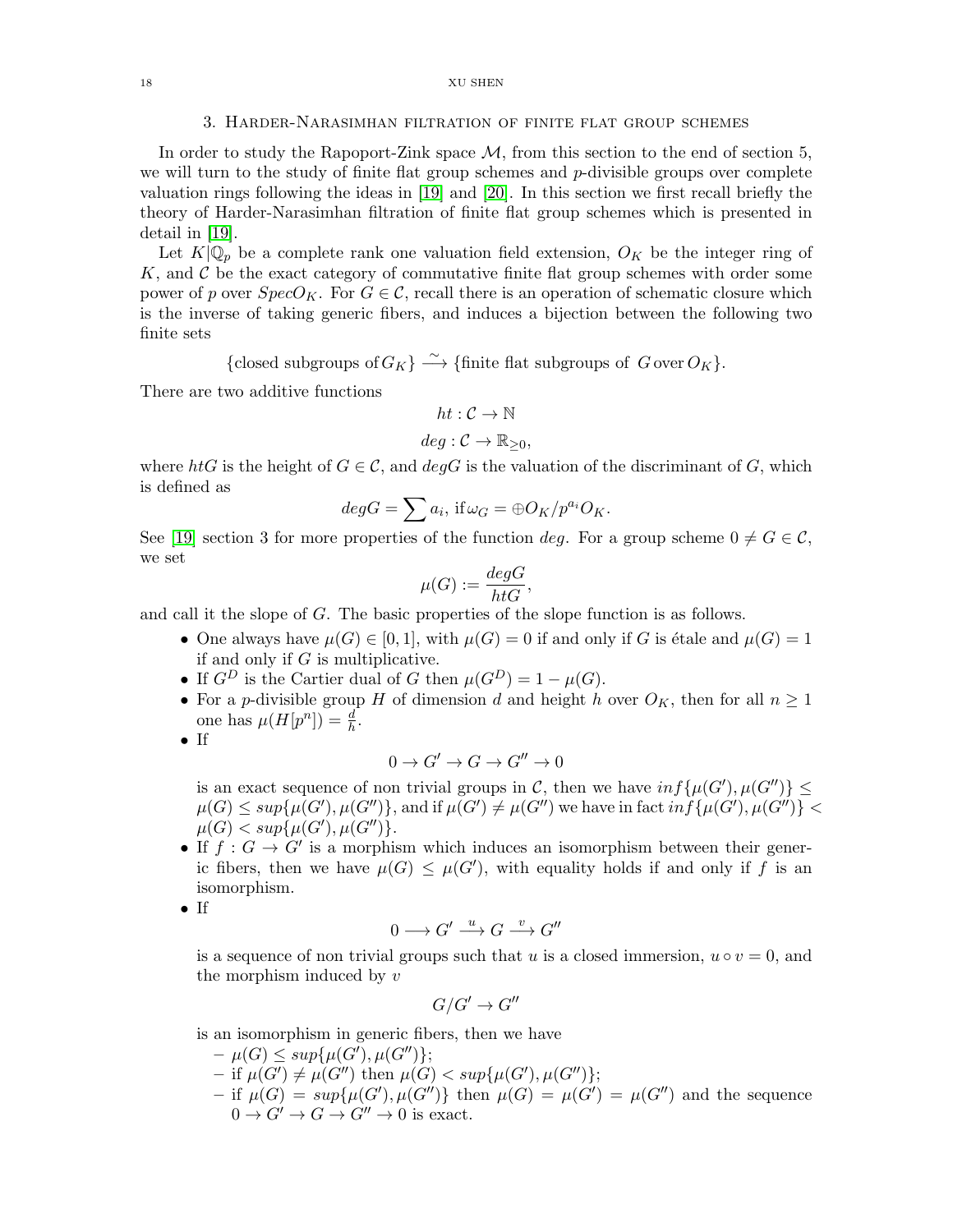For a group  $0 \neq G \in \mathcal{C}$ , we call G semi-stable if for all  $0 \subsetneq G' \subset G$  we have  $\mu(G') \leq \mu(G)$ . In [\[19\]](#page-56-0), Fargues proved the following theorem.

**Theorem 3.1** ([\[19\]](#page-56-0), Théorème 2). There exists a Harder-Narasimhan type filtration for all  $0 \neq G \in \mathcal{C}$ , that is a chain of finite flat subgroups in  $\mathcal{C}$ 

$$
0 = G_0 \subsetneq G_1 \subsetneq \cdots \subsetneq G_r = G,
$$

with the group schemes  $G_{i+1}/G_i$  are semi-stable for all  $i = 0, \ldots, r - 1$ , and

$$
\mu(G_1/G_0) > \mu(G_2/G_1) > \cdots > \mu(G_r/G_{r-1}).
$$

Such a filtration is then unique characterised by these properties.

So G is semi-stable if and only if its Harder-Narasimhan filtration is  $0 \subseteq G$ . We can define a concave polygon  $HN(G)$  of any  $0 \neq G \in \mathcal{C}$  by its Harder-Narasimhan filtration, and call it the Harder-Narasimhan polygon of G. It is defined as function

$$
HN(G) : [0, htG] \rightarrow [0, degG],
$$

such that

$$
HN(G)(x) = degGi + \mu(Gi+1/Gi)(x - htGi)
$$

if  $x \in [htG_i, htG_{i+1}]$ . We will also identify  $HN(G)$  with its graph, that is a polygon with starting point  $(0,0)$ , terminal point  $(htG, degG)$ , and over each integral  $[htG_i, htG_{i+1}]$  it is a line of slope  $\mu(G_{i+1}/G_i)$ . An important property of this polygon is that, for all finite flat subgroups  $G' \subset G$ , the point  $(htG', degG')$  is on or below the polygon  $HN(G)$ , that is  $HN(G)$  is the concave envelop of the points  $(htG', degG')$  for all  $G' \subset G$ . We denote  $\mu_{max}(G)$  the maximal slope of  $HN(G)$ , and  $\mu_{min}(G)$  the minimal slope of  $HN(G)$ .

We recall some useful facts.

**Proposition 3.2** ([\[19\]](#page-56-0), Proposition 10). Let  $0 \to G' \to G \stackrel{v}{\to} G'' \to 0$  be an exact sequence of finite flat group schemes in C. Suppose  $\mu_{min}(G') \geq \mu_{max}(G'')$ . Then if  $0 = G'_0 \subsetneq G'_1 \subsetneq \cdots \subsetneq G'_n$  $G'_{r'} = G'$  is the Harder-Narasimhan filtration of  $G'$  and  $0 = G''_0 \subsetneq G''_1 \subsetneq \cdots \subsetneq G''_{r''} = G''$ that of  $G''$ , then the Harder-Narasimhan filtration of  $G$  is

$$
0 = G'_0 \subsetneq G'_1 \subsetneq \cdots \subsetneq G'_{r'} = G' \subsetneq v^{-1}(G''_0) \subsetneq v^{-1}(G''_1) \subsetneq \cdots \subsetneq v^{-1}(G''_{r''}) = G
$$

if  $\mu_{min}(G') > \mu_{max}(G'')$ , and

$$
0 = G'_0 \subsetneq G'_1 \subsetneq \cdots \subsetneq G'_{r'-1} \subsetneq v^{-1}(G''_1) \subsetneq \cdots \subsetneq v^{-1}(G''_{r''}) = G
$$

if  $\mu_{min}(G') = \mu_{max}(G'')$ . In particular the extension of two semi-stable groups of the same slope  $\mu$  is semi-stable of slope  $\mu$ .

**Proposition 3.3** ([\[19\]](#page-56-0), Corollaire 6). For  $\mu \in [0,1]$  fixed, the category of semi-stable finite flat group schemes of slope  $\mu$  and the trivial group 0 is a sub abelian category of the category of fppf sheaves over  $SpecO_K$ .

**Proposition 3.4** ([\[19\]](#page-56-0), Corollaire 7). For a semi-stable group  $G$ , the kernel of multiplication by  $p^m$  is flat and semi-stable of slope  $\mu(G[p^m]) = \mu(G)$ . If  $p^m G \neq 0$  then  $p^m G$  is also semistable of slope  $\mu(p^mG) = \mu(G)$ .

The Harder-Narasimhan filtration of finite flat group schemes is compatible with additional structures. First, the Harder-Narasimhan filtration of  $0 \neq G \in \mathcal{C}$  is stable under  $End(G)$ . So if  $\iota: R \to End(G)$  is some action of an  $O_K$ -algebra R, then very scran  $G_i$  in the Harder-Narasimhan filtration of G is a R-subgroup via  $\iota$ . Second, if the Harder-Narasimhan filtration of  $G$  is

$$
0 = G_0 \subsetneq G_1 \subsetneq \cdots \subsetneq G_r = G
$$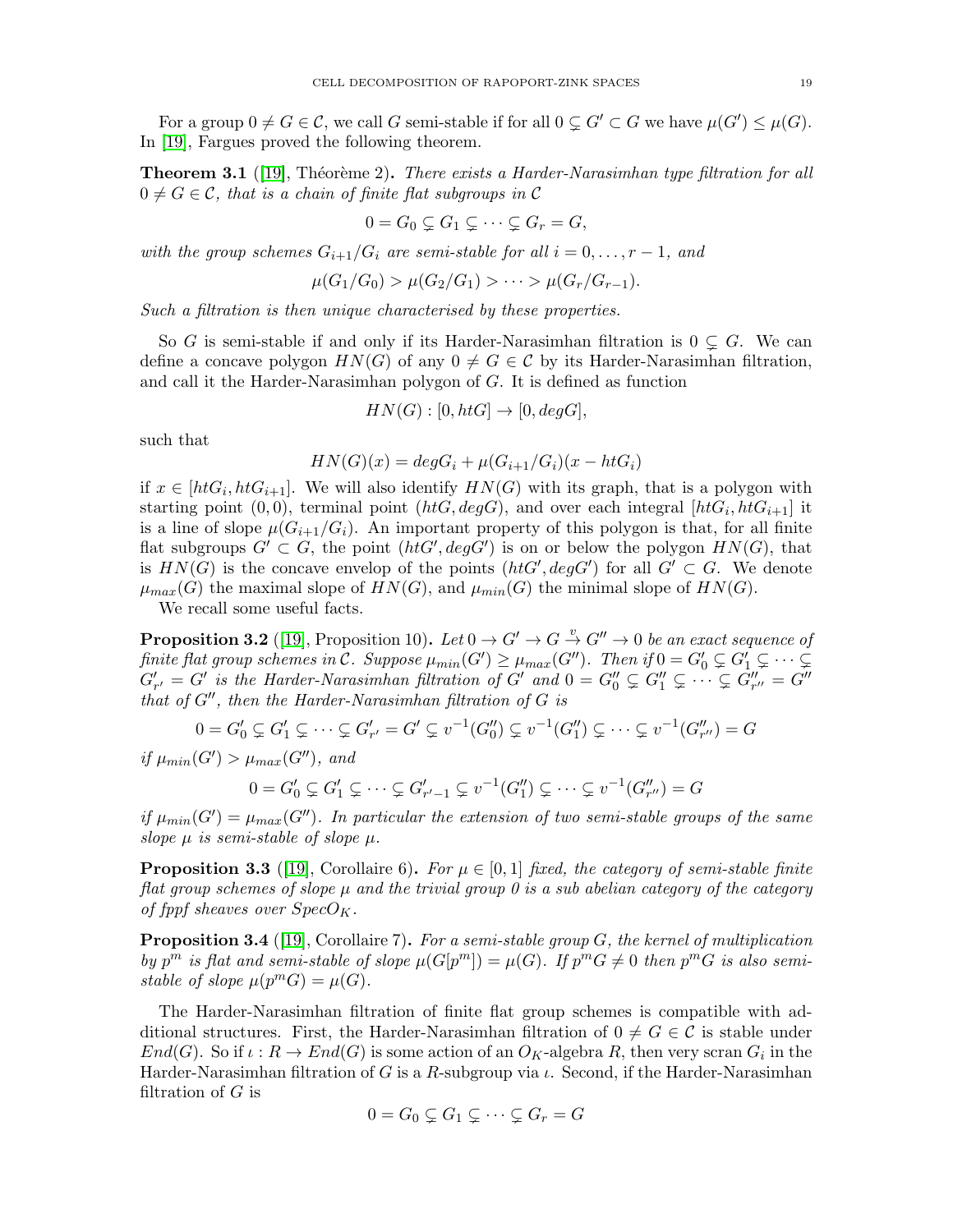with slopes  $\mu_1 > \cdots > \mu_r$ , then the Harder-Narasimhan filtration of the Cartier dual  $G^D$ of G is

$$
0 = (G/G_r)^D \subset (G/G_{r-1})^D \subsetneq \cdots \subset (G/G_1)^D \subsetneq G^D
$$

with slopes  $1 - \mu_r > \cdots > 1 - \mu_1$ . In particular, if  $\lambda : G \overset{\sim}{\to} G^D$  is a polarization, then it induces isomorphisms

$$
G_i \simeq (G/G_{r-i})^D, i=1,\ldots,r
$$

and thus  $\mu_i + \mu_{r+1-i} = 1, i = 1, \ldots, r$ .

Finally we have the semi-continuity of the function  $HN$  for a family finite flat group schemes.

**Theorem 3.5** ([\[19\]](#page-56-0), Théorème 3). Let  $K|\mathbb{Q}_p$  be a complete discrete valuation field extension, and X be a formal scheme of formally locally of finite type over  $SpfO_K$ . Let G be a locally free finite group scheme over X of constant height  $h = ht(G)$ . Then the map  $x \mapsto HN(G_x)$ from the underlying topological space of the associated Berkovich analytic space  $\mathcal{X}^{an}$  to the space of Harder-Narasimhan polygons is continuous. Moreover, it is semi-continuous for the G-topology on  $\mathcal{X}^{an}$  defined by analytic domains in the following sense. If  $\mathcal{P} : [0, h] \to \mathbb{R}$ is a fixed polygon such that the abscissas its break points are integers. Then

$$
\{x \in |\mathcal{X}^{an}| |HN(G_x) \le P\}
$$

is a closed analytic domain in  $\mathcal{X}^{an}$ , whose associated rigid space is an admissible open in  $\mathcal{X}^{rig}$ . In particular if the degree function  $x \mapsto degG_x$  is constant on  $\mathcal{X}^{an}$ , then the semistable locus

 ${x \in |\mathcal{X}^{an}| | G_x \text{ is semi-stable}}$ 

<span id="page-19-0"></span>is a closed analytic domain of  $\mathcal{X}^{an}$ .

#### 4. HARDER-NARASIMHAN POLYGON OF  $p$ -DIVISIBLE GROUPS

One can then use the theory of Harder-Narasimhan filtration of finite flat group schemes to study p-divisible groups, p-adic analytic Rapoport-Zink spaces and Shimura varieties. Let  $H/O_K$  be a p-divisible group of dimension d and height h, where  $O_K$  as above. Then for any  $m \geq 1$ , we have a function  $HN(H[p^m])$ . We normalize it as a function

$$
\frac{1}{m}HN(H[p^m])(m\cdot) : [0, h] \longrightarrow [0, d]
$$

$$
x \mapsto \frac{1}{m}HN(H[p^m])(mx).
$$

In [\[20\]](#page-56-1), Fargues proved as  $m \to \infty$  these functions uniformly convergent to a continue function, which we call the (normalized) Harder-Narasimhan polygon of H

$$
HN(H): [0, h] \rightarrow [0, d],
$$

and in fact

$$
HN(H)(x) = \inf_{m \ge 1} \frac{1}{m} HN(H[p^m])(mx)
$$

for all  $x \in [0, h]$ . Moreover, this function is invariant when H varies in its isogeny class:  $HN(H) = HN(H')$  for any p-divisible group H' isogenous to H. A not evident fact is that  $HN(H)$  is in fact the polygon attached to a Harder-Narasimhan type filtration of the rational Hodge-Tate module, so it is really a polygon! In the case the valuation on  $K$  is discrete, then it is the Harder-Narasimhan polygon of the crystalline representation defined by the rational Tate module  $V_p(H)$  for suitably defined slope function, which in turn can also be formulated in the associated admissible filtered isocrystals, see [\[20\]](#page-56-1) sections 8, 10, [\[48\]](#page-56-16) section 4.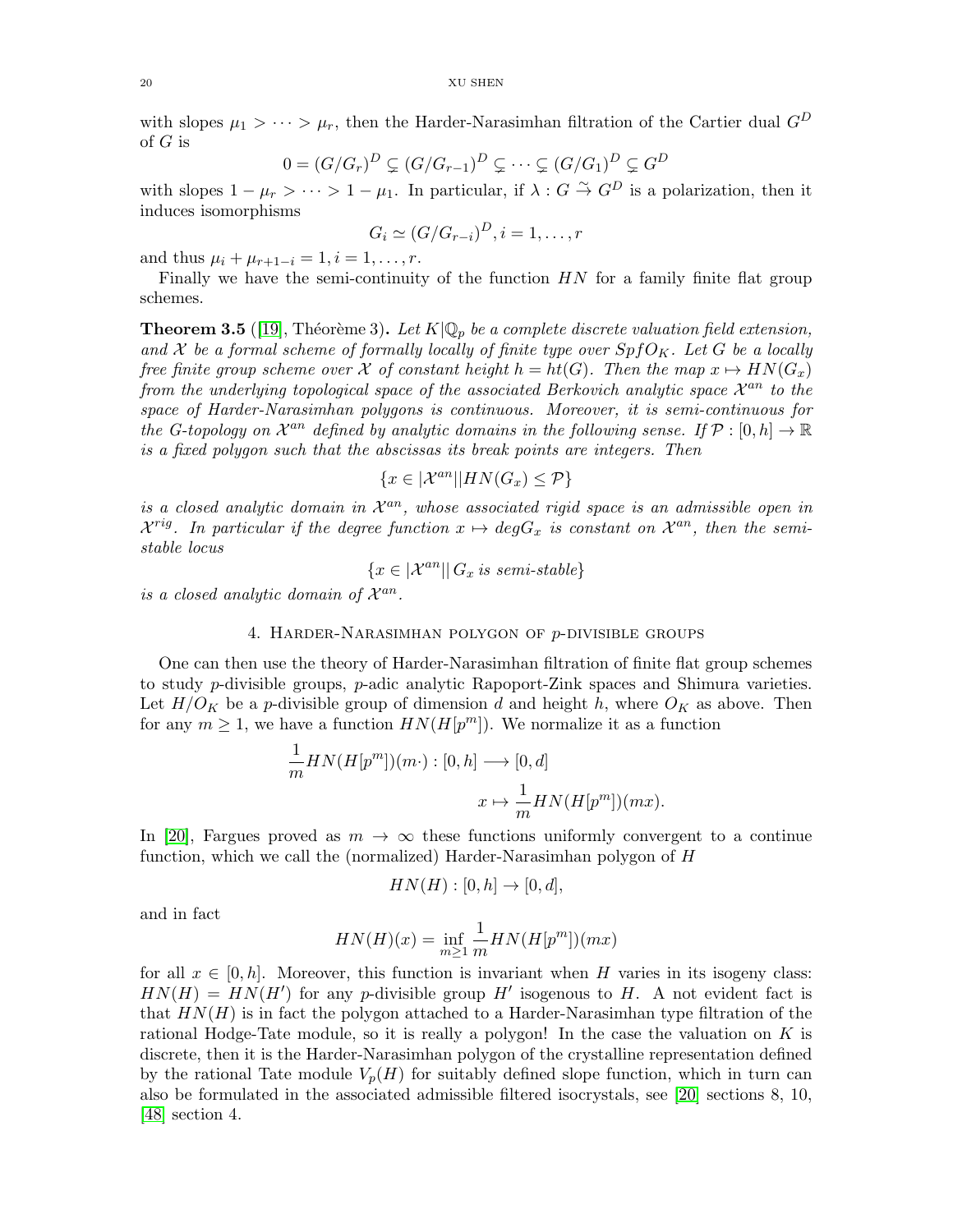As mentioned in the introduction, one of the main results in [\[20\]](#page-56-1) is the following inequality between the Harder-Narasimhan and Newton polygons

**Theorem 4.1** ([\[20\]](#page-56-1), Théorème 6, 21).

 $HN(H) \leq Newt(H_k).$ 

In fact when the base valuation ring  $O_K$  is not necessary discrete, one has to assume H is "modulaire" in the sense of definition 25 in loc. cit., which is naturally satisfied for  $p$ -divisible groups coming from points in the Berkovich analytic Rapoport-Zink spaces. The proof of the above theorem for p-divisible groups over complete rank one discrete valuation  $O_K|\mathbb{Z}_p$  with perfect residue field is easy. It comes from the fact that the reduction functor between the two categories of  $p$ -divisible groups up to isogenies

$$
\mathrm{pdiv}_{O_K} \otimes \mathbb{Q} \longrightarrow \mathrm{pdiv}_k \otimes \mathbb{Q}
$$

is exact and preserving the height and dimension functions. One can also rewrite these polygons in terms of the associated filtered isocystal and explain the inequality by the theory of filtered isocystals. For the non-discrete case, Fargues has used heavily  $p$ -adic Hodge theory and studied the Harder-Narasimhan filtration of the Banach-Colmez spaces. For more detail see section 10, 11 of loc. cit. In [\[48\]](#page-56-16) we have introduced Harder-Narasimhan polygons for p-divisible groups with additional structures, which include our unitary  $p$ divisible groups in section 2 as a special case. We recall the definition here.

**Definition 4.2** ([\[48\]](#page-56-16), Definition 3.1). Let S be a formal scheme and  $F|\mathbb{Q}_p$  be a finite unramified extension. By a p-divisible group with additional structures over S for  $F|\mathbb{Q}_p$ , we mean

- in the EL case, a pair  $(H, \iota)$ , where H is a p-divisible group over S, and  $\iota: O_F \to$  $End(H)$  is a homomorphism of algebras;
- in the PEL symplectic case, a triplet  $(H, \iota, \lambda)$ , where H is a p-divisible group over  $S, \, \iota: O_F \to End(H)$  is homomorphism of algebras,  $\lambda: (H, \iota) \to (H^D, \iota^D)$  is a polarization, i.e. an  $O_F$ -equivariant isomorphism of p-divisible groups. Here  $H^D$  is the Cartier-Serre dual of the p-divisible group  $H, \iota^D: O_F \to End(H^D) = End(H)^{opp}$ is induced by *ι*, such that  $\lambda^D = -\lambda$ , under the identification  $H = H^{DD}$ ;
- in the PEL unitary case, a triplet  $(H, \iota, \lambda)$ , where  $H, \iota$  is similar as the symplectic case,  $\lambda : (H, \iota) \to (H^D, \iota^D \circ *)$  is a polarization,  $*$  is a nontrivial involution on F. Here  $\iota^D$  is as above, but such that  $\lambda^D = \lambda$ , under the identification  $H = H^{DD}$ .

Similarly, one can define finite locally free  $(=\text{flat}, \text{ in the case } S \text{ is noetherian or the spec of})$ a local ring) group schemes with additional structures in the same way.

If  $(H, \iota, \lambda)$  is a p-divisible group with additional structures in the PEL cases, then  $\forall n \geq$  $1,(H[p<sup>n</sup>],\iota,\lambda)$  is a finite locally free group schemes with the naturally induced additional structures. Similar remark holds for the EL case.

Let  $F|\mathbb{Q}_p$  be a finite unramified extension of degree d,  $(H, \iota, \lambda)$  (resp.  $(H, \iota)$ ) be a pdivisible group with PEL (resp. EL) additional structures for  $F|\mathbb{Q}_p$  over a complete rank one valuation ring  $O_K|\mathbb{Z}_p$ . Then we define the Harder-Narasimhan polygon of  $(H, \iota, \lambda)$ (resp.  $(H, \iota)$ ) as the normalization of  $HN(H)$  as following.

**Definition 4.3** ([\[48\]](#page-56-16), Definition 3.4). With the notation above, we define

$$
HN(H, \iota, \lambda)(resp. (H, \iota)) = \frac{1}{d} HN(H)(d \cdot)
$$

as a function  $[0, htH/d] \rightarrow [0, dimH/d]$ , which we will also identify with its graph as a polygon in  $[0, htH/d] \times [0, dimH/d]$ .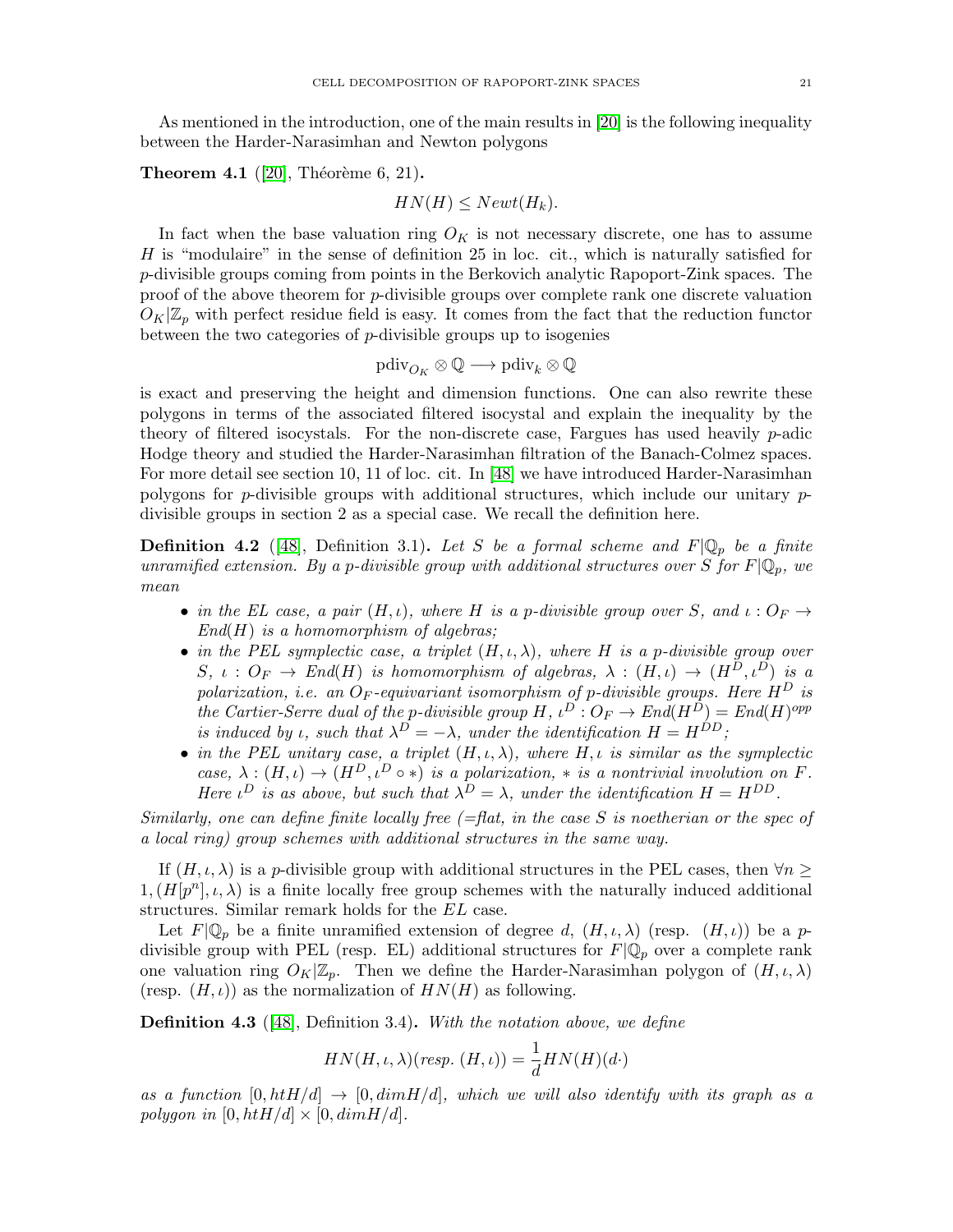One can easily deduce from their definition and theorem 4.1 the following generalization.

**Proposition 4.4** ([\[48\]](#page-56-16), Proposition 3.6). Let  $(H, \iota, \lambda)$  be a p-divisible group with additional structures over a complete rank one valuation ring  $O_K|\mathbb{Z}_p$ . When  $O_K$  is not of discrete valuation we assume in addition that  $H$  is modular in the sense of definition 25 in [\[20\]](#page-56-1). Then we have the basic inequality

$$
HN(H,\iota,\lambda) \leq Newt(H_k,\iota,\lambda).
$$

Similar conclusion holds for the EL case.

Finally we also have the semi-continuity of the function  $HN$  for a family of p-divisible groups. Fix a finite unramified extension  $F|\mathbb{Q}_p$  of degree d, and we consider p-divisible groups with additional structures for  $F|\mathbb{Q}_p$ . The following proposition can be deduced directly from the case without additional structures, see [\[20\]](#page-56-1) proposition 4. To fix notations we just state it for the PEL cases.

**Proposition 4.5.** Let  $K|\mathbb{Q}_p$  be a complete discrete valuation field, and X be a formal scheme locally formally of finite type over  $SpfO_K$ . Let  $(H, \iota, \lambda)$  be a p-divisible group with additional structures over  $\mathcal X$  of dimension  $\frac{dn}{2}$  and height dn constant. Then the normalized Harder-Narasimhan function on the underlying topological space of  $\mathcal{X}^{an}$  is semi-continuous: if  $P : [0, n] \to [0, n/2]$  is a concave function such that  $P(0) = 0, P(n) = n/2$ , then the subset

$$
\{x\in |\mathcal{X}^{an}||HN(H_x,\iota,\lambda)\geq \mathcal{P}\}
$$

is closed.

In particular, with the above notation this proposition permits us to define a stratification of the underlying topological space of  $X := \mathcal{X}^{an}$ . More precisely let Poly denote the set of concave polygons starting from the point  $(0,0)$  to the point  $(n, n/2)$ , such that the abscissas of its break points are integers. Then we have a stratification by Harder-Narasimhan polygons

$$
X = \coprod_{\mathcal{P} \in \text{Poly}} X^{HN=\mathcal{P}},
$$

where

$$
X^{HN=\mathcal{P}} = \{x \in |X||HN(H_x, \iota, \lambda) = \mathcal{P}\}
$$

which is a locally closed subset of  $X$  by proposition 4.5. On the other hand there is a stratification by Newton polygons

$$
X = \coprod_{\mathcal{P} \in \text{Poly}} X^{Newt = \mathcal{P}}
$$

,

where

$$
X^{Newt=\mathcal{P}} = \{x \in |X||Newt(H_{xk(x)}, \iota, \lambda) = \mathcal{P}\} = sp^{-1}(X_{red}^{Newt=\mathcal{P}})
$$

which is a locally closed analytic domain of X. Here  $k(x)$  is the residue field of the complete valuation  $O_{\mathcal{H}(x)}$  associated to x,  $X_{red}$  is the reduced special fiber of the formal scheme X,  $X_{red}^{Newt=p}$  is the Newton polygon strata of  $X_{red}$  for the polygon P, and  $sp: X \to X_{red}$  is the specialization map, which is anti-continuous in the sense that  $sp^{-1}(Y)$  is an open (resp. a closed) subset of X if Y is a Zariski closed (resp. open) subset of  $X_{red}$ . Let  $\mathcal{P}_{ss} \in \text{Poly}$ denote the line of slope  $\frac{1}{2}$  between  $(0,0)$  and  $(n,\frac{n}{2})$ . Then proposition 4.4 tells us we have the inclusion

$$
X^{Newt=\mathcal{P}_{ss}} \subset X^{HN=\mathcal{P}_{ss}}.
$$

Now we look at the unitary Rapoport-Zink space  $\widehat{\mathcal{M}}$  introduced in section 2. Since it is basic, we have

$$
\mathcal{M}=\mathcal{M}^{Newt=\mathcal{P}_{ss}}.
$$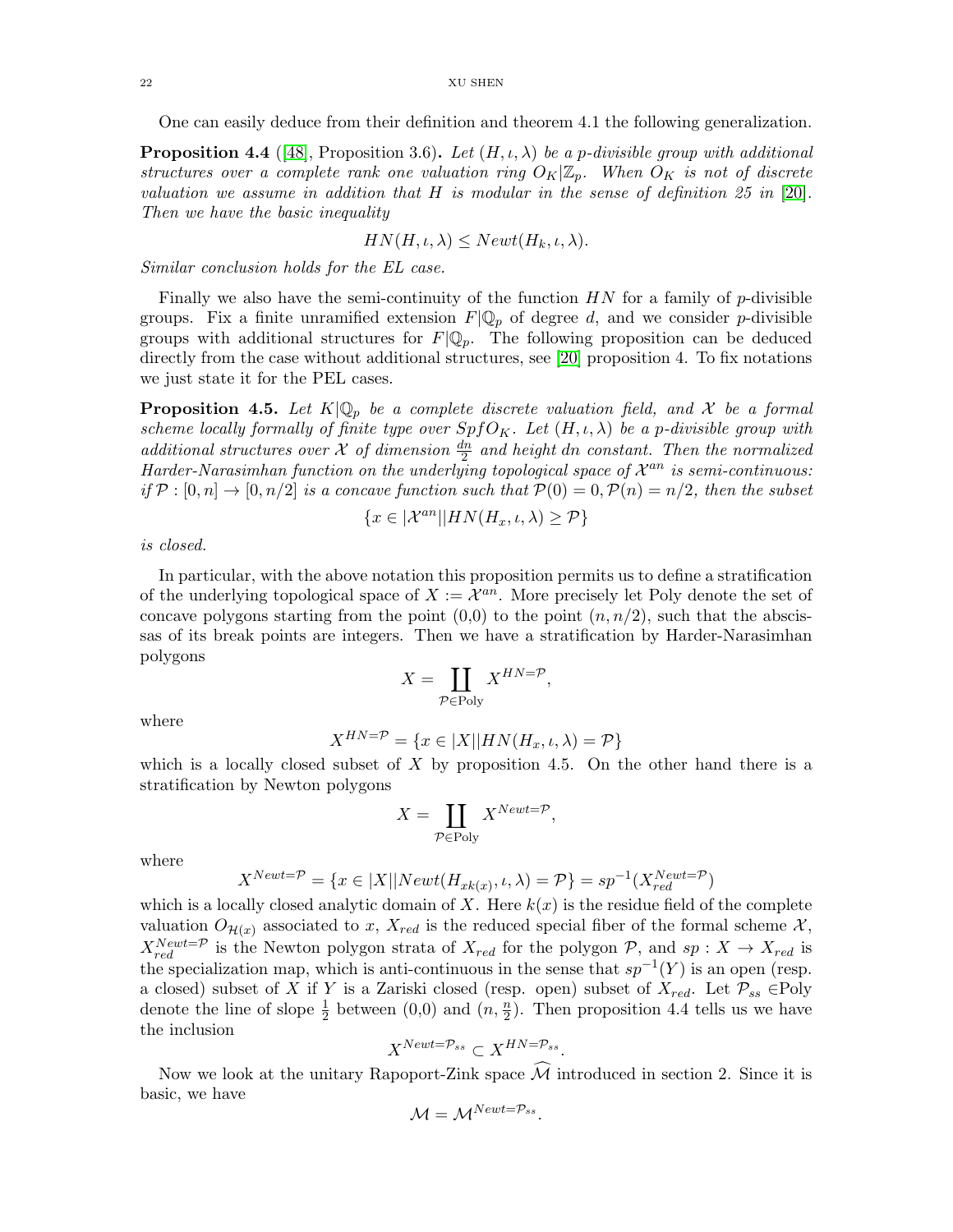Thus there is just one Harder-Narasimhan strata, i.e. the whole space

$$
\mathcal{M}=\mathcal{M}^{HN=\mathcal{P}_{ss}}.
$$

In section 9 we will look at the Harder-Narasimhan stratification for some unitary  $p$ -adic Shimura varieties.

#### 5. AN ALGORITHM FOR  $p$ -DIVISIBLE GROUPS WITH ADDITIONAL STRUCTURES

<span id="page-22-0"></span>In [\[20\]](#page-56-1), Fargues introduced an algorithm for p-divisible groups over complete valuation rings of rank one which is an extension of  $\mathbb{Z}_p$ , to produce p-divisible groups more close to those of HN-type, see loc. cit. for the definition of  $p$ -divisible groups of HN-type. For the case which we are interested in, it suffices to consider the formal  $p$ -divisible groups with special fibers supersingular and semi-stable *p*-divisible groups. Let  $K|\mathbb{Q}_p$  be a complete field extension for a rank one valuation, and  $O_K$  be its ring of integers. Let H be a p-divisible groupover  $O_K$ . Recall the following definition of Fargues ([\[20\]](#page-56-1), lemme 2, définition 4):

Definition 5.1. H is called semi-stable if it satisfies one of the following three equivalent conditions:

- $H[p]$  is semi-stable;
- for all  $m \geq 1$ ,  $H[p^m]$  is semi-stable;
- for all finite flat subgroup scheme  $G \subset H$ ,  $\mu(G) \leq \mu_H := \frac{dim H}{h \cdot H} (= \mu(H[p^m]), \forall m \geq$ 1).

For a finite flat group scheme G over  $O_K$ , let  $\mu_{max}(G)$  be the maximal slope of the Harder-Narasimhan polygon  $HN(G)$  of G, then it is semi-stable if and only if  $\mu_{max}(G) = \mu_G$ . Thus for the p-divisible group  $H$ , it is semi-stable if and only if one of the following two another conditions holds:

- $\mu_{max}(H[p]) = \mu_H;$
- for all  $m \geq 1$ ,  $\mu_{max}(H[p^m]) = \mu_H$ .

For the *p*-divisible group H over  $O_K$ , for all  $k \geq 1$ , we set

 $G_k =$  the first scran of the Harder-Narasimhan filtration of  $H[p^k]$ .

Then one has for all  $i \geq j \geq 1$ 

$$
G_j = G_i[p^j] \subset G_i, p^{i-j}G_i \subset G_j,
$$

see [\[20\]](#page-56-1) lemme 3 and the remark below there. In particular, the slopes  $\mu(G_k) = \mu_{max}(H[p^k])$ do not change when  $k \geq 1$  varies. We denote  $\mu_{max}(H) := \mu_{max}(H[p^k])$  for any  $k \geq 1$ , and one can find that

$$
\mu_{max}(H) = sup{\mu(G)|G \subset H} = sup{\mu(G)|G \subset H[p]}.
$$

We have thus always  $\mu_{max}(H) \geq \mu_H$ , and the equality holds if and only if H is semi-stable. We set

$$
\mathcal{F}_H = \varinjlim_{k \ge 1} G_k \subset H,
$$

considered as a sub-fppf sheaf of H. Then we have for all  $k \geq 1$ ,  $\mathcal{F}_H[p^k] = G_k$  is a finite flat group scheme over  $O_K$ , and  $\mathcal{F}_H = H$  if and only if H is semi-stable.

Suppose  $H$  is not semi-stable. Then lemme 4 of loc. cit. tells us there are two possibilities:

- $\mathcal{F}_H$  is a finite flat group scheme over  $O_K$ , that is there exists some  $k_0 \geq 1$  such that  $\mathcal{F}_H = \mathcal{F}_H[p^{k_0}];$
- there exists some integer  $k_0 \geq 1$  such that  $\mathcal{F}_H/\mathcal{F}_H[p^{k_0}]$  is a semi-stable sub-pdivisible group of  $H/\mathcal{F}_H[p^{k_0}]$  with  $\mu_{\mathcal{F}_H/\mathcal{F}_H[p^{k_0}]} = \mu_{max}(H) > \mu_H$ .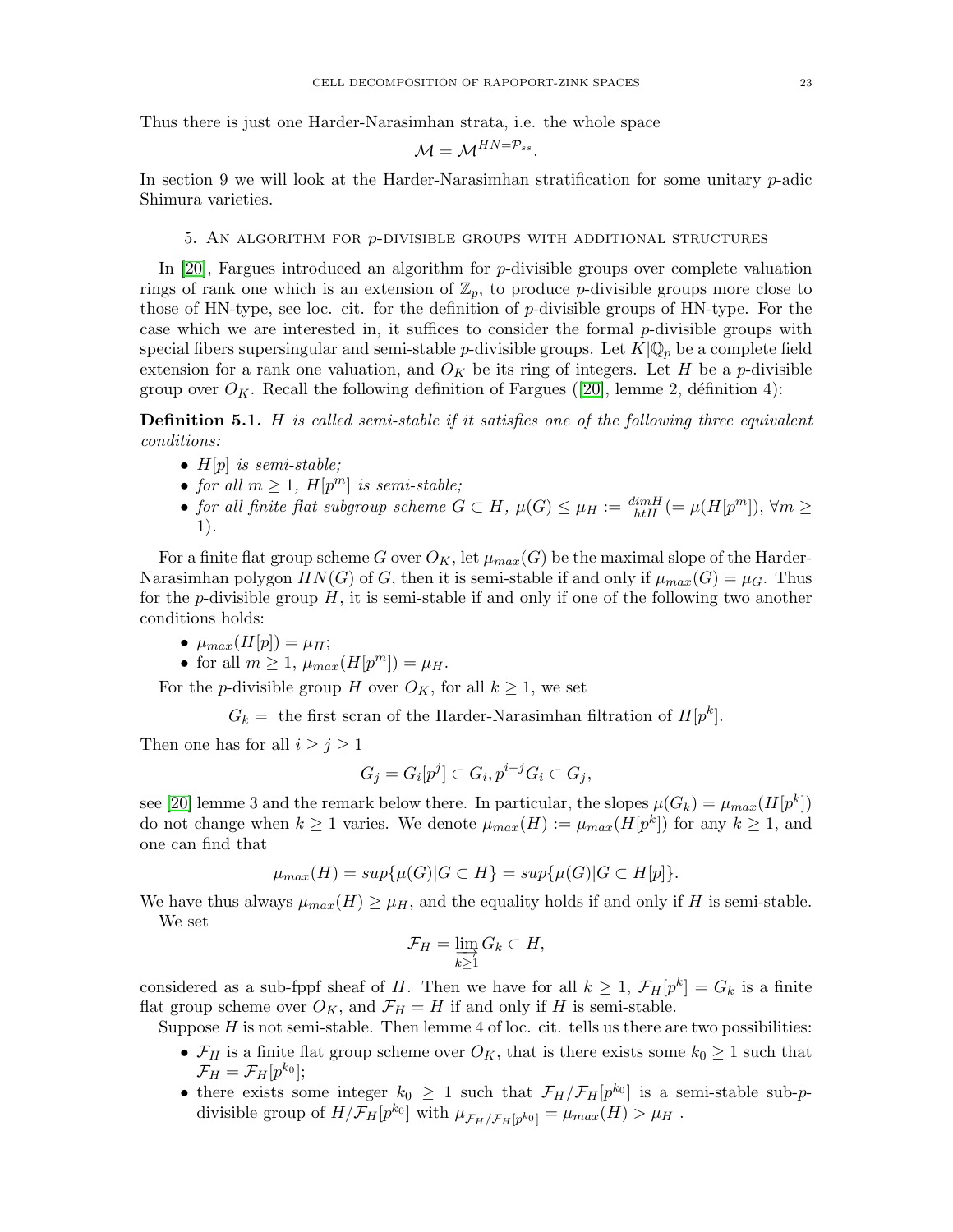24 XU SHEN

As said above, we will only be interested in formal p-divisible groups over  $O_K$ , such that their special fibers are supersingular. We call such a formal p-divisible group basic. From now on we will suppose that H is a basic modular (see définition 25 of [\[20\]](#page-56-1)) p-divisible group over  $O_K$ . Then we only have the first possibility for  $\mathcal{F}_H$ , i.e. it is a finite flat subgroup scheme of H. This comes from the facts  $HN(H) \leq Newt(H_k)$  (thus both of them are the line between  $(0, 0)$  and  $(h, d)$  and one can read off the Harder-Narasimhan polygon of H from the algorithm below.

The algorithm of Fargues for such a p-divisible group  $H$ , defines a sequence of p-divisible groups  $(H_i)_{i\geq 1}$  by induction, with an isogeny  $\phi_i : H_i \to H_{i+1}$  for each  $i \geq 1$ . For  $i = 1$ , we set  $H_1 = H$ , and if  $H_i \neq 0$ , we set

$$
H_{i+1} = H_i / \mathcal{F}_{H_i},
$$

and  $\phi_i: H_i \to H_{i+1}$  is the natural projection; if  $H_i = 0$  we set  $H_{i+1} = 0$  and  $\phi_i$  the trivial morphism. Then by construction,

$$
\mu_{max}(H_{i+1}) < \mu_{max}(H_i) = \mu(\mathcal{F}_{H_i})
$$

if  $H_{i+1} \neq 0$ . Note  $\mu = \mu_{H_{i+1}} \leq \mu_{max}(H_{i+1})$  if  $H_{i+1} \neq 0$ . The section 8 of [\[20\]](#page-56-1) tells us that if the valuation on K is discrete, then the algorithm stops after finite times, i.e.  $H_i = 0$ for i large enough. For the general valuation case, the main theorem of loc. cit. says if  $(dimH,htH) = 1$ , then  $H<sub>i</sub> = 0$  for  $i >> 0$ .

Until the end paragraph of this section we assume the valuation on  $K$  is discrete. Then by the above discussion, for a basic formal p-divisible group H over  $O_K$ , if it is not semi-stable, we have a sequence of *p*-divisible groups with each arrow between them an isogeny:



with  $H_1, \dots, H_r$  not semi-stable and  $H_{r+1}$  semi-stable of slope  $\mu = \frac{d}{h}$  $\frac{d}{h}$ , and for each  $i =$  $1, \dots, r$ , the kernel of the isogeny  $\ker(\phi_i)$  is the first scran of the Harder-Narasimhan filtration of  $H_i[p^{n_i}]$  for some  $n_i >> 0$ . There exists some  $N >> 0$  such that the kernel  $ker \phi$ of the composition of these isogenies  $\phi$  is contained in  $H[p^N]$ . By construction,  $ker \phi$  is in fact a scran in the Harder-Narasimhan filtration of  $H[p^N]$  and these  $ker \phi_i$ 's are exactly the subquotient factors of the Harder-Narasimhan filtration of  $ker \phi$ . If we denote  $\mu_i = \mu(ker \phi_i)$ , then

$$
\mu_1 > \mu_2 > \cdots > \mu_r > \frac{d}{h}.
$$

Now we consider  $p$ -divisible groups with additional structures. First, the above construction still works in the EL case, that is p-divisible groups with actions of the integer ring  $O_F$  of some finite unramified extension  $F(\mathbb{Q}_p)$ , since the Harder-Narasimhan filtration is of  $O_F$ -invariant, cf. [\[19\]](#page-56-0) or section 3. Next, we consider PEL cases, that is a p-divisible group H over  $O_K$ , with action  $\iota: O_F \to End(H)$  of the integer ring  $O_F$  of some finite unramified extension  $F|\mathbb{Q}_p$ , and a polarization  $\lambda : H \to H^D$ , such that  $\iota$  and  $\lambda$  are compatible in the sense of definition 4.2. In particular, we can apply the unitary  $p$ -divisible groups studied above to this situation. So let  $(H, \iota, \lambda)$  be a *p*-divisible group with (PEL) additional structures, such that H is basic. Assume H is not semi-stable, then we have a sequence of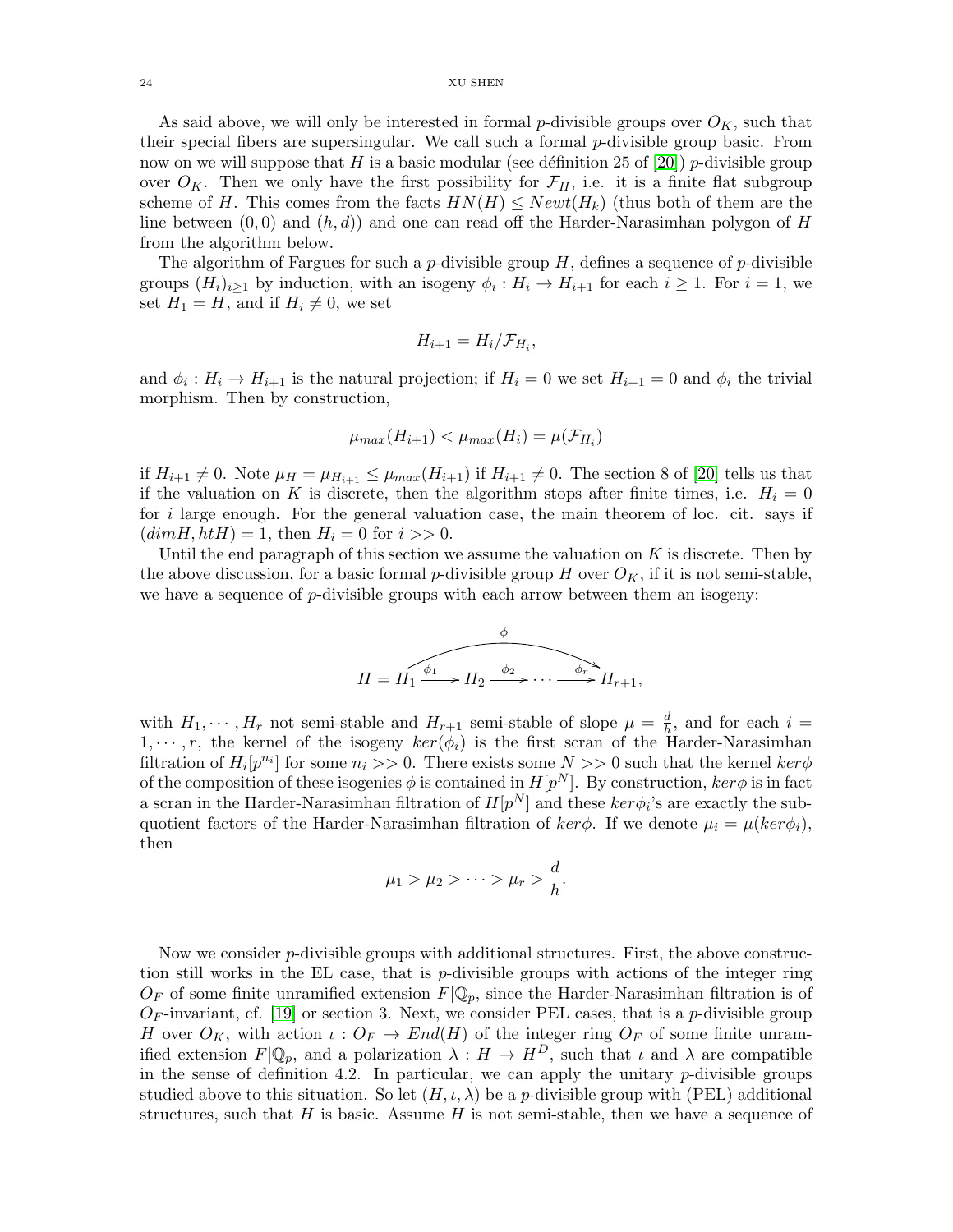$O_F$ -linear isogenies of p-divisible groups with actions of  $O_F$ :

$$
H = H_1 \xrightarrow{\phi_1} H_2 \xrightarrow{\phi_2} \cdots \xrightarrow{\phi_r} H_{r+1},
$$

with  $H_1, \dots, H_r$  not semi-stable and  $H_{r+1}$  semi-stable of slope  $\mu = \frac{1}{2}$  $\frac{1}{2}$ , and there exists some  $N >> 0$  such that  $E := \text{ker} \phi \subset H[p^N]$  and  $E \nsubseteq H[p^{N-1}]$ . Then E is a scran in the Harder-Narasimhan filtration of  $H[p^N]$ . Let

$$
0 = E_0 \subsetneq E_1 \subsetneq \cdots \subsetneq E_r = E
$$

be the Harder-Narasimhan filtration of  $E$ , then we have

$$
E_i/E_{i-1} \simeq \ker \phi_i
$$
  

$$
\mu_1 > \dots > \mu_r > \frac{1}{2},
$$

where  $\mu_i := \mu(ker\phi_i)$  for  $i = 1, \dots, r$ . The polarization  $\lambda$  on H now induces a polarization on  $H[p^N]$ :  $\lambda : H[p^N] \overset{\sim}{\to} H[p^N]^D$ . Thus there is a perfect pairing

$$
H[p^N] \times H[p^N] \to \mu_{p^{2nN}}.
$$

Let  $E_i^{\perp}$  be the orthogonal subgroup of  $H[p^N]$  under this pairing, for  $i = 1, \dots, r$ . Since  $E_i$ is a scran of the Harder-Narasimhan filtration of  $H[p^N]$ , so is  $E_i^{\perp}$  by the compatibility of Harder-Narasimhan filtration with polarizations, [\[19\]](#page-56-0) 5.2 or section 3. Moreover, we have the following inclusions:

$$
0 \subsetneq E_1 \subsetneq \cdots \subsetneq E_{r-1} \subsetneq E_r = E \subset E^{\perp} = E_r^{\perp} \subsetneq E_{r-1}^{\perp} \subsetneq \cdots \subsetneq E_1^{\perp} \subsetneq H[p^N],
$$

and the equalities

$$
\mu_i + \mu(E_{i-1}^\perp/E_i^\perp) = 1,
$$

for  $i = 1, \dots, r$ . Recall that we have

$$
\mu_1 > \mu_2 > \cdots > \mu_r > \frac{1}{2}.
$$

For all  $k \geq N$ , the finite flat group schemes  $E_1, \dots, E_r \subset H[p^k]$  are the same and do not depend on k, but their orthogonal groups  $E_1^{\perp_k}, \cdots, E_r^{\perp_k}$  for the pairing of  $H[p^k]$  do depend the group  $H[p^k]$ . Thus for  $k \geq N$  varies, just the height of  $ht(E^{\perp_k}/E)$  varies and  $ht(E_i/E_{i-1}) = ht(E_{i-1}^{\perp_k}/E_i^{\perp_k})$  do not change for  $i = 1, ..., r - 1$ .

There are two different cases:  $E = E^{\perp}$  or  $E \subsetneq E^{\perp}$ .

(1)  $E = E^{\perp}$ , i.e. there is no slope of  $\frac{1}{2}$  in the Harder-Narasimhan filtration of  $H[p^N]$ . This case is good, since the polarization  $\lambda$  on H then induces a polarization  $\lambda'$ :  $H/E \to (H/E)^D$ , such that  $\pi \circ \lambda' \circ \pi^D = p^N \lambda$ , where  $\pi : H \to H/E$  is the natural projection, i.e. we have the following commutative diagram:



Thus in this case we get a p-divisible group with naturally induced additional structures  $(H/E, \iota', \lambda').$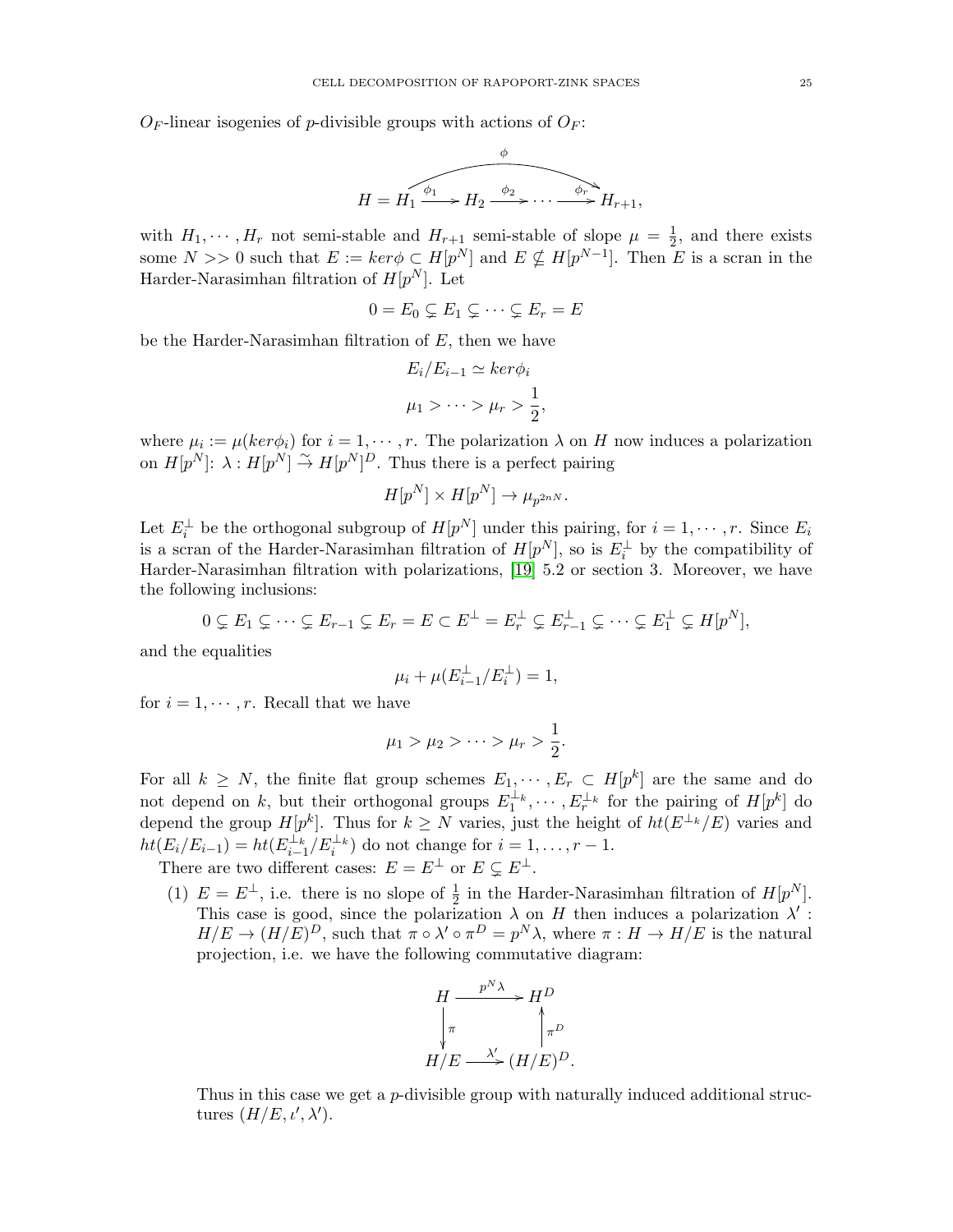(2)  $E \subseteq E^{\perp}$ , i.e.  $E^{\perp}/E$  is a factor in the Harder-Narasimhan filtration of  $H[p^N]$  of slope  $\frac{1}{2}$ . Note there is a natural perfect pairing

$$
(E^{\perp}/E) \times (E^{\perp}/E) \to \mu_{p^{ht(E^{\perp}/E)}}.
$$

Let  $C := E^{\perp}/E$ . For a subgroup  $C' \subset C$ , let  $C'^{\perp}$  be the orthogonal complement of C' for the above pairing on  $C = E^{\perp}/E$ . We make the following claim:

**Claim 5.2.** there is a filtration of sub-semi-stable groups of slope  $\frac{1}{2}$ 

$$
0 \subsetneq C_1 \subsetneq \cdots \subsetneq C_k \subset C_k^{\perp} \subsetneq \cdots \subsetneq C_1^{\perp} \subsetneq C,
$$

such that  $p(C_k^{\perp}/C_k) = 0$ .

In fact, if we let m be the minimal integer such that  $p^mC = 0$ , if  $m = 1$  we are done; so assume  $m \geq 2$  now. Consider  $0 \neq p^{m-1}C \subsetneq C$ , which is also semi-stable of slope  $\frac{1}{2}$ . Then we have a filtration of semi-stable groups of slope  $\frac{1}{2}$ 

$$
0 \neq p^{m-1}C \subsetneq (p^{m-1}C)^{\perp} = C[p^{m-1}] \subsetneq C.
$$

Now

$$
ht((p^{m-1}C)^{\perp}/p^{m-1}C) < htC,
$$

and set  $C' = (p^{m-1}C)^{\perp}/p^{m-1}C$ , by induction we thus have the above claim.

Now we can translate the above filtration to a filtration of subgroups of  $E^{\perp} \subset$  $H[p^N]$ , that is there exists a filtration

$$
E \subsetneq E^1 \subsetneq \cdots \subsetneq E^k \subset E^{k\perp} \subsetneq \cdots \subsetneq E^{\perp},
$$

such that  $E^i/E = C^i \subset E^{\perp}/E = C$ . Let  $E' := E^k$ , then since  $E'/E$  is semi-stable,  $H/E'$  is semi-stable. We still have two cases.

- (a) If  $C_k = C_k^{\perp}$  that is  $E' = E'^{\perp}$ , this is still good in this case: we have the semi-stable *p*-divisible group with additional structures  $(H/E', \iota', \lambda')$ .
- (b) If  $E' \subsetneq E'^{\perp}$ , we have the following proposition.

**Proposition 5.3.** Let the notation be as above, and  $(H, \iota, \lambda)$  be a p-divisible group with additional structures. Assume that  $E' \subsetneq E'^{\perp}$ . Then after changing N to  $N + 1$  if N is odd in the PEL unitary case, there exists some finite extension K'|K and a totally isotrope subgroup  $E'' = (E'')^{\perp}$  of  $H[p^N]$  over  $O_{K'}$ .

*Proof.* Let  $V := (E^{\prime \perp}/E')(\overline{K})$ , since  $p(E^{\prime \perp}/E') = 0$ , it is a  $\mathbb{F}_p$ -vector space equipped with an action of the Galois group  $Gal(\overline{K}/K)$ . Moreover, there is an induced  $\mathbb{F}_{p^d}$ -action  $\iota : \mathbb{F}_{p^d} \to End(V)(d = [F : \mathbb{Q}_p], \iota : O_F \to End(H)),$ so we can view V as a  $\mathbb{F}_{p^d}$ -vector space via *i*. The pairing  $\langle, \rangle$  on  $E'^{\perp}/E'$ induces a hermitian form  $V \times V \to \mathbb{F}_{p^d}$ . By assumption  $\dim_{\mathbb{F}_{p^d}} V = 2m$  for some integer  $m \geq 1$ . Thus there exists a maximal totally isotrope subspace  $W \subset V, W = W^{\perp}$ , and a finite extension  $K'|K$  such that W is stable by  $Gal(\overline{K}/K')$ . Then the schematic closure of W in  $E^{\prime \perp}/E'$  over  $O_{K'}$  corresponds to a totally isotrope subgroup  $E'' = (E'')^{\perp}$  of  $H[p^N]$  over  $O_{K'}$ .

Let  $K'|K$ , and  $E'' \subset H[p^N]$  be as above. Then the *p*-divisible group  $H/E''$  over  $O_{K'}$  admits naturally induced additional structures:  $\iota': O_F \to End(H/E''), \lambda':$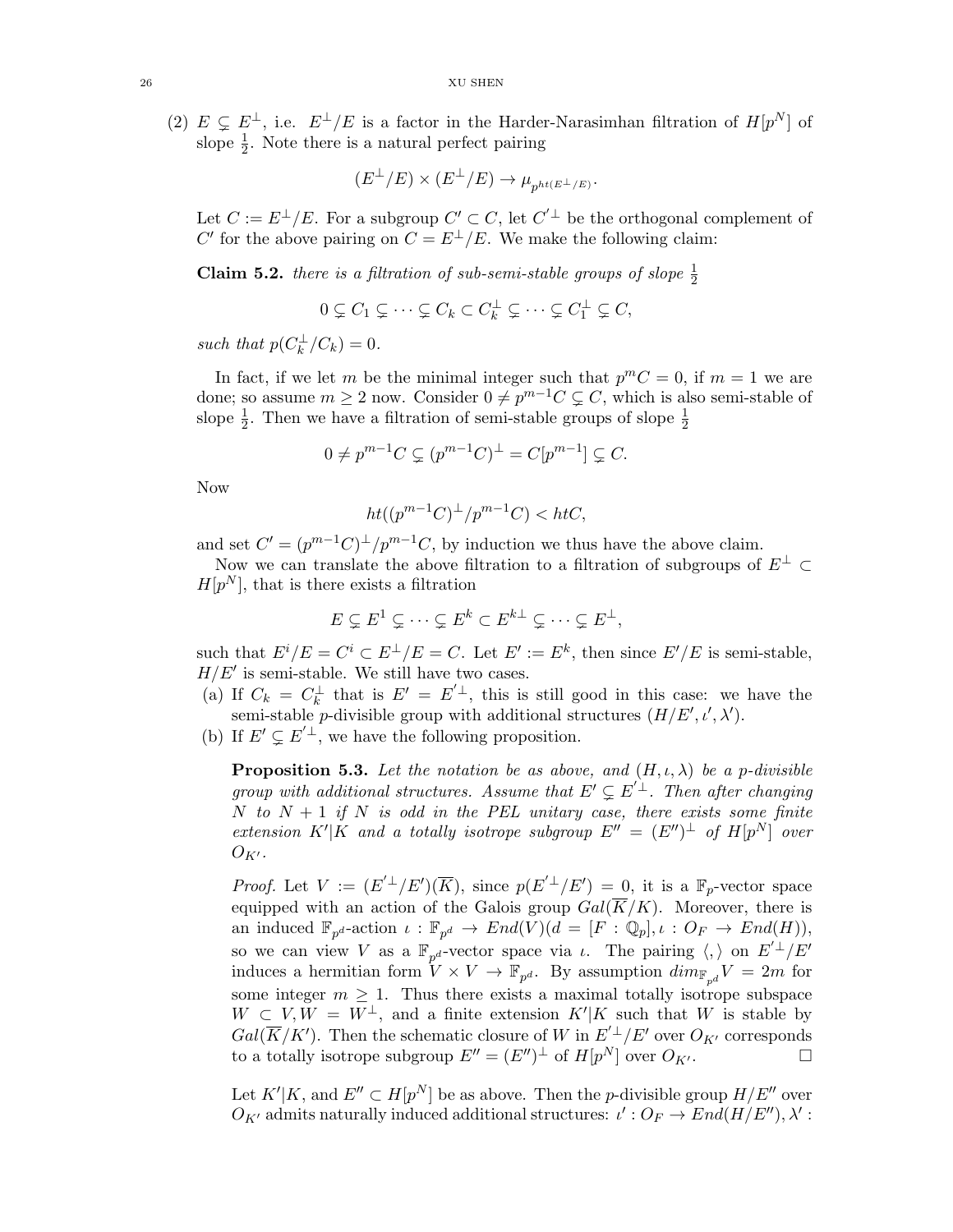$H/E'' \to (H/E'')^D$  such that the following diagram commutes:



Recall  $H/E'$  is a semi-stable p-divisible group. Thus we have an isogeny f:  $H/E'' \to H/E'$  of p-divisible groups over  $O_{K'}$  such that  $p(ker f) = 0$ .

Now for the case that the valuation ring  $O_K$  is not discrete, let  $(H, \iota, \lambda)$  be a p-divisible group with additional structures over  $O_K$ . Assume H is not semi-stable. We still have Fargues's algorithm

$$
H = H_1 \stackrel{\phi_1}{\rightarrow} H_2 \stackrel{\phi_2}{\rightarrow} \cdots \stackrel{\phi_{i-1}}{\rightarrow} H_i \stackrel{\phi_i}{\rightarrow} \cdots,
$$

with

$$
\mathcal{F}_H = ker\phi_1, \ \mathcal{F}_{H_2} = ker\phi_2, \cdots.
$$

If the algorithm stops after finite times, i.e. there exists some r such that  $H_r \neq 0$  and  $H_i = 0$  for all  $i \geq r + 1$ , in which case  $H_r$  is semi-stable, we can continue our procedure as above to find the  $E, E'$  and  $E''$ . Thus once the algorithm stops after finite times, we can continue as above and get a modified algorithm for the case with additional structures.

## 6. THE ANALYTIC DOMAIN  $\mathcal C$

<span id="page-26-0"></span>We return to the study of the  $p$ -adic analytic unitary group Rapoport-Zink space  $\mathcal M$ introduced in section 2. Let  $K|L = W(\overline{\mathbb{F}}_p)_{\mathbb{Q}}$  be a complete discrete valuation field, then for any K-valued point  $x \in \mathcal{M}(K)$ , by the algorithm of last section, we can associate to it an another point  $x' \in \mathcal{M}(K')$ , where  $K'|K$  is a finite extension, such that if  $(H_x, \iota, \lambda)$  (resp.  $(H_{x'}, \iota', \lambda')$  is the *p*-divisible group associated to x (resp. x'), then we have an isogeny  $\phi: H_x \to H_{x'}$  of p-divisible groups over  $O_{K'}$ , satisfying the following commutative diagram:

$$
H_x \xrightarrow{p^N \lambda} H_x^D
$$
  
\n
$$
\downarrow \phi \qquad \qquad \downarrow \phi^D
$$
  
\n
$$
H_{x'} \xrightarrow{\lambda'} (H_{x'})^D,
$$

for some integer N, and there is a finite flat subgroup scheme  $G \subset H_{x'}[p]$ , such that  $H_{x'}/G$ is semi-stable. Motivated by this, we introduce a subspace  $\mathcal{C} \subset \mathcal{M}$  as follows.

**Definition 6.1.** We define a subspace  $C \subset M$  as

 $\mathcal{C} = \{x \in \mathcal{M} | \exists \text{ finite extension } K' | \mathcal{H}(x), \text{ and a finite flat subgroup } G \subset H_x[p] \text{ over } O_{K'},\}$ such that  $H_x/G$  is semi-stable over  $O_{K'}$ .

Let  $\mathcal{M}^{ss} \subset \mathcal{M}$  be the semi-stable locus, that is

$$
\mathcal{M}^{ss} = \{ x \in \mathcal{M} | H_x \text{ is semi-stable} \}.
$$

Then we have the inclusion

$$
\mathcal{M}^{ss}\subset\mathcal{C}.
$$

**Proposition 6.2.** The subset  $\mathcal{M}^{ss}$  and  $\mathcal{C}$  are closed analytic domains of  $\mathcal{M}$ .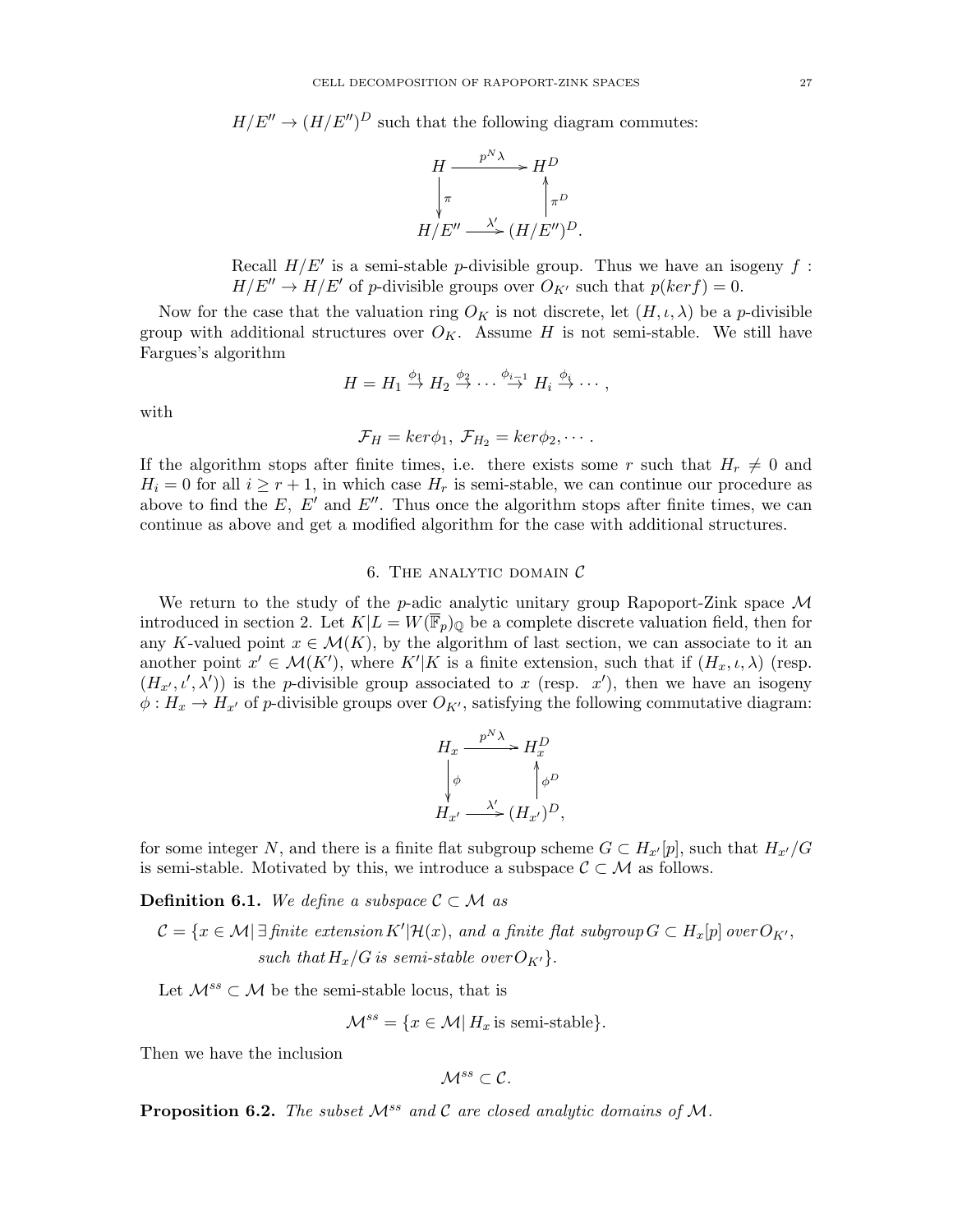*Proof.* The fact that  $\mathcal{M}^{ss} \subset \mathcal{M}$  is a closed analytic domain is an easy consequence of Theorem 3.5. So we concentrate here to prove that  $\mathcal{C} \subset \mathcal{M}$  is a closed analytic domain.

Let N be the basic Rapoport-Zink analytic space for  $Res_{\mathbb{Q}_2 | \mathbb{Q}_p} GL_n$  obtained by forgetting the polarization from M. Then there is a natural closed immersion  $M \subset \mathcal{N}$ . We fix such an imbedding. We have the inclusions  $G(\mathbb{Q}_p) \subset GL_n(\mathbb{Q}_{p^2})$ , and  $G(\mathbb{Z}_p) \setminus$  $G(\mathbb{Q}_p)/G(\mathbb{Z}_p) \hookrightarrow GL_n(\mathbb{Z}_{p^2}) \setminus GL_n(\mathbb{Q}_{p^2})/GL_n(\mathbb{Z}_{p^2})$ . We have in fact a  $G(\mathbb{Q}_p)$ -equivariant imbedding of tower of analytic spaces  $\mathcal{M}_{K\cap G(\mathbb{Z}_p)}\subset \mathcal{N}_K$  for open compact subgroups  $K \subset GL_n(\mathbb{Q}_{p^2})$ . We have  $\mathcal{M}^{ss} = \mathcal{N}^{ss} \cap \mathcal{M}$ . By definition, the subset C is exactly the intersection with M of some Hecke translations of the semi-stable locus  $\mathcal{N}^{ss} \subset \mathcal{N}$ :

$$
\mathcal{C} = (\bigcup_{\underline{a}} T_{\underline{a}} \mathcal{N}^{ss}) \bigcap \mathcal{M},
$$

where the index set is all  $a = (a_1, ..., a_n) \in \{(a_1, ..., a_n)|a_1 \geq ... \geq a_n, \text{and } a_i \in \{0, -1\}\},\$ and

$$
T_{\underline{a}} = GL_n(\mathbb{Z}_{p^2}) \left( \begin{array}{c} p^{a_1} & \\ & \ddots & \\ & & p^{a_n} \end{array} \right) GL_n(\mathbb{Z}_{p^2}) \in GL_n(\mathbb{Z}_{p^2}) \setminus GL_n(\mathbb{Q}_{p^2})/GL_n(\mathbb{Z}_{p^2}).
$$

Now since  $\mathcal{N}^{ss} \subset \mathcal{N}$  is a closed analytic domain, so is  $\mathcal{C} \subset \mathcal{M}$  by the definition of Hecke correspondences.

 $\Box$ 

We observe the characterization of points in  $\mathcal C$  as follows.

**Proposition 6.3.** A point  $x \in \mathcal{M}$  is in C if and only if the algorithm for the p-divisible group  $H_x$  associated to x stops after finite times, and  $N_x = 1$ , where  $N_x$  is the smallest integer such that  $ker \phi_x \subset H_x[p^{N_x}]$ ,  $\phi_x$  is the composition of the isogenies when applying the algorithm to  $H_x$ .

*Proof.* If the algorithm for  $H_x$  stops after finite times and  $N_x = 1$ , then by definition  $x \in \mathcal{C}$ . To prove the other direction, we have the following general lemma.

**Lemma 6.4.** Let  $H/O_K$  be a basic p-divisible group over a complete rank one valuation ring  $O_K|\mathbb{Z}_p$ , and  $G \subset H$  be a finite flat subgroup scheme. If  $H/G$  is semi-stable, then  $\mathcal{F}_H \subset G$ . In particular, if the sequence of isogenies of p-divisible groups coming from the algorithm above



is such that  $H_1, \ldots, H_r$  are not semi-stable  $(H_{r+1}$  may be semi-stable or may be not), then  $ker \phi \subset G$ .

*Proof.* Let  $0 \neq G' \subset H, G' \nsubseteq G$  be a finite flat subgroup not contained in G. Consider the morphism  $\varphi: G' \to H[p^N]/G$  for  $N >> 0$ . Then it is non zero. Let  $G'''$  (resp.  $G'$ ) be the flattening schematic image (resp. kernel) of  $\varphi$ , then we have the following sequence which is exact in generic fiber:

 $0 \to G'' \to G' \to G''' \to 0.$ 

Since  $H/G$  is semi-stable, and  $G''' \subset H/G$  is a finite flat subgroup, by definition

$$
\mu(G''') \leq \mu_{H/G} = \mu_H.
$$

On the other hand we have  $G'' \subset G$ . If  $G'' = 0$ , then  $\mu(G') \leq \mu(G'') \leq \mu_H$ . If  $G'' \neq 0$ ,  $\mu(G') \leq sup\{\mu(G''), \mu(G''')\} \leq sup\{\mu_{max}(G), \mu_H\}$ . We have two cases: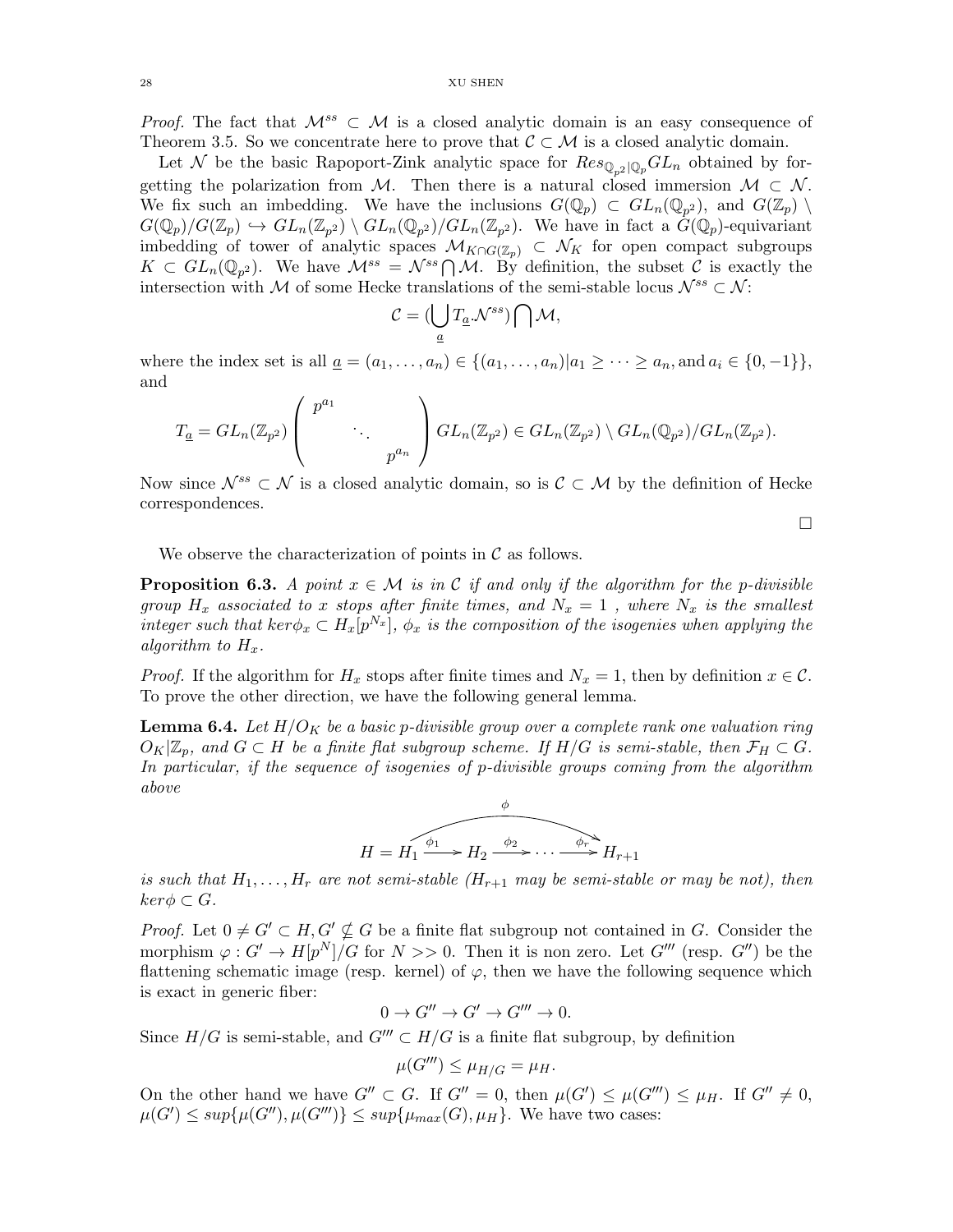- (1) if  $\mu_{max}(G) \leq \mu_H$ , then since  $\mu(G') \leq \mu_H$  for any  $0 \neq G' \nsubseteq G$ , we have H is semi-stable. In particular  $\mathcal{F}_H = 0 \subset G$ .
- (2) if  $\mu_{max}(G) > \mu_H$ , then since  $\mu(G') < \mu_{max}(G)$ , we have  $\mu_{max}(H) = \mu_{max}(G)$ , and  $\mathcal{F}_H \subset G$  is the first scran of the Harder-Narasimhan filtration of G.

Thus the lemma holds.  $\square$ 

With the lemma above, we can now easily deduce the proposition. If  $x \in \mathcal{C}$ , then by the definition of C, there exist a finite extension  $K'|K = \mathcal{H}(x)$  and a finite flat subgroup  $G \subset H[p]$  over  $O_{K'}$ , such that  $H/G$  is semi-stable over  $O_{K'}$ . The algorithm for H over  $O_{K'}$  is just the base change of that over  $O_K$ . By the lemma,  $\text{ker } \phi \subset G \subset H[p]$ . Thus the algorithm stops after finite times and  $N_x = 1$ .

**Example 6.5.** For  $n = 1$  the Rapoport-Zink space M is trivial: each connected component  $\mathcal{M}^i$  is just a point. Thus in this case  $\mathcal{C} = \mathcal{M}$ . For  $n \geq 2$ , it is unluckily difficult to describe the domain C explicitly. Here we calculate C for the case  $n = 2$ . In this case each reduced special fiber  $\mathcal{M}^i_{red}$  is just a point, while the analytic space  $\mathcal{M}^i$  is of dimension 1. Let N be the basic Rapoport-Zink analytic space for  $Res_{\mathbb{Q}_{n^2}|\mathbb{Q}_p}GL_2$  obtained by forgetting the polarization from M. We have

$$
\mathcal{C} = (\bigcup_{\underline{a}} T_{\underline{a}} \mathcal{N}^{ss}) \bigcap \mathcal{M}.
$$

There are 3 possibilities for the index  $\underline{a} = (a_1, a_2)$ :  $(0,0), (0,-1), (-1,-1)$ . Let  $(H, \iota)$  be the p-divisible group associated to a point  $x \in \mathcal{N}^{ss}$ . The Hecke correspondences  $T_{(0,0)}$  is the identity, and  $T_{(-1,-1)}$ .x is the quotient of H by H[p] with its additional structure, thus  $T_{(-1,-1)}$ .x ⊂ N<sup>ss</sup>. For the Hecke correspondence  $T_{(0,-1)}$ , a point  $y \in T_{(0,-1)}$ .x corresponds to a height 2 finite flat subgroup  $G \subset H[p]$ , and the p-divisible group associated to y is the quotient  $(H/G, \iota')$ . Since H is semi-stable, we have  $\mu(G) \leq \frac{1}{2}$ , i.e.  $deg G \leq 1$ . The arbitrary possibility of choices of G will make  $T_{(0,-1)} \mathcal{N}^{ss} \nsubseteq \mathcal{N}^{ss}$ . Thus the inclusion  $\mathcal{M}^{ss} \subset \mathcal{C}$  is possibility of choices of G will make  $T_{(0,-1)} \mathcal{N}^{ss} \nsubseteq \mathcal{N}^{ss}$ . Thus the inclusion  $\mathcal{M}^{ss} \subset \mathcal{C}$  strict.

Similarly we have a characterization of the points in the Hecke orbit of  $\mathcal{C}$ .

**Proposition 6.6.** A point  $x \in \mathcal{M}$  is in  $\bigcup_{T \in G(\mathbb{Z}_p) \backslash G(\mathbb{Q}_p)/G(\mathbb{Z}_p)} T.C$  if and only if the algorithm above for the p-divisible group  $H_x$  associated to x stops after finite times.

For a Hausdorff paracompact strictly Berkovich analytic space  $X$  over a non-archmidean field, we denote by  $X^{rig}$  the associated rigid analytic space in the sense of Tate. As a set,  $X^{rig} \subset X$  is the subset of rigid analytic points. Then the Hecke orbit of  $\mathcal{C}^{rig}$  cover  $\mathcal{M}^{rig}$ .

**Proposition 6.7.** We have the following equality of sets

$$
\mathcal{M}^{rig} = \bigcup_{T \in G(\mathbb{Z}_p) \backslash G(\mathbb{Q}_p) / G(\mathbb{Z}_p)} T.C^{rig}.
$$

Proof. By the inequality

$$
HN(H,\iota,\lambda) \leq Newt(H_k,\iota,\lambda),
$$

there is just one Harder-Narasimhan strata, i.e. the whole space  $\mathcal{M} = \mathcal{M}^{HN=\mathcal{P}_{ss}}$ . By the algorithm, we have the equality  $\mathcal{M}^{HN=\mathcal{P}_{ss},rig} = \bigcup_{T \in G(\mathbb{Z}_p) \backslash G(\mathbb{Q}_p)/G(\mathbb{Z}_p)} T \cdot \mathcal{C}^{rig}$ . — П

We want some locally finite covering of  $M$ . One may wonder whether the family of analytic domains  $(T.C)_{T\in G(\mathbb{Z}_p)\backslash G(\mathbb{Q}_p)/G(\mathbb{Z}_p)}$  is such a locally finite covering of M. Unfortunately, the analytic domain C is so big that the union  $\bigcup_{T\in G(\mathbb{Z}_p)\backslash G(\mathbb{Q}_p)/G(\mathbb{Z}_p)} T.C$  is far from locally

 $\Box$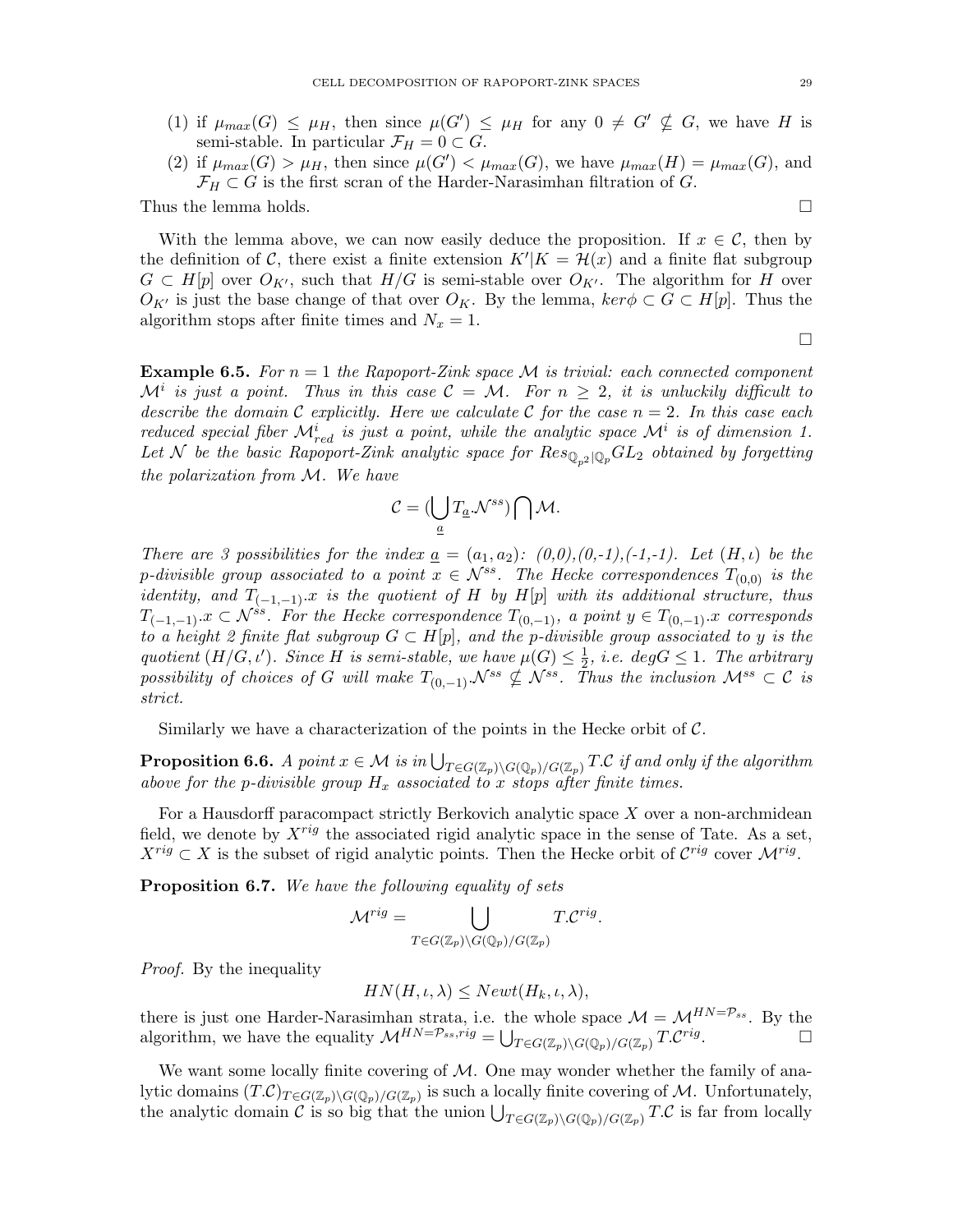finite. We have to refine this family. Nevertheless, this family is indeed a covering of  $\mathcal{M}$ , although it is not locally finite. In the next section, we will review some basic facts about the geometry of reduced special fiber  $\mathcal{M}_{red}$  over  $\overline{\mathbb{F}}_p$  obtained by Vollaard-Wedhorn in [\[54\]](#page-57-6) and [\[55\]](#page-57-0). Then we will define some smaller analytic domain  $\mathcal{D} \subset \mathcal{C}$  such that under the Hecke action and the action of  $J_b(\mathbb{Q}_p)$ , we can get some locally finite covering of  $\mathcal{M}^{rig}$ . Finally by some gluing arguments, and the equivalence between the categories of Berkovich anayltic spaces and rigid analytic spaces satisfying certain conditions, we can get an equality for all analytic points

$$
\mathcal{M} = \bigcup_{T \in G(\mathbb{Z}_p) \backslash G(\mathbb{Q}_p)/G(\mathbb{Z}_p)} T.C.
$$

That is, for all  $x \in \mathcal{M}$ , the algorithm for  $H_x$  stops after finite times.

# 7. BRUHAT-TITS STRATIFICATION OF  $\mathcal{M}_{red}$

<span id="page-29-0"></span>We recall some of basic results of Vollaard-Wedhorn in [\[54\]](#page-57-6) and [\[55\]](#page-57-0). First we remark that the descent data on  $\mathcal{M}_{red}$  is effective, i.e., there is a model  $\mathcal{M}_{red}'$  over  $\mathbb{F}_{p^2}$  of  $\mathcal{M}_{red}$ . The results of Vollaard-Wedhorn are rather about the scheme  $\mathcal{M}'_{red}$ , but we just state them for  $\mathcal{M}_{red}$  here. Recall that the formal Rapoport-Zink space  $\mathcal{M}$  has a decomposition according to the height of the universal quasi-isogeny:

$$
\widehat{\mathcal{M}} = \coprod_{i \in \mathbb{Z}, in\ even} \widehat{\mathcal{M}}^i,
$$

where  $\widehat{\mathcal{M}}^i$  is the open and closed formal subscheme of  $\widehat{\mathcal{M}}$  such that for any scheme  $S \in$ NilpO<sub>L</sub>, a S-valued point of  $\mathcal{M}(H,\iota,\lambda,\rho) \in \mathcal{M}^i(S)$  if  $ht\rho = in$ , which is not empty if and only if in is even. Let  $\mathcal{M}^i = (\widehat{\mathcal{M}}^i)^{an}$ , and  $\mathcal{M}^i_{red}$  be its reduced special fiber for such an i, we have decompositions

$$
\mathcal{M} = \coprod_{i \in \mathbb{Z}, in\ even} \mathcal{M}^i,\ \mathcal{M}_{red} = \coprod_{i \in \mathbb{Z}, in\ even} \mathcal{M}^i_{red}.
$$

By Theorem 4.2.(1) of [\[55\]](#page-57-0),  $\mathcal{M}^i_{red}$  is connected of pure dimension  $\left[\frac{n-1}{2}\right]$ . Thus  $\mathcal{M}^i$  is an connected analytic space of dimension  $n-1$ . For each  $i \in \mathbb{Z}$  such that in is even, there is  $a \, g \in J_b(\mathbb{Q}_p)$  such that  $g(\widehat{\mathcal{M}}^i) = \widehat{\mathcal{M}}^0$ , in particular  $\widehat{\mathcal{M}}^i$  is isomorphic to  $\widehat{\mathcal{M}}^0$ , and so are their analytic fibers  $\mathcal{M}^i$ ,  $\mathcal{M}^0$  and reduced special fibers  $\mathcal{M}^i_{red}$ ,  $\mathcal{M}^0_{red}$ . So we just need to consider the  $\mathcal{M}^0$  and  $\mathcal{M}^0_{red}$ . It turns out the geometry of  $\mathcal{M}^0_{red}$  over  $\overline{\mathbb{F}}_p$  is controlled by the Bruhat-Tits building  $\mathcal{B}(J_b^{der}, \mathbb{Q}_p)$  of the derived subgroup  $J_b^{der}$  of  $J_b$  over  $\mathbb{Q}_p$ .

More precisely, for each  $i \in \mathbb{Z}$  such that in is even, let

$$
\mathcal{L}_i := \{ \Lambda \subset \mathbf{N}_0 \, \mathbb{Z}_{p^2} \text{-lattice} \, | p^{i+1} \Lambda^\vee \subsetneq \Lambda \subset p^i \Lambda^\vee \},
$$

where  $\Lambda^{\vee} = \{x \in \mathbb{N}_0 | \{x, \Lambda\} \subset \mathbb{Z}_{p^2}\}.$  One can construct an abstract simplicial complex  $\mathcal{B}_i$  from  $\mathcal{L}_i$ : an *m*-simplex of  $\mathcal{B}_i$  is a subset  $S \subset \mathcal{L}_i$  of  $m+1$  elements which satisfies the following condition. There exists an ordering  $\Lambda_0, \ldots, \Lambda_m$  of the elements of S such that

$$
p^{i+1}\Lambda_m\subsetneq \Lambda_0\subsetneq \Lambda_1\subsetneq \cdots \subsetneq \Lambda_m.
$$

There is an obvious action of  $J_b^{der}(\mathbb{Q}_p)$  on  $\mathcal{L}_i$ . By Theorem 3.6 of [\[54\]](#page-57-6), for each fixed i, we have a natural  $J_b^{der}(\mathbb{Q}_p)$ -equivariant isomorphism of  $\mathcal{B}_i$  with the associated simplicial complex of the Bruhat-Tits building  $\mathcal{B}(J_b^{der}, \mathbb{Q}_p)$ . Thus we can identify  $\mathcal{L}_i$  with the set of vertices of  $\mathcal{B}(J_{b}^{der}, \mathbb{Q}_{p})$ . For  $\Lambda \in \mathcal{L}_{i}$  the index  $t(\Lambda) := [\Lambda : p^{i+1}\Lambda^{\vee}]$  of  $p^{i+1}\Lambda^{\vee}$  in  $\Lambda$  is always an odd number with  $1 \leq t(\Lambda) \leq n$ , and for any odd number d with  $1 \leq d \leq n$  there exists a  $\Lambda \in \mathcal{L}_i$  such that  $t(\Lambda) = d$ . Moreover two lattices  $\Lambda_1, \Lambda_2 \in \mathcal{L}_i$  are in the same  $J_b^{der}(\mathbb{Q}_p)$ -orbit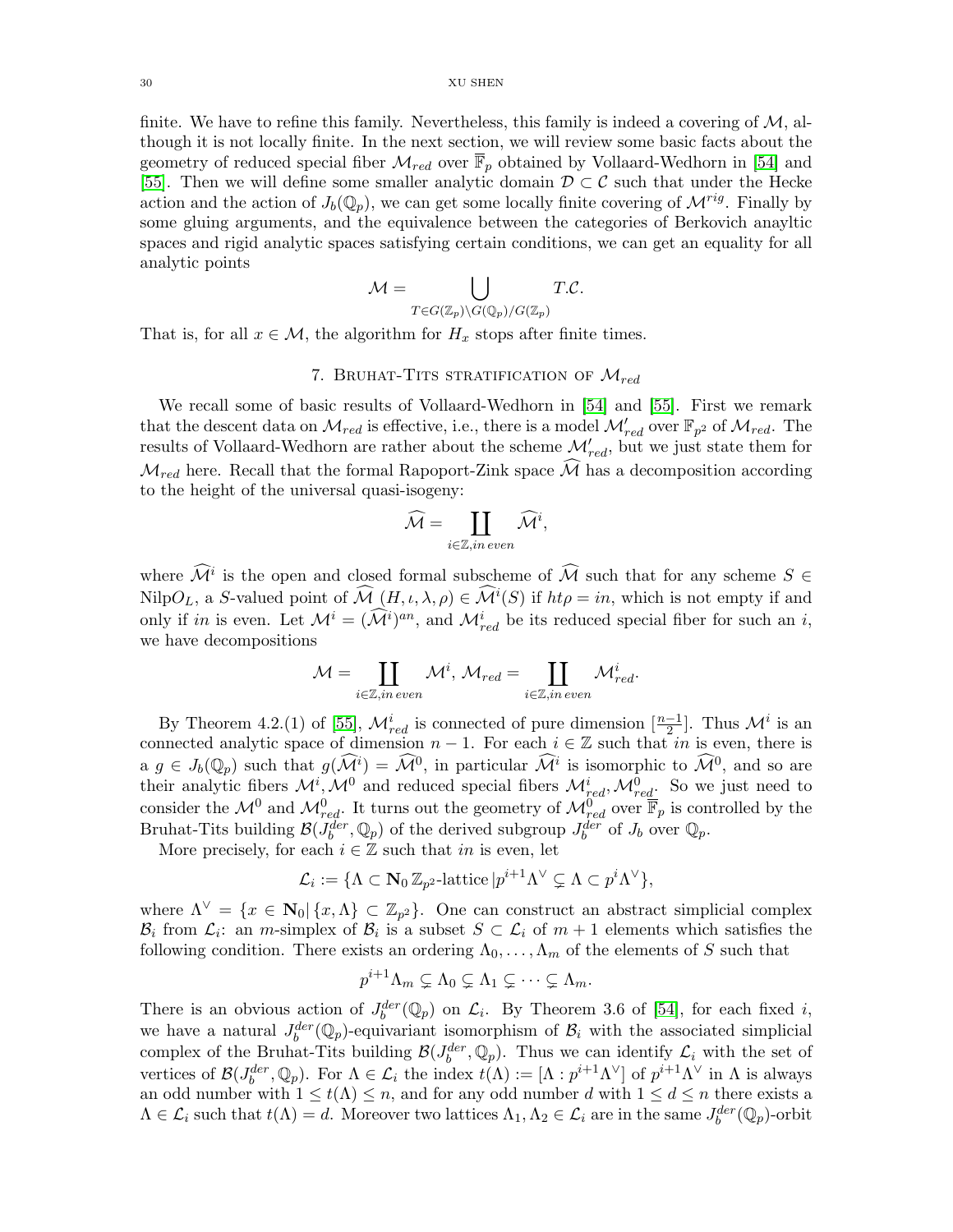if and only if  $t(\Lambda_1) = t(\Lambda_2)$ . And the neighborhood vertices of  $\Lambda \in \mathcal{L}_i$  in the building is exactly the set

$$
\{\Lambda' \in \mathcal{L}_i | \Lambda' \subset \Lambda, \text{ or } \Lambda \subset \Lambda'\}.
$$

If n is even, we choose and fix a  $g_1 \in J_b(\mathbb{Q}_p)$  such that  $g_1 : \widehat{\mathcal{M}}^0 \overset{\sim}{\to} \widehat{\mathcal{M}}^1$ . We fix a bijection

$$
\varphi_i:\mathcal{L}_0\to\mathcal{L}_i
$$

once for all, such that

$$
\varphi_i(\Lambda) = \begin{cases} p^{\frac{i-1}{2}} g_1 \Lambda & i \, odd \\ p^{\frac{i}{2}} \Lambda & i \, even. \end{cases}
$$

Now for each  $i \in \mathbb{Z}$  such that in is even and each  $\Lambda \in \mathcal{L}_i$ , we define a subscheme  $\mathcal{M}_{\Lambda}$ of  $\mathcal{M}^i_{red}$ . First we associate two p-divisible groups  $H_{\Lambda}$ - and  $H_{\Lambda}$ + over  $\mathbb{F}_{p^2}$  with  $\mathbb{Z}_{p^2}$ -linear polarizations  $\lambda_{\Lambda^+}$  and  $\lambda_{\Lambda^-}$  respectively. To this end, set

$$
\Lambda_0^+ := \Lambda
$$
  
\n
$$
\Lambda_1^+ := \mathbf{V}^{-1}(\Lambda_0^+)
$$
  
\n
$$
\Lambda^+ := \Lambda_0^+ \oplus \Lambda_1^+
$$
  
\n
$$
\Lambda^- := p^i (\Lambda^+)^{\vee}.
$$

Since  $\mathbf{F} = \mathbf{V}$  the  $\Lambda^{\pm}$  are Dieudonné submodules of the isocrystal N, and the pairing  $p^{-i}\langle, \rangle$ on N induces a perfect  $\mathbb{Z}_{p^2}$ -pairing on  $\Lambda^{\pm}$ . Thus  $\Lambda^{\pm}$  define unitary p-divisible groups  $H_{\Lambda^{\pm}}$ , with the  $\mathbb{Z}_{p^2}$ -linear polarizations  $\lambda_{\Lambda^{\pm}}$  and  $p^{-i}\langle, \rangle$  induces an isomorphism

$$
H_{\Lambda^+}\stackrel{\sim}{\to} H_{\Lambda^-}^D.
$$

Moreover, we have  $\mathbb{Z}_{p^2}$ -linear quasi-isogenies

$$
\rho_{\Lambda^{\pm}}:H_{\Lambda^{\pm}}\to\mathbf{H}
$$

which are compatible with the polarizations on the two sides. We have the following commutative diagram:

$$
H_{\Lambda^+} \xrightarrow{\sim} H_{\Lambda^-}^D
$$

$$
\downarrow^{\rho_{\Lambda^+}} \qquad \downarrow^{\rho_{\Lambda^-}} \qquad H \xrightarrow{\rho} H^D.
$$

By construction we have always  $\Lambda^- \subset \Lambda^+$ , which corresponds to the composition of quasiisogenies

$$
H_{\Lambda^-}\xrightarrow{\rho_{\Lambda^-}} \mathbf{H}\xrightarrow{\rho_{\Lambda^+}^{-1}} H_{\Lambda^+}.
$$

We a fixed vertex  $\Lambda \in \mathcal{L}_i$ . For any  $\mathbb{F}_{p^2}$ -scheme S and a S-valued point  $(H, \iota, \lambda, \rho) \in$  $\mathcal{M}^i_{red}(S)$  we define quasi-isogenies

$$
\begin{aligned} &\rho_{H,\Lambda^+}:H \xrightarrow{\rho^{-1}} \mathbf H_S \xrightarrow{(\rho_{\Lambda^+})_S^{-1}} (H_{\Lambda^+})_S,\\ &\rho_{\Lambda^- ,H}: (H_{\Lambda^-})_S \xrightarrow{(\rho_{\Lambda^-})_S} \mathbf H_S \xrightarrow{\rho} H. \end{aligned}
$$

Then one has that

$$
ht(\rho_{H,\Lambda^{+}})=ht(\rho_{\Lambda^{-},H})=t(\Lambda)
$$

and that  $\rho_{H,\Lambda^+}$  is an isogeny if and only if  $\rho_{\Lambda^-},$  is an isogeny.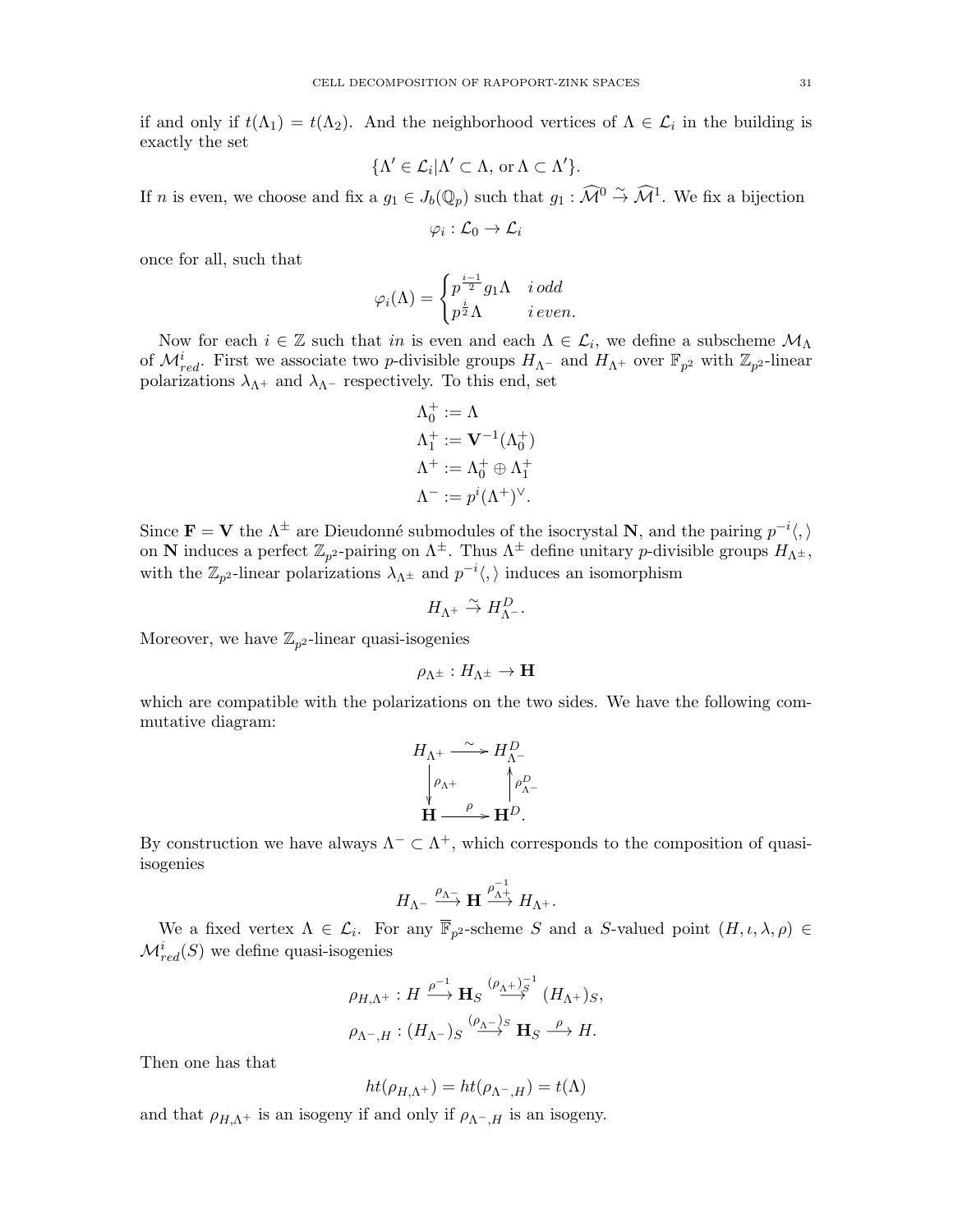**Definition 7.1.** We define the subfunctor  $\mathcal{M}_{\Lambda} \subset \mathcal{M}_{red}^i$  as

$$
\mathcal{M}_{\Lambda}(S) = \{(H, \iota, \lambda, \rho) \in \mathcal{M}_{red}^{i}(S)| \rho_{\Lambda^{-}, H} \text{ is an isogeny}\}
$$

for any  $\overline{\mathbb{F}}_p$ -scheme S.

Then the main theorems of [\[55\]](#page-57-0) tell us the following facts.

- **Theorem 7.2.** (1)  $M_A$  is represented by a smooth projective closed subscheme of dimension  $\frac{1}{2}(t(\Lambda) - 1)$  of  $\mathcal{M}_{red}^i$ , which we will also denote by  $\mathcal{M}_{\Lambda}$ . It is in fact a generalized Deligne-Lusztig variety for the maximal reductive quotient  $\overline{J}^{der,red}_{\Lambda}$  over  $\mathbb{F}_p$  of the special fiber of the Bruhat-Tits group scheme  $J_{\Lambda}^{der}$  attached to the vertex  $\Lambda \in \mathcal{B}(J^{der}_b, \mathbb{Q}_p).$ 
	- (2) for two lattices  $\Lambda_1, \Lambda_2 \in \mathcal{L}_i$ ,  $\mathcal{M}_{\Lambda_1} \subset \mathcal{M}_{\Lambda_2}$  if and only if  $\Lambda_1 \subset \Lambda_2$ . In this case  $t(\Lambda_1) \leq t(\Lambda_2)$ , and the equality holds if and only if  $\Lambda_1 = \Lambda_2$ .
	- (3) for two lattices  $\Lambda_1, \Lambda_2 \in \mathcal{L}_i$ , the following assertions are equivalent:
		- $\Lambda_1 \cap \Lambda_2 \in \mathcal{L}_i$ ;
		- $\Lambda_1 \cap \Lambda_3$  contains a lattice of  $\mathcal{L}_i$ ;
		- $\bullet$   $\mathcal{M}_{\Lambda_1} \cap \mathcal{M}_{\Lambda_2} \neq \emptyset$ .

If these conditions are satisfied we have

$$
\mathcal{M}_{\Lambda_1} \cap \mathcal{M}_{\Lambda_2} = \mathcal{M}_{\Lambda_1 \cap \Lambda_2},
$$

where  $\mathcal{M}_{\Lambda_1} \cap \mathcal{M}_{\Lambda_2}$  is the scheme-theoretic intersection in  $\mathcal{M}^i_{red}$ .

(4) for two lattices  $\Lambda_1, \Lambda_2 \in \mathcal{L}_i$ , the following assertions are equivalent:

- $\bullet \ \Lambda_1 + \Lambda_2 \in \mathcal{L}_i;$
- $\Lambda_1 + \Lambda_2$  is contained in a lattice of  $\mathcal{L}_i$ ;
- $\mathcal{M}_{\Lambda_1}$  and  $\mathcal{M}_{\Lambda_2}$  are both contained in  $\mathcal{M}_{\Lambda}$  for some  $\Lambda \in \mathcal{L}_i$ .

If these conditions are satisfied,  $\mathcal{M}_{\Lambda_1+\Lambda_2}$  is the smallest subscheme of the form  $\mathcal{M}_{\Lambda}$ that contains  $\mathcal{M}_{\Lambda_1}$  and  $\mathcal{M}_{\Lambda_2}$ .

- (5) let  $t_{max} = n$  if n is odd, and  $t_{max} = n-1$  if n is even, then the irreducible components of  $\mathcal{M}^i_{red}$  are exactly the subschemes  $\mathcal{M}_{\Lambda}$  with  $t(\Lambda) = t_{max}$ .
- (6) let

$$
\mathcal{L}_{\Lambda} := \{ \Lambda' \in \mathcal{L}_i | \Lambda' \subsetneq \Lambda \},
$$
  

$$
\mathcal{M}_{\Lambda}^0 := \mathcal{M}_{\Lambda} \setminus \bigcup_{\Lambda' \in \mathcal{L}_{\Lambda}} \mathcal{M}_{\Lambda'},
$$

then  $\mathcal{M}_{\Lambda}^{0}$  is open and dense in  $\mathcal{M}_{\Lambda}$ , and we have a stratification of  $\mathcal{M}_{red}^{i}$ :

$$
\mathcal{M}^i_{red} = \coprod_{\Lambda \in \mathcal{L}_i} \mathcal{M}^0_{\Lambda}.
$$

Proof. These are the contents of lemma 3.2, theorem 3.10, corollary 3.11, theorem 4.1, 4.2, and proposition 4.3 of [\[55\]](#page-57-0).

Note that the stratification  $\mathcal{M}^i_{red} = \coprod_{\Lambda \in \mathcal{L}_i} \mathcal{M}^0_{\Lambda}$  is  $J^{der}_{b}(\mathbb{Q}_p)$ -equivariant in the sense that we have

$$
g\mathcal{M}_{\Lambda}^0=\mathcal{M}_{g\Lambda}^0,
$$

for any  $g \in J_b^{der}(\mathbb{Q}_p)$  and  $\Lambda \in \mathcal{L}_i$ . For an algebraically field  $k|\mathbb{F}_{p^2}$  and a k-valued point  $x \in \mathcal{M}_{red}^{i}(k)$ , if we denote M the corresponding unitary Dieudonné module viewed as a lattice in N via the quasi-isogeny  $\rho_x^{-1}: H_x \to \mathbf{H}$ , then we have the following equivalent assertions

- $x \in M_\Lambda(k)$ ;
- $M \subset (\Lambda^+)_k$ ;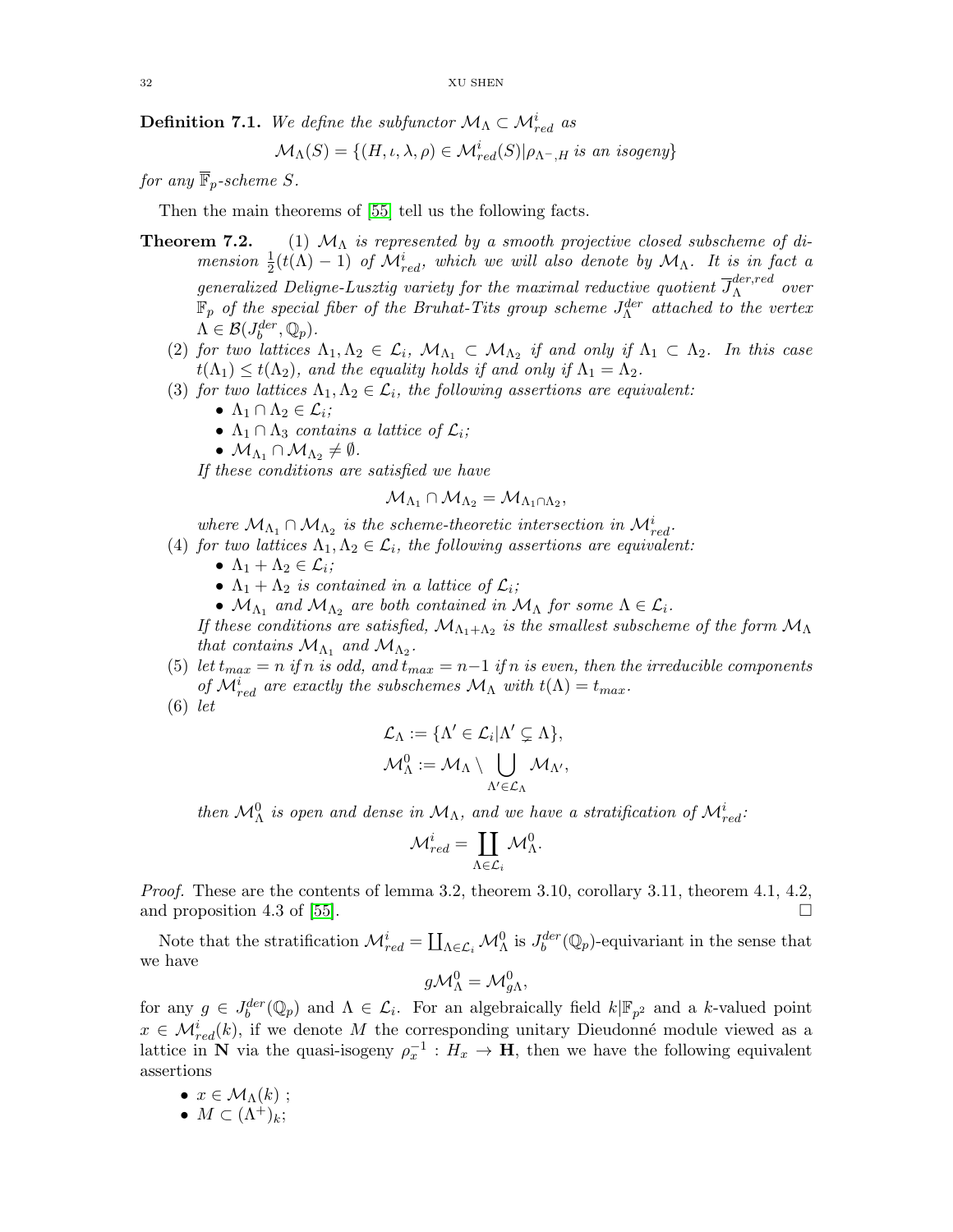•  $M_0 \subset (\Lambda)_k;$ •  $(\Lambda^-)_k \subset M$ .

# 8. The analytic domain D

<span id="page-32-0"></span>Recall that we have defined some closed analytic domains  $\mathcal{M}^{ss} \subset \mathcal{C} \subset \mathcal{M}$ , where for any complete valuation field extension  $K|L = W(\overline{\mathbb{F}}_p)_{\mathbb{Q}},$ 

$$
\mathcal{M}^{ss}(K) = \{(H, \iota, \lambda, \rho) \in \mathcal{M}(K) | H \text{ is semi-stable}\}
$$
  

$$
\mathcal{C}(K) = \{(H, \iota, \lambda, \rho) \in \mathcal{M}(K) | \exists \text{ finite extension } K'|K, \text{and a finite flat subgroup } G \subset H[p] \text{ over } O_{K'}, \text{ such that } H/G \text{ is semi-stable}\}.
$$

Now since we have the decomposition

$$
\mathcal{M} = \coprod_{i \in \mathbb{Z}, in\ even} \mathcal{M}^i,
$$

we set

$$
\mathcal{C}^i := \mathcal{C} \cap \mathcal{M}^i,
$$

which is still a closed analytic domain in  $\mathcal{M}^i$  and  $\mathcal{M}$ , and we have an induced decomposition of analytic spaces

$$
\mathcal{C} = \coprod_{i \in \mathbb{Z}, in\ even} \mathcal{C}^i.
$$

We choose an element  $g_1 \in J_b(\mathbb{Q}_p)$  such that the action by  $g_1$  on M induces isomorphisms:

$$
g_1: \mathcal{M}^0 \overset{\sim}{\rightarrow} \begin{cases} \mathcal{M}^1 & n\, even \\ \mathcal{M}^2 & n\, odd. \end{cases}
$$

For example let

$$
g_1 = diag(\underbrace{p^{-1}, \cdots, p^{-1}}_{\frac{n}{2}}, \underbrace{1, \cdots, 1}_{\frac{n}{2}})
$$

if n is even (by fixing a base one can view  $J_b(\mathbb{Q}_p) \subset GL_n(\mathbb{Q}_{p^2})$ ) and  $g_1 = p^{-1} \in J_b(\mathbb{Q}_p)$  if n is odd. We have then

$$
\mathcal{C}^i = \begin{cases} g_1^i \mathcal{C}^0 & n\, even, \, i\, even \\ p^{\frac{-i+1}{2}} g_1 \mathcal{C}^0 & n\, even, \, i\, odd \\ g_1^{\frac{i}{2}} \mathcal{C}^0 & n\, odd. \end{cases}
$$

Note the element  $p^{-1} \in J_b(\mathbb{Q}_p)$  induces an isomorphism  $p^{-1} : \mathcal{M}^0 \stackrel{\sim}{\to} \mathcal{M}^2$ . We denote by  $g_2 := p^{-1}g_1^{-1}$  if *n* is even, i.e. the above  $g_1$  is such that  $p^{-1} =$  $\int g_1 g_2$  n even  $g_1$  n odd. Set

$$
\mathcal{C}' = \begin{cases} \mathcal{C}^0 \coprod g_1 \mathcal{C}^0 & n \text{ even} \\ \mathcal{C}^0 & n \text{ odd}, \end{cases}
$$
 then we have
$$
\mathcal{C} = \coprod p^{-i} \mathcal{C}
$$

$$
\mathcal{C} = \coprod_{i \in \mathbb{Z}} p^{-i} \mathcal{C}', \text{ and } \pi(\mathcal{C}) = \pi(\mathcal{C}'),
$$

where  $\pi : \mathcal{M} \to \mathcal{F}^a \subset \mathbf{P}^{n-1,an}$  is the p-adic period mapping over L. Thus the Hecke orbits of the two analytic domains are the same:

$$
\bigcup_{T\in G(\mathbb{Z}_p)\backslash G(\mathbb{Q}_p)/G(\mathbb{Z}_p)} T.C = \bigcup_{T\in G(\mathbb{Z}_p)\backslash G(\mathbb{Q}_p)/G(\mathbb{Z}_p)} T.C'.
$$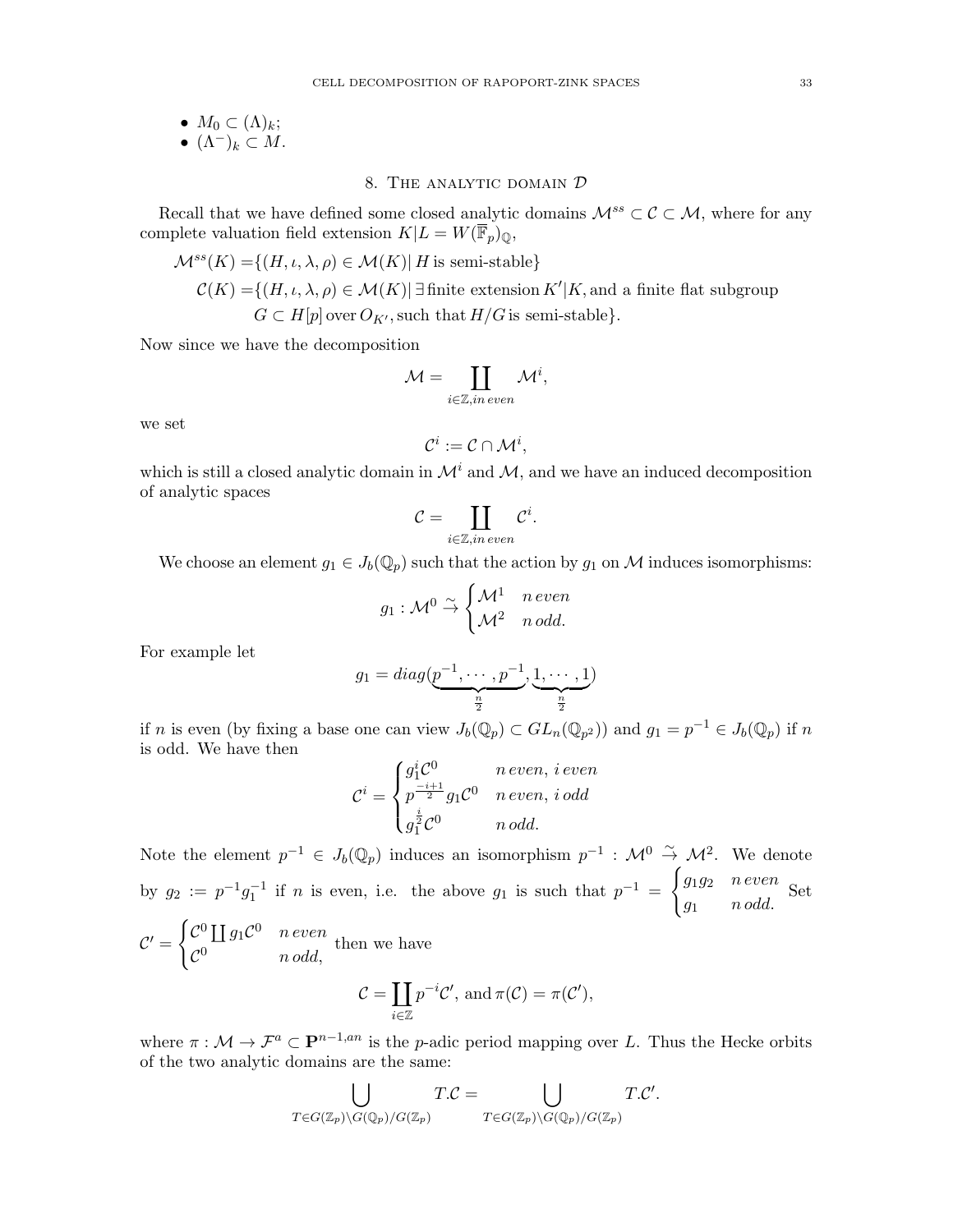34 XU SHEN

Using the geometric description of the reduced special fiber  $\mathcal{M}_{red}$  in last section, we have the following covering of  $\mathcal{M}^0$  by open subsets:

$$
\mathcal{M}^0 = \bigcup_{\Lambda \in \mathcal{L}_0, t(\Lambda) = t_{max}} s p^{-1}(\mathcal{M}_{\Lambda}),
$$

where  $sp: \mathcal{M}^0 \to \mathcal{M}_{red}^0$  is the specialization map. We also have the Bruhat-Tits stratification of  $\mathcal{M}^0$  by locally closed analytic subspaces

$$
\mathcal{M}^0 = \coprod_{\Lambda \in \mathcal{L}_0} s p^{-1} (\mathcal{M}_{\Lambda}^0).
$$

By definition, a point  $x \in sp^{-1}(\mathcal{M}_\Lambda)$  if and only if the composition

$$
(H_{\Lambda^-})_{O_K/pO_K} \xrightarrow{\rho_{\Lambda^-}} \mathbf{H}_{O_K/pO_K} \xrightarrow{\rho} H_{xO_K/pO_K}
$$

is an isogeny, and  $x \in sp^{-1}(\mathcal{M}_{\Lambda}^0)$  if and only if the above composition is an isogeny and it does not factor through  $H_{\Lambda'}$  for any  $\Lambda' \subsetneq \Lambda$ . Recall that there is a natural isogeny  $\iota_{\Lambda,\Lambda'}: H_{\Lambda^-} \to H_{\Lambda'^-}$  corresponding the inclusion  $\Lambda' \subset \Lambda$ , and we have the compatibility  $\rho_{\Lambda^-} = \rho_{\Lambda'^-} \circ \iota_{\Lambda,\Lambda'}.$ 

We fix a choice  $\Lambda = \Lambda_0 \in \mathcal{L}_0$  with  $t(\Lambda) = t_{max}$ .

**Definition 8.1.** We define an analytic domain in  $\mathcal{M}^0$ 

$$
\mathcal{D} := \mathcal{C} \cap sp^{-1}(\mathcal{M}_{\Lambda}) = \mathcal{C}^{0} \cap sp^{-1}(\mathcal{M}_{\Lambda}),
$$

which is locally closed.

# <span id="page-33-0"></span>9. Some unitary group Shimura varieties and the relatively compactness of  ${\cal D}$

In the following we prove that the underlying topological space  $|\mathcal{D}|$  of  $\mathcal D$  is relatively compact, that is the topological closure  $|\overline{\mathcal{D}}|$  in  $|\mathcal{M}^0|$  (or  $|\mathcal{C}^0|$ ) is compact. For this, we will use some unitary group Shimura varieties and the theory of  $p$ -adic uniformization. The PEL data  $(B,*,\mathbb{V},\langle,\rangle,h,O_B,\Lambda)$  for defining these Shimura varieties are as following.

- B is a simple Q-algebra such that  $B \otimes_{\mathbb{Q}} \mathbb{R} \simeq M_m(\mathbb{C})$  and  $B \otimes_{\mathbb{Q}} \mathbb{Q}_p \simeq M_m(\mathbb{Q}_{p^2})$ , for some integer m.
- $\ast$  is a positive involution on B.
- V is a non-zero finitely generated left B-module such that  $n = dim_{\mathbb{Q}}(\mathbb{V})/2m$ .
- $\langle , \rangle : \mathbb{V} \times \mathbb{V} \to \mathbb{Q}$  is a non-degenerate skew-hermitian  $\mathbb{Q}$ -valued form. Let  $G :=$  $GU_B(\mathbb{V},\langle,\rangle)$  denote the reductive algebraic group over Q of B-linear symplectic similitudes of  $(\mathbb{V}, \langle, \rangle)$ .
- $h: Res_{\mathbb{C}[\mathbb{R}^n]} \mathbb{G}_m \to G_{\mathbb{R}}$  is a homomorphism of real algebraic groups such that it defines a Hodge structure of type  $\{(-1,0), (0,-1)\}$  on  $\mathbb V$  and  $\langle \cdot, h(\sqrt{-1}) \cdot \rangle : \mathbb V_{\mathbb R} \times \mathbb V_{\mathbb R} \to \mathbb R$ is symmetric and positive definite.
- $O_B$  is a \*-invariant  $\mathbb{Z}_{(p)}$ -order of B such that  $O_B \otimes \mathbb{Z}_p$  is a maximal order of  $B_{\mathbb{Q}_p}$ . We can and we do fix an isomorphism  $B_{\mathbb{Q}_p} \simeq M_m(\mathbb{Q}_{p^2})$  such that  $O_B \otimes \mathbb{Z}_p$  is identified with  $M_m(\mathbb{Z}_{p^2})$ .
- $\Lambda$  is an  $O_B$ -invariant  $\mathbb{Z}_p$ -lattice of  $\mathbb{V}_{\mathbb{Q}_p}$  such that the alternating form on  $\Lambda$  induced by  $\langle, \rangle$  is a perfect  $\mathbb{Z}_p$ -form.

The first condition implies that the center  $K$  of  $B$  is a quadratic imaginary extension of  $\mathbb Q$ and p is inert in K. The derived subgroup  $G^{der}$  is an inner form of the quasi-split special unitary group  $SU(n)$  for the extension K|Q. The assumption  $B \otimes_{\mathbb{Q}} \mathbb{R} \simeq M_m(\mathbb{C})$  implies  $G_{\mathbb{R}}$ is isomorphic to the group of unitary similitudes  $GU(r, s)$  of a hermitian form of signature for some nonnegative integers r and s such that  $r + s = n$ . We will assume  $r = 1$ ,  $s = n - 1$ .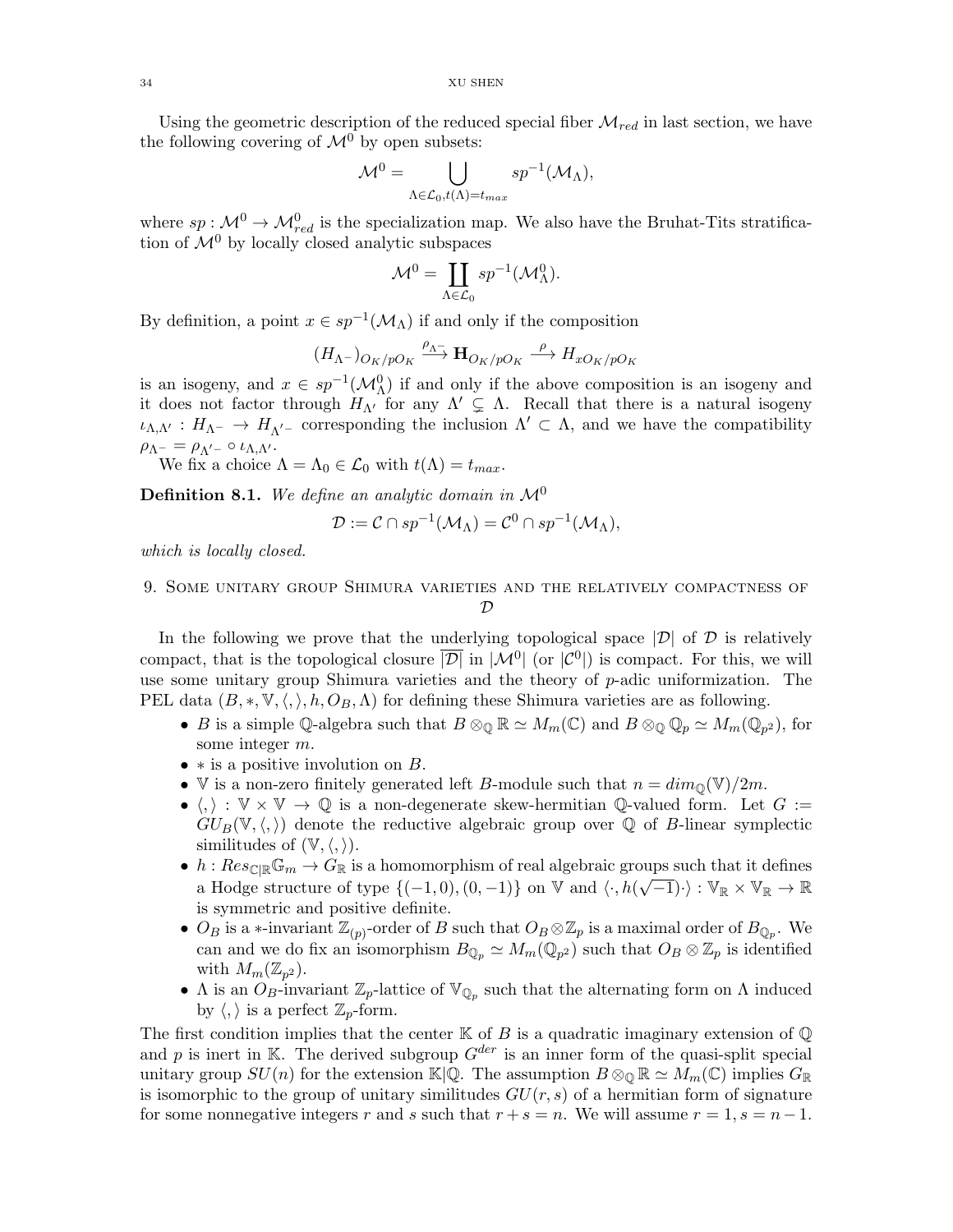The reflex field E will be K if  $1 \neq n-1$  i.e.  $n \neq 2$  and Q if  $n = 2$ . Up to Morita equivalence, the localization of the above PEL data at  $p$  then induces the local PEL data for defining the Rapoport-Zink space  $\mathcal{M}$ .

For a sufficient small open compact subgroup  $K^p \subset G(\mathbb{A}_f^p)$  $_{f}^{p}$ ), the associated Shimura variety  $Sh_{K^p}$  over the integer ring  $O_{E_p}$  of the local field  $E_p$  (p is inert in E) is the moduli space of abelian varieties with additional structures in the following sense([\[31\]](#page-56-21)). For any  $O_{E_p}$ -scheme  $S$ ,  $Sh_{K^p}(S) = \{(A, \iota, \lambda, \eta)\}/\simeq$  where

- A is an abelian scheme over S of relative dimension equal to  $\dim_{\mathbb{K}} V$ .
- $\iota: O_B \otimes \mathbb{Z}_p \to End(A) \otimes \mathbb{Z}_{(p)}$  is a nonzero homomorphism of  $\mathbb{Z}_{(p)}$ -algebras, such that the induced action of  $O_B$  on the Lie algebra  $Lie(A)$  satisfies  $rank_{O_S} Lie(A)_1 =$  $m, rank_{O<sub>S</sub>Lie(A)<sub>2</sub>} = (n-1)m$ , where  $Lie(A)<sub>1</sub>$  (resp.  $Lie(A)<sub>2</sub>$ ) is the subsheaf of  $Lie(A)$  that  $O_{\mathbb{K}_p}$  acts via the the natural inclusion  $O_{\mathbb{K}_p} \subset O_B \otimes \mathbb{Z}_p$  (the composition of the nontrivial automorphism ∗ and the natural inclusion).
- $\lambda: A \to A^D$  is a principal  $O_B \otimes \mathbb{Z}_p$ -linear polarization, such that the involution  $*$ on B is compatible with the Rosati involution on  $End(A)_{\mathbb{Q}}$  induced by  $\lambda$ , under the homomorphism  $B \to End(A) \otimes \mathbb{Q}$ .
- $\bullet~~\eta:\mathbb{V}\otimes\mathbb{A}_{f}^{p}$  $\frac{\bar{p}}{f} \overset{\sim}{\rightarrow} H_1(A, \mathbb{A}_f^p)$  $f(r)$  mod  $K^p$  is a  $K^p$ -level structure.
- $(A_1, \iota_1, \lambda_1, \eta_1) \simeq (A_2, \iota_2, \lambda_2, \eta_2)$ , if there exists an  $O_B$ -linear isogeny  $\phi: A_1 \to A_2$  of degree prime to p such that  $\phi^*(\lambda_2) = a\lambda_1, \phi \circ \eta_1 = \eta_2$  for some  $a \in \mathbb{Q}^{\times}$ .

Note *n* is divisible by *m* and in fact the rank of V as a *B*-module is  $\frac{n}{m}$ . In particular if  $n = m$ , the Shimura varieties  $Sh_{K^p}$  for  $K^p$  varies are all proper over  $\overset{\sim}{O}_{E_p}$ . In fact using Morita equivalence one sees in this case these are the simple Shimura varieties studied by Harris-Taylor in [\[23\]](#page-56-5).

Now let  $S \in \text{Nilp}\mathbb{Z}_{p^2}$ . To any S-valued point  $(A, \iota, \lambda, \eta) \in Sh_{K^p}(S)$ , we attach to it a unitary p-divisible group of signature  $(1, n - 1)$  as follows. Let  $H' = A[p^{\infty}]$  be the pdivisible group of A. Then  $O_B \otimes \mathbb{Z}_p = M_m(\mathbb{Z}_{p^2})$  acts on H'. By Morita equivalence, the functors  $H' \mapsto \mathbb{Z}_{p^2}^m \otimes_{M_m(\mathbb{Z}_{p^2})} H'$  and  $H \mapsto \mathbb{Z}_{p^2}^m \otimes_{\mathbb{Z}_{p^2}} H$  are mutually quasi-inverse between the category of p-divisible groups H' over S with a left  $M_m(\mathbb{Z}_{p^2})$ -action and the category of p-divisible groups with a  $\mathbb{Z}_{p^2}$ -action over S. We set  $H := \mathbb{Z}_{p^2}^m \otimes_{M_m(\mathbb{Z}_{p^2})} A[p^\infty]$ , and denote its  $\mathbb{Z}_{p^2}$ -action still by *ι*. The principal polarization  $\lambda$  on A then induces a  $\mathbb{Z}_{p^2}$ -linear principal polarization on H which we still denote by  $\lambda$ .

To sate the link with the Rapoport-Zink space  $\mathcal{M}$ , we take the base change to  $SpecO_L$  $(L = W(\overline{\mathbb{F}}_p)_{\mathbb{Q}}, O_L = W(\overline{\mathbb{F}}_p)$  of the Shimura variety, which we still denote by  $Sh_{K^p}$  by abuse of notation. The special fiber  $\overline{Sh}_{K^p}$  of  $Sh_{K^p}$  over  $\overline{\mathbb{F}}_p$  then admits the Newton polygon stratification.

$$
\overline{Sh}_{K^p} = \coprod_{b \in B(G,\mu)} \overline{Sh}_{K^p}^b.
$$

The Kottwitz set  $B(G, \mu)$  of all Newton polygons can be written down explicitly as in [\[6\]](#page-55-9) 3.1. In particular, one finds that every non-basic polygon has contacted points with the  $\mu$ -ordinary polygon. This key special phenomenon will at last lead to the relatively compactness of our analytic domain  $D$  in the *p*-adic analytic Rapoport-Zink space  $M$ . As shown in [\[6\]](#page-55-9), each strata  $\overline{Sh}_{K^p}^b$  is non-empty, and any non-basic strata is in fact a leaf in the sense of [\[34\]](#page-56-22). The basic strata, which we denote by  $\overline{Sh}_{K^p}^{b_0}$ , was studied in [\[54\]](#page-57-6) and [\[55\]](#page-57-0), by studying the reduced special fiber  $\mathcal{M}_{red}$  of the Rapoport-Zink space  $\widehat{\mathcal{M}}$  and the uniformization of  $\overline{Sh}_{K^p}^{b_0}$  by  $\mathcal{M}_{red}$ .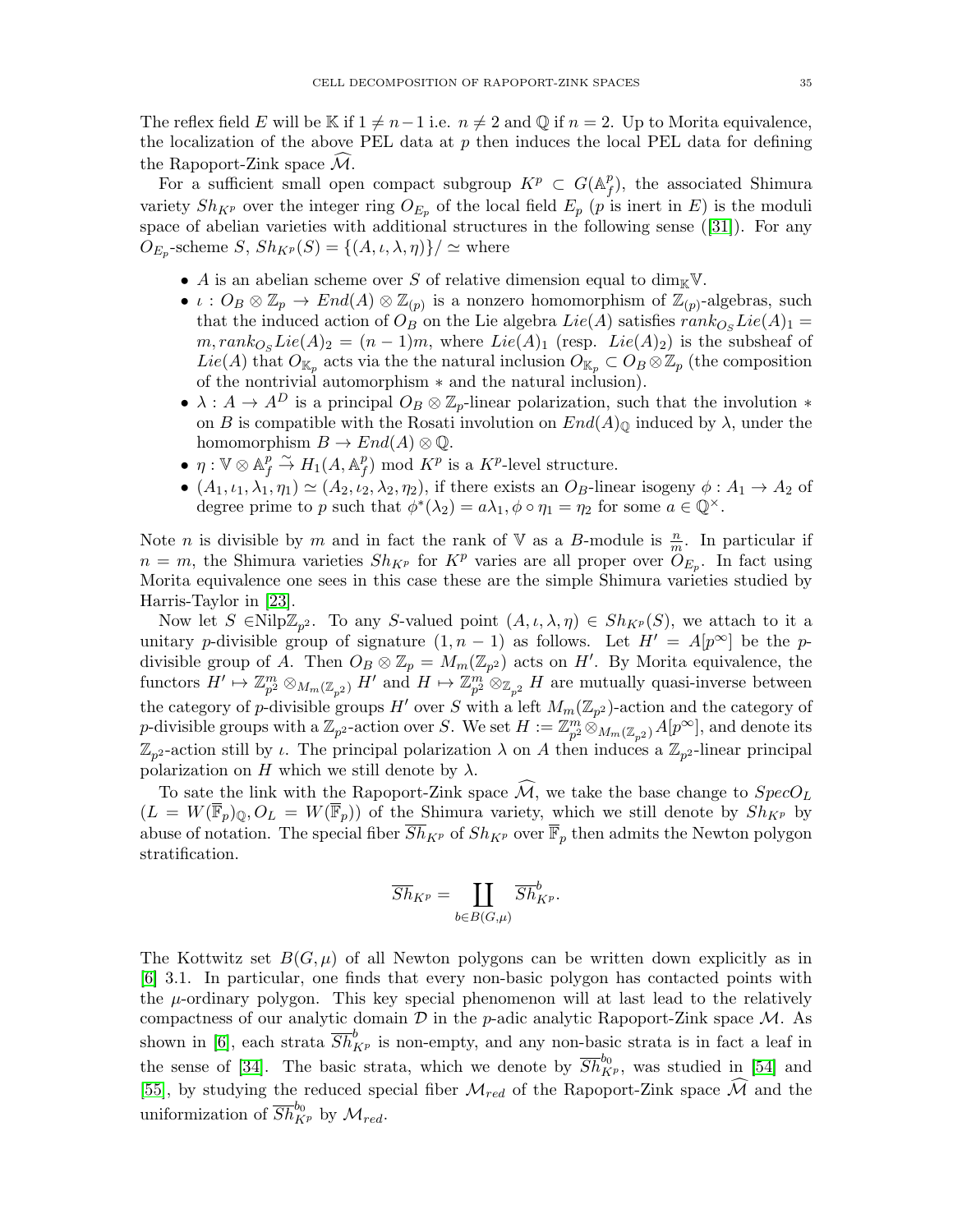Let  $\widehat{Sh}_{K^p}^{b_0}$  be the completion of  $Sh_{K^p}$  along  $\overline{Sh}_{K^p}^{b_0}$ , then the chapter 6 of [\[42\]](#page-56-12) tell us there is an isomorphism of formal schemes over  $SpfO<sub>L</sub>$ :

$$
\widehat{Sh}_{K^p}^{b_0} \simeq I(\mathbb{Q}) \setminus \widehat{\mathcal{M}} \times G(\mathbb{A}_f^p) / K^p \simeq \coprod_{i \in I(\mathbb{Q}) \setminus G(\mathbb{A}_f^p) / K^p} \widehat{\mathcal{M}} / \Gamma_i.
$$

Note the group G satisfies Hasse principal:  $ker^1(\mathbb{Q}, G) = 1$  (cf. [\[55\]](#page-57-0)). Here I is an inner form of G over Q, which is anisotropic modulo center and such that  $I_{\mathbb{Q}_p} = J_b, I_{\mathbb{A}_f^p} = G_{\mathbb{A}_f^p}$ . Note the index set  $I(\mathbb{Q}) \setminus G(\mathbb{A}^p_f)$  $f(f) / K^p$  is finite, and if  $g_1, \ldots, g_k \in G(\mathbb{A}_f^p)$  $_{f}^{p}$ ) is a set of representatives, then  $\Gamma_i = I(\mathbb{Q}) \cap g_i K^p g_i^{-1}$  for  $i = 1, \ldots, k$ . The subgroups  $\Gamma_i \subset J_b(\mathbb{Q}_p)$  are discrete and cocompact modulo center. Since  $K^p$  is sufficiently small,  $\Gamma_i$  is torsion free for all *i*.

We can describe the isomorphism

$$
I(\mathbb{Q})\setminus \widehat{\mathcal{M}} \times G(\mathbb{A}_f^p)/K^p \to \widehat{Sh}^{b_0}_{K^p}
$$

as follows. Let  $(A, \iota, \lambda, \eta)$  be a  $\overline{\mathbb{F}}_p$ -valued point in  $\overline{Sh}_{K^p}^{b_0}$ , and the isomorphism we construct will depend on such a choice. Let  $(\mathbf{H}, \iota, \lambda)$  be the unitary p-divisible group associated to this abelian variety as above. We take  $(\mathbf{H}, \iota, \lambda)$  as the standard unitary p-divisible group for defining  $\mathcal{M}$ . For any  $S \in \text{Nilp}O_L$ , there is a map

$$
\widehat{\mathcal{M}}(S) \times G(\mathbb{A}_f^p) / K^p \to Sh_{K^p}(S)
$$
  

$$
((H, \iota, \lambda, \rho), gK^p) \mapsto (A, \iota', \lambda', \eta g^{-1} K^p),
$$

such that there is an unique quasi-isogeny  $\mathbf{A}_{\overline{S}} \to A_{\overline{S}}$  compatible with additional structures inducing  $\rho$  when taking p-divisible groups. This map factors though the action of  $I(\mathbb{Q})$  and functorially for S. Let  $Sh_{K^p}$  be the formal completion of  $Sh_{K^p}$  along its special fiber  $\overline{Sh}_{K^p}$ . Then the above map induces a closed immersion of formal algebraic spaces

$$
I(\mathbb{Q})\setminus\widehat{\mathcal{M}}\times G(\mathbb{A}_f^p)/K^p\to\widehat{Sh}_{K^p},
$$

and one can prove that the left hand side is in fact a formal scheme and the image is  $\widehat{Sh}_{K^p}^{b_0}$ . Thus there is an isomorphism of formal schemes.

We denote  $\widehat{Sh}_{K^p}^{an,b} := (\widehat{Sh}_{K^p}^b)^{an}$  the Berkovich analytic space associated to the formal scheme  $\widehat{Sh}_{K^p}^b$ , the completion of  $Sh_{K^p}$  along the strata  $\overline{Sh}_{K^p}^b$ , which is also the tube  $s p^{-1}(\overline{Sh}_{K^p}^b)$  of  $\overline{Sh}_{K^p}^b$  in  $\widehat{Sh}_{K^p}^{an} \subset Sh_{K^p}^{an}$ . Here  $s p : \widehat{Sh}_{K^p}^{an} \to \overline{Sh}_{K^p}$  is the specialization map, and  $Sh_{K^p}^{an}$  is the p-adic analytification of the generic fiber  $Sh_{K^p} \times L = Sh_{G(\mathbb{Z}_p) \times K^p}$ over L, the last  $\subset$  is a closed immersion. It is an isomorphism if and only if  $\overrightarrow{Sh}_{K^p}$  is proper over  $SpecO_L$ . We have the Newton polygon stratification of  $\widehat{Sh}_{K^p}^{an}$  by locally closed subspaces:

$$
\widehat{Sh}^{an}_{K^p} = \coprod_{b \in B(G,\mu)} \widehat{Sh}^{an,b}_{K^p}.
$$

Analogously to the case of Rapoport-Zink spaces, there is a tower of analytic spaces  $(\widehat{Sh}_{K_p\times K^p}^{an})_{K_p\subset G(\mathbb{Z}_p)}$  indexed by open compact subgroups  $K_p\subset G(\mathbb{Q}_p)$ , together with a family of closed immersions  $\widehat{Sh}^{an}_{K_p\times K^p})_{K_p} \subset (Sh^{an}_{K_p\times K^p})_{K_p}$ , such that  $\widehat{Sh}^{an}_{G(\mathbb{Z}_p)\times K^p} = \widehat{Sh}^{an}_{K^p}$ . Then  $G(\mathbb{Q}_p)$  acts on this tower and this gives the p-adic Hecke correspondence on each  $\widehat{Sh}_{K_p\times K^p}^{an}$ . The family of closed immersions  $(\widehat{Sh}_{K_p\times K^p}^{an})_{K_p}\subset (Sh_{K_p\times K^p}^{an})_{K_p}$  is Hecke-equivariant, here the  $G(\mathbb{Q}_p)$  action on the right hand side is the p-adic analytification of the Hecke action of  $G(\mathbb{Q}_p)$  on  $(Sh_{K_p\times K^p}^{an})_{K_p\subset G(\mathbb{Z}_p)}$ . By taking the inverse images under the natural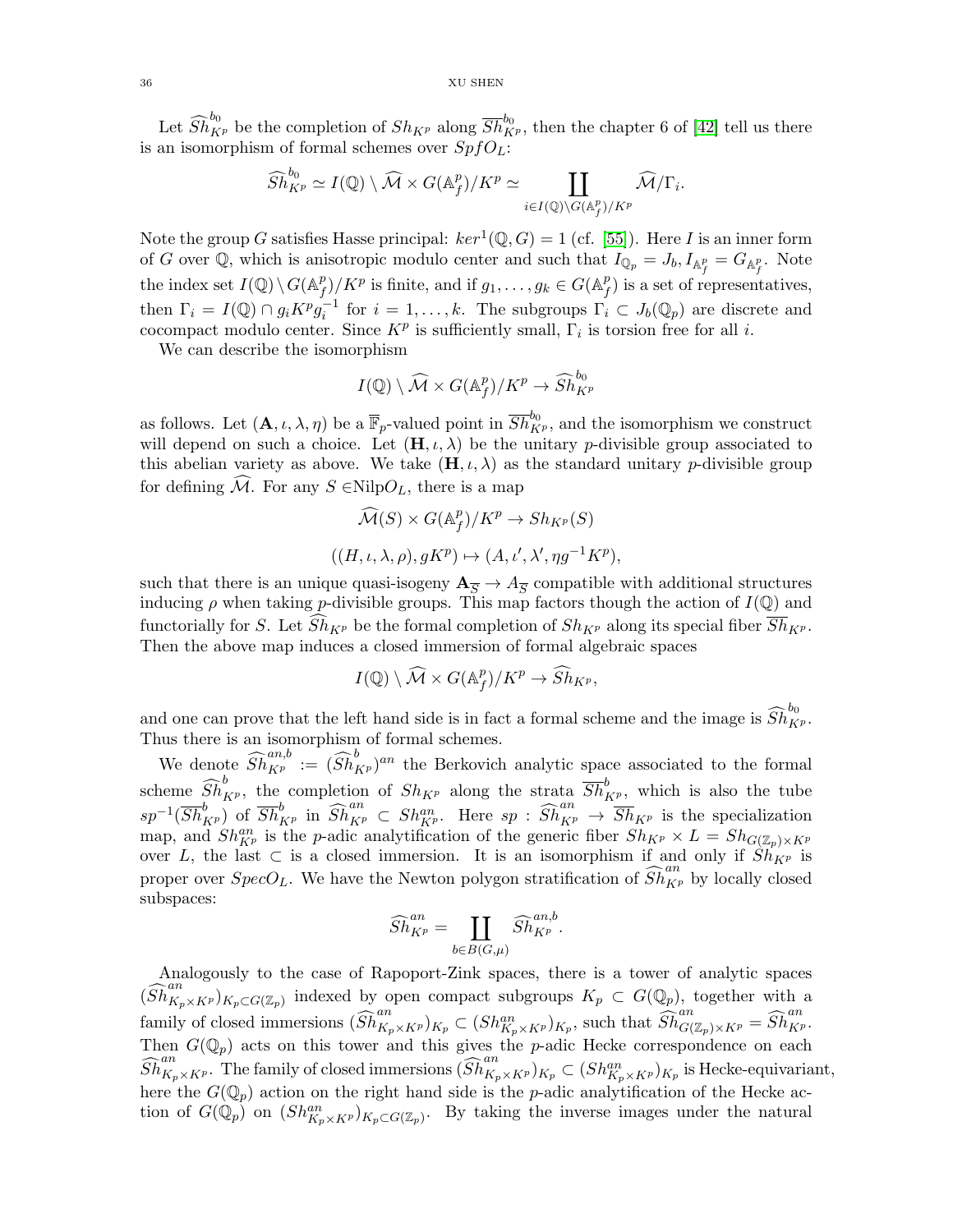projection  $\widehat{Sh}_{K_p\times K^p}^{an} \to \widehat{Sh}_{K^p}^{an}$ , we can define subspaces  $\widehat{Sh}_{K_p\times K^p}^{an,b} \subset \widehat{Sh}_{K_p\times K^p}^{an}$ , which are Hecke-invariant, thus we have  $G(\mathbb{Q}_p)$ -equivariant stratifications

$$
\widehat{Sh}^{an}_{K_p \times K^p} = \coprod_{b \in B(G,\mu)} \widehat{Sh}^{an,b}_{K_p \times K^p}.
$$

Now pass to the p-adic analytic side, we have a family of isomorphisms of analytic spaces

$$
I(\mathbb{Q})\setminus \mathcal{M}_{K_p}\times G(\mathbb{A}_f^p)/K^p\simeq \coprod_{i\in I(\mathbb{Q})\setminus G(\mathbb{A}_f^p)/K^p} \mathcal{M}_{K_p}/\Gamma_i \simeq \widehat{Sh}^{an,b_0}_{K_p\times K^p}.
$$

These isomorphisms are Hecke-equivariant for the action of  $G(\mathbb{Q}_p)$  on the two sides. If we let  $K^p$  varies, then they are Hecke-equivariant for the action of  $G(\mathbb{A}_f)$  on the two sides.

We now look at the Harder-Narasimhan stratification of  $\widehat{Sh}_{K_p\times K^p}^{an}$ , see section 4. For a unitary p-divisible group  $(H, \iota, \lambda)$  over a complete valuation ring  $O_K|\mathbb{Z}_p$  of rank one, recall we have the Harder-Narasimhan polygon

$$
HN(H,\iota,\lambda) := \frac{1}{2}HN(H)(2\cdot) = \lim_{k \to \infty} \frac{1}{2k}HN(H[p^k])(2k\cdot)
$$

as a function  $[0, n] \to [0, n/2]$ , which we also identify with its graph. For a point  $x \in$  $\widehat{Sh}^{an}_{K_p\times K^p}$ , denote by  $(A_x,t_x,\lambda_x,\eta_{px}\times \eta_x^p)$  the abelian scheme over  $O_K:=O_{\mathcal{H}(x)}$  associated to x, let  $(H_x = \mathbb{Z}_{p^2}^m \otimes_{M_m(\mathbb{Z}_{p^2})} A_x[p^\infty], \iota_x, \lambda_x)$  be as above the unitary p-divisible group obtained after Morita equivalence from  $(A_x, \iota_x, \lambda_x, \eta_{px} \times \eta_x^p)$ . Let  $HN(x) := HN(H_x, \iota_x, \lambda_x)$ . Thus we have defined a function

$$
HN: \widehat{Sh}_{K_p \times K^p}^{an} \to \text{Poly},
$$

here Poly denotes the set of concave polygons in  $[0, n] \times [0, n/2]$  bounded by the  $\mu$ -ordinary Hodge polygon. We identify the set  $B(G, \mu)$  with a finite subset of Poly by associating each  $b \in B(G, \mu)$  its polygon. By proposition 4.5, this function HN is semi-continuous.

**Definition 9.1.** For each  $P \in Poly$ , we define the subset

$$
\widehat{Sh}^{an,HN=\mathcal{P}}_{K_p\times K^p} := HN^{-1}(\mathcal{P}) = \{x \in \widehat{Sh}^{an}_{K_p\times K^p} | \ HN(x) = \mathcal{P}\},
$$

which is then a locally closed subset.

We thus obtain a Harder-Narasimhan stratification of the underlying topological space  $|\widehat{Sh}^{an}_{K_p\times K^p}|$  by locally closed subset

$$
|\widehat{Sh}^{an}_{K_p \times K^p}| = \coprod_{\mathcal{P} \in \text{Poly}} \widehat{Sh}^{an, HN = \mathcal{P}}_{K_p \times K^p}.
$$

Let  $\mathcal{P}_{ss}$  be the basic element in Poly, then the strata  $\widehat{Sh}_{K_p\times K^p}^{an,HN=P_{ss}}$  is an open subset, thus there is an analytic structure on it so that the inclusion  $\widehat{Sh}^{an,HN=\mathcal{P}_{ss}}_{K_p\times K^p}\subset \widehat{Sh}^{an}_{K_p\times K^p}$  is an open immersion. For general Harder-Narasimhan strata, there is in general no obvious analytic structure on it. But, fortunately, in our case we have the following strong conclusion.

Proposition 9.2. The Harder-Narasimhan stratification and the Newton polygon stratification for  $\widehat{Sh}^{an}_{K_p\times K^p}$  coincide.

*Proof.* This comes from the fact that, for a unitary p-divisible group  $(H, \iota, \lambda)$  over  $O_K$ , we have the inequalities

$$
HN(H,\iota,\lambda) \leq Newt(H_k,\iota,\lambda) \leq Hodge(H_k,\iota,\lambda),
$$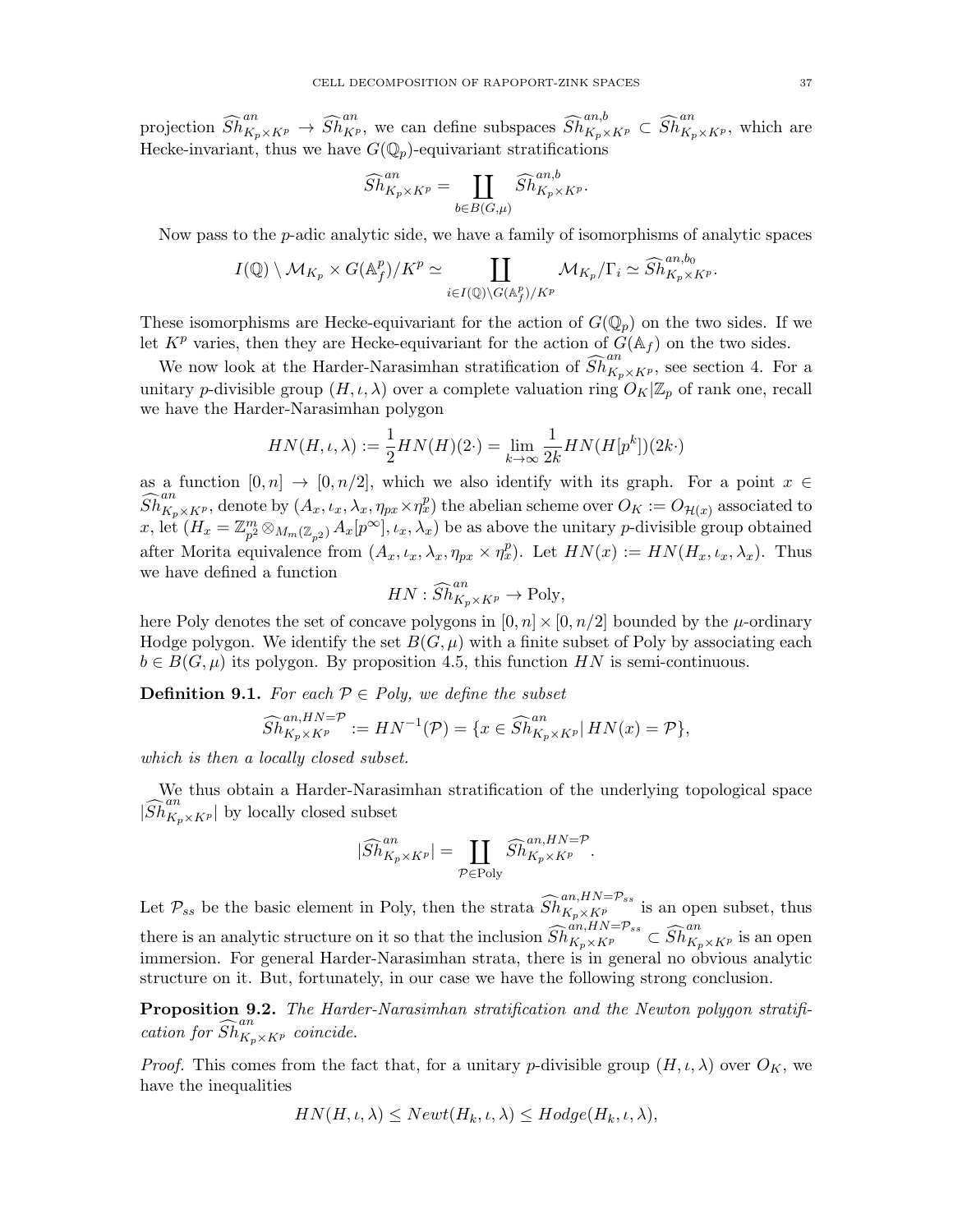and if there is a contact point x of the Newton polygon  $Newt(H_k, \iota, \lambda)$  and the Hodge polygon  $Hodge(H_k, \iota, \lambda)$ , then the Harder-Narasimhan polygon  $HN(H, \iota, \lambda)$  also passes at  $x$ , see [\[49\]](#page-57-4), corollary 5.3. If one draw all the possible Newton polygons in our cases, then one finds immediately the proposition holds.

The underlying topological space of  $\widehat{Sh}_{K^p}^{an}$  is compact. We now consider the image  $\mathcal E$  of the subspace  $\mathcal{C} \subset \mathcal{M}$  under the *p*-adic uniformization morphism

$$
\coprod_{i=1}^k \mathcal{M}/\Gamma_i \simeq \widehat{Sh}_{K^p}^{an,b_0} = \widehat{Sh}_{K^p}^{an,HN=\mathcal{P}_{ss}} \subset \widehat{Sh}_{K^p}^{an}.
$$

Since C is  $J_b(\mathbb{Q}_p)$ -stable, we have  $\mathcal{E} \simeq \coprod_{i=1}^k \mathcal{C}/\Gamma_i$ .

**Proposition 9.3.** The subset  $\mathcal{E}$  is a closed analytic domain in  $\widehat{Sh}_{K^p}^{an}$ , thus it is compact.

*Proof.* Let  $\mathcal{H}/Sh_{K^p}$  be the p-divisible group associated to the universal Abelian scheme A after applying the Morita equivalence. Then we can describe the locus  $\mathcal{E} \subset \widehat{Sh}_{K^p}^{an}$  by

$$
\mathcal{E} = \{x \in \widehat{Sh}_{K^p}^{an} | \exists \text{ finite extension } K' | \mathcal{H}(x), \text{ and a finite flat group } G \subset \mathcal{H}_x[p] \text{ over } O_{K'}, \text{ such that } \mathcal{H}_x/G \text{ is semi-stable over } O_{K'}.\}
$$

For simplifying notation, we denote  $\mathcal{X} = \widehat{Sh}_{K^p}$  and  $X = \widehat{Sh}_{K^p}^{\{an\}}$ . By forgetting the polarization, we can construct a tower of analytic spaces  $(X_K)_{K\subset GL_n(\mathbb{Z}_{p^2})}$  with  $X=X_{GL_n(\mathbb{Z}_{p^2})}$ , and an action of  $GL_n(\mathbb{Z}_{p^2})$  (not  $GL_n(\mathbb{Q}_{p^2})$ !) on this tower. Let  $\pi: Y = X_{Id+pM_n(\mathbb{Z}_{p^2})} \to X$ be the natural finite étale morphism. Then Y classifies the level structures  $\eta : (\mathbb{Z}/p\mathbb{Z})^{2n} \stackrel{\sim}{\to}$  $\pi^* \mathcal{H}^{an}[p]$ . After a possible admissible formal blow-up we can find a p-adic admissible formal model  $\mathcal Y$  of Y, and a morphism  $f: \mathcal Y \to \mathcal X$  such that  $f^{an} = \pi$ . Consider the finite flat formal group scheme  $f^*\mathcal{H}[p]$  over  $\mathcal{Y}$ . Then for any subgroup  $M \subset (\mathbb{Z}/p\mathbb{Z})^{2n}$ , there exists a finite flat formal subgroup scheme  $\mathcal{G}_M \subset f^* \mathcal{H}[p]$  such that  $\mathcal{G}_M^{an} = \eta(M)$ . Let  $\mathcal{H}_M := f^* \mathcal{H}/\mathcal{G}_M$  be the *p*-divisible group over  $\mathcal{Y}$ , then the following finite union

$$
F := \bigcup_{M} \{ y \in Y | \mathcal{H}_{M,y}/O_{\mathcal{H}(y)} \text{is semi-stable} \}
$$

is a closed analytic domain of  $Y$  since each one on the right hand side is. Now the subset  $\mathcal{E} \subset X$  is exactly the image  $\pi(F)$  of F under the finite étale morphism  $\pi : Y \to X$ , so it is a closed analytic domain. a closed analytic domain.

# **Corollary 9.4.** The underlying topological space  $|\mathcal{D}|$  of  $\mathcal{D}$  is relatively compact.

*Proof.* Since  $\mathcal{E}$  is a finite disjoint union of the form  $\mathcal{C}/\Gamma$ , therefore each  $\mathcal{C}/\Gamma$  is compact by the above proposition. Since  $\mathcal{M}_{\Lambda}$  is an irreducible component of  $\mathcal{M}_{red}$ , and  $\mathcal{D} = \mathcal{C} \cap$  $sp^{-1}(\mathcal{M}_\Lambda) \subset sp^{-1}(\mathcal{M}_\Lambda)$ , we may chose  $K^p$  sufficiently small such that one associated  $\Gamma$ satisfies that  $\forall id \neq \gamma \in \Gamma, \gamma \mathcal{D} \cap \mathcal{D} = \emptyset$ . So we have a topological imbedding

$$
\mathcal{D}\hookrightarrow \mathcal{C}/\Gamma,
$$

since the right hand side is compact, we can conclude.  $\Box$ 

#### 10. Locally finite cell decompositions

<span id="page-37-0"></span>We will construct a locally finite covering of the unitary Rapoport-Zink space  $M$  from the locally closed analytic domain D. Recall we have fixed a choice  $\Lambda \in \mathcal{L}_0$  with  $t(\Lambda) = t_{max}$ . Let  $Stab(\Lambda) \subset J_b^{der}(\mathbb{Q}_p)$  be the stabilizer subgroup of  $\Lambda$  in  $J_b^{der}(\mathbb{Q}_p)$ . Then by our definition,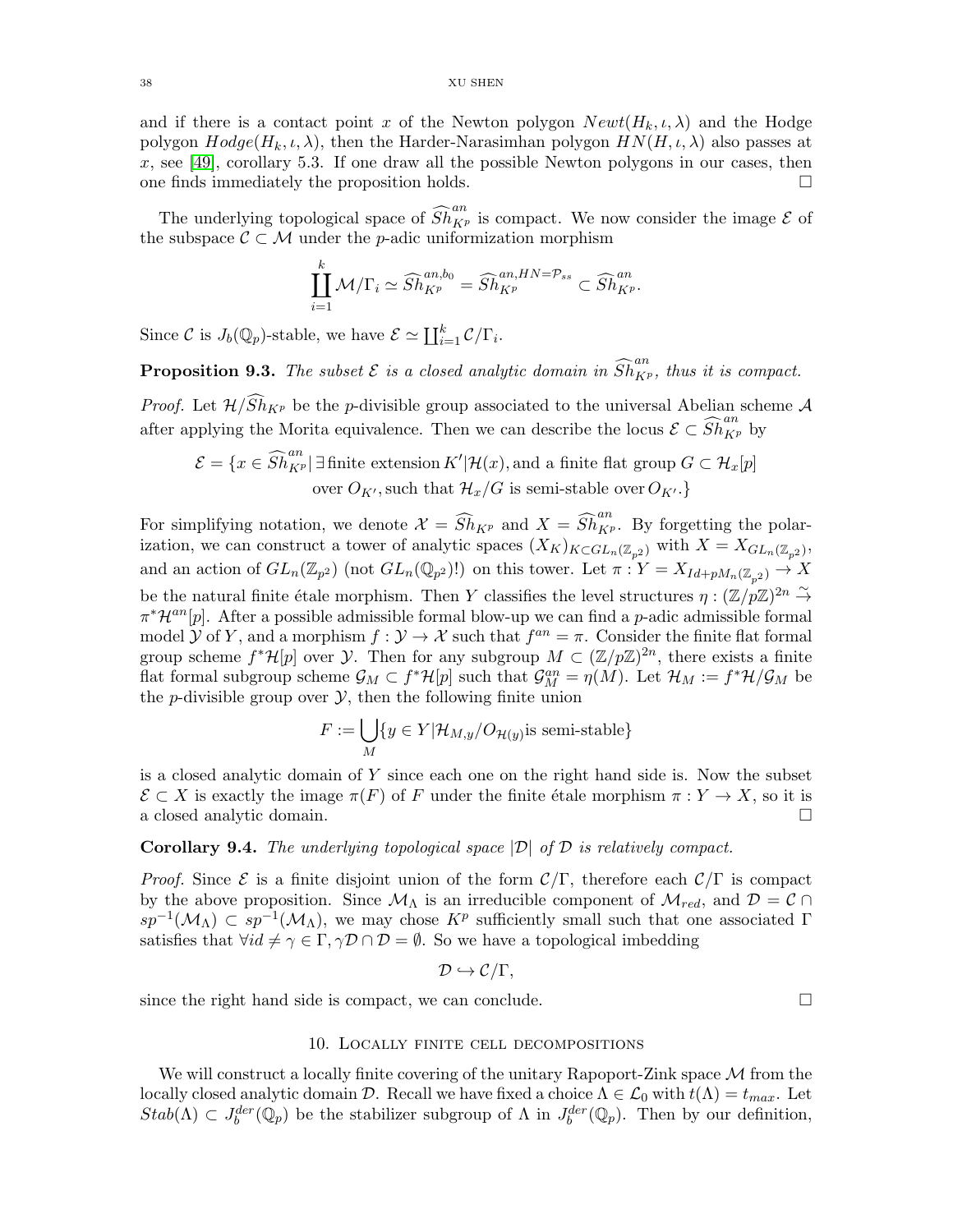D is stable under the action of  $Stab(\Lambda)$ . Recall in section 8 we introduced the analytic domains  $\mathcal{C}', \mathcal{C}^0$ . We have the following covering of  $\mathcal{C}^0$ 

$$
\mathcal{C}^0 = \bigcup_{g \in J_b^{der}(\mathbb{Q}_p)/\text{Stab}(\Lambda)} g\mathcal{D},
$$

which is locally finite, i.e. for any  $g \in J_b^{der}(\mathbb{Q}_p)/Stab(\Lambda)$ , there are finite  $g' \in J_b^{der}(\mathbb{Q}_p)/Stab(\Lambda)$ such that  $g\mathcal{D} \bigcap g'\mathcal{D} \neq \emptyset$ , since

$$
\mathcal{M}_{red}^0 = \bigcup_{g \in J_b^{der}(\mathbb{Q}_p)/Stab(\Lambda)} g \mathcal{M}_{\Lambda}
$$

is a locally finite union of its irreducible components.

Recall in section 8 we have the following equality

$$
\bigcup_{T \in G(\mathbb{Z}_p) \backslash G(\mathbb{Q}_p)/G(\mathbb{Z}_p)} T.C = \bigcup_{T \in G(\mathbb{Z}_p) \backslash G(\mathbb{Q}_p)/G(\mathbb{Z}_p)} T.C'
$$

If  $n$  is odd, this equals to

$$
=\bigcup_{T\in G(\mathbb{Z}_p)\backslash G(\mathbb{Q}_p)/G(\mathbb{Z}_p)}T.C^0=\bigcup_{\substack{T\in G(\mathbb{Z}_p)\backslash G(\mathbb{Q}_p)/G(\mathbb{Z}_p)\\ g\in J_0^{der}(\mathbb{Q}_p)/\text{Stab}(\Lambda)}}T.g\mathcal{D};
$$

if  $n$  is even, the above equals to

$$
= \bigcup_{\substack{T \in G(\mathbb{Z}_p) \backslash G(\mathbb{Q}_p)/G(\mathbb{Z}_p) \\ j=0,1}} T.g_1^j \mathcal{C}^0 = \bigcup_{\substack{T \in G(\mathbb{Z}_p) \backslash G(\mathbb{Q}_p)/G(\mathbb{Z}_p) \\ j=0,1}} T.g_1^j g \mathcal{D}.
$$

We would like to prove the last unions in the above two cases are locally finite. For this, it suffices to prove the following union

$$
\bigcup_{\substack{T \in G^{der}(\mathbb{Z}_p) \backslash G^{der}(\mathbb{Q}_p)/G^{der}(\mathbb{Z}_p) \\ g \in J_6^{der}(\mathbb{Q}_p)/\text{Stab}(\Lambda)}} T.g\mathcal{D}
$$

is locally finite. To this end, we just need to prove the following holds

$$
\# \{(T,g) \in G^{der}(\mathbb{Z}_p) \setminus G^{der}(\mathbb{Q}_p) / G^{der}(\mathbb{Z}_p) \times J_b^{der}(\mathbb{Q}_p) / Stab(\Lambda) | T.gD \cap \mathcal{D} \neq \emptyset \} < \infty.
$$

This comes from the following several propositions.

Proposition 10.1. The Bruhat-Tits stratification of the analytic space

$$
\mathcal{M}^0 = \coprod_{\Lambda \in \mathcal{L}_0} s p^{-1} (\mathcal{M}_{\Lambda}^0)
$$

by locally closed spaces is invariant under the Hecke action of  $G^{der}(\mathbb{Q}_p)$ , i.e., for each tube  $sp^{-1}(\mathcal{M}_{\Lambda}^0)$ , we have

$$
T(sp^{-1}(\mathcal{M}_{\Lambda}^0) \subset sp^{-1}(\mathcal{M}_{\Lambda}^0)
$$
  
for any  $T \in G^{der}(\mathbb{Z}_p) \setminus G^{der}(\mathbb{Q}_p)/G^{der}(\mathbb{Z}_p)$ .

Proof. We just check that  $T(sp^{-1}(\mathcal{M}_\Lambda) \subset sp^{-1}(\mathcal{M}_\Lambda)$ , for any  $T \in G^{der}(\mathbb{Z}_p) \backslash G^{der}(\mathbb{Q}_p) / G^{der}(\mathbb{Z}_p)$ ,  $\Lambda \in$  $\mathcal{L}_0$ . The case for  $sp^{-1}(\mathcal{M}_{\Lambda}^0)$  is similar. Assume that

$$
T = G^{der}(\mathbb{Z}_p) \left( \begin{array}{ccc} p^{a_1} & & \\ & \ddots & \\ & & p^{a_n} \end{array} \right) G^{der}(\mathbb{Z}_p) \in G^{der}(\mathbb{Z}_p) \setminus G^{der}(\mathbb{Q}_p) / G^{der}(\mathbb{Z}_p),
$$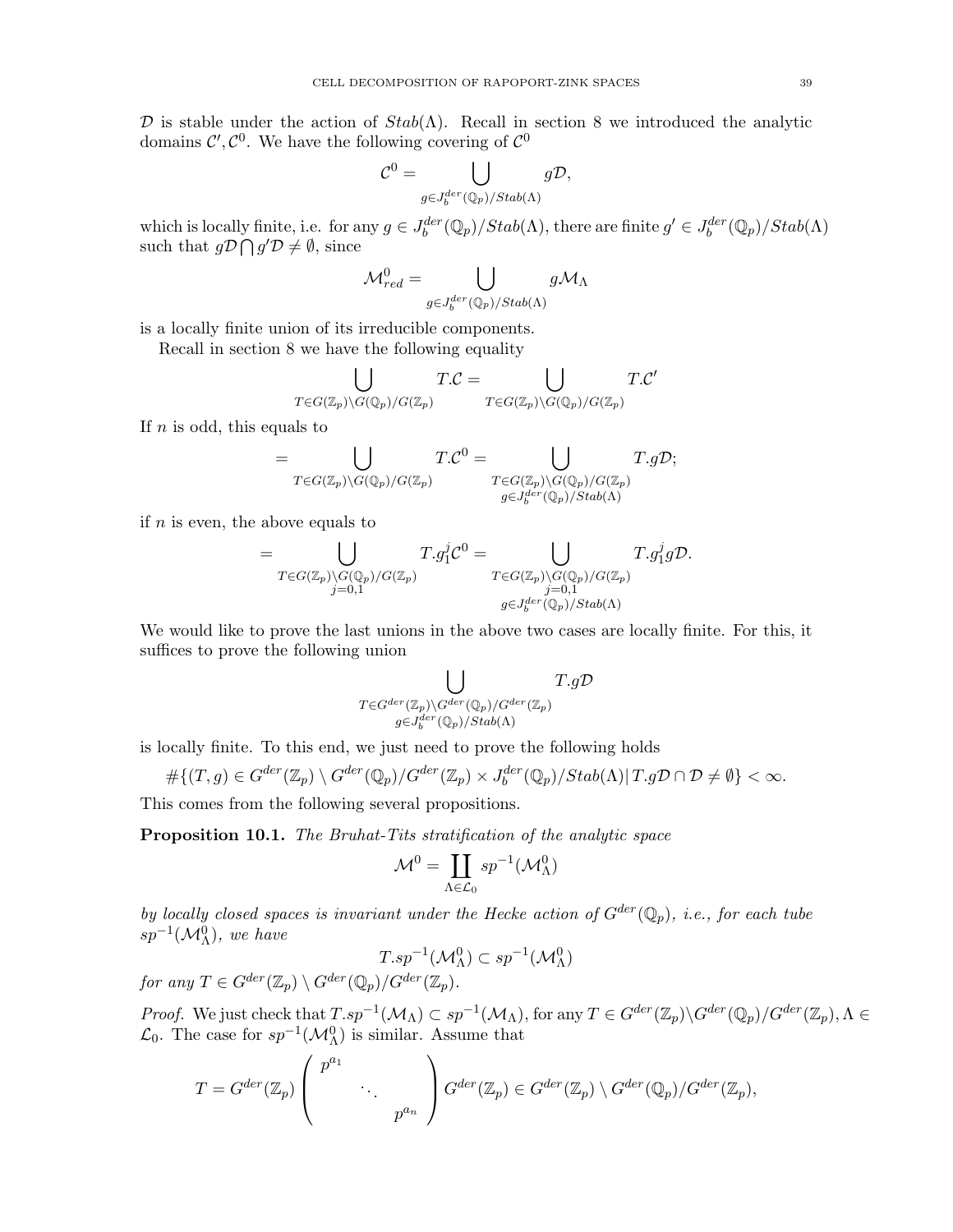$$
a_1 \ge \cdots \ge a_n, a_1 + a_n = a_2 + a_{n-1} = \cdots = 0,
$$

then  $a_1 \geq 0$ ,  $a_n - a_1 = -2a_1 \leq 0$ , and we consider the Hecke correspondence

$$
p^{-a_1}T = G^{der}(\mathbb{Z}_p) \left( \begin{array}{cccc} 1 & & & \\ & p^{a_2-a_1} & & \\ & & \ddots & \\ & & & p^{a_n-a_1} \end{array} \right) G^{der}(\mathbb{Z}_p).
$$

We just need to check that

$$
p^{-a_1}T(sp^{-1}(\mathcal{M}_\Lambda) \subset p^{-a_1}sp^{-1}(\mathcal{M}_\Lambda)),
$$

here the  $p^{-a_1}$  on the right hand side is considered as an element of  $J_b(\mathbb{Q}_p)$ : it induces an isomorphism

$$
p^{-a_1}: \mathcal{M}^0 \to \mathcal{M}^{2a_1},
$$

under which the image  $p^{-a_1}sp^{-1}(\mathcal{M}_\Lambda)$  of  $sp^{-1}(\mathcal{M}_\Lambda)$  is  $sp^{-1}(\mathcal{M}_{p^{a_1}\Lambda})$ . Assume  $x \in sp^{-1}(\mathcal{M}_\Lambda)$ , the associated unitary *p*-divisible group  $(H, \iota, \lambda, \rho : \mathbf{H}_{O_K/pO_K} \to H_{O_K/pO_K})$  is such that the composition

$$
(H_{\Lambda^-})_{O_K/pO_K} \xrightarrow{\rho_{\Lambda^-}} \mathbf{H}_{O_K/pO_K} \stackrel{\rho}{\longrightarrow} H_{O_K/pO_K}
$$

is an isogeny. Let  $y \in p^{-a_1}T.x$  be a any point such that the associated unitary p-divisible group is  $(H/E, \iota, \lambda, \mathbf{H}_{O_K/pO_K} \stackrel{\rho}{\to} H_{O_K/pO_K} \stackrel{\pi}{\to} (H/E)_{O_K/pO_K}),$  where  $E \subset H$  is a finite flat subgroup scheme such that its geometric generic fiber

$$
E_{\overline{\eta}} \simeq \mathbb{Z}_{p^2}/p^{a_1-a_2}\mathbb{Z}_{p^2} \oplus \cdots \oplus \mathbb{Z}_{p^2}/p^{a_1-a_n}\mathbb{Z}_{p^2}.
$$

Since

$$
(p^{a_1}\Lambda)^+ = p^{a_1}\Lambda^+
$$
  

$$
(p^{a_1}\Lambda)^- = p^{2a_1}(p^{a_1}\Lambda^+)^{\vee} = p^{a_1}\Lambda^-,
$$

and the quasi-isogeny  $\rho_{p^{a_1}\Lambda^-}:H_{p^{a_1}\Lambda^-}\to\mathbf{H}$  is given by the composition  $\rho_{\Lambda^-}\circ\phi$ :

$$
H_{p^{a_1}\Lambda^-}\stackrel{\phi}{\to} H_{\Lambda^-}\stackrel{\rho_{\Lambda^-}}{\longrightarrow} {\mathbf H},
$$

where the first is the isogeny induced by the natural inclusion  $p^{a_1}\Lambda^{-} \subset \Lambda^{-}$ , thus its composition  $\pi \circ \rho \circ \rho_{\Lambda^{-}} \circ \phi$  with

$$
\pi \circ \rho: \mathbf{H}_{O_K/pO_K} \xrightarrow{\rho} H_{O_K/pO_K} \xrightarrow{\pi} (H/E)_{O_K/pO_K}
$$

is an isogeny. That is  $y \in sp^{-1}(\mathcal{M}_{p^{a_1}\Lambda}) \subset \mathcal{M}^{2a_1}$ . So we have

$$
p^{-a_1}T(sp^{-1}(\mathcal{M}_\Lambda)\subset p^{-a_1}sp^{-1}(\mathcal{M}_\Lambda)=sp^{-1}(\mathcal{M}_{p^{a_1}\Lambda}).
$$

 $\Box$ 

Recall in the proof of proposition 6.2 we have the description

$$
\mathcal{D} = (\bigcup_{\underline{a}} T_{\underline{a}}.\mathcal{N}^{ss}) \bigcap sp^{-1}(\mathcal{M}_{\Lambda}),
$$

for our fixed  $\Lambda \in \mathcal{L}_0$  with  $t(\Lambda) = t_{max}$  and the closed immersion  $\mathcal{M} \subset \mathcal{N}$ . Here as before  $\mathcal{N}$  is the basic Rapoport-Zink for  $Res_{\mathbb{Q}_{n^2}|\mathbb{Q}_p} GL_n$  obtained from M by forgetting the polarization. We prove the following proposition, then it will be clear that the locally finiteness holds for M.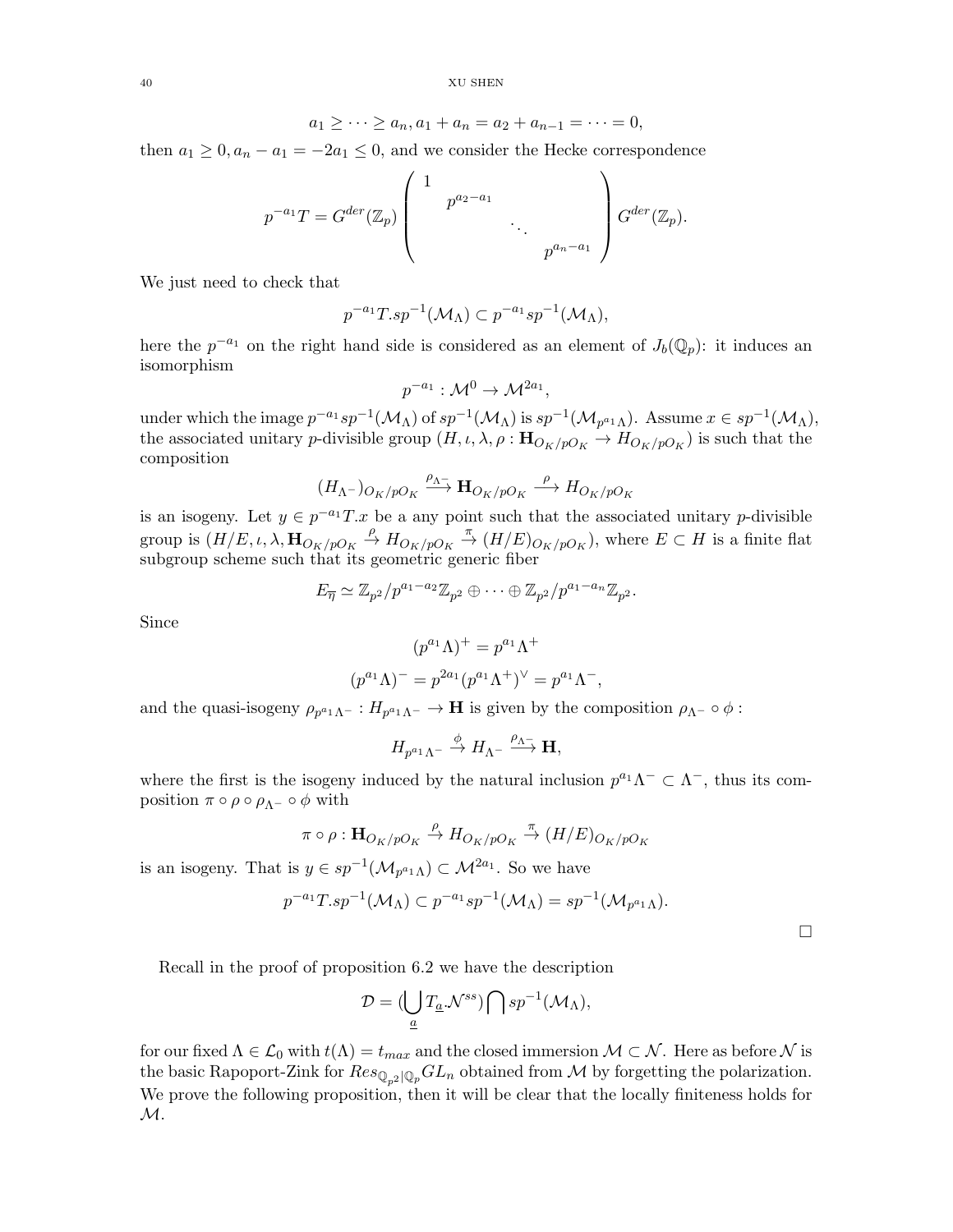**Proposition 10.2.** Let  $\widetilde{J}_b$  be the associated inner form of  $Res_{\mathbb{Q}_p2} |_{\mathbb{Q}_p}GL_n$  for N, and  $U \subset$  $\mathcal{N}_{red}$  be an open compact subset such that  $\widetilde{J}_b(\mathbb{Q}_p)U = \mathcal{N}_{red}$ , cf. [\[17\]](#page-56-8) 2.4. Let  $Z = \mathbb{Q}_{p^2}^{\times}$  $_{p^2}^{\times}$  be the center of  $GL_n(\mathbb{Q}_{p^2})$  and  $J_b(\mathbb{Q}_p)$ . Set

$$
\mathcal{D}':=\mathcal{N}^{ss}\bigcap sp^{-1}(U),
$$

then we have

$$
\#\{[T] \in (GL_n(\mathbb{Z}_{p^2}) \setminus GL_n(\mathbb{Q}_{p^2})/GL_n(\mathbb{Z}_{p^2}))/Z | [T].\mathcal{D}'/Z \cap \mathcal{D}'/Z \neq \emptyset\} < \infty.
$$

*Proof.* Recall that the criterion of quasi-compactness of an open subset  $U \subset \mathcal{N}_{red}$  ([\[17\]](#page-56-8) critère de quasicompacité  $2.4.14$ ) : U is quasi-compact if and only if there exist a Diedonné lattice  $M \in \mathcal{N}_{red}(\overline{k})$  and an integer N, such that

$$
U(\overline{k}) \subset \{M' \in \mathcal{N}_{red}(\overline{k})|p^N M \subset M' \subset p^{-N}M\},\
$$

or equivalently, there exists an integer  $N$ , such that the universal quasi-isogeny  $\rho^{univ}$  satisfies that  $p^N \rho^{univ}$  and  $p^N (\rho^{univ})^{-1}$  are isogenies. The formal Rapoport-Zink space  $\widehat{\mathcal{N}}$  decomposes as disjoint union according to the height of the universal quasi-isogeny:

$$
\widehat{\mathcal{N}} = \coprod_{i \in \mathbb{Z}} \widehat{\mathcal{N}}^i,
$$

where the height of the universal quasi-isogeny is 2i over  $\widehat{\mathcal{N}}^i$ . Let  $\widehat{\mathcal{N}} := \coprod_{i=0}^{n-1} \widehat{\mathcal{N}}^i$ , which is in bijection with the quotient  $\mathcal{N}/Z$ . Let us denote by  $\mathcal{N}$  and  $\mathcal{N}_{red}$  the analytic generic fiber and reduced special fiber respectively of  $\hat{N}$ . Then there is a metric function

$$
d: \widetilde{\mathcal{N}}_{red}(\overline{k}) \times \widetilde{\mathcal{N}}_{red}(\overline{k}) \to \mathbb{N}
$$

defined as

$$
d((H_1, \iota_1, \rho_1), (H_2, \iota_2, \rho_2)) = q(\rho_1^{-1} \circ \rho_2) + q(\rho_2^{-1} \circ \rho_1),
$$

here  $q(\rho) = h t p^{n(\rho)} \rho$  and  $n(\rho)$  is the smallest integer such that  $p^{n(\rho)} \rho$  is an isogeny for a quasi-isogeny  $\rho$ . Then an open subset  $U \subset \mathcal{N}_{red}$  is quasi-compact if and only if there exist an integer N, such that  $d(x, y) \leq N$  for all points  $x, y \in U$ .

To prove the proposition we may assume  $U \subset \mathcal{N}_{red}$ . Let  $(H_1, \iota_1, \rho_1), (H_2, \iota_2, \rho_2)$  be the p-divisible groups associated to two points  $x_1, x_2 \in U$ . Let  $M_1 = \rho_{1*}^{-1}(\mathbb{D}(H_{1\overline{k}})), M_2 =$  $\rho_{2*}^{-1}(\mathbb{D}(H_{2\overline{k}})),$  and  $inv(M_1, M_2) = (a_1, \ldots, a_n) \in \mathbb{Z}_{+}^n$  be their relative invariant. Then one check that easily

$$
d((H_1, \iota_1, \rho_1), (H_2, \iota_2, \rho_2)) = n(a_1 - a_n).
$$

So it is bounded by some fixed integer  $N$  dependent only by  $U$ .

Now  $\mathcal{D}' \subset \tilde{\mathcal{N}} \subset \mathcal{N}$ , and the Hecke correspondences on  $\mathcal{N}$  induce an action of the set  $(GL_n(\mathbb{Z}_{p^2})\setminus GL_n(\mathbb{Q}_{p^2})/GL_n(\mathbb{Z}_{p^2}))/Z$  on  $\widetilde{\mathcal{N}}$ . Let  $x \in \mathcal{D}', y \in \mathcal{D}' \cap [T].x$  for some  $[T] \in$  $(GL_n(\mathbb{Z}_{p^2})\setminus GL_n(\mathbb{Q}_{p^2})/GL_n(\mathbb{Z}_{p^2}))/Z, T. \mathcal{D}' \cap \mathcal{D}' \neq \emptyset$ . Since by Cartan decomposition we have the bijection

$$
GL_n(\mathbb{Z}_{p^2}) \setminus GL_n(\mathbb{Q}_{p^2})/GL_n(\mathbb{Z}_{p^2}) \xrightarrow{\sim} \mathbb{Z}_+^n.
$$
  
If  $T = GL_n(\mathbb{Z}_{p^2}) \begin{pmatrix} p^{a_1} & & \\ & \ddots & \\ & & p^{a_n} \end{pmatrix} GL_n(\mathbb{Z}_{p^2})$ , then for  $z \in Z$   

$$
zT = GL_n(\mathbb{Z}_{p^2}) \begin{pmatrix} p^{a_1+v_p(z)} & & \\ & \ddots & \\ & & p^{a_n+v_p(z)} \end{pmatrix} GL_n(\mathbb{Z}_{p^2}).
$$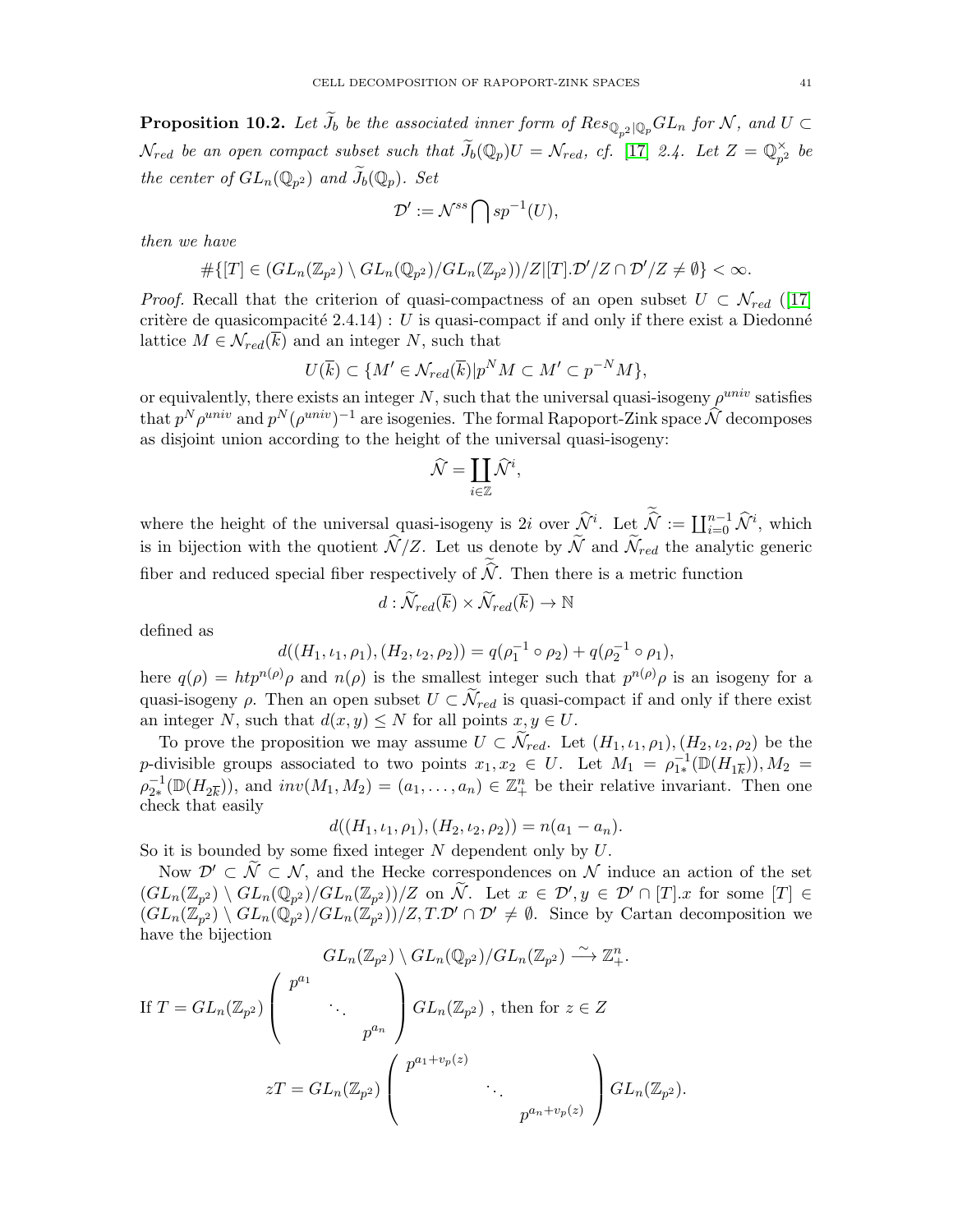Thus [T] corresponds to a class  $[(a_1, \ldots, a_n)] \in \mathbb{Z}_+^n/\mathbb{Z}$  where the action of  $\mathbb{Z}$  on  $\mathbb{Z}_+^n$  is the natural translation. Let  $(H/O_K, \iota, \rho)$  be the *p*-divisible group associated to x over  $O_{K=\mathcal{H}(x)}$ . Then the p-divisible group associated to y over  $O_K$  is  $(H/G, \iota', p^{-a_1+c}\pi \circ \rho)$ , here  $c \in \mathbb{Z}$ is some integer,  $G \subset H$  is a finite flat group scheme such that  $G_{\overline{K}} \simeq \mathbb{Z}/p^{a_1-a_2}\mathbb{Z} \oplus \cdots \oplus$  $\mathbb{Z}/p^{a_1-a_n}\mathbb{Z}$ . Moreover, since both H and  $H/G$  are semi-stable, G is therefore semi-stable, [\[20\]](#page-56-1) lemme 11. By the following lemma, the covariant Dieudonn´e module

$$
\mathbb{D}(G_{\overline{k}}) \simeq W/p^{a_1-a_2}W \oplus \cdots \oplus W/p^{a_1-a_n}W.
$$

The relative invariant of  $\mathbb{D}(H_{\overline{k}})$  and  $\mathbb{D}((H/G)_{\overline{k}})$  is then just  $(0, a_2 - a_1, \ldots, a_n - a_1)$ , and by the above  $n(a_1 - a_n) \leq N$ . This plus the fact that  $a_1 \geq \cdots \geq a_n, a_i \in \mathbb{Z}, i = 1, \ldots, n$ with some easy combination argument imply that there are finite possibilities of the class  $[(a_1, \ldots, a_n)] \in \mathbb{Z}_+^n/\mathbb{Z}$ , thus finite possibilities of  $[T] \in (GL_n(\mathbb{Z}_{p^2}) \backslash GL_n(\mathbb{Q}_{p^2})/GL_n(\mathbb{Z}_{p^2}))/Z$ . This finishes the proof.

**Lemma 10.3.** Let G be a semi-stable finite flat group scheme over  $O_K$ . Suppose that  $G_{\overline{K}} \simeq \mathbb{Z}/p^{a_1}\mathbb{Z} \oplus \cdots \oplus \mathbb{Z}/p^{a_n}\mathbb{Z}$ , then we have

 $\Box$ 

$$
\mathbb{D}(G_{\overline{k}})=W/p^{a_1}W\oplus\cdots\oplus W/p^{a_n}W,
$$

here  $\mathbb{D}(G_{\overline{k}})$  is the covariant Dieudonné module of  $G_{\overline{k}}$ .

*Proof.* If  $pG = 0$  then the above is evident. We assume that  $p^2G = 0$  here, the general case follows by induction. Under this assumption, there exists an  $1 \leq m \leq n$  such that  $a_1 = \cdots = a_k = 2, a_{k+1} = \cdots = a_n = 1$ , and  $G_{\overline{K}} \simeq (\mathbb{Z}/p^2\mathbb{Z})^m \oplus (\mathbb{Z}/p\mathbb{Z})^{n-m}$ . Since G is semi-stable, the following sequence

$$
0 \longrightarrow G[p] \longrightarrow G \stackrel{p}{\longrightarrow} pG \longrightarrow 0
$$

is exact. So we get an exact sequence

$$
0 \longrightarrow G[p]_{\overline{k}} \longrightarrow G_{\overline{k}} \longrightarrow (pG)_{\overline{k}} \longrightarrow 0,
$$

and passing to (covariant) Dieudonné module we get an exact sequence

$$
0\longrightarrow \mathbb{D}(G[p]_{\overline{k}})\longrightarrow \mathbb{D}(G_{\overline{k}})\longrightarrow \mathbb{D}((pG)_{\overline{k}})\longrightarrow 0.
$$

We have  $htG[p] = n, ht(pG) = m, htG = n + m$ . Assume that  $\mathbb{D}(G_{\overline{k}}) \simeq (W/p^2W)^{m'} \oplus$  $(W/pW)^{n-m'}$  for some  $1 \leq m' \leq n$ . Then we have  $dim_{\mathbb{F}_p} \mathbb{D}(G[p]_{\overline{k}}) = n$ ,  $dim_{\mathbb{F}_p} \mathbb{D}((pG)_{\overline{k}}) =$ m′ . Since

$$
htG[p] = dim_{\mathbb{F}_p} \mathbb{D}(G[p]_{\overline{k}}), ht(pG) = dim_{\mathbb{F}_p} \mathbb{D}((pG)_{\overline{k}}),
$$

i.e.  $m = m'$ , the lemma follows.

**Remark 10.4.** The above proposition and its proof hold generally for all EL Rapoport-Zink spaces.

Proposition 10.5. The union

$$
\bigcup_{T\in G^{der}({\mathbb Z}_p)\backslash G^{der}({\mathbb Q}_p)/G^{der}({\mathbb Z}_p)} T.\mathcal D
$$

is locally finite.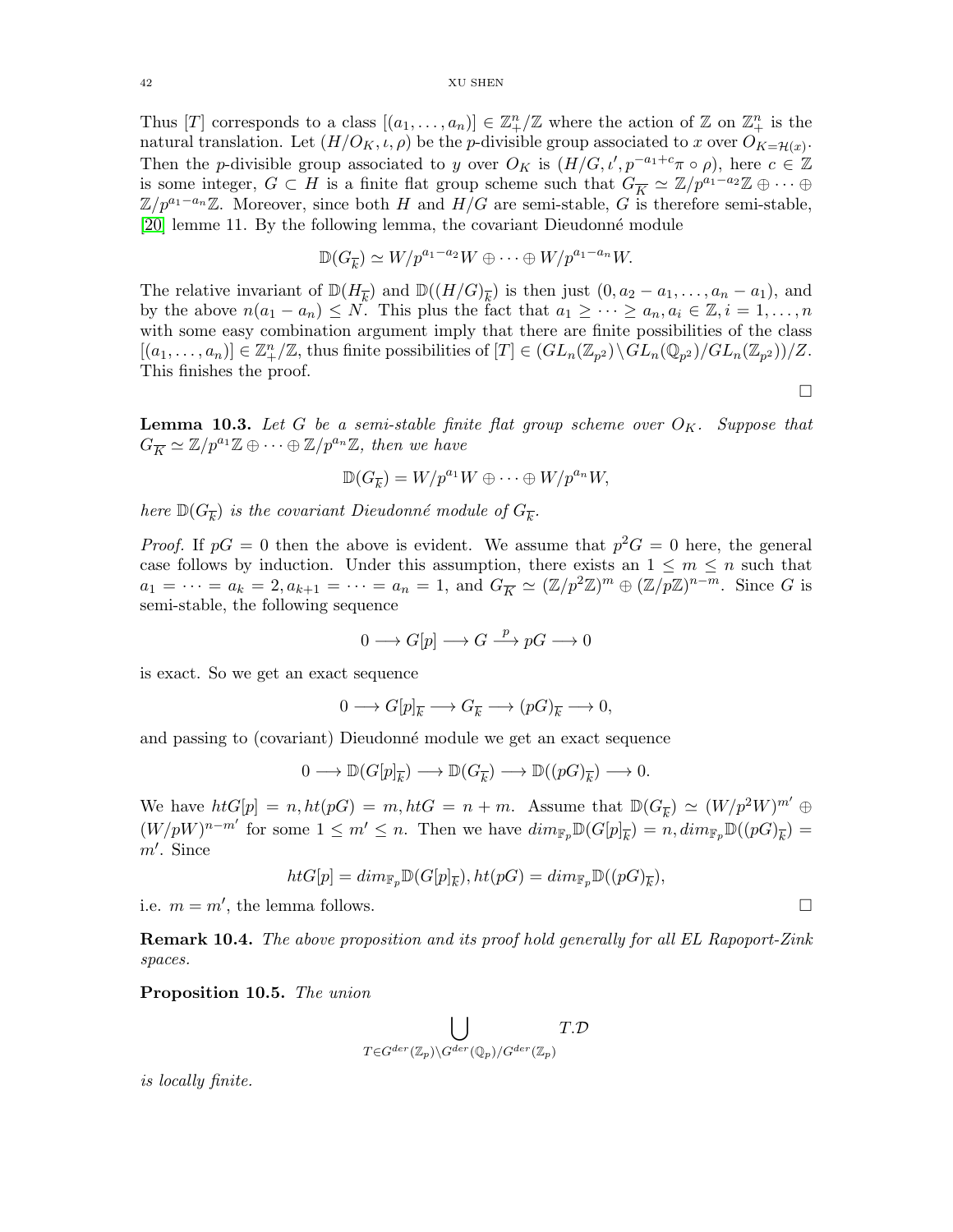*Proof.* Since  $C = (\bigcup_{\underline{a}} T_{\underline{a}} \mathcal{N}^{ss}) \cap \mathcal{M}$  (where  $\underline{a} = (a_1, \dots, a_n) \in \mathbb{Z}_+^n$  such that  $a_i \in \{0, -1\}$ for all  $1 \leq i \leq n$  and  $\mathcal{D} = \mathcal{C} \cap sp^{-1}(\mathcal{M}_{\Lambda})$ , we can choose some open compact subset

 $U \supset \mathcal{M}_{\Lambda}$  in  $\mathcal{N}_{red}$  such that  $\widetilde{J}_b(\mathbb{Q}_p)U = \mathcal{N}_{red}$ . Then  $\mathcal{D} \subset \bigcup_{\underline{a}} T_{\underline{a}}.\mathcal{D}'$  for  $\mathcal{D}' := \mathcal{N}^{ss} \bigcap sp^{-1}(U)$ . Denote  $\mathcal{D}'' = \bigcup_{\underline{a}} T_{\underline{a}} \cdot \mathcal{D}'$ , which is a finite union of closed analytic domains. By the above proposition we know that there are only finite  $T \in G^{der}(\mathbb{Z}_p) \setminus G^{der}(\mathbb{Q}_p)/G^{der}(\mathbb{Z}_p)$  such that  $T.\mathcal{D}' \cap \mathcal{D}' \neq \emptyset$ . Therefore, there are also only finite  $T \in G^{der}(\mathbb{Z}_p) \setminus G^{der}(\mathbb{Q}_p)/G^{der}(\mathbb{Z}_p)$  such that  $T.\mathcal{D}'' \bigcap \mathcal{D}'' \neq \emptyset$ . This implies the number of  $T \in G^{der}(\mathbb{Z}_p) \setminus G^{der}(\mathbb{Q}_p)/G^{der}(\mathbb{Z}_p)$  such that  $T.D \cap D \neq \emptyset$  is finite.

Corollary 10.6. The unions

$$
\bigcup_{\substack{T \in G(\mathbb{Z}_p) \backslash G(\mathbb{Q}_p)/G(\mathbb{Z}_p) \\ g \in J_6^{\text{der}}(\mathbb{Q}_p)/\text{Stab}(\Lambda)}} T.g\mathcal{D}
$$

for n odd and

$$
\bigcup_{\substack{T\in G(\mathbb{Z}_p)\backslash G(\mathbb{Q}_p)/G(\mathbb{Z}_p)\\j=0,1\\ g\in J_0^{der}(\mathbb{Q}_p)/\text{Stab}(\Lambda)}}
$$

for n even are both locally finite.

**Remark 10.7.** By the proofs of the above two propositions, we see that if

$$
T = G(\mathbb{Z}_p) \left( \begin{array}{ccc} p^{a_1} & & \\ & \ddots & \\ & & p^{a_n} \end{array} \right) G(\mathbb{Z}_p)
$$

corresponds to the point

 $(a_1, \dots, a_n) \in X_*(A)_+ \subset \mathbb{Z}_+^n$ 

by the Cartan decomposition (see section 2), then the set

$$
\{T' \in G(\mathbb{Z}_p) \setminus G(\mathbb{Q}_p)/G(\mathbb{Z}_p)|T.\mathcal{D} \bigcap T.'\mathcal{D} \neq \emptyset\}
$$

corresponds to the set of points in some neighborhood of  $(a_1, \dots, a_n) \in X_*(A)_+ \subset \mathbb{Z}_+^n$  (for the natural topology).

With the notations above, we now can state the main theorem of this paper. The proof is based on some gluing arguments, and the following basic observation: let  $Y \subset X$  be two Hausdorff paracompact strictly analytic spaces over a complete non-archimedean field  $k$ , such that the inclusion of Y as a subspace of X induces the identity of their associated rigid analytic spaces  $Y^{rig} = X^{rig}$ , then we have  $Y = X$ . Here we require that the analytic Grothendieck topologies are the same. Note if one just has the equality of the underlying sets  $|Y^{rig}| = |X^{rig}|$ , one can not deduce  $Y = X$  and in fact there are many counter examples.

**Theorem 10.8.** We have a locally finite covering of the Berkovich analytic space  $M$ :

$$
\mathcal{M} = \bigcup_{\substack{T \in G(\mathbb{Z}_p) \backslash G(\mathbb{Q}_p)/G(\mathbb{Z}_p) \\ g \in J_b^{der}(\mathbb{Q}_p)/\text{Stab}(\Lambda)}} T.g\mathcal{D}
$$

if n is odd, and

$$
\mathcal{M} = \bigcup_{\substack{T \in G(\mathbb{Z}_p) \backslash G(\mathbb{Q}_p) / G(\mathbb{Z}_p) \\ j = 0,1}} T.g_1^j g \mathcal{D}
$$

$$
g \in J_6^{der}(\mathbb{Q}_p) / Stab(\Lambda)
$$

if n is even.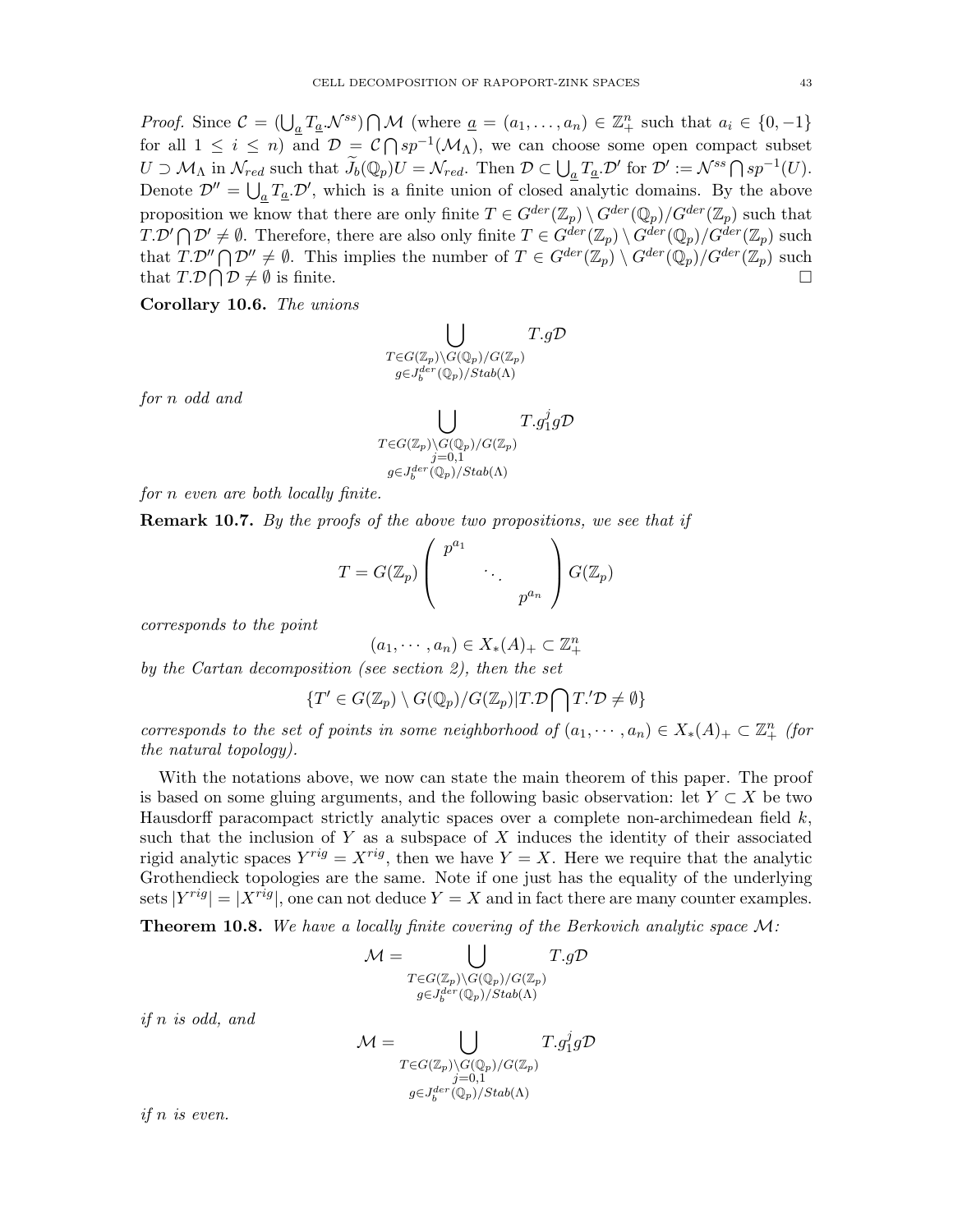*Proof.* Take an open quasi-compact subset  $U \subset \mathcal{M}^0_{red}$  such that  $U \cap \mathcal{M}_\Lambda \neq \emptyset$  and  $J_b(\mathbb{Q}_p)$ .  $U =$  $\mathcal{M}_{red}$ . Since U is quasi-compact, it intersects with only finite number irreducible components  $\mathcal{M}_{\Lambda_i}$ ,  $\Lambda_i \in \mathcal{L}_0$ ,  $t(\Lambda_i) = t_{max}$ ,  $i = 1, ..., k$  with  $\Lambda = \Lambda_1$ . Let  $g_i \in J_b^{der}(\mathbb{Q}_p)/Stab(\Lambda)$  be such that  $g_i(\Lambda) = \Lambda_i$ . Then we have the inclusion

$$
\mathcal{D}':=\mathcal{C}\bigcap sp^{-1}(U)\subset \bigcup_{i=1}^k g_i\mathcal{D}.
$$

Note that  $\mathcal{D}'$  is a closed analytic domain of  $\mathcal{M}$ . It is compact since  $\mathcal{D}$  is locally compact. So we have equalities of locally finite coverings

$$
\bigcup_{\substack{T \in G(\mathbb{Z}_p) \backslash G(\mathbb{Q}_p)/G(\mathbb{Z}_p) \\ g \in J_6^{der}(\mathbb{Q}_p)/Stab(\Lambda)}} T.g\mathcal{D} = \bigcup_{\substack{T \in G(\mathbb{Z}_p) \backslash G(\mathbb{Q}_p)/G(\mathbb{Z}_p) \\ g \in J_6^{der}(\mathbb{Q}_p)/Stab(\Lambda)}} T.g\mathcal{D}'
$$

if  $n$  is odd; and

$$
\bigcup_{\substack{T \in G(\mathbb{Z}_p) \backslash G(\mathbb{Q}_p)/G(\mathbb{Z}_p) \\ j=0,1 \\ g \in J_6^{der}(\mathbb{Q}_p)/\text{Stab}(\Lambda)}} T.g_1^j g \mathcal{D} = \bigcup_{\substack{T \in G(\mathbb{Z}_p) \backslash G(\mathbb{Q}_p)/G(\mathbb{Z}_p) \\ j=0,1 \\ g \in J_6^{der}(\mathbb{Q}_p)/\text{Stab}(\Lambda)}} T.g_1^j g \mathcal{D}'
$$

if n is even. Since  $\mathcal{D}'$  is closed, and the above analytic covering  $(T.g\mathcal{D}')_{T,g}$  or  $(T.g_1^j g\mathcal{D}')_{j,T,g}$ obtained by translations of  $\mathcal{D}'$  is locally finite, by [\[2\]](#page-55-5) we can glue them into a sub-analytic space  $\mathcal{M}' \subset \mathcal{M}$ , such that the underlying set of  $\mathcal{M}'$  is given by the union as above. On the other hand, the rigid covering  $(T.g\mathcal{D}^{'rig})_{T,g}$  or  $(T.g_1^j g\mathcal{D}^{'rig})_{j,T,g}$  of  $\mathcal{M}^{rig}$  by admissible open subsets can always be glued as a rigid space  $\mathcal{M}'_0$ , which is the associated rigid space of  $\mathcal{M}'$ :  $\mathcal{M}'^{rig} = \mathcal{M}'_0$ . Then these rigid coverings are admissible since the analytic coverings are locally finite, so from the equalities as sets

$$
\mathcal{M}^{rig} = \bigcup_{\substack{T \in G(\mathbb{Z}_p) \backslash G(\mathbb{Q}_p)/G(\mathbb{Z}_p) \\ g \in J_6^{der}(\mathbb{Q}_p)/Stab(\Lambda)}} T.g \mathcal{D}^{'rig}
$$

if  $n$  is odd; and

$$
\mathcal{M}^{rig} = \bigcup_{\substack{T \in G(\mathbb{Z}_p) \backslash G(\mathbb{Q}_p)/G(\mathbb{Z}_p) \\ j=0,1 \\ g \in J_0^{der}(\mathbb{Q}_p)/Stab(\Lambda)}} T.g_1^j g \mathcal{D}^{'rig}
$$

if n is even, we have the equality of  $\mathcal{M}'_0 = \mathcal{M}^{rig}$  as rigid spaces. By the equivalence of the category of Hausdorff paracompact strictly analytic Berkovich spaces and the category of quasi-separated quasi-paracompact rigid analytic spaces, we must have the equality  $\mathcal{M}' =$  $\mathcal{M}.$ 

 $\Box$ 

**Remark 10.9.** The above argument also works for theorem  $27$  in [\[20\]](#page-56-1).

We have the following corollary when applying the theorem to the  $p$ -adic period domain  $\mathcal{F}^a$ .

**Corollary 10.10.** Let  $\pi : \mathcal{M} \to \mathcal{F}^a \subset \mathbf{P}^{n-1,an}$  be the p-adic period mapping, then we have a locally finite covering

$$
\mathcal{F}^a = \bigcup_{g \in J_b^{der}(\mathbb{Q}_p)/\text{Stab}(\Lambda)} g \pi(\mathcal{D})
$$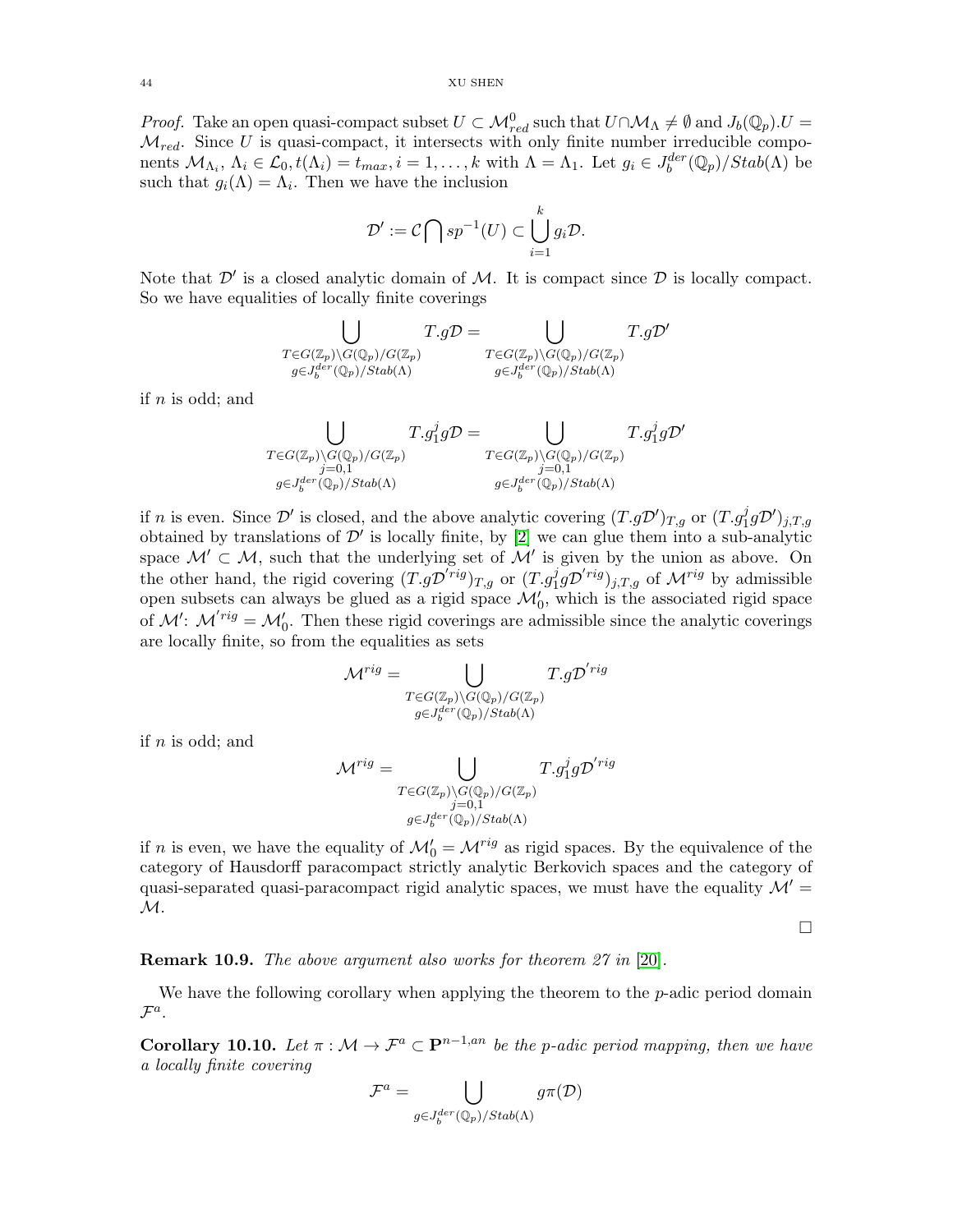if n is odd, and

$$
\mathcal{F}^a = \bigcup_{\substack{j=0,1 \\ g \in J_b^{der}(\mathbb{Q}_p)/\operatorname{Stab}(\Lambda)}} g_1^j g \pi(\mathcal{D})
$$

if n is even.

We look at the cases with level structures. Let  $K \subset G(\mathbb{Z}_p)$  be an open compact subgroup and  $\pi_K : \mathcal{M}_K \to \mathcal{M}$  be the natural projection, which is a  $J_b(\mathbb{Q}_p)$ -equivariant finite étale surjection and also compatible with the Hecke actions. Denote  $\mathcal{D}_K = \pi_K^{-1}(\mathcal{D})$ , then  $g\mathcal{D}_K =$  $\pi_K^{-1}(g\mathcal{D})$  for all  $g \in J_b(\mathbb{Q}_p)$ , and

$$
Kh_1K.gD_K = Kh_2K.gD_K
$$

for  $Kh_1K, Kh_2K \in K \setminus G(\mathbb{Q}_p)/K$  having the same image under the projection

$$
K \setminus G(\mathbb{Q}_p)/K \to G(\mathbb{Z}_p) \setminus G(\mathbb{Q}_p)/K.
$$

The last equality holds since any  $h \in G(\mathbb{Z}_p)$  acts trivially on M, therefore  $Khh_1K.\pi_K^{-1}(g\mathcal{D}) =$  $Kh_1K.\pi_K^{-1}(g\mathcal{D}).$ 

**Corollary 10.11.** We have a locally finite covering of the analytic space  $\mathcal{M}_K$ 

$$
\mathcal{M}_K = \bigcup_{\substack{T \in G(\mathbb{Z}_p) \backslash G(\mathbb{Q}_p)/K \\ g \in J_0^{der}(\mathbb{Q}_p)/Stab(\Lambda)}} T.g\mathcal{D}_K
$$

if n is odd, and

$$
\mathcal{M}_K = \bigcup_{\substack{T \in G(\mathbb{Z}_p) \backslash G(\mathbb{Q}_p)/K \\ j=0,1 \\ g \in J_0^{der}(\mathbb{Q}_p)/\text{Stab}(\Lambda)}} T.g_1^j g \mathcal{D}_K
$$

if n is even.

We will consider some cohomological application of this corollary in the next section. Finally we have a corollary for Shimura varieties.

**Corollary 10.12.** Let  $Sh_{K^p}$  be as the Shimura variety introduced in section 9,  $\widehat{Sh}_{K^p}^{an}$  be the generic analytic fiber of its p-adic completion  $\widehat{Sh}_{K^p}$ , and  $\widehat{Sh}_{K^p}^{an,b_0}$  be the tube in  $\widehat{Sh}_{K^p}^{an}$  over the basic strata  $\overline{Sh}^{b_0}_{K^p}$ , which is an open subspace. Let  $\widehat{Sh}^{an}_{K_p\times K^p}\to \widehat{Sh}^{an}_{K^p}$  be the covering in level  $K_p\,\subset\, G(\mathbb{Z}_p)$  (an open compact subgroup), and  $\widehat{Sh}^{an,b_0}_{K_p\times K^p}$  be the inverse image of  $\widehat{Sh}^{an,b_0}_{K^p}.$  Denote  $\mathcal{C}_{K_p}'$  the inverse image of  $\mathcal{C}'$  in  $\mathcal{M}_{K_p}, \ \mathcal{E}'_{K_p}$  the image of  $\mathcal{C}'_{K_p}$  under the p-adic uniformization

$$
I(\mathbb{Q})\setminus \mathcal{M}_{K_p}\times G(\mathbb{A}_f^p)/K^p\simeq \coprod_{i\in I(\mathbb{Q})\setminus G(\mathbb{A}_f^p)/K^p} \mathcal{M}_{K_p}/\Gamma_i \simeq \widehat{Sh}^{an,b_0}_{K_p\times K^p}.
$$

(1) Let  $\Gamma = \Gamma_i$  be one of the above discrete, torsion free, cocompact modulo center subgroups of  $J_b(\mathbb{Q}_p)$ , and  $\Gamma^{der} = \Gamma \cap J_b^{der}(\mathbb{Q}_p)$ ,  $D_{K_p} = D_{iK_p}$  be the image of  $\mathcal{D}_{K_p}$ under the morphism  $\mathcal{M}_{K_p} \to \mathcal{M}_{K_p}/\Gamma$ , then we have a covering

$$
\mathcal{M}_{K_p}/\Gamma = \bigcup_{\substack{T \in G(\mathbb{Z}_p) \backslash G(\mathbb{Q}_p)/K_p \\ g \in \Gamma^{der} \backslash J_{b}^{der}(\mathbb{Q}_p)/\text{Stab}(\Lambda)}} T.gD_{K_p}
$$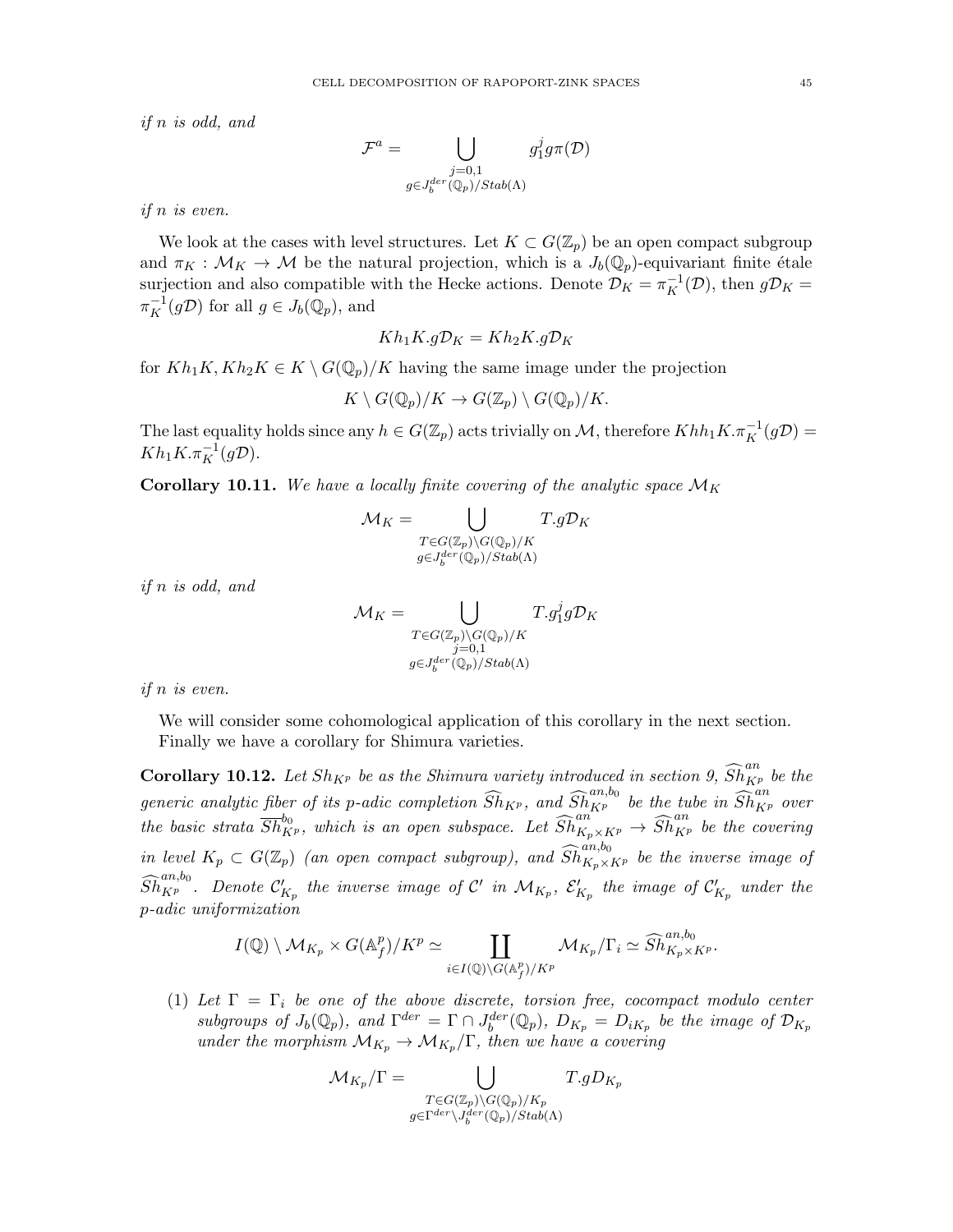if n is odd, and

$$
\mathcal{M}_{K_p}/\Gamma=\bigcup_{\substack{T\in G(\mathbb{Z}_p)\backslash G(\mathbb{Q}_p)/K_p\\j=0,1\\ g\in \Gamma^{der}\backslash J_{b}^{der}(\mathbb{Q}_p)/\operatorname{Stab}(\Lambda)}}
$$

if n is even.

(2) Under the above notation, we have a covering

$$
\mathcal{E}'_{K_p} = \coprod_{i \in I(\mathbb{Q}) \backslash G(\mathbb{A}_f^p)/K^p} \bigcup_{g \in \Gamma^{der} \backslash J_b^{der}(\mathbb{Q}_p)/\text{Stab}(\Lambda)} gD_{iK_p}
$$

if n is odd, and

$$
\mathcal{E}'_{K_p} = \coprod_{i \in I(\mathbb{Q}) \backslash G(\mathbb{A}_f^p)/K^p} \bigcup_{\substack{j=0,1\\ g \in \Gamma^{der} \backslash J_0^{der}(\mathbb{Q}_p)/\text{Stab}(\Lambda)}} g_1^j g D_{iK_p}
$$

if n is even. We have a covering

$$
\widehat{Sh}^{an, b_0}_{K_p\times K^p}=\bigcup_{T\in G(\mathbb{Z}_p)\backslash G(\mathbb{Q}_p)/K_p}T.\mathcal{E}'_{K_p}
$$

.

# <span id="page-45-0"></span>11. Cohomological application of the locally finite cell decomposition: a Lefschetz trace formula

In this section we study some cohomological applications of the locally finite cell decomposition of the tower  $(\mathcal{M}_K)_{K \subset G(\mathbb{Z}_p)}$ , using the similar ideas in [\[49\]](#page-57-4).

We first review some basic facts. Fix a prime  $l \neq p$ . Let  $\mathbb{Q}_l$  (resp.  $\mathbb{Q}_p$ ) be a fixed algebraic closure of  $\mathbb{Q}_l$  (resp.  $\mathbb{Q}_p$ ), and  $\mathbb{C}_p$  be the completion of  $\mathbb{Q}_p$  for its valuation which extends that of  $\mathbb{Q}_p$ . For any open compact subgroup  $K \subset G(\mathbb{Z}_p)$  and integer  $j \geq 0$ , the *j*-th cohomology with compact support of  $\mathcal{M}_K \times \mathbb{C}_p$  with coefficient in  $\mathbb{Q}_l$  is

$$
H_c^j(\mathcal{M}_K \times \mathbb{C}_p, \overline{\mathbb{Q}}_l) = \varinjlim_{U} \varprojlim_n H_c^j(U \times \mathbb{C}_p, \mathbb{Z}/l^n\mathbb{Z}) \otimes \overline{\mathbb{Q}}_l,
$$

where the injective limit is taken over all relatively compact open subsets  $U \subset M_K$ , see [\[17\]](#page-56-8) section 4. Recall in section 2 we introduced the group  $\Delta = Hom(X^*_{\mathbb{Q}_p}(G), \mathbb{Z}) \simeq \mathbb{Z}$  and there is a mapping

$$
\varkappa:\widehat{\mathcal{M}}\to\mathbb{Z},
$$

with the image  $\triangle'$  is  $\mathbb Z$  if n is even and  $2\mathbb Z$  if n if odd. This mapping satisfies that

$$
\varkappa(gx) = \omega_J(g) + \varkappa(x)
$$

for all  $g \in J_b(\mathbb{Q}_p)$ ,  $x \in \widehat{\mathcal{M}}$ . Here  $\omega_J : J_b(\mathbb{Q}_p) \to \Delta$  is defined by  $\langle \omega_J(x), \chi \rangle = v_p(i(\chi)(x))$ where  $i: X^*_{\mathbb{Q}_p}(G) \to X^*_{\mathbb{Q}_p}(J_b)$  is the natural morphism between the two groups of  $\mathbb{Q}_p$ -rational characters. We denote

$$
J_b^1=\bigcap_{\chi\in X_{\mathbb{Q}_p}^*(G)}ker|i(\chi)|,
$$

which we consider as a subgroup of  $J_b(\mathbb{Q}_p)$ . Here

$$
|i(\chi)|: J_b \longrightarrow \mathbb{Z}
$$

$$
x \mapsto v_p(i(\chi)(x)).
$$

We have a decomposition

$$
\mathcal{M}_K = \coprod_{i \in \mathbb{Z}, \ in \ even} \mathcal{M}_K^i
$$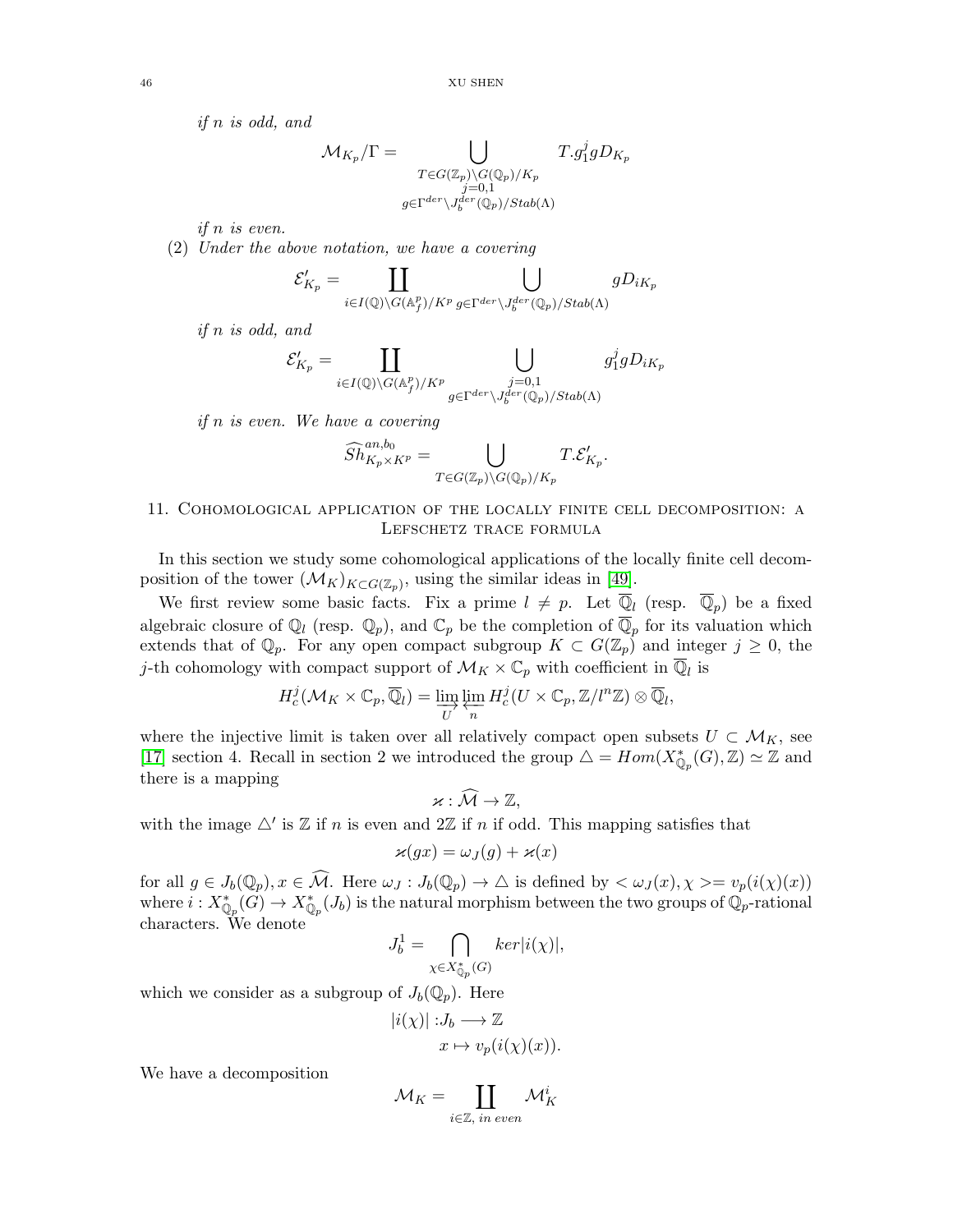as the case of M by considering the height of quasi-isogenies, and in fact  $\mathcal{M}_K^i = \pi_K^{-1}(\mathcal{M}^i)$ for the projection  $\pi_K : \mathcal{M}_K \to \mathcal{M}$ . The group  $J_b(\mathbb{Q}_p)$  acts transitively on  $\triangle'$  and  $\mathcal{M}_K^0$  is stable under the group  $J_b^1$  for the action of  $J_b(\mathbb{Q}_p)$ . We have the equalities for cohomology groups

$$
H^j_c(\mathcal{M}_K\times \mathbb{C}_p, \overline{\mathbb{Q}}_l)=\bigoplus_{i\in \mathbb{Z}, \text{ in even}}H^j_c(\mathcal{M}^i_K\times \mathbb{C}_p, \overline{\mathbb{Q}}_l)={\rm c\text{--} Ind}_{J^1_b}^{J_b(\mathbb{Q}_p)}H^j_c(\mathcal{M}^0_K\times \mathbb{C}_p, \overline{\mathbb{Q}}_l),
$$

for the last equality see lemme 4.4.10 of [\[17\]](#page-56-8). In fact there are also actions of  $G(\mathbb{Q}_p)$  and  $W_E$  on  $\triangle'$ , where E is the reflex local field. Let  $(G(\mathbb{Q}_p) \times J_b(\mathbb{Q}_p) \times W_E)^1$  be the subgroup of  $G(\mathbb{Q}_p) \times J_b(\mathbb{Q}_p) \times W_E$  which acts trivially on  $\triangle'$ . Let K vary as open compact subgroup of  $G(\mathbb{Z}_p)$ , we have equalities of  $G(\mathbb{Q}_p) \times J_b(\mathbb{Q}_p) \times W_E$ -representations

$$
\lim_{K} H_{c}^{j}(\mathcal{M}_{K} \times \mathbb{C}_{p}, \overline{\mathbb{Q}}_{l}) = \bigoplus_{i \in \mathbb{Z}, in even} \lim_{K} H_{c}^{j}(\mathcal{M}_{K}^{i} \times \mathbb{C}_{p}, \overline{\mathbb{Q}}_{l})
$$
\n
$$
= \mathrm{c}\text{-}\mathrm{Ind}_{(G(\mathbb{Q}_{p}) \times J_{b}(\mathbb{Q}_{p}) \times W_{E})^{1}}^{(G(\mathbb{Q}_{p}) \times J_{b}(\mathbb{Q}_{p}) \times W_{E})^{1}} \lim_{K} H_{c}^{j}(\mathcal{M}_{K}^{0} \times \mathbb{C}_{p}, \overline{\mathbb{Q}}_{l}),
$$

see remarque 4.4.11 of loc. cit. In the following we will forget the action of  $W_E$  and just consider the cohomology groups as  $G(\mathbb{Q}_p) \times J_b(\mathbb{Q}_p)$ -representations.

The dimension of  $H_c^j(\mathcal{M}_K^0 \times \mathbb{C}_p, \overline{\mathbb{Q}}_l)$  as  $\overline{\mathbb{Q}}_l$ -vector space is infinite. However, as  $J_b^1$ representation, it is of finite type, see loc. cit. proposition 4.4.13. As in section 10, we fix a  $\Lambda \in \mathcal{L}_0$  such that  $t(\Lambda) = t_{max}$ . Recall the subscheme  $\mathcal{M}_{\Lambda} \subset \mathcal{M}_{red}^0$ , which is an irreducible component of  $\mathcal{M}^0_{red}$ , and the set of all irreducible components of  $\mathcal{M}^0_{red}$  is exactly  $\{g\mathcal{M}_{\Lambda}=\mathcal{M}_{g\Lambda}|g\in J_b^{der}(\mathbb{Q}_p)/Stab(\Lambda)\}\.$  We have a locally finite covering by open subsets

$$
\mathcal{M}^0=\bigcup_{g\in J_{{b}}^{der}(\mathbb{Q}_p)/\operatorname{Stab}(\Lambda)}\operatorname{gsp}^{-1}(\mathcal{M}_{\Lambda}).
$$

We have  $J_b^{der}(\mathbb{Q}_p) \subset J_b^1$ , and the action of  $J_b^{der}(\mathbb{Q}_p)$  on  $\mathcal{L}_0$  naturally extends to an action of  $J_b^1$  and we still denote by  $Stab(\Lambda)$  the stabilizer of  $\Lambda$  in  $J_b^1$ . We set  $U := \pi_K^{-1}(sp^{-1}(\mathcal{M}_\Lambda)) \subset$  $\mathcal{M}_K^0$ , then by theorem 3.3 (ii) of [\[28\]](#page-56-23)

$$
dim_{\overline{\mathbb{Q}}_l} H_c^j(U \times \mathbb{C}_p, \overline{\mathbb{Q}}_l) < \infty.
$$

We have a  $J_b^1$ -equivariant spectral sequence

$$
E_1^{p,q} = \bigoplus_{\substack{\alpha \subset J_b^1/Stab(\Lambda) \\ \# \alpha = -p+1}} H_c^q(U(\alpha) \times \mathbb{C}_p, \overline{\mathbb{Q}}_l) \Rightarrow H_c^{p+q}(\mathcal{M}_K^0 \times \mathbb{C}_p, \overline{\mathbb{Q}}_l),
$$

where  $p \leq 0, 0 \leq q \leq n-1, U(\alpha) = \bigcap_{g \in \alpha} gU$ . The  $J_b^1$  action on  $E_1^{p,q}$  $_1^{p,q}$  is

$$
\forall h \in J_b^1, \ h : H_c^q(U(\alpha) \times \mathbb{C}_p, \overline{\mathbb{Q}}_l) \stackrel{\sim}{\to} H_c^q(hU(\alpha) \times \mathbb{C}_p, \overline{\mathbb{Q}}_l).
$$

Denote  $K_{\alpha} = \bigcap_{g \in \alpha} gStab(\Lambda)g^{-1}$ , then  $H_c^q(U(\alpha) \times \mathbb{C}_p, \overline{\mathbb{Q}}_l)$  is a smooth  $\overline{\mathbb{Q}}_l$ -representation of  $K_{\alpha}$ , and  $E_1^{p,q}$  $_1^{p,q}$  can be rewritten as

$$
E_1^{p,q}=\bigoplus_{[\alpha]\in J_b^1\backslash(J_b^1/K)^{-p+1}}\textnormal{c-}\mathrm{Ind}_{K_\alpha}^{J_b^1}H^q_c(U(\alpha)\times \mathbb{C}_p,\overline{\mathbb{Q}}_l).
$$

Since  $(gU)_{g\in J_b^1/Stab(\Lambda)}$  is a locally finite covering of  $\mathcal{M}_K$ ,

$$
\#\{[\alpha] \in J_b^1 \setminus (J_b^1/Stab(\Lambda))^{-p+1} | U(\alpha) \neq \emptyset \} < \infty,
$$

i.e. the above direct sum has just finitely many non zero terms.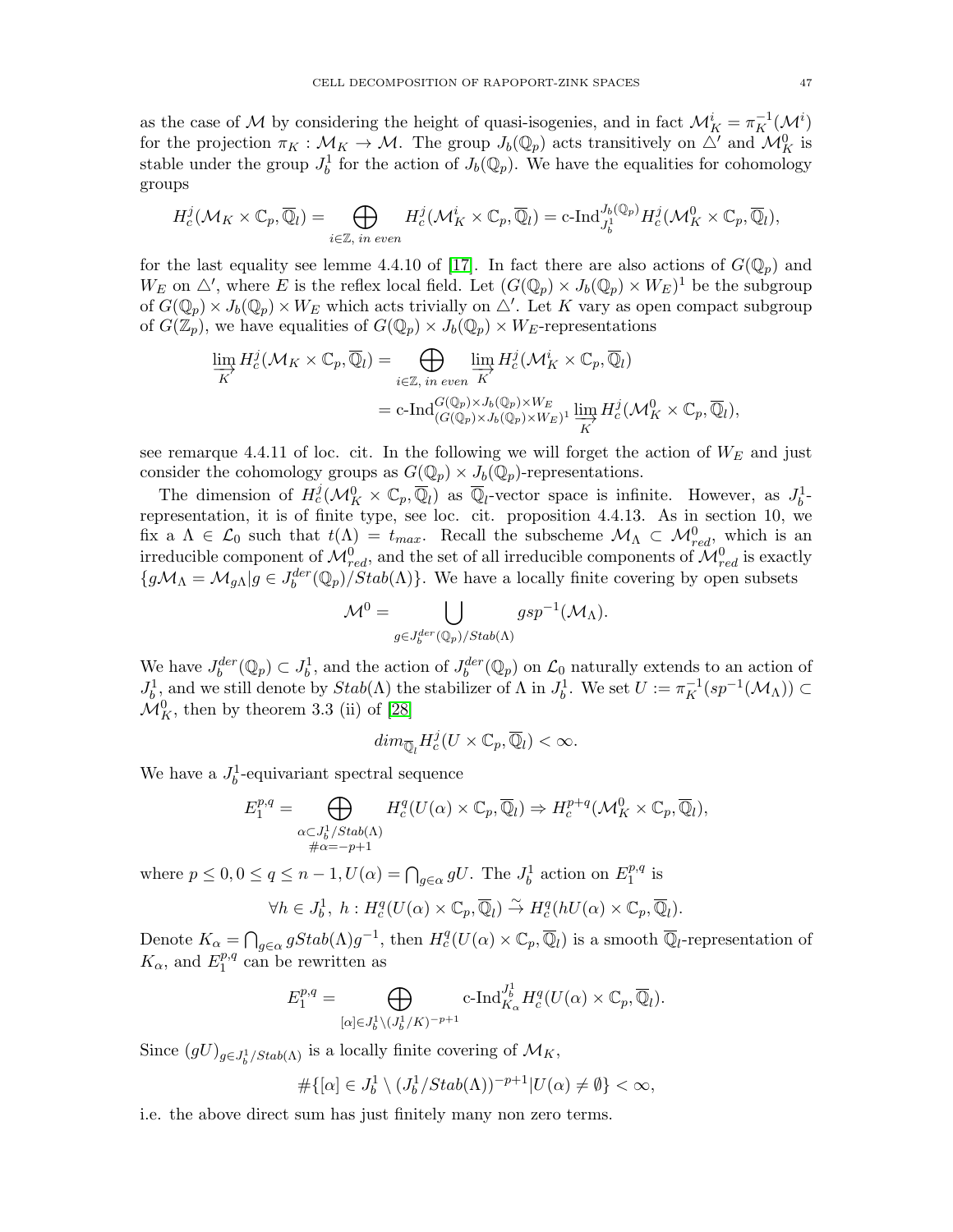Let  $\gamma = (h, g) \in G(\mathbb{Q}_p) \times J_b(\mathbb{Q}_p)$  be a fixed element with both h and g regular elliptic. Then there is a fundamental system of neighborhoods of 1 in  $G(\mathbb{Q}_p)$  consisting of open compact subgroups  $K \subset G(\mathbb{Z}_p)$  which are normalized by h. From now on let  $K \subset G(\mathbb{Z}_p)$ be a sufficiently small open compact subgroup such that  $hKh^{-1} = K$ . Consider the locally finite cell decomposition of  $\mathcal{M}_K^0$ 

$$
\mathcal{M}_K^0 = \bigcup_{\substack{T \in G(\mathbb{Z}_p) \backslash G(\mathbb{Q}_p)/K \\ g' \in J_0^{der}(\mathbb{Q}_p)/Stab(\Lambda)}} ((T.g' \mathcal{D}_K) \bigcap \mathcal{M}_K^0)
$$

if  $n$  is odd, and

$$
\mathcal{M}_K^0 = \bigcup_{\substack{T \in G(\mathbb{Z}_p) \backslash G(\mathbb{Q}_p)/K \\ j=0,1 \\ g' \in J_6^{der}(\mathbb{Q}_p)/\text{Stab}(\Lambda)}} ((T.g_1^j g' \mathcal{D}_K) \bigcap \mathcal{M}_K^0)
$$

if n is even. Here by replacing  $\mathcal D$  by  $\mathcal D'$  in the proof of theorem 10.8 we can assume  $\mathcal D$ is compact. Thus the notation  $D$  in this section is a little different from that in previous sections. If *n* is odd, for any  $g' \in J_b^{der}(\mathbb{Q}_p)/Stab(\Lambda), T \in G(\mathbb{Z}_p) \setminus G(\mathbb{Q}_p)/K$ ,

$$
(T.g' \mathcal{D}_K) \bigcap \mathcal{M}_K^0 \neq \emptyset \Leftrightarrow v_p(det T) = 0,
$$

in which case we have

$$
T.g'\mathcal{D}_K\subset \mathcal{M}_K^0.
$$

If *n* is even, for any  $g' \in J_b^{der}(\mathbb{Q}_p)/Stab(\Lambda), j = 0, 1, T \in G(\mathbb{Z}_p) \setminus G(\mathbb{Q}_p)/K$ ,

$$
(T.g_1^j g' \mathcal{D}_K) \bigcap \mathcal{M}_K^0 \neq \emptyset \Leftrightarrow -\frac{2}{n} v_p(detT) + j = 0,
$$

in which case we have

$$
T.g_1^j g' \mathcal{D}_K \subset \mathcal{M}_K^0.
$$

Thus we can rewrite the locally finite cell decomposition of  $\mathcal{M}_K^0$  as

$$
\mathcal{M}_K^0 = \bigcup_{\substack{T \in G(\mathbb{Z}_p) \backslash G(\mathbb{Q}_p)/K \\ v_p(det T) = 0 \\ g' \in J_{b}^{der}(\mathbb{Q}_p)/Stab(\Lambda)}}
$$

if  $n$  is odd, and

$$
\mathcal{M}_K^0 = \bigcup_{\substack{T \in G(\mathbb{Z}_p) \backslash G(\mathbb{Q}_p)/K \\ j=0,1,-\frac{2}{n}v_p(detT)+j=0 \\ g' \in J_6^{der}(\mathbb{Q}_p)/Stab(\Lambda)}} T.g^j_1g' \mathcal{D}_K
$$

if n is even. We will write the cells  $T.g' \mathcal{D}_K$  and  $T.g_1^j g' \mathcal{D}_K$  as  $\mathcal{D}_{T,g',K}$  and  $\mathcal{D}_{T,j,g',K}$  respectively. If n is odd, for any  $T \in G(\mathbb{Z}_p) \setminus G(\mathbb{Q}_p)/K, j \in 2\mathbb{Z}, g' \in J_0^{der}(\mathbb{Q}_p)$  such that  $-\frac{2}{n}$  $\frac{2}{n}v_p(detT) + j = 0$ , we denote also

$$
\emptyset\neq \mathcal{D}_{T,j,g',K}:=T.p^{\frac{-j}{2}}g'\mathcal{D}_K\subset \mathcal{M}_K^0.
$$

If n is even, for any  $T \in G(\mathbb{Z}_p) \setminus G(\mathbb{Q}_p)/K, j \in \mathbb{Z}, g' \in J_b^{der}(\mathbb{Q}_p)/Stab(\Lambda)$  such that  $-\frac{2}{n}$  $\frac{2}{n}v_p(detT) + j = 0$ , we denote also

$$
\emptyset \neq \mathcal{D}_{T,j,g',K} := \begin{cases} T.p^{\frac{-j}{2}}g' \mathcal{D}_K & (j \ even) \\ T.p^{\frac{1-j}{2}}g_1g' \mathcal{D}_K & (j \ odd), \end{cases}
$$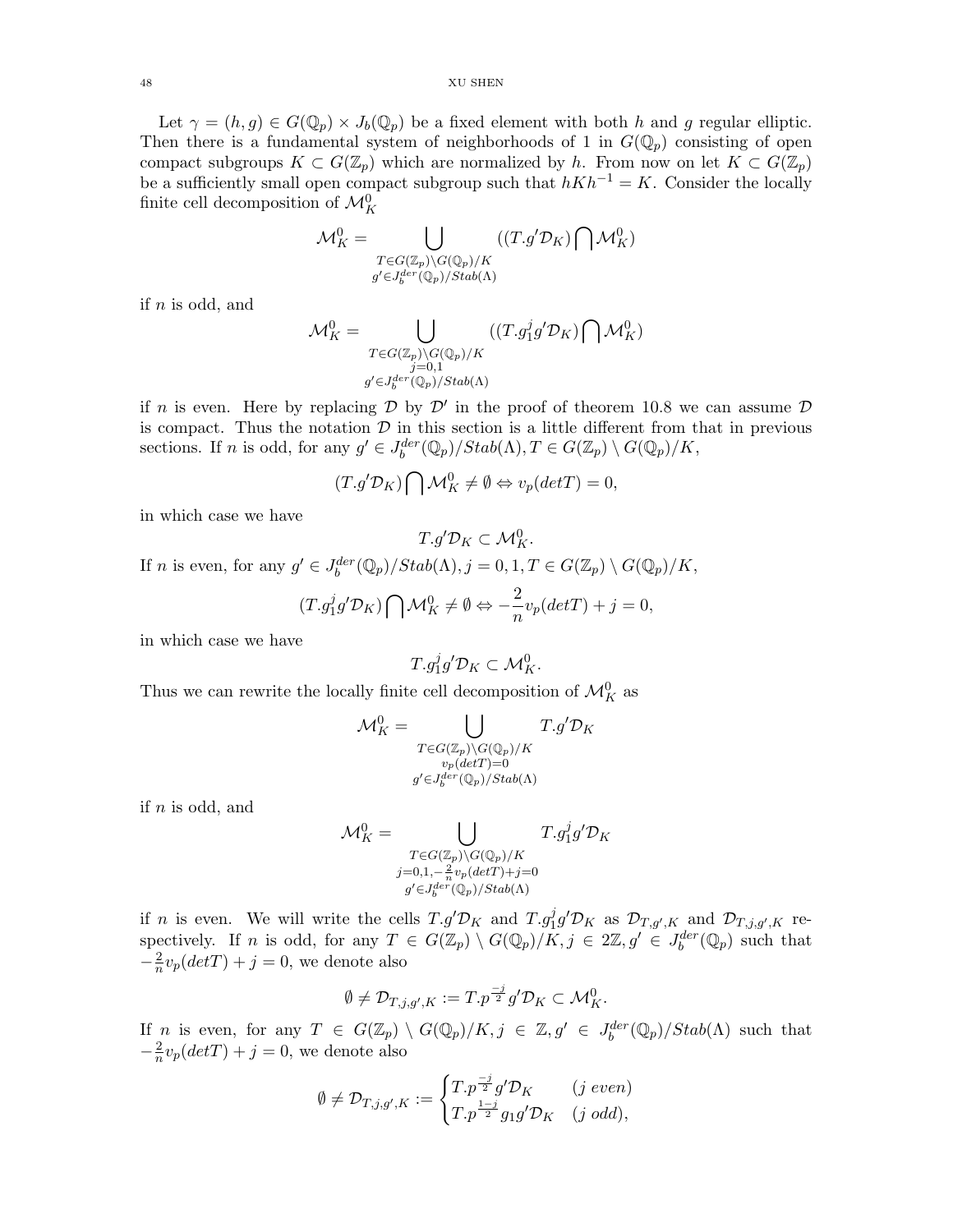which is a compact analytic domain in  $\mathcal{M}_K^0$ . Since  $(z, z^{-1}) \in G(\mathbb{Q}_p) \times J_b(\mathbb{Q}_p)$  acts trivially on  $\mathcal{M}_K$  for any  $z \in \mathbb{Q}_p^{\times}$ , with these notations we have

$$
\mathcal{D}_{T,g',K}=\mathcal{D}_{Tz,z^{-1}g',K},\ \mathcal{D}_{T,j,g',K}=\mathcal{D}_{Tz,j+2v_p(z),g',K},\ \forall z\in\mathbb{Q}_p^\times
$$

For the  $\gamma = (h, g)$  above we suppose further  $v_p(deth) + v_p(detg) = 0$ . Then  $\gamma(\mathcal{M}_K^0) = \mathcal{M}_K^0$ . To describe the action of  $\gamma$  on the cells, we have to introduce some more natural parameter set of cells.

Consider the product  $G \times J_b$  as reductive group over  $\mathbb{Q}_p$ , then  $\mathbb{G}_m$  acts on it through the embedding  $z \mapsto (z, z^{-1})$ . Let  $\mathcal{B}(G \times J_b, \mathbb{Q}_p)$  be the (extended) Bruhat-Tits building of  $G(\mathbb{Q}_p) \times J_b(\mathbb{Q}_p)$  over  $\mathbb{Q}_p$ , and  $\mathcal{B} = \mathcal{B}(G \times J_b, \mathbb{Q}_p)/\mathbb{Q}_p^{\times}$  be its quotient by  $\mathbb{Q}_p^{\times}$  through the embedding above (see [\[43\]](#page-56-24) and [\[44\]](#page-56-25) for buildings from Berkovich's point of view). More precisely, if  $\mathcal{B}(G^{ad}, \mathbb{Q}_p)$  (resp.  $\mathcal{B}(J^{ad}_b, \mathbb{Q}_p)$ ) is the Bruhat-Tits building of the adjoint group  $G^{ad}$  (resp.  $J_b^{ad}$ ) over  $\mathbb{Q}_p$ , which is isomorphic to the Bruhat-Tits building of the derived group  $G^{der}$  (resp.  $J_b^{der}$ ) over  $\mathbb{Q}_p$ , then the (extended) Bruhat-Tits building of G (resp.  $J_b$ ) over  $\mathbb{Q}_p$  is  $\mathcal{B}(G^{ad}, \mathbb{Q}_p) \times \mathbb{R}$  (resp.  $\mathcal{B}(J^{ad}_b, \mathbb{Q}_p)$ ) over  $\mathbb{Q}_p$ . By definition the quotient building  $\mathcal B$  is

$$
\mathcal{B} \simeq (\mathcal{B}(G^{ad}, \mathbb{Q}_p) \times \mathbb{R} \times \mathbb{R} \times \mathcal{B}(J_b^{ad}, \mathbb{Q}_p))/\sim,
$$

where

$$
(x, s, t, y) \sim (x', s', t', y') \Leftrightarrow
$$
  

$$
x = x', y = y', s - s' = t' - t = r(n \text{ odd}) \text{ or } 2r(n \text{ even}), \text{for some } r \in \mathbb{Z}.
$$

Any point of B can be written in the form  $[x, s, t, y] = [x, s', t', y]$  where  $s' \in \mathbb{R}, t' \in$  $[0,1)(n \text{ odd})$  or  $[0,2)(n \text{ even})$  are uniquely determined. The action of  $G(\mathbb{Q}_p) \times J_b(\mathbb{Q}_p)$  on  $\mathcal B$ is given by

$$
\forall (h,g) \times G(\mathbb{Q}_p) \times J_b(\mathbb{Q}_p), (h,g)[x,s,t,y] = [h^{-1}x, s + \frac{2}{n}v_p(deth), t + \frac{2}{n}v_p(detg), gy].
$$

If we consider the right action of  $G(\mathbb{Q}_p)$  on  $\mathcal{B}(G^{ad}, \mathbb{Q}_p)$  by  $xh := h^{-1}x$ , we can write  $(h, g)[x, s, t, y] = [xh, s + \frac{2}{n}]$  $rac{2}{n}v_p(deth), t + \frac{2}{n}$  $\frac{2}{n}v_p(detg), gy]$ . The sets of vertices of  $\mathcal{B}(G^{ad}, \mathbb{Q}_p)$ and  $\mathcal{B}(J_b^{ad}, \mathbb{Q}_p)$  can be described as in section 7, as certain sets of lattices in  $\mathbb{Q}_{p^2}^n$ . By fixing a choice  $(\mathbb{Z}_{p^2}^n, \Lambda)$  with  $t(\Lambda) = t_{max}$ , we can identify the following set

$$
(G(\mathbb{Z}_p) \setminus G(\mathbb{Q}_p) \times J_b(\mathbb{Q}_p)/Stab_{J_b^{der}(\mathbb{Q}_p)}(\Lambda))/\mathbb{Q}_p^{\times}
$$

with a subset of the set of vertices  $\mathcal{B}^0$  (the quotient by  $\mathbb{Q}_p^{\times}$  of vertices in  $\mathcal{B}(G \times J_b, \mathbb{Q}_p)$ ), such that the projections to  $\mathcal{B}(G^{ad}, \mathbb{Q}_p)^0$  and  $\mathcal{B}(J^{ad}_b, \mathbb{Q}_p)^0$  are vertices of types determined by  $\mathbb{Z}_{p^2}^n$ ,  $\Lambda$  respectively. In the following we will simply denote  $Stab_{J_0^{der}(\mathbb{Q}_p)}(\Lambda)$  by  $Stab(\Lambda)$ as in section 10. For any open compact subgroup  $K \subset G(\mathbb{Z}_p)$ , we can identify

$$
\mathcal{I}_K := (G(\mathbb{Z}_p) \setminus G(\mathbb{Q}_p)/K \times J_b(\mathbb{Q}_p)/\text{Stab}(\Lambda))/\mathbb{Q}_p^{\times}
$$

with a subset of  $\mathcal{B}^0/K \subset \mathcal{B}/K$ . We can write an element of  $\mathcal{I}_K$  in the form  $[T, g'] =$  $[x, \frac{2}{n}v_p(detT), \frac{2}{n}]$  $\frac{2}{n}v_p(detg'), y]$  for some  $x \in \mathcal{B}(G^{ad}, \mathbb{Q}_p)^0, y \in \mathcal{B}(J^{ad}_b, \mathbb{Q}_p)^0$  uniquely determined by  $T$  and  $g'$ . There is a map

$$
G(\mathbb{Z}_p) \setminus G(\mathbb{Q}_p)/K \times J_b(\mathbb{Q}_p)/Stab(\Lambda) \longrightarrow \mathbb{Z}
$$
  

$$
(T, g') \mapsto -\frac{2}{n}(v_p(detT) + v_p(detg')),
$$

with image Z if n is even and  $2\mathbb{Z}$  if n is odd. Let  $(G(\mathbb{Z}_p) \setminus G(\mathbb{Q}_p)/K \times J_b(\mathbb{Q}_p)/Stab(\Lambda))^0$ be the inverse image of 0, then  $\mathbb{Q}_p^{\times}$  acts on this subset. We denote

$$
\mathcal{I}_K^0 := (G(\mathbb{Z}_p) \setminus G(\mathbb{Q}_p)/K \times J_b(\mathbb{Q}_p)/\text{Stab}(\Lambda))^0/\mathbb{Q}_p^{\times}.
$$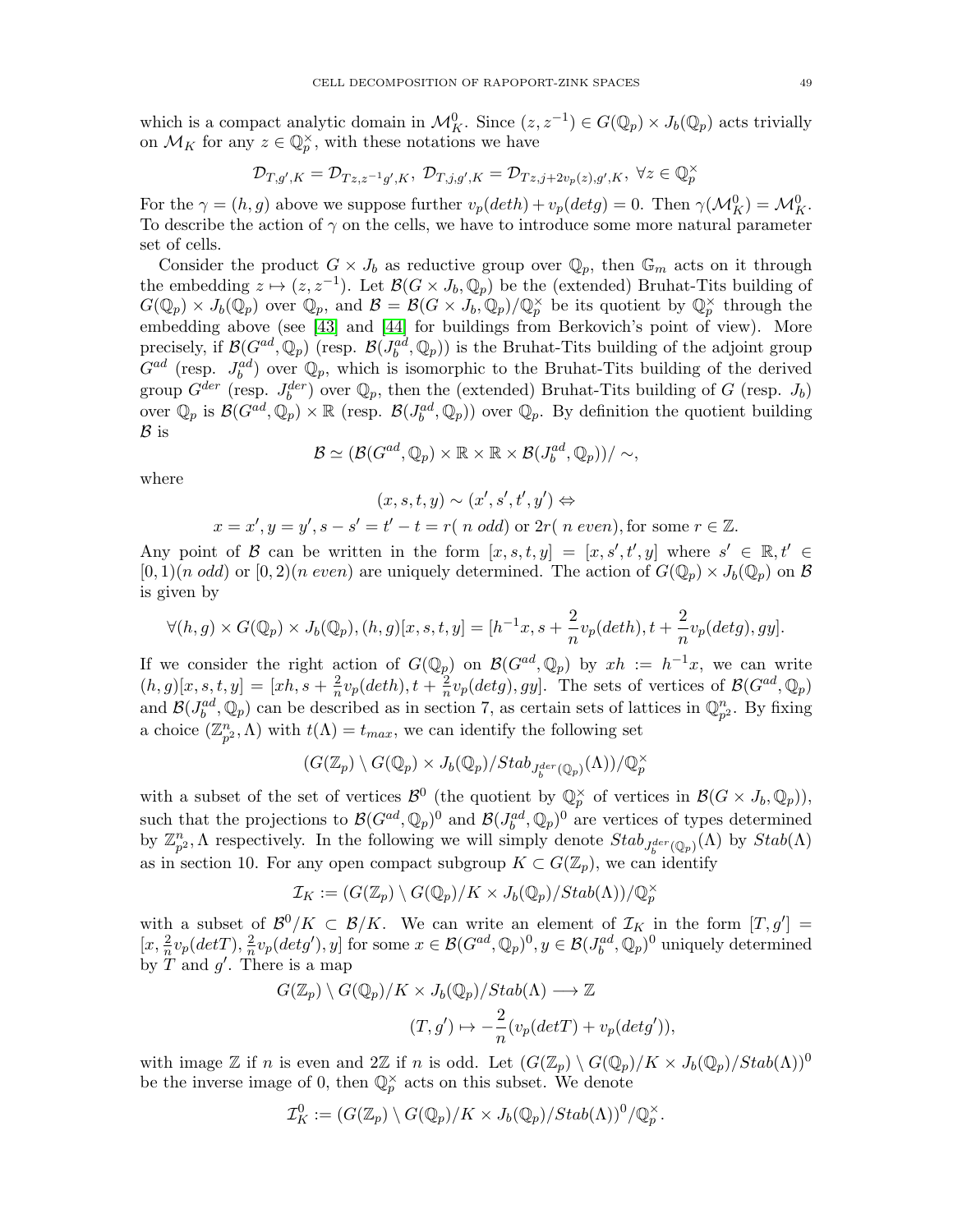In fact there is a well defined map

$$
\varphi : \mathcal{B} \longrightarrow \mathbb{R}
$$
  

$$
[x, s, t, y] \mapsto -s - t,
$$

with each fiber stable for the action of K. Then we have  $\mathcal{I}_K^0 = \mathcal{I}_K \bigcap \varphi^{-1}(0)^0/K$ .

Now for any  $[T, g'] \in \mathcal{I}_K$ , the subset

$$
\mathcal{D}_{[T,g'],K} := T.g' \mathcal{D}_K \subset \mathcal{M}_K
$$

is well defined, which is a compact analytic domain. If  $[T, g'] \in \mathcal{I}_{K}^{0}$ ,

$$
\mathcal{D}_{[T,g'],K} \subset \mathcal{M}_K^0.
$$

We can rewrite the cell decomposition of  $\mathcal{M}_K$  and  $\mathcal{M}_K^0$  as

$$
\mathcal{M}_K = \bigcup_{[T,g'] \in \mathcal{I}_K} \mathcal{D}_{[T,g'],K},
$$
  

$$
\mathcal{M}_K^0 = \bigcup_{[T,g'] \in \mathcal{I}_K^0} \mathcal{D}_{[T,g'],K}.
$$

For  $\gamma = (h, g) \in G(\mathbb{Q}_p) \times J_b(\mathbb{Q}_p)$  such that  $hKh^{-1} = K$ , it induces an action on  $\mathcal{I}_K$  by  $[T, g'] \mapsto [Th, gg']$ . On the other hand the automorphism  $\gamma : \mathcal{M}_K \to \mathcal{M}_K$  induces an action of  $\gamma$  on the cells compatible with its action on the parameter set above:

$$
\gamma(\mathcal{D}_{[T,g'],K})=\mathcal{D}_{[Th,gg'],K}.
$$

If we assume as above  $v_p(deth) + v_p(detg) = 0$  then  $\gamma$  acts on  $\mathcal{I}_K^0$  by  $[T, g'] \mapsto [Th, gg']$ , and the automorphism  $\gamma: \mathcal{M}_K^0 \to \mathcal{M}_K^0$  induces a compatible action on the cells as above.

Recall there is a metric  $d(\cdot, \cdot)$  on the building  $\mathcal{B}$ . If we denote the metrics on  $\mathcal{B}(G^{ad}, \mathbb{Q}_p)$ and  $\mathcal{B}(J_b^{ad}, \mathbb{Q}_p)$  by  $d_1, d_2$  respectively, for  $[x, s, t, y], [x', s', t', y'] \in \mathcal{B}$  with  $t, t' \in [0, 1)$  (n odd) or  $[0, 2)$  (*n* even), we have

$$
d([x, s, t, y], [x', s', t', y']) = \sqrt{d_1(x, x')^2 + d_2(y, y')^2 + (s - s')^2 + (t - t')^2}.
$$

It induces a metric d on the quotient space  $\mathcal{B}/K$ :

$$
\overline{d}(xK, yK) = \inf_{k,k' \in K} d(xk, yk') = \inf_{k \in K} d(xk, y) = \inf_{k \in K} d(x, yk).
$$

Since  $K \subset G(\mathbb{Z}_p)$  is compact, one checks it easily this is indeed a metric. For any fixed  $\rho > 0$  and  $o \in \mathcal{B}^0/K$ , the closed ball  $B(o, \rho)$  of  $\mathcal{B}/K$  contains only finitely many points of the discrete subsets  $\mathcal{B}^0/K, \mathcal{I}_K, \mathcal{I}_K^0$ . For the  $\gamma = (h, g) \in G(\mathbb{Q}_p) \times J_b(\mathbb{Q}_p)$  with  $hKh^{-1} = K$ , one checks easily by definition the action of  $\gamma$  on the parameter set  $\mathcal{I}_K$  is isometric:

$$
\overline{d}(\gamma x, \gamma x) = \overline{d}(x, x), \ \forall x \in \mathcal{I}_K.
$$

Note for any  $[T_1, g_1], [T_2, g_2] \in \mathcal{I}_K$ ,  $\mathcal{D}_{[T_1, g_1], K} \cap \mathcal{D}_{[T_2, g_2], K} \neq \emptyset$  implies that  $v_p(detT_1)$  +  $v_p(detg_1) = v_p(detT_2) + v_p(detg_2)$ . If we write

$$
[T_1, g_1] = [x_1K, s_1, t_1, y_1], [T_2, g_2] = [x_2K, s_2, t_2, y_2]
$$

with

$$
x_1, x_2 \in \mathcal{B}(G^{ad}, \mathbb{Q}_p), y_1, y_2 \in \mathcal{B}(J_b^{ad}, \mathbb{Q}_p), s_1, s_2 \in \mathbb{Z} \subset \mathbb{R}, t_1, t_2 \in \{0\}(n \text{ odd}) \text{ or } \{0, 1\}(n \text{ even}),
$$
  
(i.e.  $\exists r_1, r_2 \in \mathbb{Z}, s.t. \frac{2}{n}v_p(detT_i) = s_i + nr_i, \frac{2}{n}v_p(detg_i) = t_i + nr_i, i = 1, 2,$ ) then  $s_1 + t_1 = s_2 + t_2, s_1 - s_2 = t_2 - t_1 \in [-1, 1]$ , the distance

$$
\overline{d}([T_1, g_1], [T_2, g_2]) = \inf_{k \in K} \sqrt{d_1(x_1, x_2 k)^2 + d_2(y_1, y_2)^2 + 2(s_1 - s_2)^2}
$$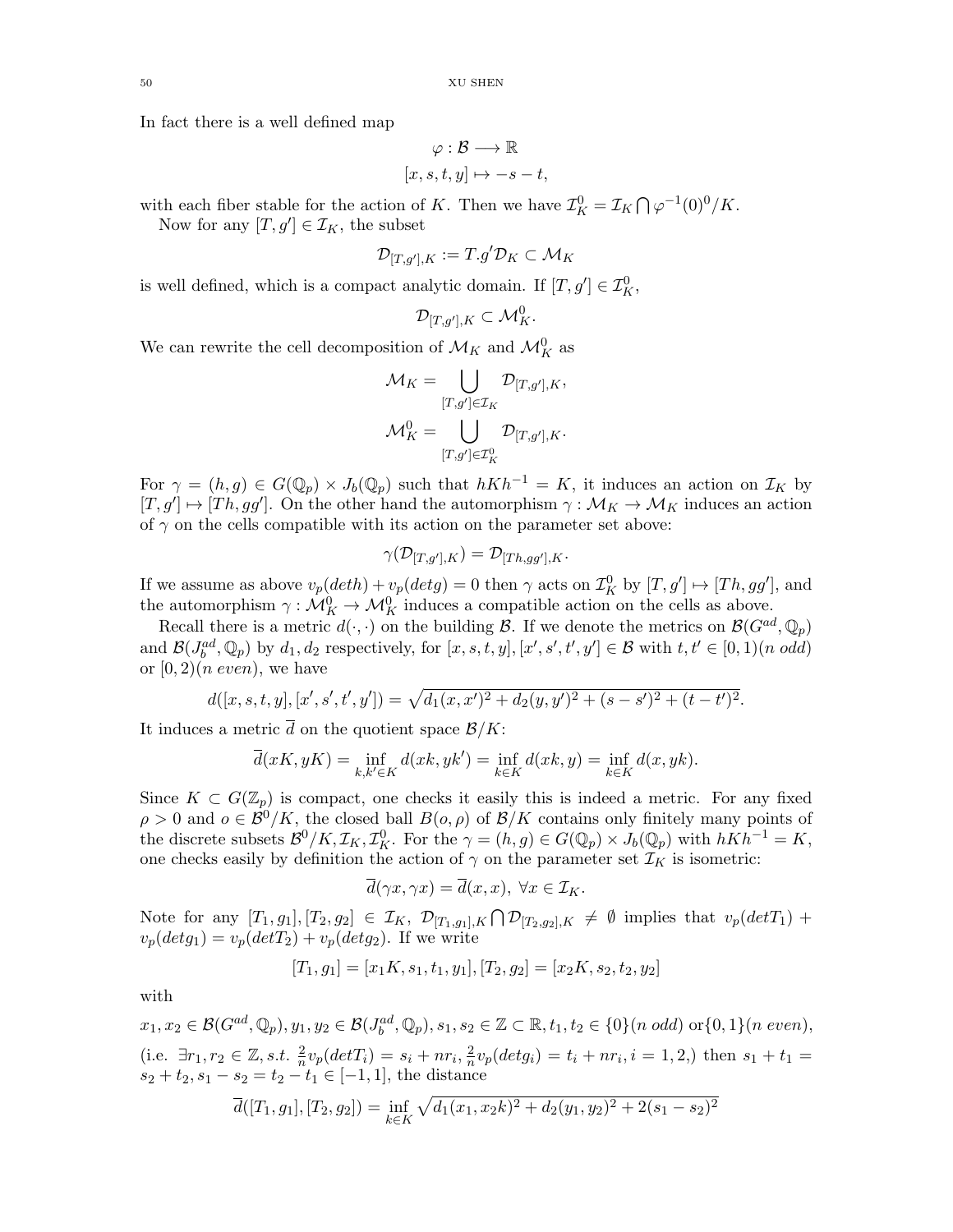just depends on  $\overline{d_1}(x_1K, x_2K)$  and  $d_2(y_1, y_2)$ , for the induced metric  $\overline{d_1}$  on  $\mathcal{B}(G^{ad}, \mathbb{Q}_p)/K$ defined in the same way as  $\overline{d}$ , and the metric  $d_2$  on  $\mathcal{B}(J_b^{ad}, \mathbb{Q}_p)$ .

**Proposition 11.1.** There exists a constant  $c > 0$ , which depends only on the locally finite cell decomposition of  $\mathcal{M}_K$ , such that for any  $[T_1, g_1], [T_2, g_2] \in \mathcal{I}_K$ , if  $\overline{d}([T_1, g_1], [T_2, g_2]) > c$ then we have

$$
\mathcal{D}_{[T_1,g_1],K}\bigcap \mathcal{D}_{[T_2,g_2],K}=\emptyset.
$$

*Proof.* We need to prove that, there exists a constant  $c > 0$ , such that for any  $[T, g] \in \mathcal{I}_K$ , and any  $[T', g'] \in \{ [T', g'] \in \mathcal{I}_K | \mathcal{D}_{[T', g'], K} \cap \mathcal{D}_{[T,g], K} \neq \emptyset \}$ , we have  $\overline{d}([T, g], [T', g']) \leq c$ . This is in fact implicitly contained in last section. We just indicate some key points here. First, if  $V_K \subset \mathcal{B}$  is any fixed fundamental domain for the action of K, then  $\forall x, y \in V_K$  by definition we have  $\overline{d}(xK, yK) \leq d(x, y)$ . Next, in the proof of proposition 10.2 (and also in remark 10.7), we see the  $T \in G(\mathbb{Z}_p) \setminus G(\mathbb{Q}_p)/G(\mathbb{Z}_p)$  such that  $\mathcal{D} \cap T \cdot \mathcal{D} \neq \emptyset$  corresponds to elements  $(a_1, \ldots, a_n) \in X_*(A)_+ \subset \mathbb{Z}_+^n$  such that  $a_i \leq C$  for  $i = 1, \ldots, n$  and C is a constant independent of T. Also by results of Vollaard-Wedhorn which we reviewed in section 7, the vertices  $\Lambda' = g'\Lambda \in \mathcal{B}(J_b^{der}, \mathbb{Q}_p)^0$  such that  $\mathcal{D} \cap g'\mathcal{D} \neq \emptyset$  satisfy  $\Lambda' \cap \Lambda \neq \emptyset$ , i.e. they share some common neighborhood, therefore there exists some constant  $C'$  independent of  $\Lambda, \Lambda'$ such that  $d_2(\Lambda, \Lambda') \leq C'$  for the metric  $d_2$  on  $\mathcal{B}(J_b^{der}, \mathbb{Q}_p)$ . Then one can easily deduce the proposition for the case  $K = G(\mathbb{Z}_p)$ , and the general case will follow as soon as this case  $\Box$ holds.

From now on we assume  $\gamma = (h, g) \in G(\mathbb{Q}_p) \times J_b(\mathbb{Q}_p)$  such that both h and g are regular elliptic semi-simple,  $hKh^{-1} = K$  and  $v_p(deth) + v_p(detg) = 0$ . Recall the γ-fixed vertices  $(\mathcal{B}^0)^\gamma$  is non empty (cf. [\[47\]](#page-56-26)), we fix a choice of  $\gamma$ -fixed vertex  $\hat{o}$ , and let  $o$  be its image in<br> $\mathcal{B}^{0}/K$ ,  $W_1$  are taken a shair  $\hat{o}$   $\epsilon$  will  $(0,0)$  as that  $\epsilon \epsilon$   $\epsilon$  will  $(0,0)/K$  (see the sha  $\mathcal{B}^0/K$ . We can take a choice  $\widehat{o} \in \varphi^{-1}(0)^0$  so that  $o \in \varphi^{-1}(0)^0/K$  (see the above  $\varphi$ ). Then  $\gamma(o) = o$  for the induced action  $\gamma : \mathcal{B}^0/K \to \mathcal{B}^0/K$ . For any  $\rho > 0$ , we consider the subset in  $\mathcal{I}_K^0$  defined by intersection of  $\mathcal{I}_K^0$  with the closed balls of radius  $\rho$  with center  $o$  in  $\mathcal{B}^0/K$ :

$$
A_{\rho} = \{ x \in \mathcal{B}^0 / K | \overline{d}(o, x) \le \rho \} \bigcap \mathcal{I}_K^0,
$$

which is a finite set, and  $\gamma(A_\rho) = A_\rho$  since  $\gamma(o) = o$ ,  $\overline{d}$  is  $\gamma$ -isometric, and  $\gamma(\mathcal{I}_K^0) = \mathcal{I}_K^0$ . For any finite set  $A \subset \mathcal{I}_{K}^0$ , we consider

$$
V_A = \bigcup_{[T,g'] \in A} \mathcal{D}_{[T,g'],K},
$$
  

$$
U_A = \mathcal{M}_K^0 - \bigcup_{[T,g'] \notin A} \mathcal{D}_{[T,g'],K}.
$$

**Proposition 11.2.** With notations as above,  $U_A$  is an open subspace of  $\mathcal{M}_K^0$ ,  $V_A$  is a compact analytic domain of  $\mathcal{M}_K^0$ , and we have  $U_A \subset V_A$ .

*Proof.* By our assumption in this section,  $\mathcal{D}_K$  is compact, thus it is clear that  $V_A$  as a finite union of compact analytic domains, is still a compact analytic domain. Since the union of closed subsets  $\bigcup_{[T,g']\notin A} \mathcal{D}_{[T,g],K}$  is locally finite, one can check easily it is closed in  $\mathcal{M}_{K}^{0}$ . Thus  $U_A$  is open. Finally the inclusion  $U_A \subset V_A$  holds since  $\mathcal{M}_K^0 = (\mathcal{M}_K^0 - U_A) \bigcup V_A$  by the cell decomposition of  $\mathcal{M}_K^0$ .  $K$ .

For any  $\rho > 0$ , denote

$$
U_{\rho} = U_{A_{\rho}}, \ V_{\rho} = V_{A_{\rho}}.
$$

$$
\gamma(U_{\rho}) = U_{\rho}, \gamma(V_{\rho}) = V_{\rho}
$$

Then

$$
\gamma(U_\rho)=U_\rho, \gamma(V_\rho)=V_\rho
$$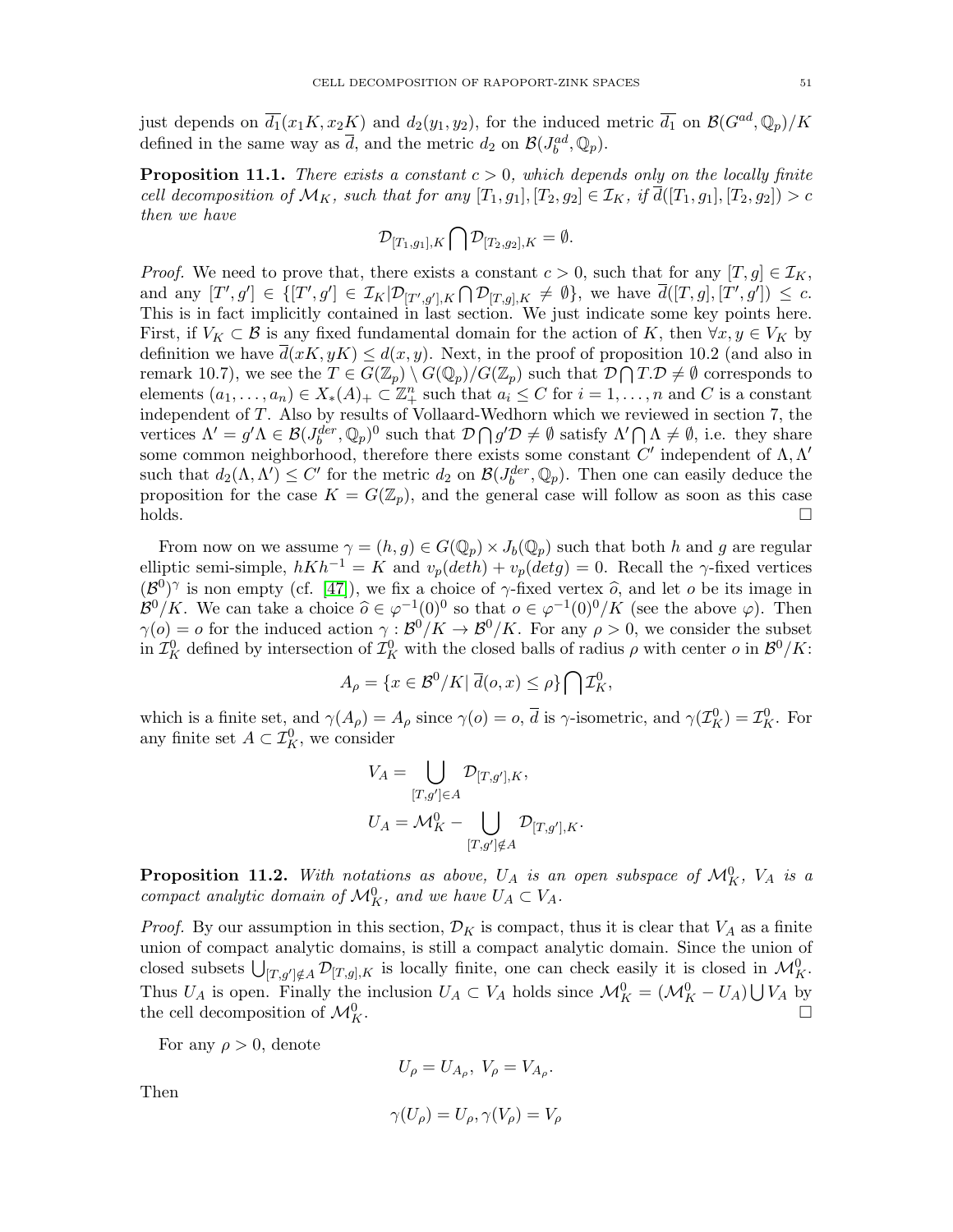since  $\gamma(A_\rho) = A_\rho$ . By the above proposition, each  $U_\rho$  is a locally compact open subspace of  $\mathcal{M}_K^0$ . We have

$$
H_c^j(\mathcal{M}_K^0 \times \mathbb{C}_p, \overline{\mathbb{Q}}_l) = \varinjlim_{\rho} H_c^j(U_\rho \times \mathbb{C}_p, \overline{\mathbb{Q}}_l),
$$

with

$$
dim_{\overline{\mathbb{Q}}_l} H_c^j(U_\rho \times \mathbb{C}_p, \overline{\mathbb{Q}}_l) < \infty.
$$

We have an induced action of  $\gamma$  on cohomology of  $U_{\rho}$ 

$$
\gamma: H_c^j(U_\rho \times \mathbb{C}_p, \overline{\mathbb{Q}}_l) \to H_c^j(U_\rho \times \mathbb{C}_p, \overline{\mathbb{Q}}_l).
$$

Denote

$$
H_c^*(U_\rho \times \mathbb{C}_p, \overline{\mathbb{Q}}_l) = \sum_{j \geq 0} (-1)^j H_c^j(U_\rho \times \mathbb{C}_p, \overline{\mathbb{Q}}_l),
$$

as an element in some suitable Grothendieck group. We consider the trace of  $\gamma$  on this Euler-Poincaré characteristic

$$
Tr(\gamma|H_c^*(U_{\rho}\times\mathbb{C}_p,\overline{\mathbb{Q}}_l))=\sum_{j\geq 0}(-1)^jTr(\gamma|H_c^j(U_{\rho}\times\mathbb{C}_p,\overline{\mathbb{Q}}_l)).
$$

We consider also

$$
H_c^*(\mathcal{M}_K^0 \times \mathbb{C}_p, \overline{\mathbb{Q}}_l) = \sum_{j \geq 0} (-1)^j H_c^j(\mathcal{M}_K^0 \times \mathbb{C}_p, \overline{\mathbb{Q}}_l),
$$

as an element in the Grothendieck group of smooth representations of  $(G(\mathbb{Q}_p) \times J_b(\mathbb{Q}_p))^1$ . Let  $Fix(\gamma|\mathcal{M}_K^0\times\mathbb{C}_p)$  be the set of fixed points of  $\gamma$  on  $\mathcal{M}_K^0\times\mathbb{C}_p$ , then each fixed point is simple since the *p*-adic period mapping  $\mathcal{M}_K^0 \to \mathcal{F}^a$  is étale, and the fixed points of g on  $\mathcal{F}^a$ are all simple.

We will use our result of cell decomposition of  $\mathcal{M}_K^0$ , to verify that the action of  $\gamma$  satisfies the conditions of Mieda's theorem 3.13 in [\[37\]](#page-56-2), thus deduce a Lefschetz trace formula in our case. In fact we will use a Berkovich version of loc. cit. Recall that, if  $k$  is a complete non-archimedean field and  $k^0$  is its ring of integers, then the category of Hausdorff strictly k-analytic spaces is equivalent to the category of adic spaces which are taut and locally of finite type over  $spa(k, k^0)$ , see [\[26\]](#page-56-27) chapter 8. If X is a Hausdorff strictly k-analytic space, we denote by  $X^{ad}$  the associated adic space, which is taut and locally of finite type over  $spa(k, k^0)$ .

**Theorem 11.3.** For the fixed  $\gamma = (h, g) \in G(\mathbb{Q}_p) \times J_b(\mathbb{Q}_p)$  such that both h and g are regular elliptic,  $v_p(deth) + v_p(detg) = 0$ , there exist a sufficient small open compact subgroup  $K' \subset G(\mathbb{Z}_p)$  and a sufficient large number  $\rho_0 >> 0$ , such that for all open compact subgroup  $K \subset K'$  which is normalized by h and all  $\rho \ge \rho_0$ , we have the Lefschetz trace formula

$$
Tr(\gamma|H_c^*(U_\rho\times\mathbb{C}_p,\overline{\mathbb{Q}}_l))=\#Fix(\gamma|\mathcal{M}_K^0\times\mathbb{C}_p),
$$

which is well defined and finite. Since the right hand side is independent of  $\rho$ , we can define

$$
Tr(\gamma|H_c^*(\mathcal{M}_K^0 \times \mathbb{C}_p, \overline{\mathbb{Q}}_l)) := Tr(\gamma|H_c^*(U_\rho \times \mathbb{C}_p, \overline{\mathbb{Q}}_l))
$$

for  $\rho >> 0$ , and thus

$$
Tr(\gamma|H_c^*(\mathcal{M}_K^0 \times \mathbb{C}_p, \overline{\mathbb{Q}}_l)) = \# Fix(\gamma|\mathcal{M}_K^0 \times \mathbb{C}_p).
$$

*Proof.* Since h is elliptic, for sufficiently small open compact subgroup  $K \subset G(\mathbb{Z}_p)$  such that  $hKh^{-1} = K$ , we have the following claim

$$
\overline{d}(x,\gamma x) \to \infty
$$
, when  $x \in \mathcal{I}_K^0, \overline{d}(o,x) \to \infty$ .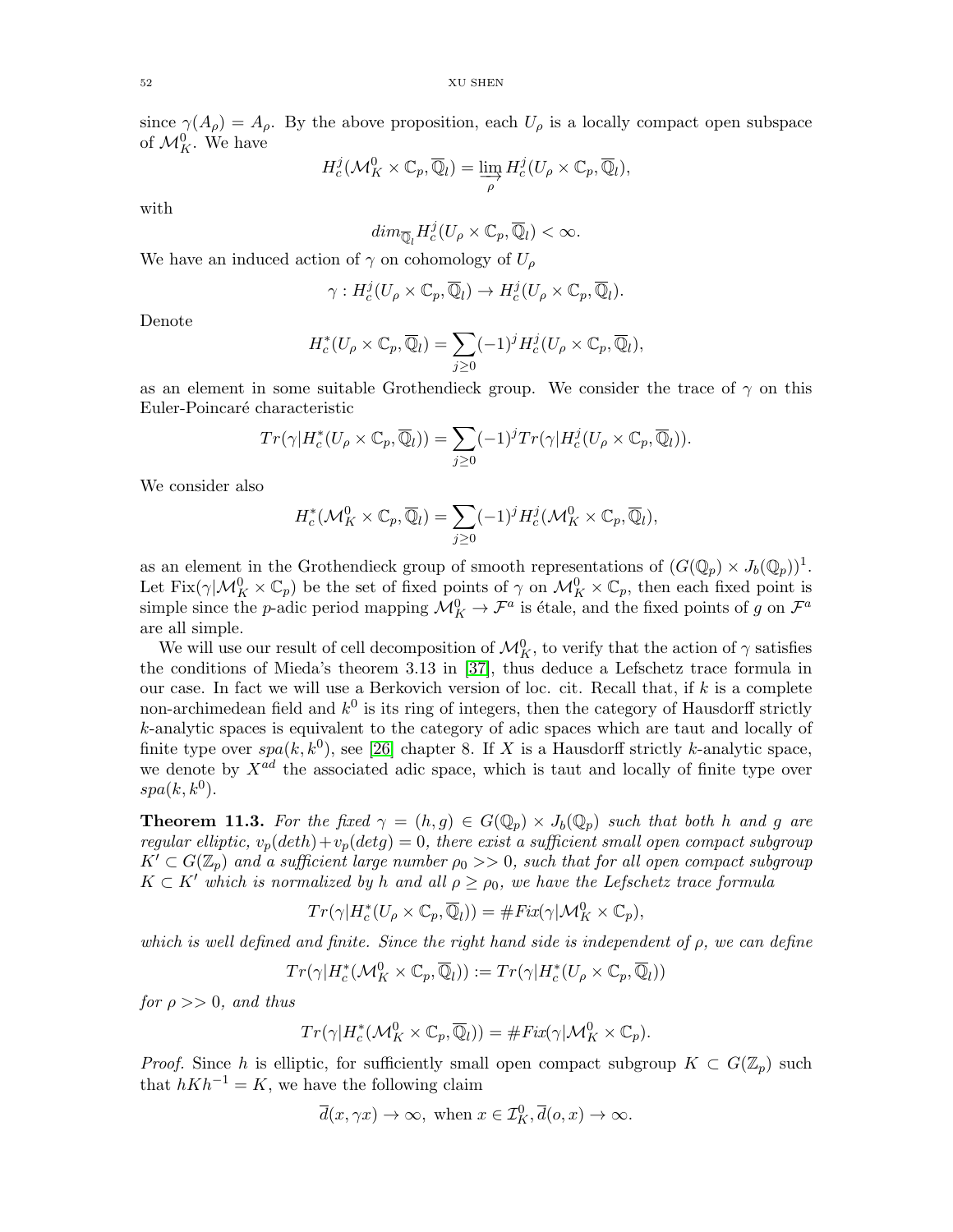In fact, since  $o, x \in \varphi^{-1}(0)^0/K$ , write  $o = [o_1K, -s, s, o_2], x = [x_1K, -t, t, x_2]$  with  $o_1, x_1 \in \mathcal{B}(G^{ad}, \mathbb{Q}_p), o_2, x_2 \in \mathcal{B}(J_b^{ad}, \mathbb{Q}_p), s, t \in \{0\}(n \text{ odd}) \text{ or } \{0, 1\}(n \text{ even}), \text{ then}$ 

$$
\gamma(x) = [x_1 hK, \frac{2}{n} v_p(deth) - t, \frac{2}{n} v_p(detg) + t, gx_2] = [x_1 hK, -t', t', gx_2]
$$

with  $t' \in \{0\} (n \text{ odd}) \text{ or } \{0,1\} (n \text{ even}),$ 

$$
\overline{d}(x,\gamma x) = \inf_{k \in K} \sqrt{d_1(x_1,x_1hk)^2 + d_2(x_2,gx_2)^2 + 2(t-t')^2},
$$
  

$$
\overline{d}(o,x) = \inf_{k \in K} \sqrt{d_1(x_1k,o_1)^2 + d_2(x_2,o_2)^2 + 2(t-s)^2}.
$$

To prove the above statement, we first work with  $\mathcal{B}' := \mathcal{B}(G^{ad}, \mathbb{Q}_p) \times \mathcal{B}(J^{ad}_b, \mathbb{Q}_p)$ . Denote the metric on  $\mathcal{B}'$  by d'. Since  $h, g$  are elliptic, the fixed points set  $(\mathcal{B}')^{\gamma}$  is nonempty and compact. Moreover, for K sufficiently small,  $(\mathcal{B}')^{(h,g)} = (\mathcal{B}')^{(h',g)}$  for any  $h' \in hK$  (cf. the proof of lemma 12 in [\[47\]](#page-56-26)). For  $o' = (o_1, o_2) \in (\mathcal{B}')^{(h,g)}$  fixed, a simple triangle inequality shows that  $d'(x', (\mathcal{B}')^{(h,g)}) \to \infty$  when  $x' = (x_1, x_2) \in \mathcal{B}', d'(o', x') = \sqrt{d_1(x_1, o_1)^2 + d_2(x_2, o_2)^2} \to \infty$ , since  $(\mathcal{B}')^{(h,g)}$  is compact. On the other hand, for any automorphism  $\sigma$  of  $\mathcal{B}'$  with  $(\mathcal{B}')^{\sigma} \neq \emptyset$ , there exists a constant  $0 < \theta \leq \pi$  which just depends on  $\mathcal{B}'$  and  $\sigma$ , such that

$$
d'(x', \sigma x') \ge 2d'(x', (\mathcal{B}')^{\sigma})\sin(\frac{\theta}{2}),
$$

see [\[46\]](#page-56-28) proposition 2.3. In particular,  $d'(x', \gamma' x') \to \infty$  when  $d'(\sigma', x') \to \infty$  for any  $h' \in$  $hK, \gamma' = (h', g)$ . As K is compact this deduces the above statement.

We have

$$
\mathcal{M}_K^0 - U_\rho = \bigcup_{[T,g'] \in \mathcal{I}_K^0 - A_\rho} \mathcal{D}_{[T,g'],K}
$$
  

$$
V_\rho - U_\rho = \bigcup_{[T,g'] \in A_\rho - A_{\rho-c}} F_{T,g'},
$$

where for any  $[T, g'] \in A_{\rho}$ ,

$$
F_{T,g'} = \mathcal{D}_{[T,g'],K} \bigcap (\mathcal{M}_K^0 - U_\rho),
$$

which is nonempty only if  $[T, g'] \in A_{\rho} - A_{\rho-c}$  by proposition 11.1, in which case  $F_{T,g'}$  is a compact analytic domain in  $\mathcal{D}_{[T,g'],K} \subset V_{\rho}$ . By the above claim, there exists a sufficiently large  $\rho_0 >> 0$ , such that for any  $\rho \geq \rho_0$ ,  $[T, g'] \in \mathcal{I}_{K}^0 - A_{\rho-c}$ , we have  $\overline{d}([T, g'], \gamma([T, g']) > c$ , and thus by proposition 11.1

$$
\mathcal{D}_{[T,g'],K} \bigcap \gamma(\mathcal{D}_{[T,g'],K}) = \emptyset, \ F_{T,g'} \bigcap \gamma(F_{T,g'}) = \emptyset \ (\text{for } [T,g'] \in A_{\rho} - A_{\rho-c}).
$$

To apply Mieda's theorem, we pass to adic spaces. We have the locally finite cell decomposition

$$
(\mathcal{M}_K^0)^{ad}=\bigcup_{[T,g']\in \mathcal{I}_K^0}\mathcal{D}_{[T,g'],K}^{ad},
$$

where each cell  $\mathcal{D}^{ad}_{[T,g'],K}$  is a quasi-compact open subspace of  $(\mathcal{M}^0_K)^{ad}, \mathcal{D}^{ad}_{[T_1,g_1],K} \bigcap \mathcal{D}^{ad}_{[T_2,g_2],K} \neq 0$  $\emptyset \Leftrightarrow \mathcal{D}_{[T_1,g_1],K} \bigcap \mathcal{D}_{[T_2,g_2],K} \neq \emptyset$ , and the action of  $\gamma$  on  $(\mathcal{M}_K^0)^{ad}$  induces the action of the cells in the same way as the case of Berkovich spaces. By [\[26\]](#page-56-27) 8.2,  $U_{\rho}^{ad}$  is an open subspace of  $({\cal M}_K^0)^{ad}$ , which is separated, smooth, and partially proper. On the other hand  $V_{\rho}^{ad} = \bigcup_{[T,g'] \in A_{\rho}} \mathcal{D}_{[T,g'],K}^{ad}$  is a quasi-compact open subspace. Consider the closure  $\overline{V_{\rho}^{ad}} = \bigcup_{[T,g'] \in A_{\rho}} \overline{\mathcal{D}_{[T,g'],K}^{ad}}$  of  $V_{\rho}^{ad}$  in  $(\mathcal{M}_{K}^{0})^{ad}$ , which is a proper pseudo-adic space and contained in the quasi-compact space  $V_{\rho}^{ad}$ . We know that  $V_{\rho}^{ad}$  (resp.  $\mathcal{D}_{[T,g'],K}^{ad}$ ) is the set of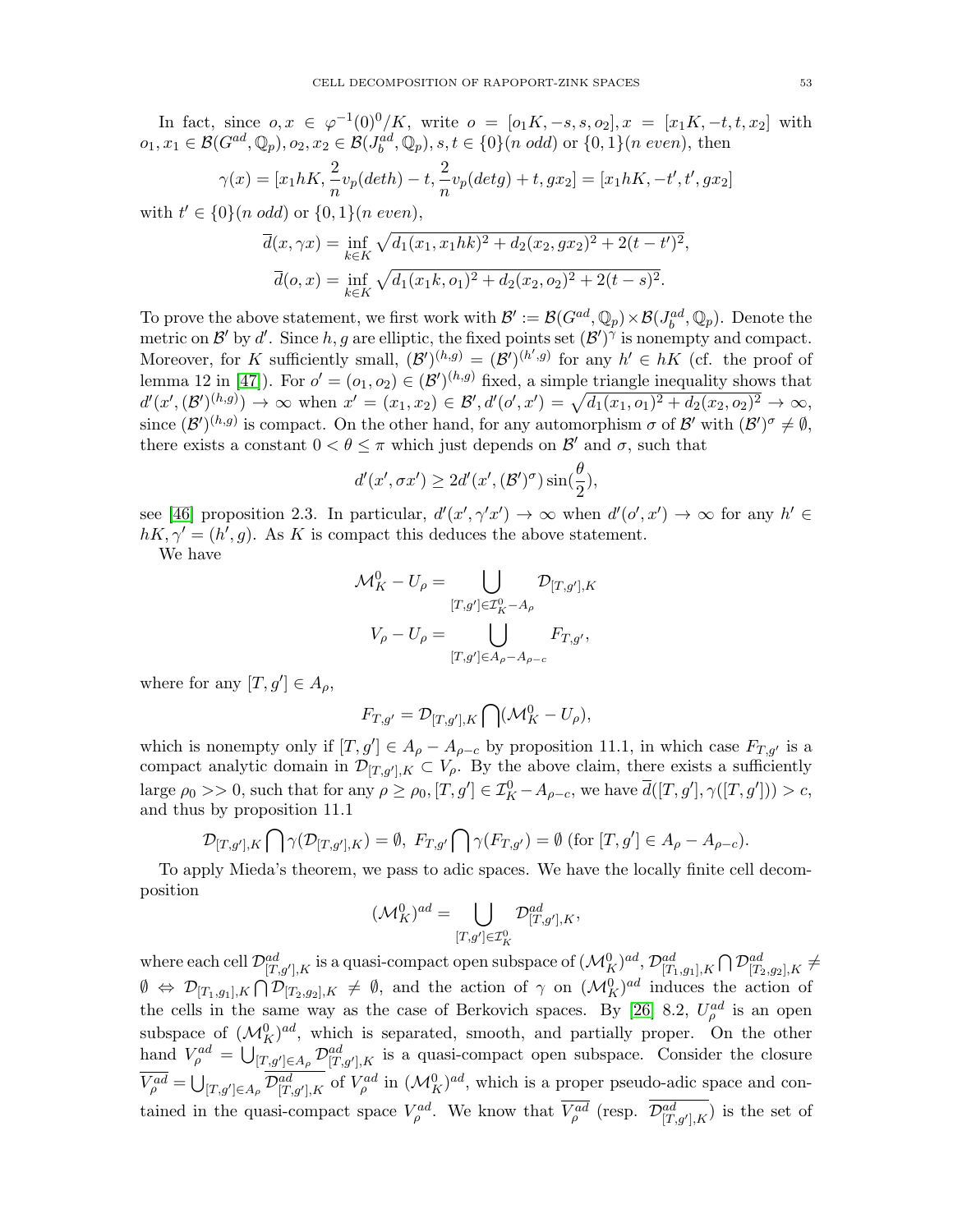all the specializations of the points in  $V^{ad}_{\rho}$  (resp.  $\mathcal{D}^{ad}_{[T,g'],K}$ ). Moreover,  $\gamma$  induces automorphisms  $\gamma: V_{\rho}^{ad} \to V_{\rho}^{ad}, V_{\rho}^{ad} \to V_{\rho}^{ad}, U_{\rho}^{ad} \to U_{\rho}^{ad}.$  Since  $V_{\rho-c}^{ad} \subset U_{\rho}^{ad} \subset V_{\rho}^{ad}$ , we have  $\overline{V_{\rho}^{ad}} - V_{\rho}^{ad} = \bigcup_{[T,g'] \in A_{\rho}-A_{\rho-c}} (\mathcal{D}_{[T,g'],K}^{ad} - \mathcal{D}_{[T,g'],K}^{ad})$ . Note  $\mathcal{D}^{ad}_{[T_1,g_1],K} \bigcap \mathcal{D}^{ad}_{[T_2,g_2],K} \neq \emptyset \Leftrightarrow \overline{\mathcal{D}^{ad}_{[T_1,g_1],K}} \bigcap \overline{\mathcal{D}^{ad}_{[T_2,g_2],K}} \neq \emptyset.$ 

(The direction  $\Rightarrow$  is trivial; for the direction  $\Leftarrow$ , just note that the set of generalizations of a point is a totally ordered chain.) For  $[T, g'] \in A_{\rho} - A_{\rho-c}$ , let  $W_{T,g'} = \mathcal{D}^{ad}_{[T,g'],K} - \mathcal{D}^{ad}_{[T,g'],K}$ . By the paragraph above, for  $\rho >> 0$  we have  $\gamma(W_{T,g'}) \bigcap W_{T,g'} = \emptyset$ . One sees the conditions of theorem 3.13 in [\[37\]](#page-56-2) for  $V_{\rho}^{ad}$  and its compactification  $V_{\rho}^{ad}$  hold. For the convenience of the audience, we recall these conditions in our setting: for all  $x \in V_{\rho}^{ad} - V_{\rho}^{ad}$ , there exist closed constructible subsets  $W_1, W_2$  of  $\overline{V_{\rho}^{ad}}$  such that  $x \in W_1, \gamma(x) \in W_2$  and  $W_1 \cap W_2 = \emptyset$ . Hence we get

$$
Tr(\gamma|H_c^*(V_\rho^{ad}\times\mathbb{C}_p,\overline{\mathbb{Q}}_l))=\#\mathrm{Fix}(\gamma|V_\rho^{ad}\times\mathbb{C}_p)=\#\mathrm{Fix}(\gamma|V_\rho\times\mathbb{C}_p).
$$

By [\[27\]](#page-56-29) proposition 2.6 (i) and lemma 3.4, we have

$$
Tr(\gamma|H_c^*(V_{\rho}^{ad}\times\mathbb{C}_p,\overline{\mathbb{Q}}_l))=Tr(\gamma|H_c^*(U_{\rho}^{ad}\times\mathbb{C}_p,\overline{\mathbb{Q}}_l))+Tr(\gamma|H_c^*((V_{\rho}^{ad}-U_{\rho}^{ad})\times\mathbb{C}_p,\overline{\mathbb{Q}}_l)).
$$

Since  $V_{\rho}^{ad}-U_{\rho}^{ad}=\bigcup_{[T,g']\in A_{\rho}-A_{\rho-c}}F'_{[T,g']}$ , where  $F'_{[T,g']} \subset F_{[T,g']}^{ad}$  is some locally closed subset, by the paragraph above,  $F^{\prime}_{[T,g']} \bigcap \gamma(F^{\prime}_{[T,g']} ) = \emptyset$ . As  $A_{\rho} - A_{\rho-c}$  is a finite set, there are only finitely many orbits for the action of  $\gamma$ . For the union of the subspaces  $F'_{[T,g']}$  over an orbit of  $\gamma$ , the trace of  $\gamma$  on its cohomology is 0. Then one can repeat by the above argument to get that  $Tr(\gamma|H_c^*((V_\rho^{ad}-U_\rho^{ad})\times\mathbb{C}_p,\overline{\mathbb{Q}}_l))=0$ . By the comparison theorem on compactly support cohomology of Berkovich spaces and adic spaces (proposition 8.3.6 of [\[26\]](#page-56-27)), we can conclude

$$
Tr(\gamma|H_c^*(U_{\rho}\times\mathbb{C}_p,\overline{\mathbb{Q}}_l))=Tr(\gamma|H_c^*(U_{\rho}^{ad}\times\mathbb{C}_p,\overline{\mathbb{Q}}_l))=Tr(\gamma|H_c^*(V_{\rho}^{ad}\times\mathbb{C}_p,\overline{\mathbb{Q}}_l))=\#\mathrm{Fix}(\gamma|V_{\rho}\times\mathbb{C}_p).
$$

As the reason above, for  $\rho \gg 0$ ,  $\gamma$  permutes the cells  $\mathcal{D}_{[T,g'],K}$  for  $[T,g'] \notin A_{\rho}$ , we have

$$
Fix(\gamma|V_{\rho}\times\mathbb{C}_p)=Fix(\gamma|\mathcal{M}_K^0\times\mathbb{C}_p).
$$

The theorem is thus proved.

Remark 11.4. In fact we have

$$
H_c^i(\mathcal{M}_K^0 \times \mathbb{C}_p, \overline{\mathbb{Q}}_l) \simeq H_c^i((\mathcal{M}_K^0)^{ad} \times \mathbb{C}_p, \overline{\mathbb{Q}}_l) = \varinjlim_{\rho} H_c^i(V_{\rho}^{ad} \times \mathbb{C}_p, \overline{\mathbb{Q}}_l), \ \forall \, i \geq 0,
$$

here the second equality comes from proposition 2.1 (iv) in [\[27\]](#page-56-29). We can work totally in the framework of adic spaces when considering cohomology. But here we have chosen to transfer back the result to Berkovich spaces, so we insist on working with the open subspaces  $U_{\rho}$ .

We have a nice formula for the number of fixed points for the quotient space  $\mathcal{M}_K/p^{\mathbb{Z}}$ . Note if  $g \in J_b(\mathbb{Q}_p)$  is a regular elliptic semi-simple element, for any  $x \in \text{Fix}(g|\mathcal{F}^a(\mathbb{C}_p)),$ there is an element  $h_{g,x} \in G(\mathbb{Q}_p)$  which is conjugate to g over  $\overline{\mathbb{Q}}_p$  defined by the comparison isomorphism

$$
V_p(H_y)\otimes_{\mathbb{Q}_p} B_{dR} \stackrel{\sim}{\longrightarrow} V_L \otimes_L B_{dR},
$$

where  $y \in \pi^{-1}(x)$  is any point in the fiber of the *p*-adic period mapping  $\pi : \mathcal{M} \to \mathcal{F}^a$ .  $h_{g,x}$  is well defined, and it does not depend on the choice of  $y \in \pi^{-1}(x)$ . We remark that for different  $x_1, x_2 \in \text{Fix}(g|\mathcal{F}^a(\mathbb{C}_p))$ ,  $h_{g,x_1}$  and  $h_{g,x_2}$  may be in the same conjugacy class in  $G(\mathbb{Q}_p).$ 

$$
\Box
$$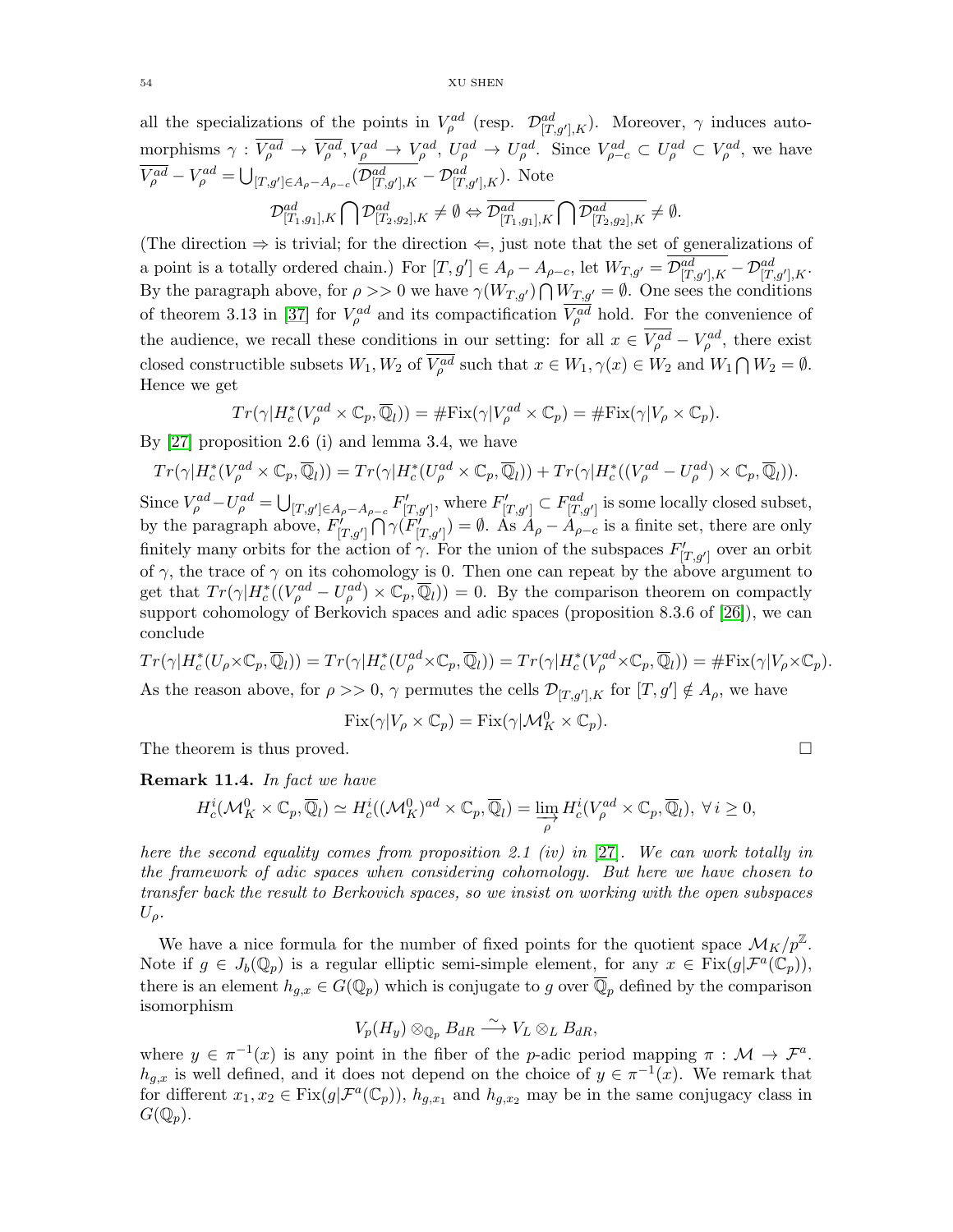**Corollary 11.5.** Let the notations be as in the above theorem. If  $n$  is even we assume that 2  $\frac{2}{n}(v_p(deth)+v_p(detg))$  is even. Fix compatible Haar measures on  $G(\mathbb{Q}_p)$  and the centralizer of  $h_{g,x}$ ,  $G_{h_{g,x}} := \{h' \in G(\mathbb{Q}_p)|h'h_{g,x}h'^{-1} = h_{g,x}\}.$  Denote the characteristic function of  $h^{-1}K$  by  $1_{h^{-1}K}$  and the volume of K under the fixed Haar measure by  $Vol(K)$ . Then we have the following formula

$$
Tr(\gamma|H_c^*((\mathcal{M}_K/p^{\mathbb{Z}})\times\mathbb{C}_p,\overline{\mathbb{Q}}_l))=\sum_{x\in Fix(g|\mathcal{F}^a(\mathbb{C}_p))} Vol(G_{h_{g,x}}/p^{\mathbb{Z}})O_{h_{g,x}}(\frac{1_{h^{-1}K}}{Vol(K)}),
$$

where  $Vol(G_{h_{g,x}}/p^{\mathbb{Z}})$  is the volume of  $G_{h_{g,x}}/p^{\mathbb{Z}}$  by the induced Haar measure on  $G(\mathbb{Q}_p)/p^{\mathbb{Z}}$ ,

$$
O_{h_{g,x}}(\frac{1_{h^{-1}K}}{Vol(K)}) = \int_{G(\mathbb{Q}_p)/G_{h_{g,x}}}\frac{1_{h^{-1}K}}{Vol(K)}(z^{-1}h_{g,x}z)dz
$$

is the orbit integral of  $\frac{1_{h-1_K}}{Vol(K)}$  over the conjugate class of  $h_{g,x}$ .

*Proof.* We just need count the number of the fixed geometric points set  $Fix(\gamma |(\mathcal{M}_K/p^{\mathbb{Z}}) \times$  $\mathbb{C}_p$ ). This can be done by considering the map

$$
{\mathcal M}_K/p^\Z \to {\mathcal F}^a \subset {\mathbf P}^{n-1,an}
$$

induced the *p*-adic period mapping, as in theorem 2.6.8 of [\[52\]](#page-57-2) and [\[39\]](#page-56-15). In particular we have

$$
\# \mathrm{Fix}(\gamma |(\mathcal{M}_K/p^{\mathbb{Z}}) \times \mathbb{C}_p) = \sum_{x \in \mathrm{Fix}(g | \mathcal{F}^a(\mathbb{C}_p))} \# \{ h' \in G(\mathbb{Q}_p) / p^{\mathbb{Z}} K | h'^{-1} h_{g,x} h' = h^{-1} \}.
$$

One can then write this number easily in the form as in the corollary.

For a supercuspidal representation  $\pi$  of  $G(\mathbb{Q}_p)$ , we consider

$$
H(\pi) = \sum_{j\geq 0} (-1)^j \text{Hom}_{G(\mathbb{Q}_p)}(\varinjlim_K H_c^j(\mathcal{M}_K \times \mathbb{C}_p, \overline{\mathbb{Q}}_l), \pi).
$$

Assume that  $\text{Hom}_{G(\mathbb{Q}_p)}(\varinjlim_K H_c^j(\mathcal{M}_K \times \mathbb{C}_p, \overline{\mathbb{Q}}_l), \pi)$  is of finite length for each  $j \geq 0$ , which should be always the case then  $H(\pi)$  is a well defined element in Croth–  $(L(\mathbb{Q}))$ should be always the case, then  $H(\pi)$  is a well defined element in  $\text{Groth}_{\overline{\mathbb{Q}}_l}(J_b(\mathbb{Q}_p)).$ 

**Corollary 11.6.** Let  $\pi$  be a supercuspidal representation of  $G(\mathbb{Q}_p)$ ,  $g \in J_b(\mathbb{Q}_p)$  be a regular elliptic semi-simple element. Assume that  $\pi$  is of the form  $\pi = c - Ind_{K_{\pi}}^{G(\mathbb{Q}_p)} \lambda$ , for some open compact modulo center subgroup  $K_{\pi} \subset G(\mathbb{Q}_p)$  and some finite dimensional representation  $\lambda$  of  $K_{\pi}$ . Then we have

$$
tr_{H(\pi)}(g)=\sum_{x\in Fix(g|\mathcal F^a(\mathbb C_p))}tr_{\pi}(h_{g,x}).
$$

**Remark 11.7.** Conjecturally, all the supercuspidal representations of  $G(\mathbb{Q}_p)$  are of the above form  $c - Ind_{K_{\pi}}^{G(\mathbb{Q}_p)} \lambda$ , see for example [\[51\]](#page-57-7).

Proof. One computes exactly as in [\[39\]](#page-56-15) or the proof of theorem 4.1.3 in [\[52\]](#page-57-2), using theorem 11.3 and corollary 11.5. Here we just indicate a point when using the method of [\[39\]](#page-56-15). As the notations there, let  $T = p^{\mathbb{Z}}$  considered as a subgroup of  $G(\mathbb{Q}_p)$ , and  $K_0 \lhd K_{\pi}$  be an open compact normal subgroup such that  $\lambda$  is trivial on  $TK_0$ . Let  $\Xi_{\pi} = K_{\pi}/TK_0$  and  $\Xi_{\pi}^e$ be the subset of classes which contain an elliptic representative. We have a natural bijection

$$
\Box
$$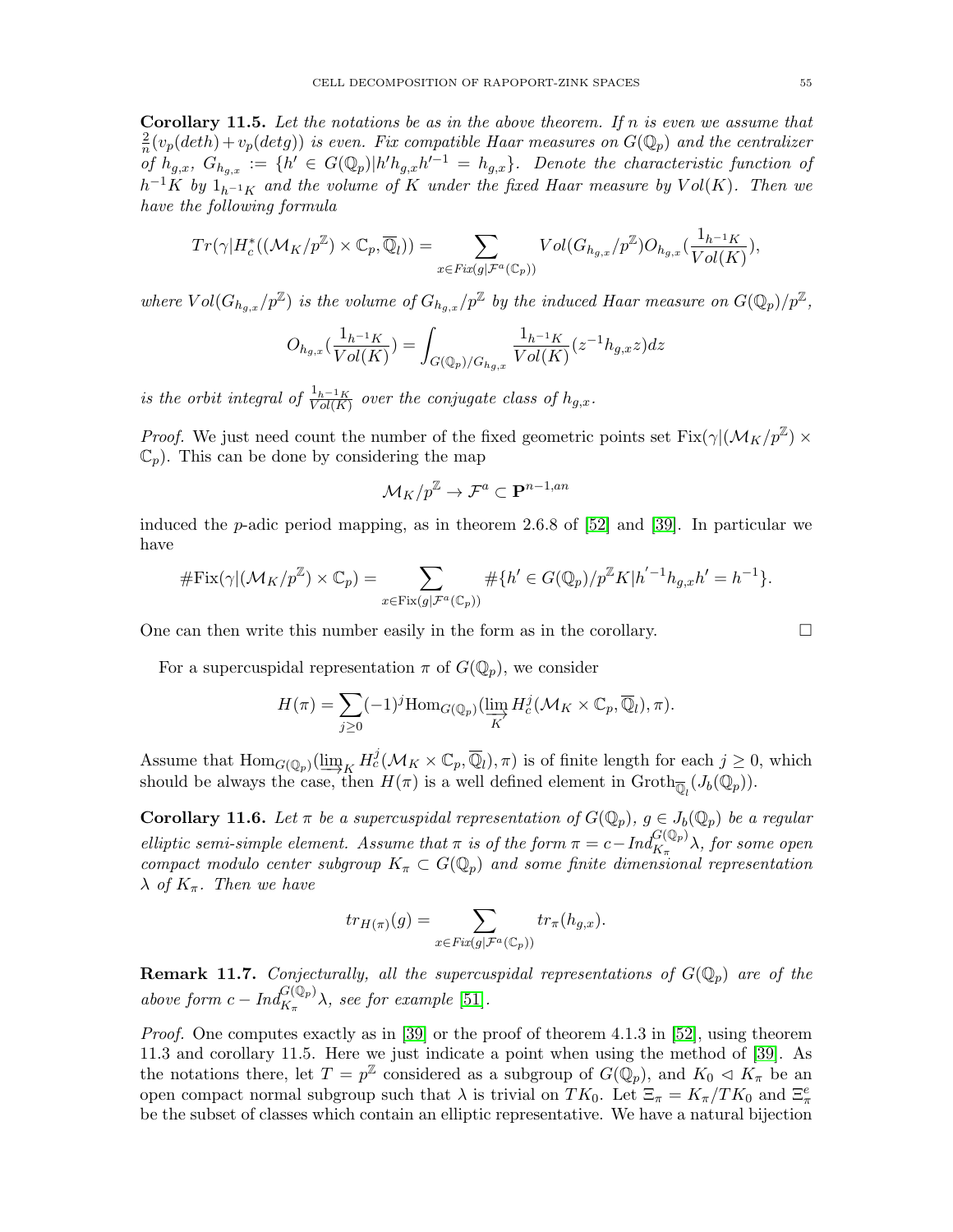$H_c^*((\mathcal{M}_{K_0}/T)\times \mathbb{C}_p,\overline{\mathbb{Q}}_l)\simeq H_c^*(\mathcal{M}_{K_0}^0\times \mathbb{C}_p,\overline{\mathbb{Q}}_l)$  if n is odd, and  $H_c^*((\mathcal{M}_{K_0}/T)\times \mathbb{C}_p,\overline{\mathbb{Q}}_l)\simeq$  $\oplus_{i=0,1} H_c^*({\mathcal M}_{K_0}^i \times {\mathbb C}_p, \overline{\mathbb{Q}}_l)$  if *n* is even. Then (cf. [\[30\]](#page-56-30) and [\[52\]](#page-57-2))

$$
tr_{H(\pi)}(g) = tr(g|\text{Hom}_{K_{\pi}}(H_c^*((\mathcal{M}_{K_0}/T) \times \mathbb{C}_p, \overline{\mathbb{Q}}_l), \lambda))
$$
  
= 
$$
\frac{1}{\#\Xi_{\pi}} \sum_{h \in \Xi_{\pi}^e} tr((h, g)|H_c^*(U_{\rho_h} \times \mathbb{C}_p, \overline{\mathbb{Q}}_l))tr(h^{-1}|\lambda)
$$

if  $n$  is odd, and

$$
= \frac{1}{\# \Xi_{\pi}} \sum_{h \in \Xi_{\pi}^{e}} tr((h, g) | \oplus_{i=0,1} H_{c}^{*}(U_{\rho_{h}}^{i} \times \mathbb{C}_{p}, \overline{\mathbb{Q}}_{l})) tr(h^{-1}|\lambda)
$$

if n is even. The remaining computations are just using theorem 11.3 and corollary 11.5.  $\Box$ 

As [\[52\]](#page-57-2) and [\[39\]](#page-56-15), we will hope to use the above corollary to prove the realization of the local Jacquet-Langlands correspondence for smooth representations of  $G(\mathbb{Q}_p)$  and  $J_b(\mathbb{Q}_p)$ (for n even) in the cohomology of our Rapoport-Zink spaces. By the method of Strauch in [\[52\]](#page-57-2) (and [\[39\]](#page-56-15)), we are just reduced to problems of classification of L-packets of  $G(\mathbb{Q}_p)$ and  $J_b(\mathbb{Q}_p)$ , and characterization of the local Jacquet-Langlands correspondence between smooth representations of them. Considering the recent progress on classification of Lpackets (global and local) for unitary groups, for example see [\[40\]](#page-56-31) for the local case which concerns us, it seems that these can be achieved soon.

#### <span id="page-55-0"></span>**REFERENCES**

- <span id="page-55-4"></span>[1] V.G. Berkovich, *Spectral theory and analytic geometry over non-Archimedean fields*, volume 33 of Mathematical Surveys and Monographs. American Mathematical Society, Providence, RI, 1990.
- <span id="page-55-5"></span>[2] V.G. Berkovich, Étale cohomology for non-archimedean analytic spaces, Publ. Math. IHES 78 (1993), 5-161.
- <span id="page-55-14"></span>[3] V.G. Berkovich, *Vanihsing cycles for formal schemes* II, Invent. Math. 125 (1996), 367-390.
- <span id="page-55-11"></span>[4] P. Berthelot, *Cohomologie rigide et cohomologie rigide à support propre, Première partie*, Prépublication IRMAR 96-03, 1996.
- <span id="page-55-12"></span>[5] S. Bosch, W. L¨utkebohmert, *Formal and rigid geometry I, Rigid spaces*, Math. Ann. 295(2) (1993), 291-317.
- <span id="page-55-9"></span>[6] O. B¨ultel, T. Wedhorn, *Congruence relations for Shimura varieties associated to some unitary groups*, J. Inst. Math. Jussieu 5 (2006), 229-261.
- <span id="page-55-1"></span>[7] H. Carayol, *Non-abelian Lubin-Tate theory*, in "Automorphic Forms, Shimura varieties, and L-Functions" Vol 2, Perspect. Math. 11, Academic Press, 1990, 15-39.
- <span id="page-55-7"></span>[8] C.-L. Chai, *Hecke orbits as Shimura varieties in positive characteristic*, in Proc. ICM Madrid 2006, Vol 2, 295-312, European Math. Soc. 2006.
- <span id="page-55-8"></span>[9] C.-L. Chai, *Hecke orbits on Siegel modular varieties*, in Geometric methods in algebra and number theory, Progr. in Math. 235, Birkhäuser, Boston, MA, 2004, 71-107.
- <span id="page-55-10"></span>[10] M. Chen, *Le morphisme d´eterminant pour les espaces de modules de groupes* p*-divisibles*, PhD thesis of Université Paris-Sud XI, 2011.
- <span id="page-55-15"></span>[11] J.-F. Dat, S. Orlik, M. Rapoport, *Period Domains over finite and local fields*, Cambridge Tracts in Mathematics, 183. Cambridge University Press, Cambridge, 2010.
- <span id="page-55-13"></span>[12] A.J. de Jong, *Crystalline Dieudonn´e module theorey via formal and rigid geometry*, Inst. Hautes Etudes ´ Sci. Publ. Math. 82 (1995), 5-96.
- <span id="page-55-6"></span>[13] A.J. de Jong, *Étale fundamental groups of non-Archimedean analytic spaces*, Compo. Math. 97 (1995), 89-118.
- <span id="page-55-3"></span>[14] G. Faltings, *The trace formula and Drinfeld's upper halfplane*, Duke Math. 76 (1994), No.2, 467-481.
- <span id="page-55-2"></span>[15] G. Faltings, *A relation between two moduli spaces studied by V.G. Drinfeld*, in "Algebric Number Theory and Algebraic Geometry", Contemp. Math. 300, Amer. Math. Soc., Providence, 2002, 115-129.
- <span id="page-55-16"></span>[16] G. Faltings, *Coverings of p-adic period domains*, Journal für die reine und angewandte Mathematik 643 (2010), 111-139.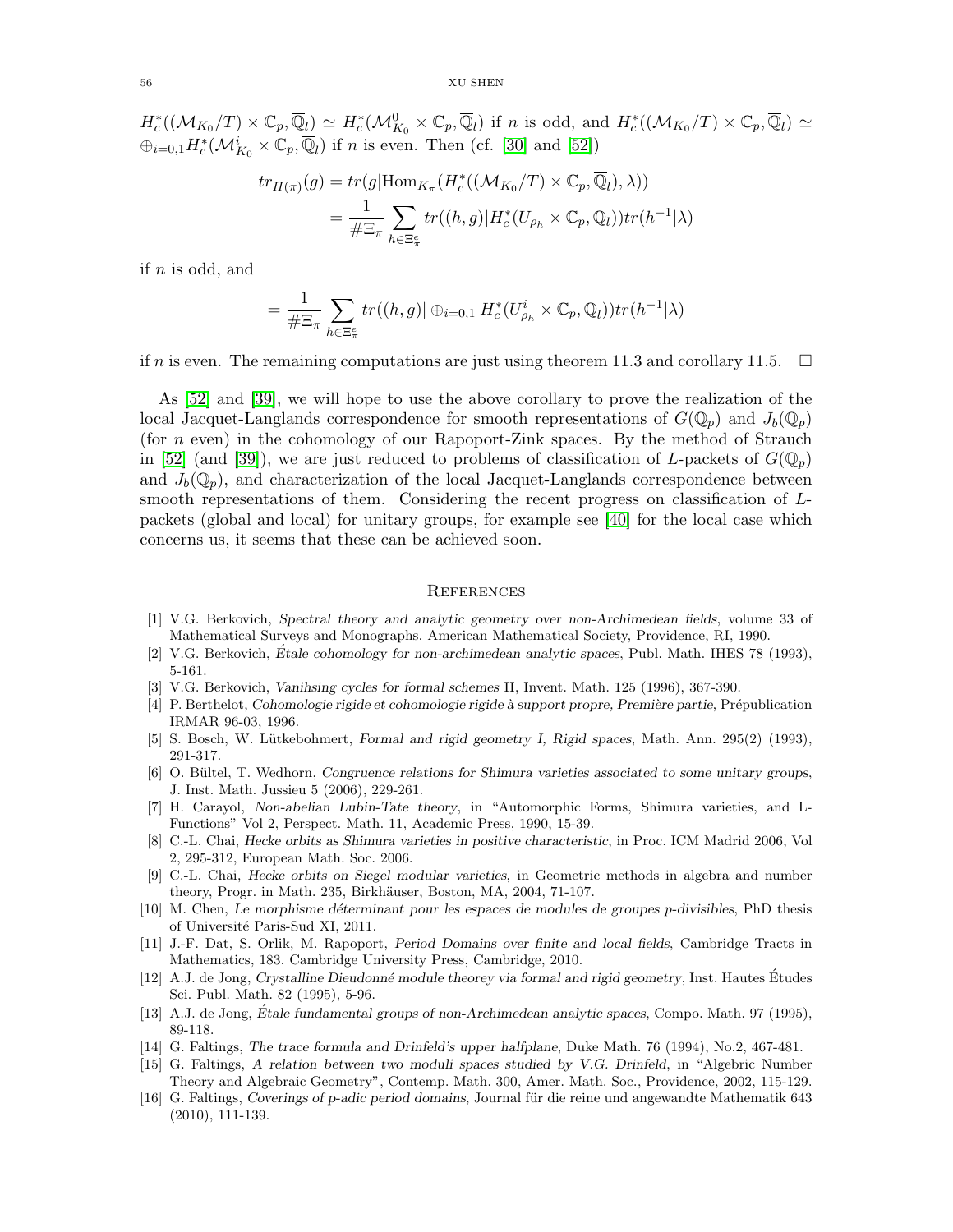- <span id="page-56-8"></span>[17] L. Fargues, *Cohomologie des espaces de modules de groupes p-divisibles et correspondances de Lang*lands locales, in "Variétés de Shimura, espaces de Rapoport-Zink de correspondances de Langlands locales", Astérisque 291 (2004), 1-199.
- <span id="page-56-6"></span>[18] L. Fargues, *L'isomorphisme entre les tours de Lubin-Tate et de Drinfeld et applications cohomologiques*, in L'isomorphisme entre les tours de Lubin-Tate et de Drinfeld, volume 262 of Progr. Math. Birkhäuser, Basel, 2008, 1-325.
- <span id="page-56-0"></span>[19] L. Fargues, *La filtration de Harder-Narasimhan des sch´emas en groupes finis et plats*, Journal f¨ur die reine und angewandte Mathematik 645 (2010), 1-39.
- <span id="page-56-1"></span>[20] L. Fargues, Théorie de la réduction pour les groupes p-divisibles, prépublications, http://www.math.jussieu.fr/∼fargues/Prepublications.html
- <span id="page-56-7"></span>[21] M. Harris, *Supercuspidal representations in the cohomology of Drinfeld upper half spaces; elaboration of Carayol's program*, Invent. Math. 129 (1997), No.1, 75-119.
- <span id="page-56-4"></span>[22] M. Harris, *Local Langlands correspondences and vanishing cycles on Shimura varieties*, Proceedings of the E. C. M., (2000) 407-427.
- <span id="page-56-5"></span>[23] M. Harris, R. Taylor, *The geometry and cohomology of some simple Shimura varieties*, Ann. of Math. Stud. 151, Princeton Univ. Press, 2001.
- <span id="page-56-18"></span>[24] U. Hartl, *On period spaces of* p*-divisible groups*, C. R. Math. Acad. Sci. Paris Ser. I 346 (2008), 1123- 1128.
- <span id="page-56-19"></span>[25] U. Hartl, *On a conjecture of Rapoport-Zink*, Preprint, arXiv:math/0605254.
- <span id="page-56-27"></span>[26] R. Huber, *Étale cohomology of rigid analytic varieties and adic spaces*, Aspects of Mathematics, E30, Braunschweig, 1996.
- <span id="page-56-29"></span>[27] R. Huber, *A comparison theroem for* l*-adic cohomology*, Compositio Math. 112 (1998), no.2, 217-235.
- <span id="page-56-23"></span>[28] R. Huber, *A finiteness result for the compactly supported cohomology of rigid analytic varieties*, J. Algebraic Geom. 7 (1998), no.2, 313-357.
- <span id="page-56-13"></span>[29] B.H. Gross, M.J. Hopkins, *Equivariant vector bundles on the Lubin-Tate moduli space*, In Topology and representation theory, volume 158 of Contemp. Math., Amer. Math. Soc., Providence, RI, 1994, 23-88.
- <span id="page-56-30"></span>[30] D. Kazhdan, *Cuspidal geometry of p-adic groups*, J. Analyse Math. 47 (1986), 1-36.
- <span id="page-56-21"></span>[31] R.E. Kottwitz, *Points on some Shimura varieties over finite fields*, J. Amer. Math. Soc. 5 (1992), 373-444.
- <span id="page-56-17"></span>[32] R.E. Kottwitz, *Isocrystals with additional structures II*, Compositio Math. 109(3) (1997), 255-339.
- <span id="page-56-14"></span>[33] S. Kudla, M. Rapoport, *Special cycles on Siegel threefold and derivatives of Eisenstein series*, Ann. Scient. Ec. Norm. Sup. 33 (2000), 695-756. ´
- <span id="page-56-22"></span>[34] E. Mantovan, *On the cohomology of certain PEL-type Shimura varieties*, Duke Math. 129 (2005), 573-610.
- <span id="page-56-10"></span>[35] E. Mantovan, *On non-basic Rapoport-Zink spaces*, Ann. Sci. Ec. Norm. Supeér. 41(5) (2008), 671-716.
- <span id="page-56-20"></span>[36] W. Messing, *The crystals associated to Barsotti-Tate groups: with applications to abelian schemes*, LNM 264, Springer, 1972.
- <span id="page-56-2"></span>[37] Y. Mieda, *Lefschetz trace formula for open adic spaces*, Preprint, arXiv:1101.1720.
- <span id="page-56-11"></span>[38] Y. Mieda, *Lefschetz trace formula and* l*-adic cohomology of Lubin-Tate tower*, Mathematical Research Letters 19 (2012), 95–107.
- <span id="page-56-15"></span>[39] Y. Mieda, M. Strauch, *Jacquet-Langlands character relations in the cohomology of a Rapoport-Zink tower for GSp(4)*, working paper, http://mypage.iu.edu/∼mstrauch/papers/index.htm
- <span id="page-56-31"></span>[40] C. Mœglin, *Classification et changement de base pour les séries discrètes des groupes unitaires p-adiques*, Pacific J. Math. 233 (2007), no.1, 159-204.
- <span id="page-56-3"></span>[41] M. Rapoport, *Non-archimedean period domains*, in "Proceedings of the International Congress of Mathematicians" Vol 1, (Zürich, 1994), Birkhäuser, Basel, 1995, 423-434.
- <span id="page-56-12"></span>[42] M. Rapoport, T. Zink, *Period spaces for p-divisible groups*, Ann. of Math. Stud. 141, Princetion Univ. Press, 1996.
- <span id="page-56-24"></span>[43] B. R´emy, A. Thuillier, A. Werner, *Bruhat-Tits theory from Berkovich's point of view. I: realizations and compactifications of buildings*, Ann. Sci. de l'ENS 43 (2010), 461-554.
- <span id="page-56-25"></span>[44] B. R´emy, A. Thuillier, A. Werner, *Bruhat-Tits buildings and analytic geometry*, Preprint, arXiv:1110.1362.
- <span id="page-56-9"></span>[45] J. Rogawski, *Automorphic representations of unitary groups in three variables*, Ann. of Math. Stud. 123, Princetion Univ. Press, 1990.
- <span id="page-56-28"></span>[46] G. Rousseau, *Exercices m´etriques immobiliers*, Indag, Mathem., N.S., 12(3) (2001), 383-405.
- <span id="page-56-26"></span>[47] P. Schneider, U. Stuhler, *Rrepresentation theory and sheaves on the Bruhat-Tits building*, Publ. Math. IHES, 85 (1997), 97-191.
- <span id="page-56-16"></span>[48] X. Shen, *On the Hodge-Newton filtration for* p*-divisible groups with additional structures*, Preprint, to appear in Int. Math. Res. Not., arXiv:1203.2541.